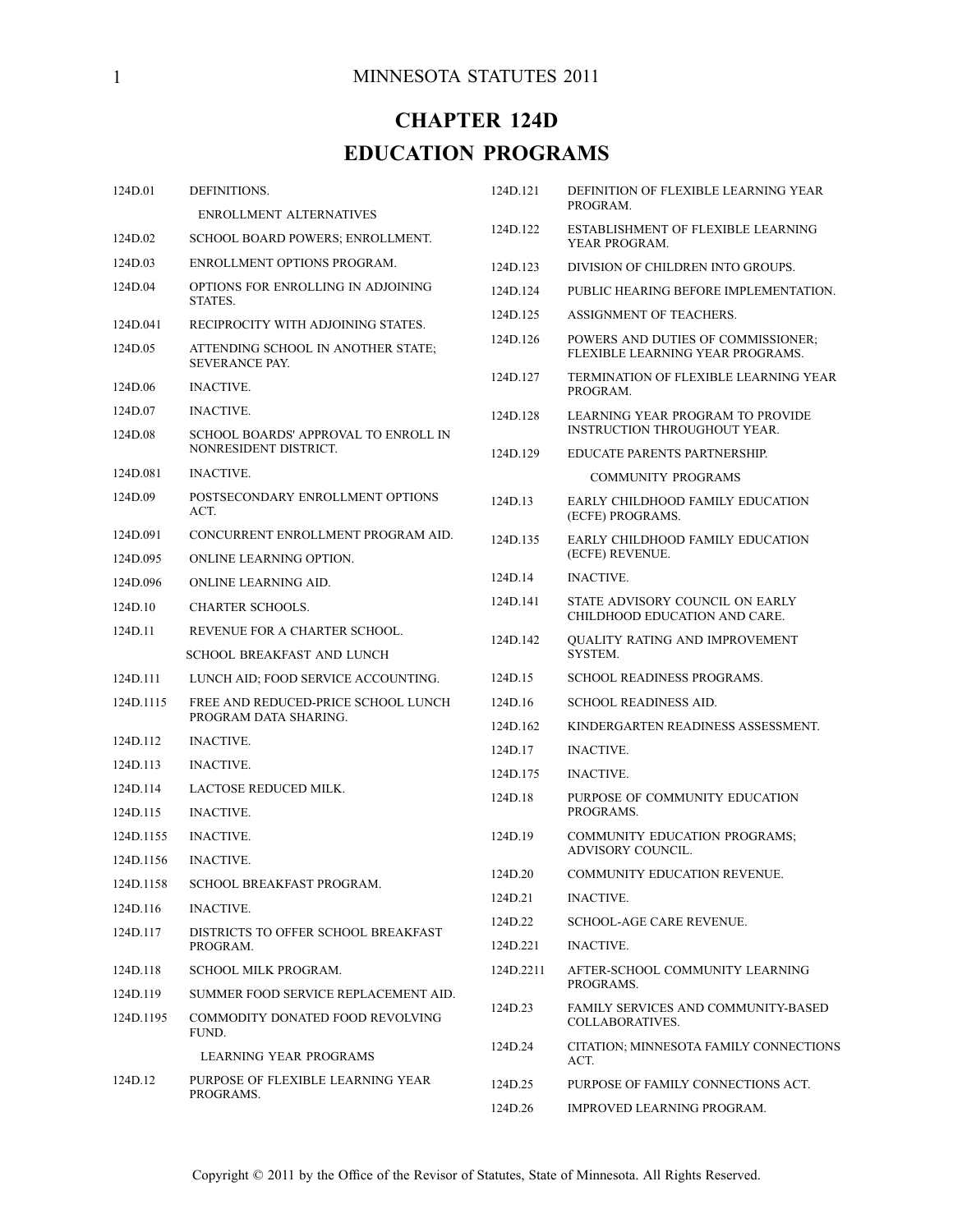# 2 MINNESOTA STATUTES 2011

| 124D.27   | ADVISORY COUNCIL.                                                               | 124D.50  | <b>SERVICE-LEARNING AND WORK-BASED</b><br>LEARNING CURRICULUM AND PROGRAMS.                              |
|-----------|---------------------------------------------------------------------------------|----------|----------------------------------------------------------------------------------------------------------|
| 124D.28   | FAMILY CONNECTIONS PROGRAM<br>COMPONENTS.                                       | 124D.505 | MINNESOTA CAREER INFORMATION SYSTEM.                                                                     |
| 124D.29   | <b>CAREER TEACHER.</b>                                                          |          | <b>ADULT EDUCATION</b>                                                                                   |
| 124D.30   | FAMILY CONNECTIONS AID.                                                         | 124D.51  | EVENING SCHOOLS; ADULT AND CONTINUING<br><b>EDUCATION.</b>                                               |
| 124D.31   | RESERVED REVENUE FOR CERTAIN TEACHER<br>PROGRAM.                                | 124D.518 | ADULT BASIC EDUCATION AID DEFINITIONS.                                                                   |
| 124D.32   | <b>INACTIVE.</b>                                                                | 124D.52  | ADULT BASIC EDUCATION.                                                                                   |
| 124D.33   | <b>INACTIVE.</b>                                                                | 124D.521 | CONSORTIUM REQUIREMENTS.                                                                                 |
| 124D.331  | <b>INACTIVE.</b>                                                                | 124D.522 | ADULT BASIC EDUCATION SUPPLEMENTAL                                                                       |
|           | EMPLOYMENT-RELATED EDUCATION                                                    |          | <b>SERVICE GRANTS.</b>                                                                                   |
| 124D.34   | MINNESOTA FOUNDATION FOR STUDENT<br>ORGANIZATIONS.                              | 124D.53  | <b>INACTIVE.</b>                                                                                         |
|           |                                                                                 | 124D.531 | ADULT BASIC EDUCATION AID.                                                                               |
| 124D.35   | YOUTH ENTREPRENEURSHIP EDUCATION<br>PROGRAM.                                    | 124D.54  | <b>INACTIVE.</b>                                                                                         |
| 124D.355  | VOCATIONAL EDUCATION STUDENT                                                    | 124D.548 | <b>INACTIVE.</b>                                                                                         |
|           | ORGANIZATIONS.                                                                  | 124D.549 | <b>GENERAL EDUCATION DEVELOPMENT (GED)</b><br>TESTS RULES; COMMISSIONER.                                 |
| 124D.36   | CITATION; SERVEMINNESOTA INNOVATION<br>ACT.                                     | 124D.55  | GENERAL EDUCATION DEVELOPMENT (GED)<br><b>TEST FEES.</b>                                                 |
| 124D.37   | PURPOSE OF SERVEMINNESOTA INNOVATION<br>ACT.                                    | 124D.56  | <b>COMMUNITY EDUCATION PROGRAM</b><br>REVENUE; ADULTS WITH DISABILITIES.                                 |
| 124D.38   | DEFINITIONS.                                                                    | 124D.57  | HEARING IMPAIRED EDUCATIONAL SUPPORT                                                                     |
| 124D.385  | MINNESOTA COMMISSION ON NATIONAL AND<br><b>COMMUNITY SERVICE.</b>               |          | <b>SERVICES.</b>                                                                                         |
| 124D.39   | SERVEMINNESOTA INNOVATION PROGRAM.                                              |          | LIMITED ENGLISH PROFICIENCY (LEP)<br>CITATION; EDUCATION FOR LIMITED ENGLISH<br>PROFICIENT STUDENTS ACT. |
| 124D.40   | SERVEMINNESOTA INNOVATION GRANTS.                                               | 124D.58  |                                                                                                          |
| 124D.41   | <b>INACTIVE.</b>                                                                | 124D.59  | DEFINITIONS.                                                                                             |
| 124D.42   | <b>READING CORPS.</b>                                                           | 124D.60  | <b>RIGHTS OF PARENTS.</b>                                                                                |
| 124D.43   | <b>INACTIVE.</b>                                                                | 124D.61  | GENERAL REQUIREMENTS FOR PROGRAMS.                                                                       |
| 124D.44   | <b>MATCH REQUIREMENTS.</b>                                                      | 124D.62  | <b>INACTIVE.</b>                                                                                         |
| 124D.45   | <b>EVALUATION AND REPORTING</b>                                                 | 124D.63  | TECHNICAL ASSISTANCE.                                                                                    |
|           | REQUIREMENTS.                                                                   | 124D.64  | DISCRIMINATION PROHIBITED.                                                                               |
| 124D.452  | DISTRICT REPORT, CAREER AND TECHNICAL<br><b>EDUCATION.</b>                      | 124D.645 | MULTIRACIAL DIVERSITY.                                                                                   |
| 124D.453  | <b>INACTIVE.</b>                                                                | 124D.65  | LIMITED ENGLISH PROFICIENCY (LEP)<br>PROGRAMS AID.                                                       |
| 124D.4531 | CAREER AND TECHNICAL LEVY.                                                      |          | <b>ASSURANCE OF MASTERY</b>                                                                              |
| 124D.454  | ACCESS TO MINNESOTA'S TRANSITION<br>SYSTEM FOR CHILDREN WITH A DISABILITY.      | 124D.66  | ASSURANCE OF MASTERY PROGRAMS.                                                                           |
| 124D.46   | EDUCATION AND EMPLOYMENT TRANSITIONS<br>SYSTEM.                                 | 124D.67  | <b>INACTIVE.</b>                                                                                         |
| 124D.47   | COMPREHENSIVE YOUTH APPRENTICESHIP                                              |          | <b>GRADUATION INCENTIVES</b>                                                                             |
|           | PROGRAM.                                                                        | 124D.68  | <b>GRADUATION INCENTIVES PROGRAM.</b>                                                                    |
| 124D.48   | <b>GENERAL APPLICATION OF WORKPLACE</b><br>HEALTH AND SAFETY LAWS; DISPLACEMENT | 124D.69  | AID FOR ALTERNATIVE PROGRAMS PROVIDED<br>UNDER CONTRACT.                                                 |
| 124D.49   | OF WORKERS PROHIBITED.<br>EDUCATION AND EMPLOYMENT TRANSITIONS<br>PARTNERSHIPS. | 124D.70  | <b>INACTIVE.</b>                                                                                         |
|           |                                                                                 |          | AMERICAN INDIAN EDUCATION                                                                                |
|           |                                                                                 | 124D.71  | CITATION; AMERICAN INDIAN EDUCATION<br>ACT.                                                              |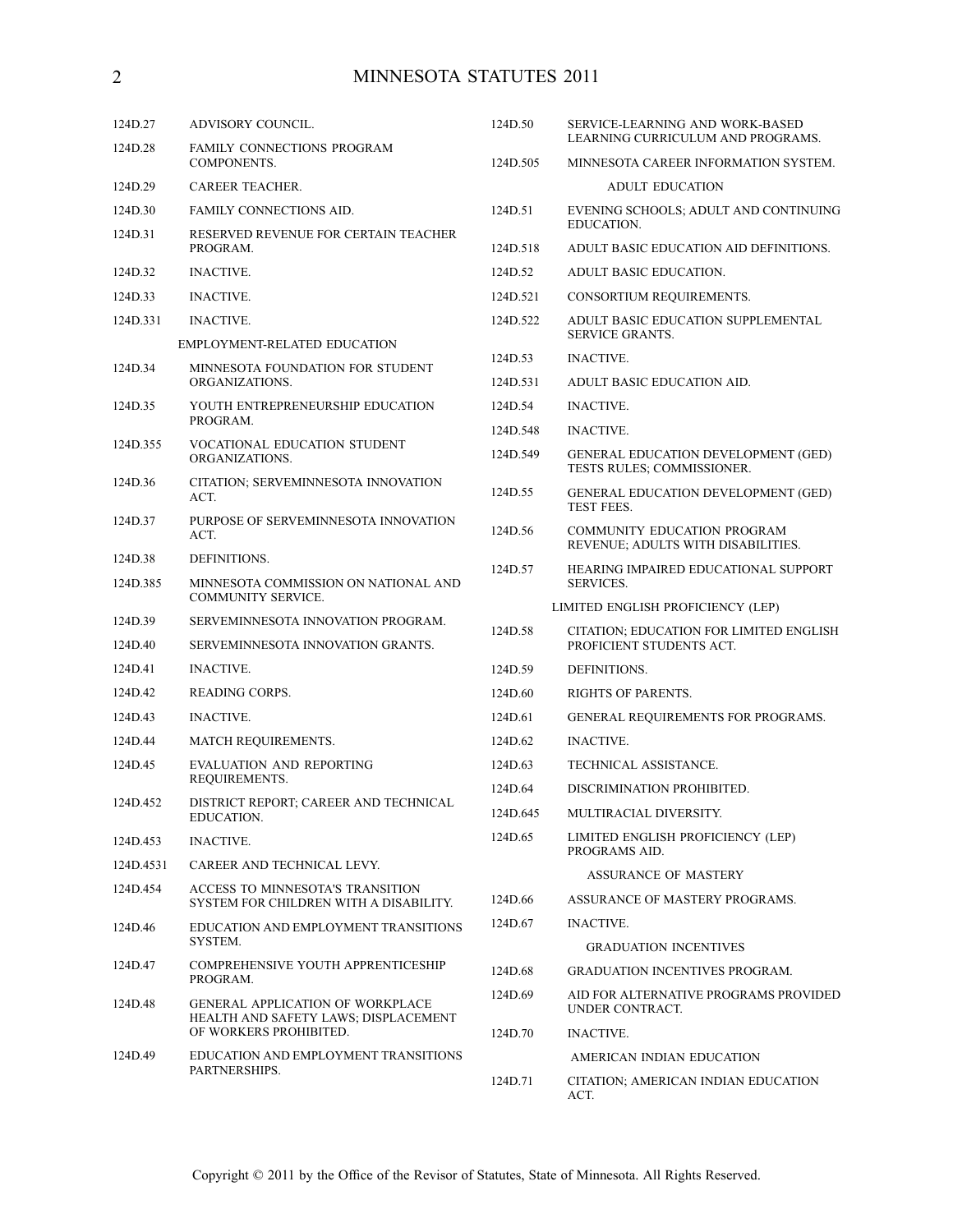| 124D.72                              | POLICY.                                                                                        | 124D.871  | <b>INACTIVE.</b>                                                                       |
|--------------------------------------|------------------------------------------------------------------------------------------------|-----------|----------------------------------------------------------------------------------------|
| 124D.73                              | DEFINITIONS.                                                                                   | 124D.88   | <b>INACTIVE.</b>                                                                       |
| 124D.74                              | AMERICAN INDIAN EDUCATION PROGRAMS.                                                            | 124D.89   | <b>INACTIVE.</b>                                                                       |
| 124D.75                              | LICENSES FOR AMERICAN INDIAN LANGUAGE<br>AND CULTURE EDUCATION TEACHERS:<br><b>EXEMPTIONS.</b> | 124D.892  | OFFICE OF DESEGREGATION/INTEGRATION.                                                   |
|                                      |                                                                                                | 124D.894  | <b>INACTIVE.</b>                                                                       |
| 124D.76                              | TEACHERS AIDES; COMMUNITY<br>COORDINATORS.                                                     | 124D.895  | PARENTAL INVOLVEMENT PROGRAMS.                                                         |
|                                      |                                                                                                | 124D.8955 | PARENT AND FAMILY INVOLVEMENT POLICY.                                                  |
| 124D.77                              | RECRUITING AND RETAINING INDIAN<br>TEACHERS.                                                   | 124D.896  | DESEGREGATION/INTEGRATION AND<br><b>INCLUSIVE EDUCATION RULES.</b>                     |
| 124D.78                              | PARENT AND COMMUNITY PARTICIPATION.                                                            |           | <b>ADDITIONAL PROGRAMS</b>                                                             |
| 124D.79                              | <b>COMMUNITY AND COMMISSIONER</b><br>PARTICIPATION IN AMERICAN INDIAN<br>EDUCATION.            | 124D.90   | <b>SCHOOL ENRICHMENT PARTNERSHIP</b><br>PROGRAM.                                       |
| 124D.80                              | <b>INACTIVE.</b>                                                                               | 124D.91   | <b>INACTIVE.</b>                                                                       |
| 124D.81                              | CONTINUATION OF INDIAN EDUCATION<br><b>GRANTS.</b>                                             | 124D.92   | <b>INACTIVE.</b>                                                                       |
|                                      |                                                                                                | 124D.93   | <b>INACTIVE.</b>                                                                       |
| 124D.82                              | DISCRIMINATION PROHIBITED.                                                                     | 124D.94   | MINNESOTA ACADEMIC EXCELLENCE<br>FOUNDATION.                                           |
| 124D.83                              | STATE REVENUE FOR AMERICAN INDIAN                                                              |           |                                                                                        |
|                                      | TRIBAL CONTRACT OR GRANT SCHOOLS.                                                              | 124D.95   | <b>INACTIVE.</b>                                                                       |
| 124D.84                              | <b>INACTIVE.</b>                                                                               | 124D.955  | HEALTHY KIDS AWARDS PROGRAM.                                                           |
| 124D.85                              | <b>INACTIVE.</b>                                                                               | 124D.96   | WELFARE AND CORRECTIONAL<br><b>INSTITUTIONS' POLICIES FOR EDUCATIONAL</b><br>PROGRAMS. |
| 124D.855                             | <b>SCHOOL SEGREGATION PROHIBITED.</b>                                                          |           |                                                                                        |
| SCHOOL DESEGREGATION AND INTEGRATION |                                                                                                | 124D.97   | <b>INACTIVE.</b>                                                                       |
| 124D.86                              | <b>INTEGRATION REVENUE.</b>                                                                    | 124D.98   | LITERACY INCENTIVE AID.                                                                |
| 124D.87                              | <b>INTERDISTRICT DESEGREGATION OR</b><br><b>INTEGRATION TRANSPORTATION AID.</b>                |           |                                                                                        |

# **124D.01 DEFINITIONS.**

For the purpose of this chapter, the terms defined in section 120A.05 have the same meaning. **History:** *Ex1959 <sup>c</sup> 71 art 2 <sup>s</sup> 1; 1998 <sup>c</sup> 397 art 4 <sup>s</sup> 51; art 11 <sup>s</sup> 3*

#### **ENROLLMENT ALTERNATIVES**

#### **124D.02 SCHOOL BOARD POWERS; ENROLLMENT.**

Subdivision 1. **Kindergarten instruction.** The board may establish and maintain one or more kindergartens for the instruction of children and after July 1, 1974, shall provide kindergarten instruction for all eligible children, either in the district or in another district. All children to be eligible for kindergarten must be at least five years of age on September 1 of the calendar year in which the school year commences. In addition all children selected under an early admissions policy established by the school board may be admitted. Nothing in this section shall prohibit <sup>a</sup> school district from establishing Head Start, prekindergarten, or nursery school classes for children below kindergarten age. Any school board with evidence that providing kindergarten will cause an extraordinary hardship on the school district may apply to the commissioner of education for an exception.

Subd. 2. **Secondary school programs.** The board may permit <sup>a</sup> person who is over the age of 21 or who has graduated from high school to enroll in <sup>a</sup> class or program at <sup>a</sup> secondary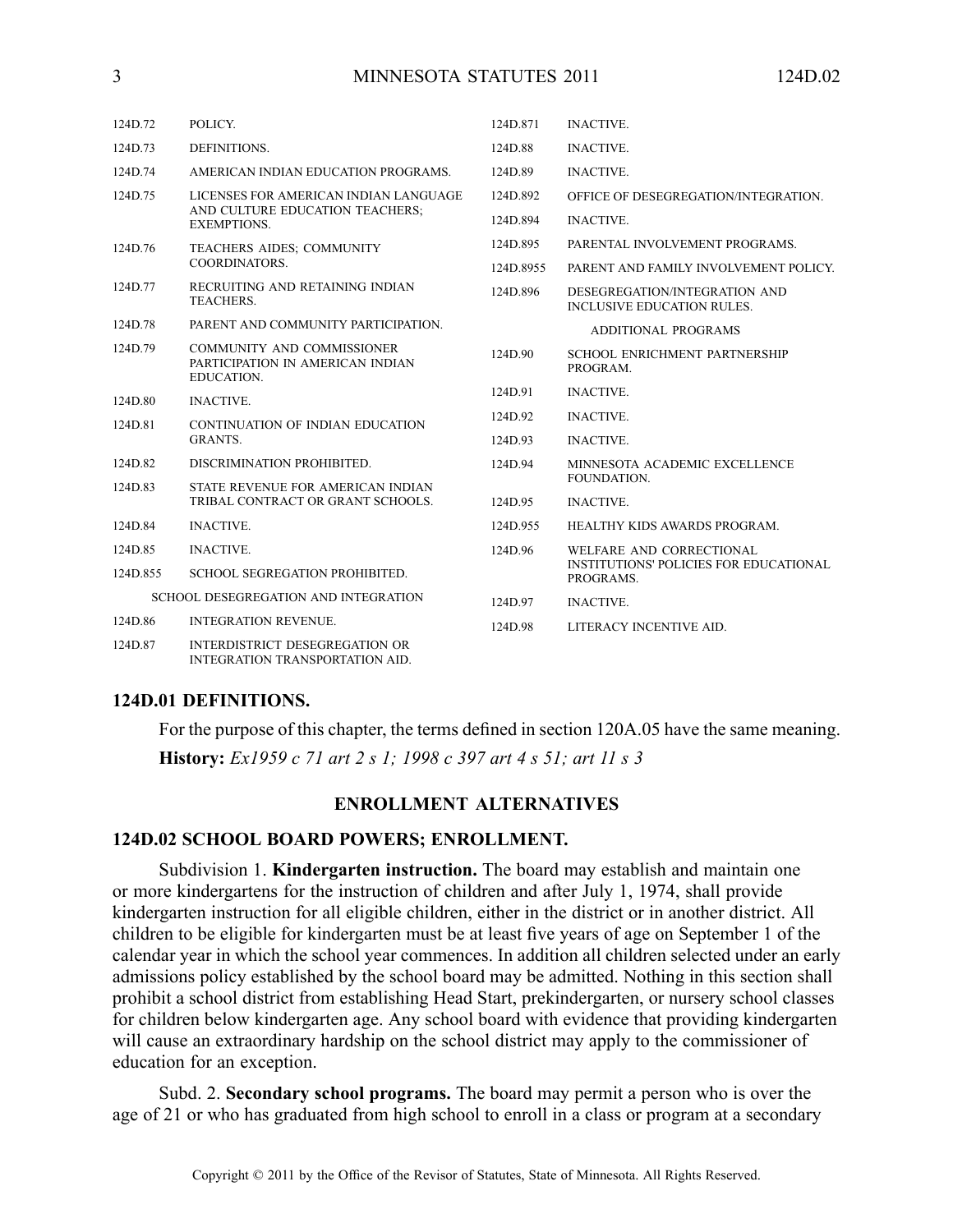school if there is space available. In determining if there is space available, public school students eligible for free enrollment under section 120A.20, subdivision 1, and shared-time students shall be given priority over students seeking enrollment pursuan<sup>t</sup> to this subdivision, and students returning to complete <sup>a</sup> regular course of study shall be given priority over other students seeking enrollment pursuan<sup>t</sup> to this subdivision. The following are not prerequisites for enrollment:

(1) residency in the school district;

(2) United States citizenship; or

(3) for <sup>a</sup> person over the age of 21, <sup>a</sup> high school diploma or equivalency certificate. A person may enroll in <sup>a</sup> class or program even if that person attends evening school, an adult or continuing education, or <sup>a</sup> postsecondary educational program or institution.

Subd. 3. **Counting pupils.** A district may not count <sup>a</sup> person enrolled pursuan<sup>t</sup> to subdivision 2 as <sup>a</sup> pupil unit or <sup>a</sup> pupil in average daily membership for the purpose of receiving any state aid.

Subd. 4. **Part-time student fee.** Notwithstanding the provisions of sections 120A.20 and 123B.37, <sup>a</sup> board may charge <sup>a</sup> student enrolled pursuan<sup>t</sup> to subdivision 2 <sup>a</sup> reasonable fee for <sup>a</sup> class or program.

History: Ex1959 c 71 art 4 s 17; 1961 c 225 s 1; 1967 c 173 s 2; 1969 c 21 s 1; 1969 c 104 s 1; 1973 c 491 s 1; 1975 c 359 s 23; 1978 c 616 s 5; 1979 c 334 art 6 s 9; 1980 c 609 art 6 s 16; 1981 c 194 s 1; 1981 c 358 art 7 s 22; 1982 c 548 art 6 s 4; 1986 c 444; 1987 c 309 s 24; 1987 c 398 art 7 s 20; 1988 c 626 s 1; 1988 c 668 s 2; 1988 c 718 art 7 s 21; 1991 c 265 art 6 s 22; art 9 s 36; 1992 c 499 art 12 s 8; 1993 c 224 art 12 s 16; art 13 s 17; 1994 c 647 art 6 s 11-13; ISp1995 c 3 art 9 s 20; art 16 s 13; 1996 c 412 art 3 s 10; art 6 s 1; 1Sp1997 c 4 art 6 s 7; art 7 s 4; 1998 c 397 art 1 s 54,58; art 3 s 53; art 5 s 88-90; art 6 s 62-68; art 8 s 1,2; art 11 s 3; *1998 <sup>c</sup> 398 art 6 <sup>s</sup> 17; 2003 <sup>c</sup> 130 <sup>s</sup> 12; 2006 <sup>c</sup> 263 art 1 <sup>s</sup> 4,5*

# **124D.03 ENROLLMENT OPTIONS PROGRAM.**

Subdivision 1. **Establishment.** (a) An enrollment options program is established to enable any pupil to attend <sup>a</sup> school or program in <sup>a</sup> district in which the pupil does not reside, subject to the limitations in this section.

(b) A district may refuse to allow <sup>a</sup> pupil who is expelled under section 121A.45 to enroll during the term of the expulsion if the student was expelled for:

(1) possessing <sup>a</sup> dangerous weapon, as defined by United States Code, title 18, section 930, paragraph  $(g)(2)$ , at school or a school function;

(2) possessing or using an illegal drug at school or <sup>a</sup> school function;

(3) selling or soliciting the sale of <sup>a</sup> controlled substance while at school or <sup>a</sup> school function; or

(4) committing <sup>a</sup> third-degree assault as described in section 609.223, subdivision 1.

Subd. 2. **Limited enrollment of nonresident pupils.** (a) A board may, by resolution, limit the enrollment of nonresident pupils in its schools or programs according to this section to <sup>a</sup> number not less than the lesser of:

(1) one percen<sup>t</sup> of the total enrollment at each grade level in the district; or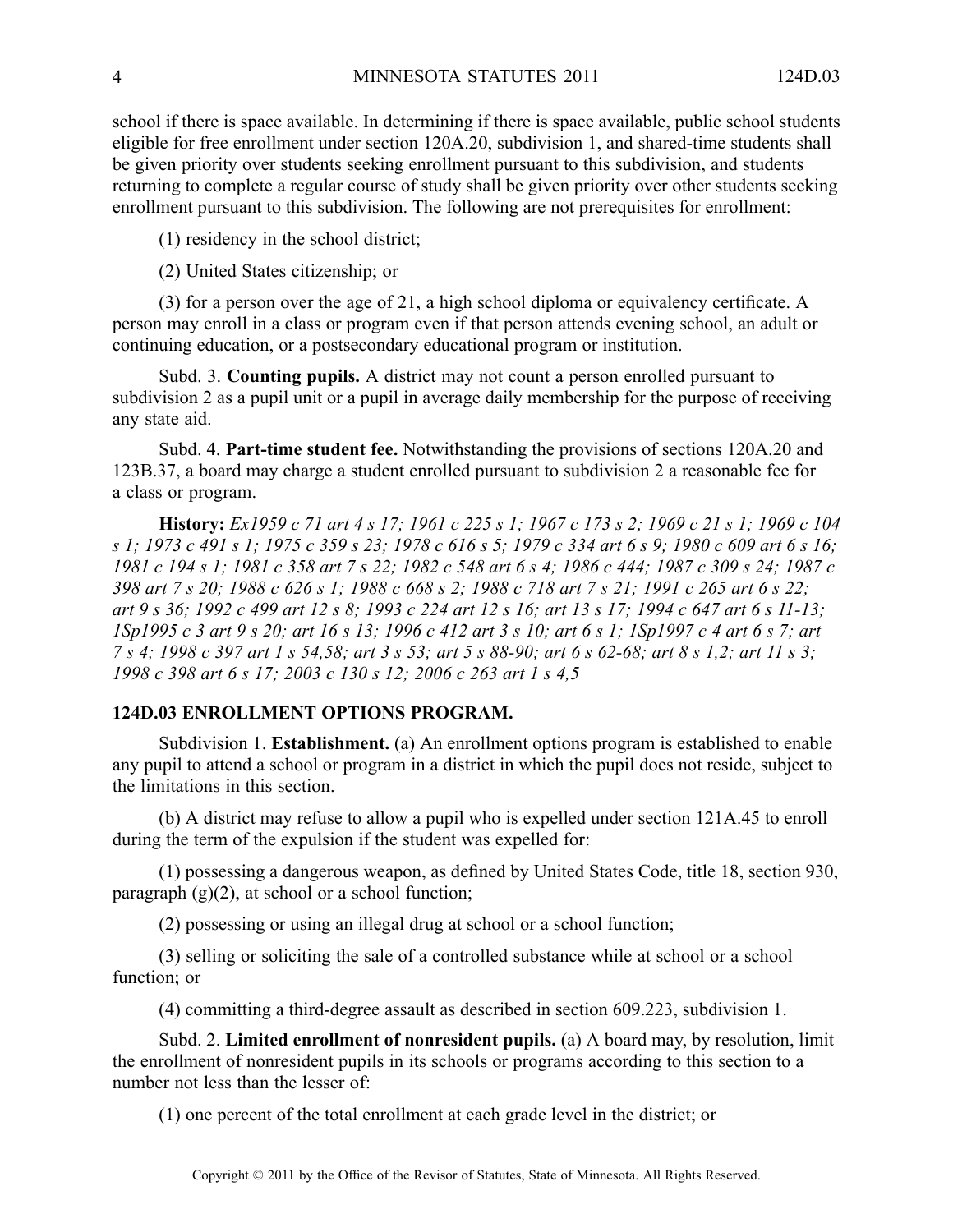(2) the number of district residents at that grade level enrolled in <sup>a</sup> nonresident district according to this section.

(b) A district that limits enrollment of nonresident pupils under paragraph (a) shall repor<sup>t</sup> to the commissioner by July 15 on the number of nonresident pupils denied admission due to the limitations on the enrollment of nonresident pupils.

Subd. 3. **Pupil application procedures.** In order that <sup>a</sup> pupil may attend <sup>a</sup> school or program in <sup>a</sup> nonresident district, the pupil's paren<sup>t</sup> or guardian must submit an application to the nonresident district. Before submitting an application, the pupil and the pupil's paren<sup>t</sup> or guardian must explore with <sup>a</sup> school guidance counselor, or other appropriate staff member employed by the district the pupil is currently attending, the pupil's academic or other reason for applying to enroll in <sup>a</sup> nonresident district. The pupil's application must identify the reason for enrolling in the nonresident district. The paren<sup>t</sup> or guardian of <sup>a</sup> pupil must submit an application by January 15 for initial enrollment beginning the following school year. The application must be on <sup>a</sup> form provided by the Department of Education. A particular school or program may be requested by the parent. Once enrolled in <sup>a</sup> nonresident district, the pupil may remain enrolled and is not required to submit annual or periodic applications. To return to the resident district or to transfer to <sup>a</sup> different nonresident district, the paren<sup>t</sup> or guardian of the pupil must provide notice to the resident district or apply to <sup>a</sup> different nonresident district by January 15 for enrollment beginning the following school year.

Subd. 4. **Desegregation district transfers.** (a) This subdivision applies to <sup>a</sup> transfer into or out of <sup>a</sup> district that has <sup>a</sup> desegregation plan approved by the commissioner of education.

(b) An application to transfer may be submitted at any time for enrollment beginning at any time.

(c) A pupil enrolled in <sup>a</sup> nonresident district under <sup>a</sup> desegregation plan approved by the commissioner of education is not required to make annual or periodic application for enrollment but may remain enrolled in the same district. A pupil may transfer to the resident district at any time.

(d) Subdivision 2 applies to <sup>a</sup> transfer into or out of <sup>a</sup> district with <sup>a</sup> desegregation plan.

Subd. 5. **Nonresident district procedures.** A district shall notify the paren<sup>t</sup> or guardian in writing by February 15 whether the application has been accepted or rejected. If an application is rejected, the district must state in the notification the reason for rejection. The paren<sup>t</sup> or guardian must notify the nonresident district by March 1 whether the pupil intends to enroll in the nonresident district. Notice of intent to enroll in the nonresident district obligates the pupil to attend the nonresident district during the following school year, unless the boards of the resident and the nonresident districts agree in writing to allow the pupil to transfer back to the resident district, or the pupil's parents or guardians change residence to another district. If <sup>a</sup> paren<sup>t</sup> or guardian does not notify the nonresident district, the pupil may not enroll in that nonresident district during the following school year, unless the boards of the resident and nonresident district agree otherwise. The nonresident district must notify the resident district by March 15 of the pupil's intent to enroll in the nonresident district. The same procedures apply to <sup>a</sup> pupil who applies to transfer from one participating nonresident district to another participating nonresident district.

Subd. 6. **Basis for decisions.** The board must adopt, by resolution, specific standards for acceptance and rejection of applications. Standards may include the capacity of <sup>a</sup> program, class, or school building. The school board may not reject applications for enrollment in <sup>a</sup> particular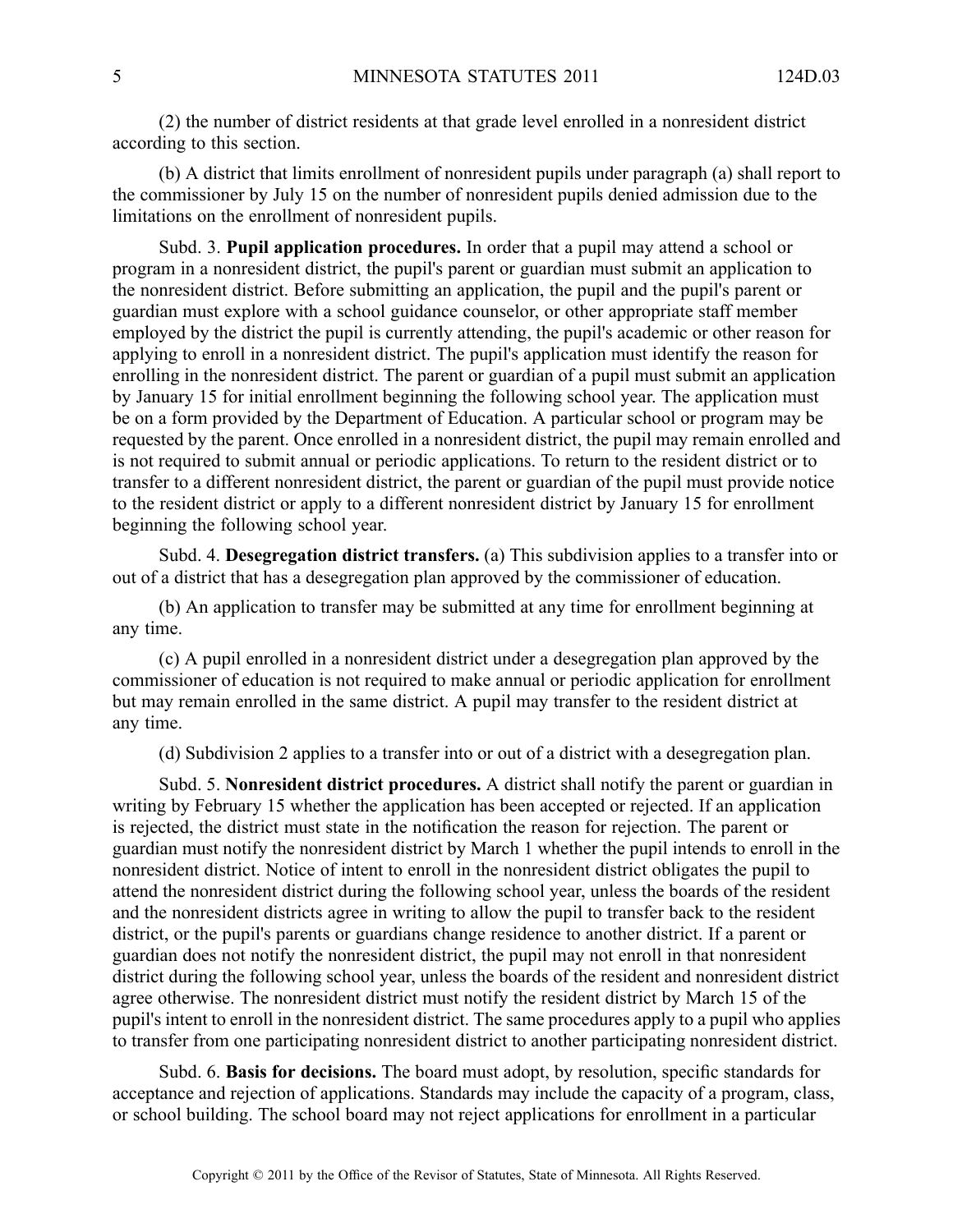grade level if the nonresident enrollment at that grade level does not exceed the limit set by the board under subdivision 2. Standards may not include previous academic achievement, athletic or other extracurricular ability, disabling conditions, proficiency in the English language, previous disciplinary proceedings, or the student's district of residence.

Subd. 7. **Exceptions to deadlines.** Notwithstanding subdivision 3, the following pupil application procedures apply:

(a) Upon agreemen<sup>t</sup> of the resident and nonresident districts, <sup>a</sup> pupil may submit an application to <sup>a</sup> nonresident district after January 15 for enrollment beginning the following school year.

(b) If, as <sup>a</sup> result of entering into, modifying, or terminating an agreemen<sup>t</sup> between boards, <sup>a</sup> pupil is assigned after December 1 to <sup>a</sup> different school for enrollment beginning at any time, the pupil, the pupil's siblings, or any other pupil residing in the pupil's residence may submit an application to <sup>a</sup> nonresident district at any time before July 1 for enrollment beginning the following school year.

(c) A pupil who becomes <sup>a</sup> resident of <sup>a</sup> district after December 1 may submit an application to <sup>a</sup> nonresident district on January 15 or any time after that date for enrollment beginning any time before the following December 1.

(d) If the commissioner of education and the commissioner of human rights determine that the policies, procedures, or practices of <sup>a</sup> district are in violation of Title VI of the Civil Rights Act of 1964 (Public Law 88-352) or chapter 363A, any pupil in the district may submit an application to <sup>a</sup> nonresident district at any time for enrollment beginning at any time.

For exceptions under this subdivision, the applicant, the applicant's parent or guardian, the district of residence, and the district of attendance must observe, in <sup>a</sup> promp<sup>t</sup> and efficient manner, the application and notice procedures in subdivisions 3 and 5, excep<sup>t</sup> that the application and notice deadlines do not apply.

Subd. 8. **Transportation.** If requested by the paren<sup>t</sup> of <sup>a</sup> pupil, the nonresident district shall provide transportation within the district.

The resident district is not required to provide or pay for transportation between the pupil's residence and the border of the nonresident district. A parent may be reimbursed by the nonresident district for the costs of transportation from the pupil's residence to the border of the nonresident district if the pupil is from <sup>a</sup> family whose income is at or below the poverty level, as determined by the federal government. The reimbursement may not exceed the pupil's actual cost of transportation or 15 cents per mile traveled, whichever is less. Reimbursement may not be paid for more than 250 miles per week.

At the time <sup>a</sup> nonresident district notifies <sup>a</sup> paren<sup>t</sup> or guardian that an application has been accepted under subdivision 4 or 5, the nonresident district must provide the paren<sup>t</sup> or guardian with the following information regarding the transportation of nonresident pupils under section 123B.88, subdivision 6.

Subd. 9. **Credits toward graduation.** A nonresident district shall accep<sup>t</sup> credits toward graduation that were awarded by another district. The nonresident district shall award <sup>a</sup> diploma to <sup>a</sup> nonresident pupil if the pupil meets its graduation requirements.

Subd. 10. **Information.** A district shall make information about the district, schools, programs, policies, and procedures available to all interested people.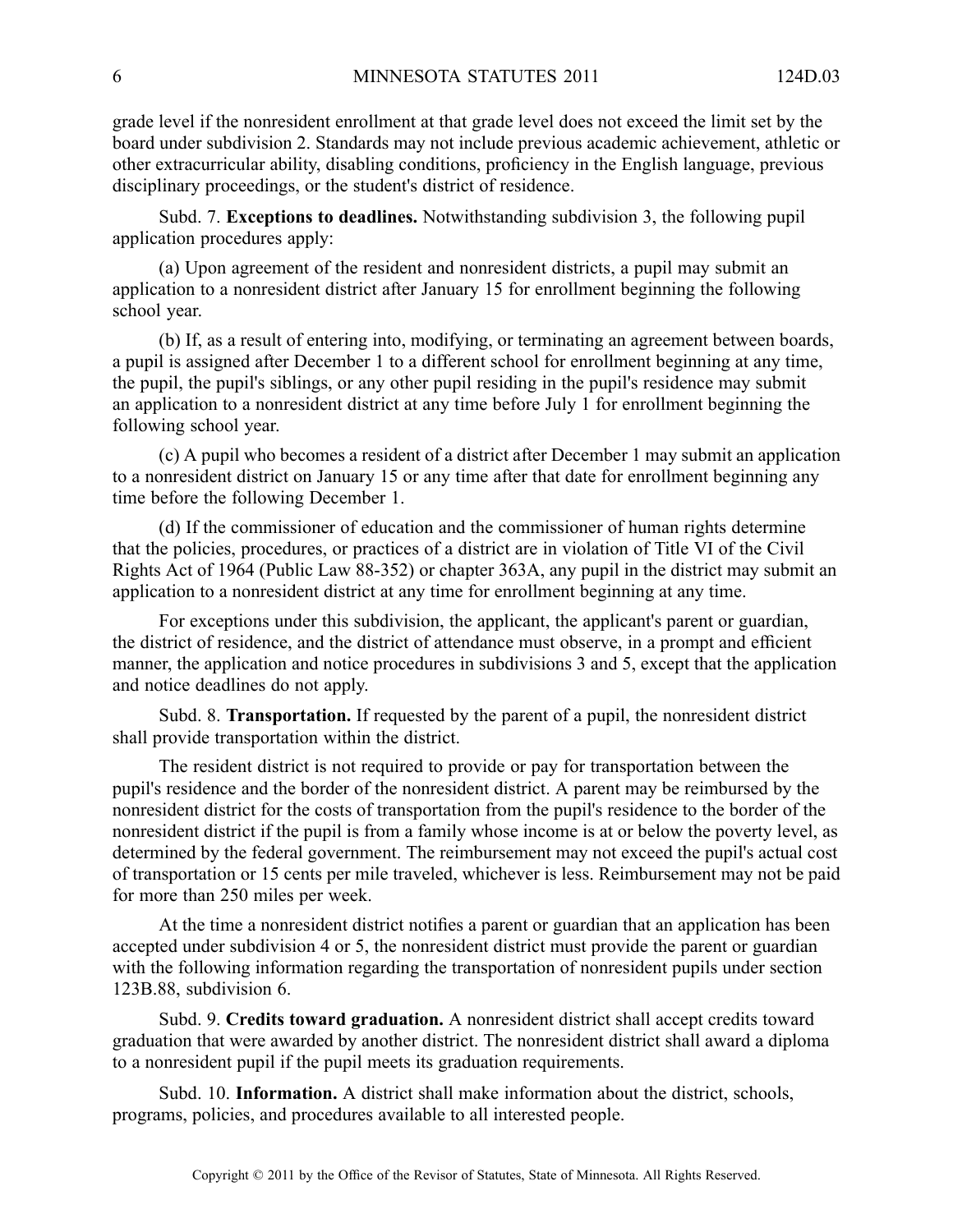Subd. 11. **General education aid.** Adjustments to general education aid for the resident and nonresident districts shall be made according to section 127A.47, subdivision 7.

Subd. 12. **Termination of enrollment.** A district may terminate the enrollment of <sup>a</sup> nonresident student enrolled under this section or section 124D.08 at the end of <sup>a</sup> school year if the student meets the definition of <sup>a</sup> habitual truant under section 260C.007, subdivision 19, the student has been provided appropriate services under chapter 260A, and the student's case has been referred to juvenile court. A district may also terminate the enrollment of <sup>a</sup> nonresident student over the age of 16 enrolled under this section if the student is absent without lawful excuse for one or more periods on 15 school days and has not lawfully withdrawn from school under section 120A.22, subdivision 8.

History: 1988 c 718 art 7 s 8; 1989 c 222 s 1,2; 1989 c 329 art 9 s 1-3; 1990 c 562 art 6 s 1,2; 1991 c 130 s 1,2; 1991 c 265 art 2 s 1; art 3 s 38; art 9 s 1; 1992 c 499 art 9 s 1; 1993 c 224 art 2 s 1; art 13 s 1; 1Sp1995 c 3 art 16 s 13; 1997 c 7 art 1 s 43; 1Sp1997 c 4 art 1 s 1; art 5 s 1-4; 1998 c 397 art 1 s 9-14,58; art 11 s 3; 1998 c 398 art 5 s 55; 1999 c 139 art 4 s 2; 1999 c 241 art 9 s 25; 2000 c 489 art 6 s 16; 1Sp2001 c 6 art 2 s 19; 2003 c 130 s 12; 1Sp2003 c 9 art 12 s 8

# **124D.04 OPTIONS FOR ENROLLING IN ADJOINING STATES.**

Subdivision 1. **Options for enrollment in adjoining states.** Minnesota pupils and pupils residing in adjoining states may enroll in districts in the other state according to:

(1) section 124D.05, subdivision 2; or

(2) this section.

Subd. 2. **Pupils in Minnesota.** A Minnesota resident pupil may enroll in <sup>a</sup> district in an adjoining state if the district to be attended borders Minnesota.

Subd. 3. **Pupils in adjoining states.** Except as provided under an agreemen<sup>t</sup> with an adjoining state under section 124D.041, <sup>a</sup> non-Minnesota pupil who resides in an adjoining state in <sup>a</sup> district that borders Minnesota may enroll in <sup>a</sup> Minnesota district if either the board of the district in which the pupil resides or state in which the pupil resides pays tuition to the district in which the pupil is enrolled.

Subd. 4. **Canadian pupils.** A pupil who resides in Canada may enroll in a Minnesota district if the province in which the pupil resides pays tuition to the district in which the pupil is enrolled. A pupil may enroll either full time or par<sup>t</sup> time for all instructional programs and shall be considered eligible for all other purposes for all other programs offered by the district. The tuition must be an amount that is at least comparable to the tuition specified in section 124D.05, subdivision 1. A district may accep<sup>t</sup> funds from any international agency for these programs.

Subd. 5. **Procedural requirements.** Except as otherwise provided in this section, the rights and duties set forth in section 124D.03 apply to Minnesota pupils, parents, and districts if <sup>a</sup> pupil enrolls in <sup>a</sup> nonresident district according to this section.

Subd. 6. **Tuition payments.** (a) In each odd-numbered year, before March 1, the commissioner must agree to rates of tuition for Minnesota elementary and secondary pupils attending in other states for the next two fiscal years when the other state agrees to negotiate tuition rates. The commissioner must negotiate equal, reciprocal rates with the designated authority in each state for pupils who reside in an adjoining state and enroll in <sup>a</sup> Minnesota district. The rates must be at least equal to the tuition specified in section 124D.05, subdivision 1.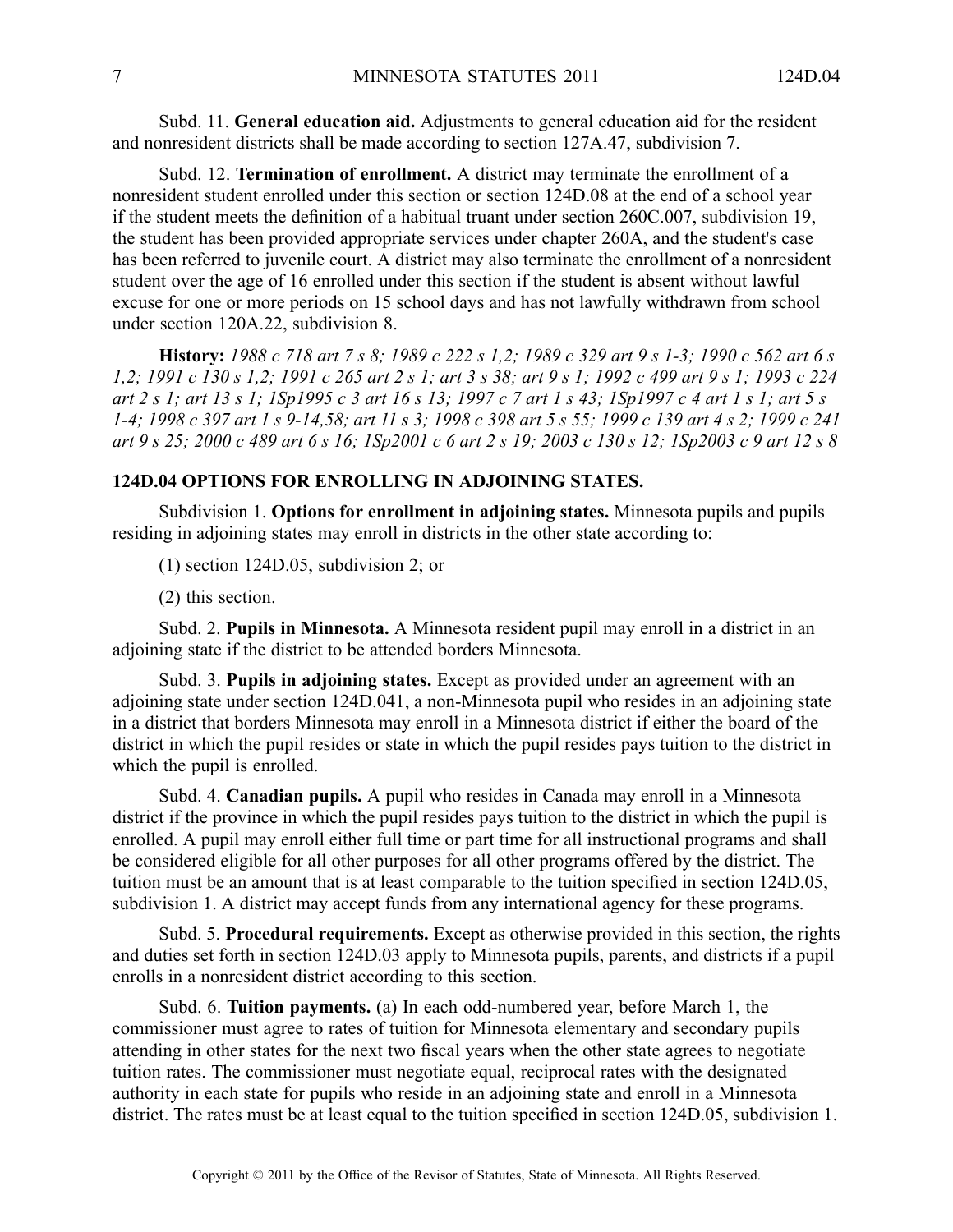If the other state does not agree to negotiate <sup>a</sup> general tuition rate, <sup>a</sup> Minnesota school district may negotiate <sup>a</sup> tuition rate with the school district in the other state that sends <sup>a</sup> pupil to or receives <sup>a</sup> pupil from the Minnesota school district. The tuition rate for <sup>a</sup> pupil with <sup>a</sup> disability must be equal to the actual cost of instruction and services provided. The resident district of <sup>a</sup> Minnesota pupil attending in another state under this section must pay the amount of tuition agreed upon in this section to the district of attendance, prorated on the basis of the proportion of the school year attended.

(b) Notwithstanding paragraph (a) and subdivision 9, if an agreemen<sup>t</sup> is reached between the state of Minnesota and an adjoining state pursuan<sup>t</sup> to section 124D.041, the provisions of section 124D.041 and the agreemen<sup>t</sup> shall apply to all enrollment transfers between Minnesota and the adjoining state, and provisions of paragraph (a) and subdivision 9 shall not apply.

Subd. 7. **Transportation of students.** (a) The agreemen<sup>t</sup> under subdivision 6 with each state must specify that the attending district in each state transport <sup>a</sup> pupil from the district boundary to the school of attendance.

(b) Notwithstanding paragraph (a), the districts of residence and attendance may agree that either district may provide transportation from <sup>a</sup> pupil's home or agreed-upon location to school. Transportation aid for Minnesota students eligible for aid must be paid only for transportation within the resident district.

Subd. 8. **Effective if reciprocal.** This section is effective with respec<sup>t</sup> to any bordering state upon enactment of provisions by the bordering state that the commissioner determines are essentially similar to the provisions for Minnesota pupils in this section.

Subd. 9. **Appeal to commissioner.** If <sup>a</sup> Minnesota school district cannot agree with an adjoining state on <sup>a</sup> tuition rate for <sup>a</sup> Minnesota student attending school in that state and that state has met the requirements in subdivision 8, then the student's paren<sup>t</sup> or guardian may reques<sup>t</sup> that the commissioner set <sup>a</sup> tuition rate for the student. The Minnesota district must pay the amount of tuition the commissioner sets.

History: 1991 c 265 art 9 s 2; 1993 c 224 art 6 s 1; art 9 s 1; 1Sp1997 c 4 art 4 s 1-3; 1998 *<sup>c</sup> 397 art 1 <sup>s</sup> 15,58; art 11 <sup>s</sup> 3; 2008 <sup>c</sup> 363 art 2 <sup>s</sup> 6-9*

# **124D.041 RECIPROCITY WITH ADJOINING STATES.**

Subdivision 1. **Agreements.** (a) The commissioner may enter into an agreemen<sup>t</sup> with the designated authority from an adjoining state to establish an enrollment options program between Minnesota and the adjoining state. Any agreemen<sup>t</sup> entered into pursuan<sup>t</sup> to this section must specify the following:

(1) for students who are not residents of Minnesota, the enrollment options program applies only to <sup>a</sup> student whose resident school district borders Minnesota;

(2) the commissioner must negotiate equal, reciprocal rates with the designated authority from the adjoining state;

(3) if the adjoining state sends more students to Minnesota than Minnesota sends to the adjoining state, the adjoining state must pay the state of Minnesota the rate agreed upon under clause (2) for the excess number of students sent to Minnesota;

(4) if Minnesota sends more students to the adjoining state than the adjoining state sends to Minnesota, the state of Minnesota will pay the adjoining state the rate agreed upon under clause (2) for the excess number of students sent to the adjoining state;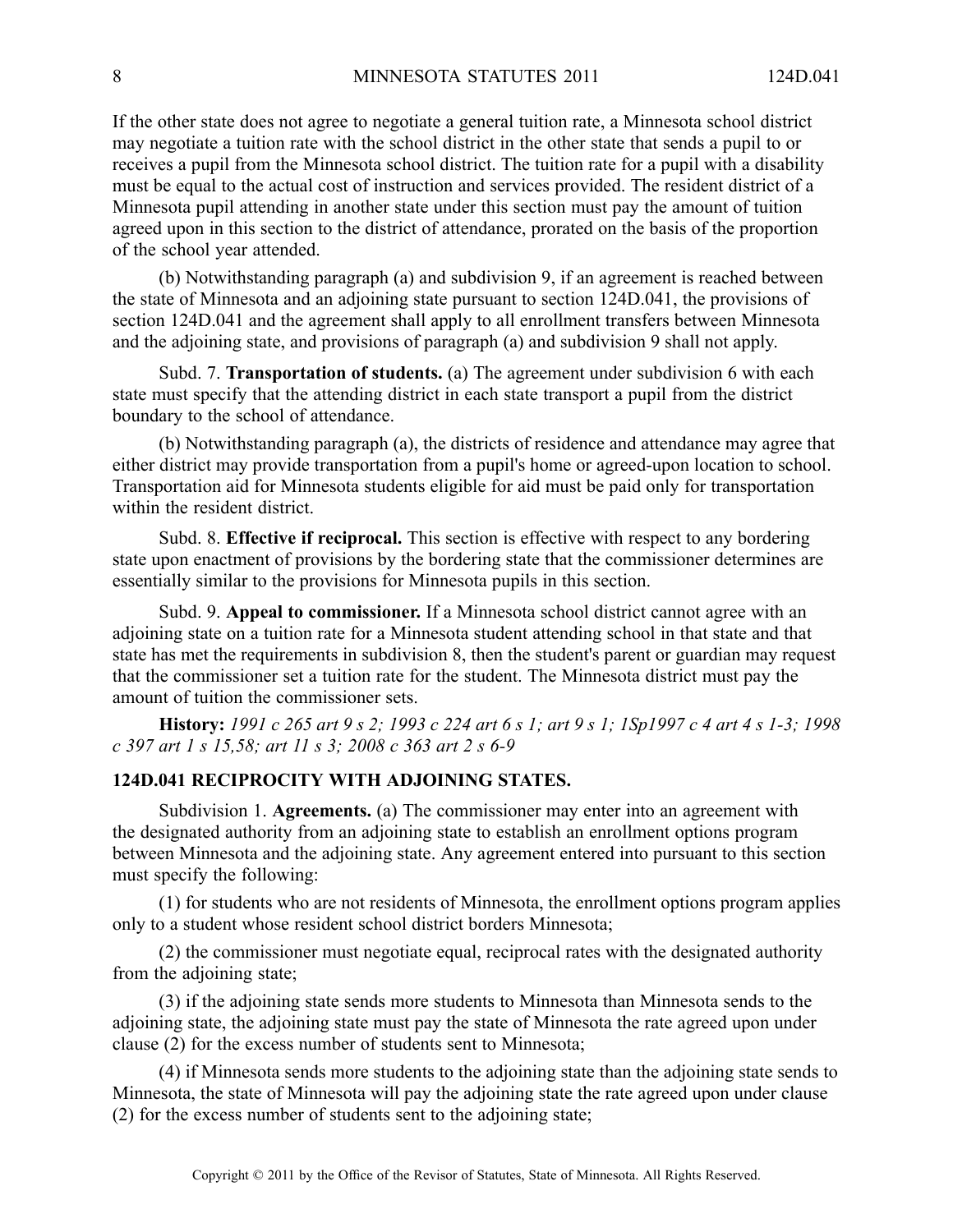(5) the application procedures for the enrollment options program between Minnesota and the adjoining state;

(6) the reasons for which an application for the enrollment options program between Minnesota and the adjoining state may be denied; and

(7) that <sup>a</sup> Minnesota school district is not responsible for transportation for any resident student attending school in an adjoining state under the provisions of this section. AMinnesota school district may, at its discretion, provide transportation services for such <sup>a</sup> student.

(b) Any agreemen<sup>t</sup> entered into pursuan<sup>t</sup> to this section may specify additional terms relating to any student in need of special education and related services pursuan<sup>t</sup> to chapter 125A. Any additional terms must apply equally to both states.

Subd. 2. **Pupil accounting.** (a) Any student from an adjoining state enrolled in Minnesota pursuan<sup>t</sup> to this section is included in the receiving school district's average daily membership and pupil units according to section 126C.05 as if the student were <sup>a</sup> resident of another Minnesota school district attending the receiving school district under section 124D.03.

(b) Any Minnesota resident student enrolled in an adjoining state pursuan<sup>t</sup> to this section is included in the resident school district's average daily membership and pupil units according to section 126C.05 as if the student were <sup>a</sup> resident of the district attending another Minnesota school district under section 124D.03.

Subd. 3. **Procedures.** (a) The Department of Education must establish procedures relating to the application process, the collection or paymen<sup>t</sup> of funds under the provisions of any agreemen<sup>t</sup> established pursuan<sup>t</sup> to this section, and the collection of data necessary to implement any agreemen<sup>t</sup> established pursuan<sup>t</sup> to this section.

(b) Notwithstanding sections 124A.04 and 124A.05, if an agreemen<sup>t</sup> is established between Minnesota and an adjoining state pursuan<sup>t</sup> to this section, the provisions of this section and the agreemen<sup>t</sup> shall apply to all enrollment transfers between Minnesota and the adjoining state, and provisions of sections 124D.04 and 124D.05 to the contrary, including provisions relating to tuition payments, shall not apply.

(c) Notwithstanding paragraph (a), any payments to adjoining states under this section shall be made according to section 127A.45, subdivision 16.

(d) Notwithstanding paragraph (b), sections 124D.04, subdivision 6, paragraph (b), and 124D.05, subdivision 2a, the provisions of this section and the agreemen<sup>t</sup> shall not apply to: (1) enrollment transfers between Minnesota and <sup>a</sup> school district in an adjoining state enrolling fewer than 150 pupils that is exempted from participation in the program under the laws of the adjoining state; or (2) enrollment transfers between Minnesota and <sup>a</sup> school district in an adjoining state under <sup>a</sup> board agreemen<sup>t</sup> initiated in fiscal year 2009 to serve students in grade levels discontinued by the resident district.

**History:** *2008 <sup>c</sup> 363 art 2 <sup>s</sup> 10*

#### **124D.05 ATTENDING SCHOOL IN ANOTHER STATE; SEVERANCE PAY.**

Subdivision 1. **Attending school in another state.** Any person under 21 years of age residing in any district not maintaining <sup>a</sup> secondary school who has successfully completed the elementary school may, with the consent of the board of such district, attend any secondary school of <sup>a</sup> district in an adjoining state willing to admit the person, if the secondary school is nearer to the place of residence than any established secondary school in Minnesota, the distances being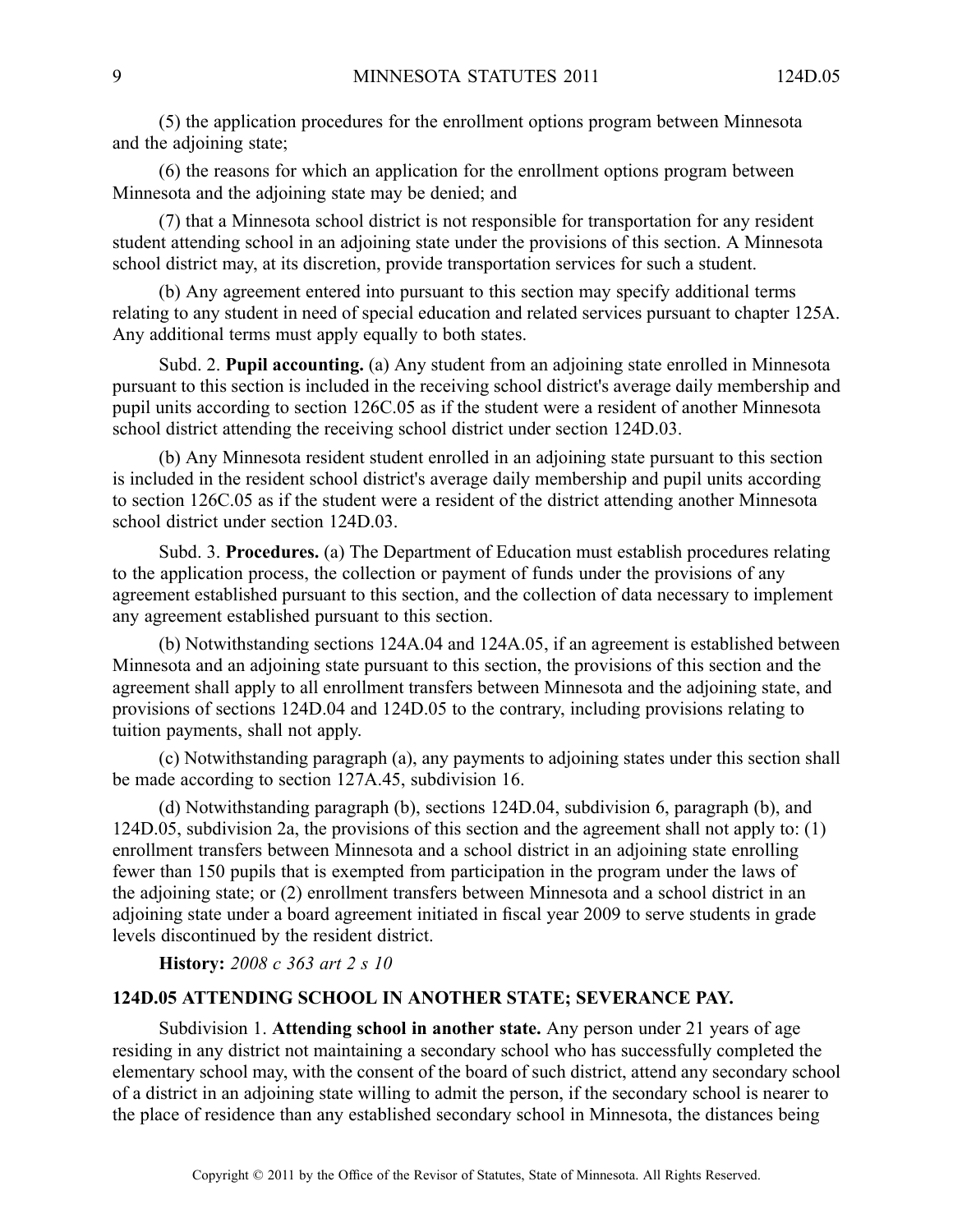measured by the usual traveled routes. Any tuition charged by the district so attended must be paid to the district attended by the district in which the person resides. This tuition must not be more than (a) the district charges nonresident pupils of that state, (b) the average maintenance cost exclusive of transportation per pupil unit in average daily membership in the school attended, nor (c) the tuition rate provided for in section 123A.488, subdivision 2.

Any pupil attending <sup>a</sup> secondary school in an adjoining state for whom tuition is paid from district funds is entitled to transportation services in accordance with Minnesota Statutes.

Subd. 2. **Tuition.** A board of a district maintaining a secondary school may by a majority vote provide for the instruction of any resident pupil attending an elementary school, <sup>a</sup> middle school, or <sup>a</sup> secondary school in <sup>a</sup> district in an adjoining state. Any charge for tuition or transportation by the district in the adjoining state must be paid by the resident district. The pupil must be considered <sup>a</sup> pupil of the resident district for the purposes of state aid.

Subd. 2a. **Exception.** Notwithstanding subdivisions 1 and 2, if an agreemen<sup>t</sup> is reached between the state of Minnesota and an adjoining state pursuan<sup>t</sup> to section 124D.041, the provisions of section 124D.041 and the agreemen<sup>t</sup> shall apply to all enrollment transfers between Minnesota and the adjoining state, and provisions of subdivisions 1 and 2 to the contrary, including provisions relating to tuition payments, shall not apply.

Subd. 3. **Severance pay.** A district must pay severance pay to a teacher who is placed on unrequested leave of absence by the district as <sup>a</sup> result of an agreemen<sup>t</sup> under this section. A teacher is eligible under this subdivision if the teacher:

(1) is <sup>a</sup> teacher, as defined in section 122A.40, subdivision 1, but not <sup>a</sup> superintendent;

(2) has <sup>a</sup> continuing contract with the district according to section 122A.40, subdivision 7.

The amount of severance pay must be equal to the teacher's salary for the school year during which the teacher was placed on unrequested leave of absence minus the gross amount the teacher was paid during the 12 months following the teacher's termination of salary, by an entity whose teachers by statute or rule must possess <sup>a</sup> valid Minnesota teaching license, and minus the amount <sup>a</sup> teacher receives as severance or other similar pay according to <sup>a</sup> contract with the district or district policy. These entities include, but are not limited to, the district that placed the teacher on unrequested leave of absence, another district in Minnesota, an education district, an intermediate school district, <sup>a</sup> service cooperative, <sup>a</sup> board formed under section 471.59, <sup>a</sup> state residential academy, the Perpich Center for Arts Education, <sup>a</sup> vocational center, or <sup>a</sup> special education cooperative. These entities do not include <sup>a</sup> district in another state, <sup>a</sup> Minnesota public postsecondary institution, or <sup>a</sup> state agency. Only amounts earned by the teacher as <sup>a</sup> substitute teacher or in <sup>a</sup> position requiring <sup>a</sup> valid Minnesota teaching license shall be subtracted. A teacher may decline any offer of employment as <sup>a</sup> teacher without loss of rights to severance pay.

To determine the amount of severance pay that is due for the first six months following termination of the teacher's salary, the district may require the teacher to provide documented evidence of the teacher's employers and gross earnings during that period. The district must pay the teacher the amount of severance pay it determines to be due from the proceeds of the levy for this purpose. To determine the amount of severance pay that is due for the second six months of the 12 months following the termination of the teacher's salary, the district may require the teacher to provide documented evidence of the teacher's employers and gross earnings during that period. The district must pay the teacher the amount of severance pay it determines to be due from the proceeds of the levy for this purpose.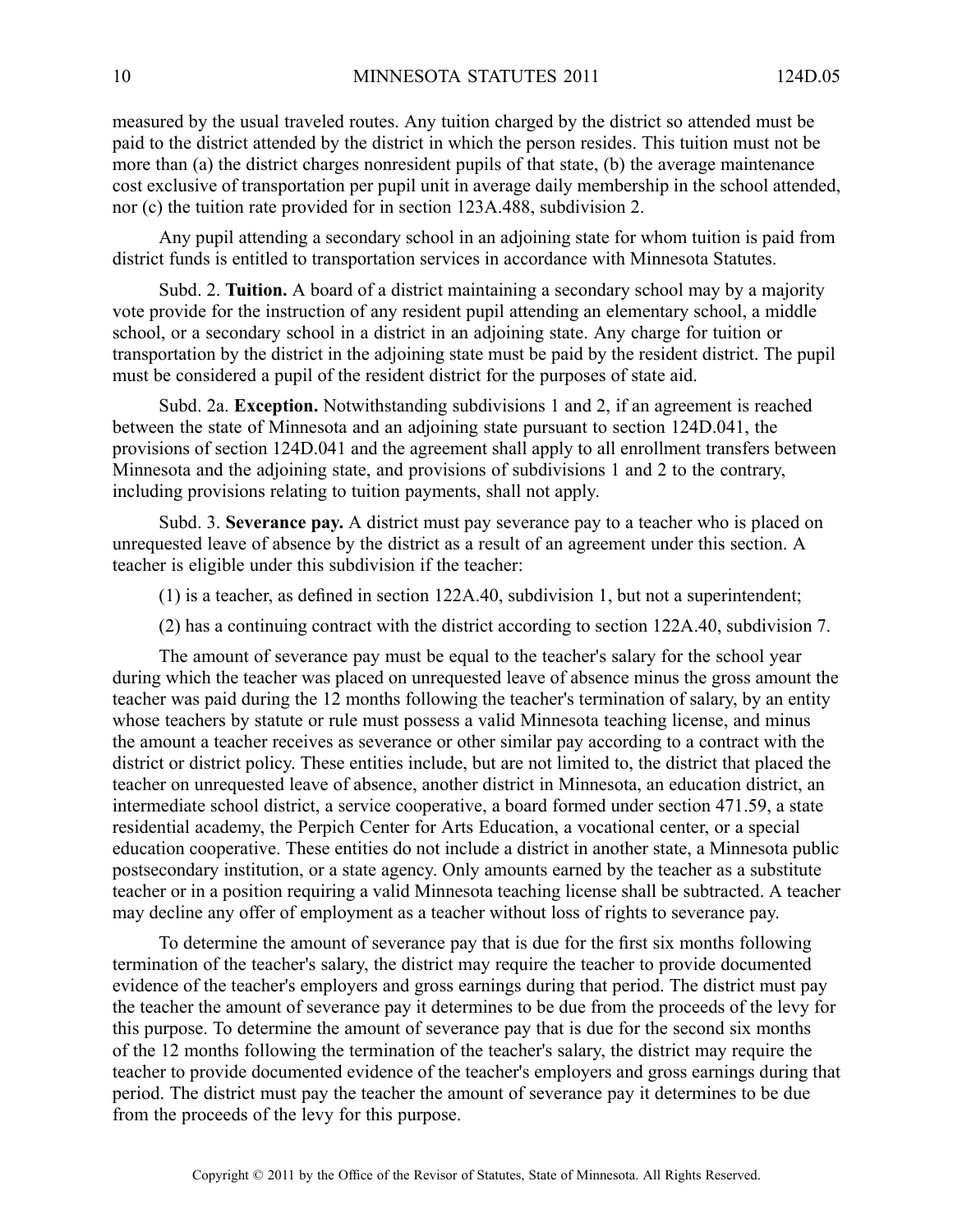A teacher who receives severance pay under this subdivision waives all further reinstatement rights under section 122A.40, subdivision 10 or 11. If the teacher receives severance pay, the teacher must not receive credit for any years of service in the district paying severance pay prior to the year in which the teacher becomes eligible to receive severance pay.

The severance pay is subject to section 465.72. The district may levy annually according to section 126C.43 for the severance pay.

History: Ex1959 c 71 art 1 s 8; 1961 c 562 s 8; 1975 c 162 s 2; 1986 c 444; 1988 c 718 art 7 s 17; 1990 c 596 s 1,2; 1991 c 130 s 37; 1991 c 265 art 6 s 1; 1992 c 499 art 12 s 29; 1996 c 305 art 1 s 138; 1996 c 412 art 9 s 19; art 13 s 4; 1998 c 397 art 1 s 28,58; art 11 s 3; *1999 <sup>c</sup> 241 art 10 <sup>s</sup> 8; 2008 <sup>c</sup> 363 art 2 <sup>s</sup> 11*

**124D.06** [Repealed, 2007 <sup>c</sup> 146 art 1 <sup>s</sup> 26]

**124D.07** [Repealed, 1Sp2001 <sup>c</sup> 6 art 1 <sup>s</sup> 55 subd 1]

#### **124D.08 SCHOOL BOARDS' APPROVAL TO ENROLL IN NONRESIDENT DISTRICT.**

Subdivision 1. **Enrollment exception.** A pupil may enroll in <sup>a</sup> district of which the pupil is not <sup>a</sup> resident under this section.

Subd. 2. **Board approval.** The pupil's paren<sup>t</sup> or guardian must receive the approval of the board of the nonresident district and the board of the resident district. The nonresident board shall notify the resident board of the approval.

Subd. 3. **11th and 12th grade students.** Notwithstanding subdivision 2, an 11th or 12th grade pupil who has been enrolled in <sup>a</sup> district and whose paren<sup>t</sup> or guardian moves to another district, may continue to enroll in the nonresident district upon the approval of the board of the nonresident district. The approval of the board of the pupil's resident district is not required.

Subd. 4. **Aid payments.** General education aid and transportation aid for pupils covered by programs under this section must be paid according to sections 123B.92, subdivision 3, and 127A.47, subdivision 7.

History: 1980 c 609 art 6 s 5; 1986 c 444; 1987 c 398 art 7 s 4; 1988 c 718 art 7 s 14-16; 1989 c 222 s 5; 1991 c 130 s 3; 1997 c 7 art 1 s 46; 1998 c 397 art 1 s 25-27,58; art 11 s 3

**124D.081** Subdivision 1. MS 2008 [Repealed, 2007 <sup>c</sup> 146 art 1 <sup>s</sup> 26]

Subd. 2. MS 2008 [Repealed, 2007 <sup>c</sup> 146 art 1 <sup>s</sup> 26]

Subd. 3. MS 2008 [Repealed, 2007 <sup>c</sup> 146 art 1 <sup>s</sup> 26]

Subd. 4. MS 2008 [Repealed, 2007 <sup>c</sup> 146 art 1 <sup>s</sup> 26]

Subd. 5. MS 2008 [Repealed, 2007 <sup>c</sup> 146 art 1 <sup>s</sup> 26]

Subd. 6. MS 2008 [Repealed, 2007 <sup>c</sup> 146 art 1 <sup>s</sup> 26]

Subd. 7. [Repealed, 1999 <sup>c</sup> 241 art 2 <sup>s</sup> 62]

Subd. 8. [Repealed, 1999 <sup>c</sup> 241 art 2 <sup>s</sup> 62]

Subd. 9. MS 2008 [Repealed, 2007 <sup>c</sup> 146 art 1 <sup>s</sup> 26]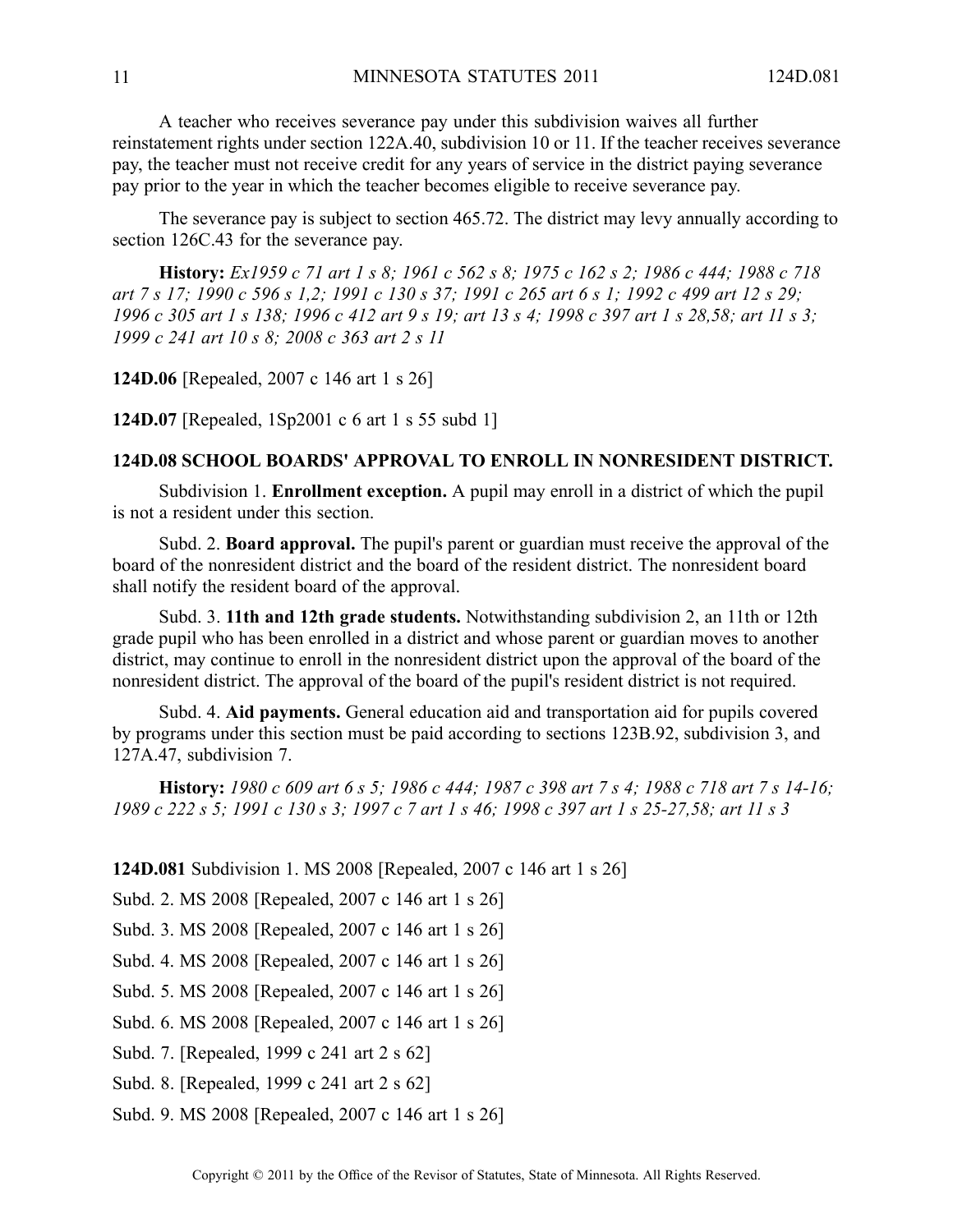# **124D.09 POSTSECONDARY ENROLLMENT OPTIONS ACT.**

Subdivision 1. **Citation.** This section may be cited the "Postsecondary Enrollment Options Act."

Subd. 2. **Purpose.** The purpose of this section is to promote rigorous academic pursuits and to provide <sup>a</sup> wider variety of options to high school pupils by encouraging and enabling secondary pupils to enroll full time or par<sup>t</sup> time in nonsectarian courses or programs in eligible postsecondary institutions, as defined in subdivision 3.

Subd. 3. **Definitions.** For purposes of this section, the following terms have the meanings given to them.

(a) "Eligible institution" means <sup>a</sup> Minnesota public postsecondary institution, <sup>a</sup> private, nonprofit two-year trade and technical school granting associate degrees, an opportunities industrialization center accredited by the North Central Association of Colleges and Schools, or <sup>a</sup> private, residential, two-year or four-year, liberal arts, degree-granting college or university located in Minnesota.

(b) "Course" means <sup>a</sup> course or program.

Subd. 4. **Alternative pupil.** "Alternative pupil" means an 11th or 12th grade student not enrolled in <sup>a</sup> public school district, and includes students attending nonpublic schools and students who are home schooled. An alternative pupil is considered <sup>a</sup> pupil for purposes of this section only. An alternative pupil must register with the commissioner of education before participating in the postsecondary enrollment options program. The commissioner shall prescribe the form and manner of the registration, in consultation with the Nonpublic Education Council under section 123B.445, and may reques<sup>t</sup> any necessary information from the alternative pupil.

Subd. 5. **Authorization; notification.** Notwithstanding any other law to the contrary, an 11th or 12th grade pupil enrolled in <sup>a</sup> school or an American Indian-controlled tribal contract or gran<sup>t</sup> school eligible for aid under section 124D.83, excep<sup>t</sup> <sup>a</sup> foreign exchange pupil enrolled in <sup>a</sup> district under <sup>a</sup> cultural exchange program, may apply to an eligible institution, as defined in subdivision 3, to enroll in nonsectarian courses offered by that postsecondary institution. Notwithstanding any other law to the contrary, <sup>a</sup> 9th or 10th grade pupil enrolled in <sup>a</sup> district or an American Indian-controlled tribal contract or gran<sup>t</sup> school eligible for aid under section 124D.83, excep<sup>t</sup> <sup>a</sup> foreign exchange pupil enrolled in <sup>a</sup> district under <sup>a</sup> cultural exchange program, may apply to enroll in nonsectarian courses offered under subdivision 10, if after all 11th and 12th grade students have applied for <sup>a</sup> course, additional students are necessary to offer the course. If an institution accepts <sup>a</sup> secondary pupil for enrollment under this section, the institution shall send written notice to the pupil, the pupil's school or school district, and the commissioner within ten days of acceptance. The notice must indicate the course and hours of enrollment of that pupil. If the pupil enrolls in <sup>a</sup> course for postsecondary credit, the institution must notify the pupil about paymen<sup>t</sup> in the customary manner used by the institution.

Subd. 6. **Counseling.** To the extent possible, the school or school district must provide counseling services to pupils and their parents or guardian before the pupils enroll in courses under this section to ensure that the pupils and their parents or guardian are fully aware of the risks and possible consequences of enrolling in postsecondary courses. The school or school district must provide information on the program including who may enroll, what institutions and courses are eligible for participation, the decision-making process for granting academic credits, financial arrangements for tuition, books and materials, eligibility criteria for transportation aid,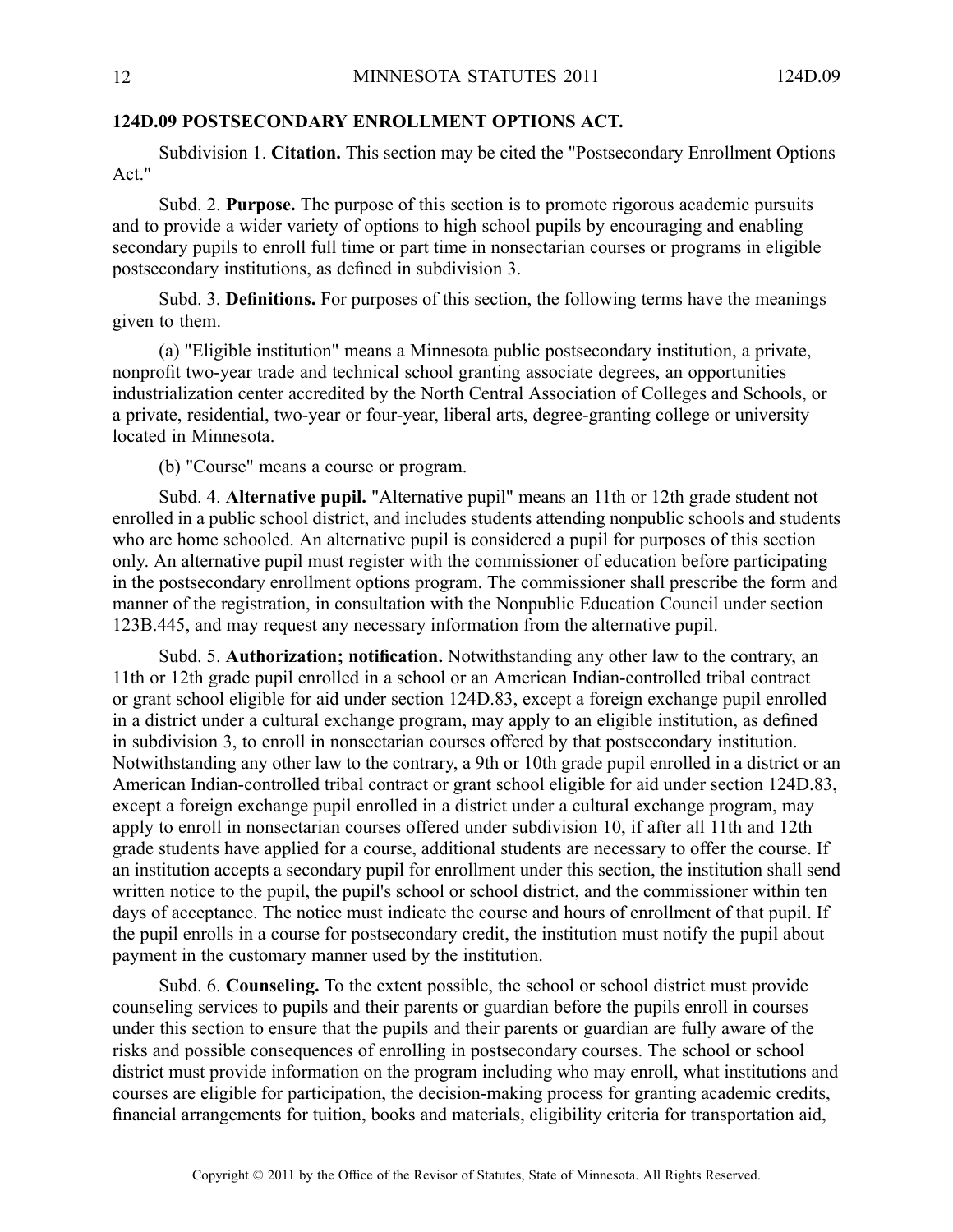available suppor<sup>t</sup> services, the need to arrange an appropriate schedule, consequences of failing or not completing <sup>a</sup> course in which the pupil enrolls, the effect of enrolling in this program on the pupil's ability to complete the required high school graduation requirements, and the academic and social responsibilities that must be assumed by the pupils and their parents or guardian. The person providing counseling shall encourage pupils and their parents or guardian to also use available counseling services at the postsecondary institutions before the quarter or semester of enrollment to ensure that anticipated plans are appropriate.

Prior to enrolling in <sup>a</sup> course, the pupil and the pupil's parents or guardian must sign <sup>a</sup> form that must be provided by the school or school district and may be obtained from <sup>a</sup> postsecondary institution stating that they have received the information specified in this subdivision and that they understand the responsibilities that must be assumed in enrolling in this program. The department must, upon request, provide technical assistance to <sup>a</sup> school or school district in developing appropriate forms and counseling guidelines.

Subd. 7. **Dissemination of information; notification of intent to enroll.** By March 1 of each year, <sup>a</sup> district must provide general information about the program to all pupils in grades 8, 9, 10, and 11. To assist the district in planning, <sup>a</sup> pupil shall inform the district by March 30 of each year of the pupil's intent to enroll in postsecondary courses during the following school year. A pupil is not bound by notifying or not notifying the district by March 30.

Subd. 8. **Limit on participation.** A pupil who first enrolls in grade 9 may not enroll in postsecondary courses under this section for secondary credit for more than the equivalent of four academic years. A pupil who first enrolls in grade 10 may not enroll in postsecondary courses under this section for secondary credit for more than the equivalent of three academic years. A pupil who first enrolls in grade 11 may not enroll in postsecondary courses under this section for secondary credit for more than the equivalent of two academic years. A pupil who first enrolls in grade 12 may not enroll in postsecondary courses under this section for secondary credit for more than the equivalent of one academic year. If <sup>a</sup> pupil in grade 9, 10, 11, or 12 first enrolls in <sup>a</sup> postsecondary course for secondary credit during the school year, the time of participation shall be reduced proportionately. If <sup>a</sup> pupil is in <sup>a</sup> learning year or other year-round program and begins each grade in the summer session, summer sessions shall not be counted against the time of participation. Apupil who has graduated from high school cannot participate in <sup>a</sup> program under this section. A pupil who has completed course requirements for graduation but who has not received <sup>a</sup> diploma may participate in the program under this section.

Subd. 9. **Enrollment priority.** A postsecondary institution shall give priority to its postsecondary students when enrolling 11th and 12th grade pupils in its courses. A postsecondary institution may provide information about its programs to <sup>a</sup> secondary school or to <sup>a</sup> pupil or parent, but it may not advertise or otherwise recruit or solicit the participation of secondary pupils to enroll in its programs on financial grounds. An institution must not enroll secondary pupils, for postsecondary enrollment options purposes, in remedial, developmental, or other courses that are not college level. Once <sup>a</sup> pupil has been enrolled in <sup>a</sup> postsecondary course under this section, the pupil shall not be displaced by another student.

Subd. 10. **Courses according to agreements.** An eligible pupil, according to subdivision 5, may enroll in <sup>a</sup> nonsectarian course taught by <sup>a</sup> secondary teacher or <sup>a</sup> postsecondary faculty member and offered at <sup>a</sup> secondary school, or another location, according to an agreemen<sup>t</sup> between <sup>a</sup> public school board and the governing body of an eligible public postsecondary system or an eligible private postsecondary institution, as defined in subdivision 3. All provisions of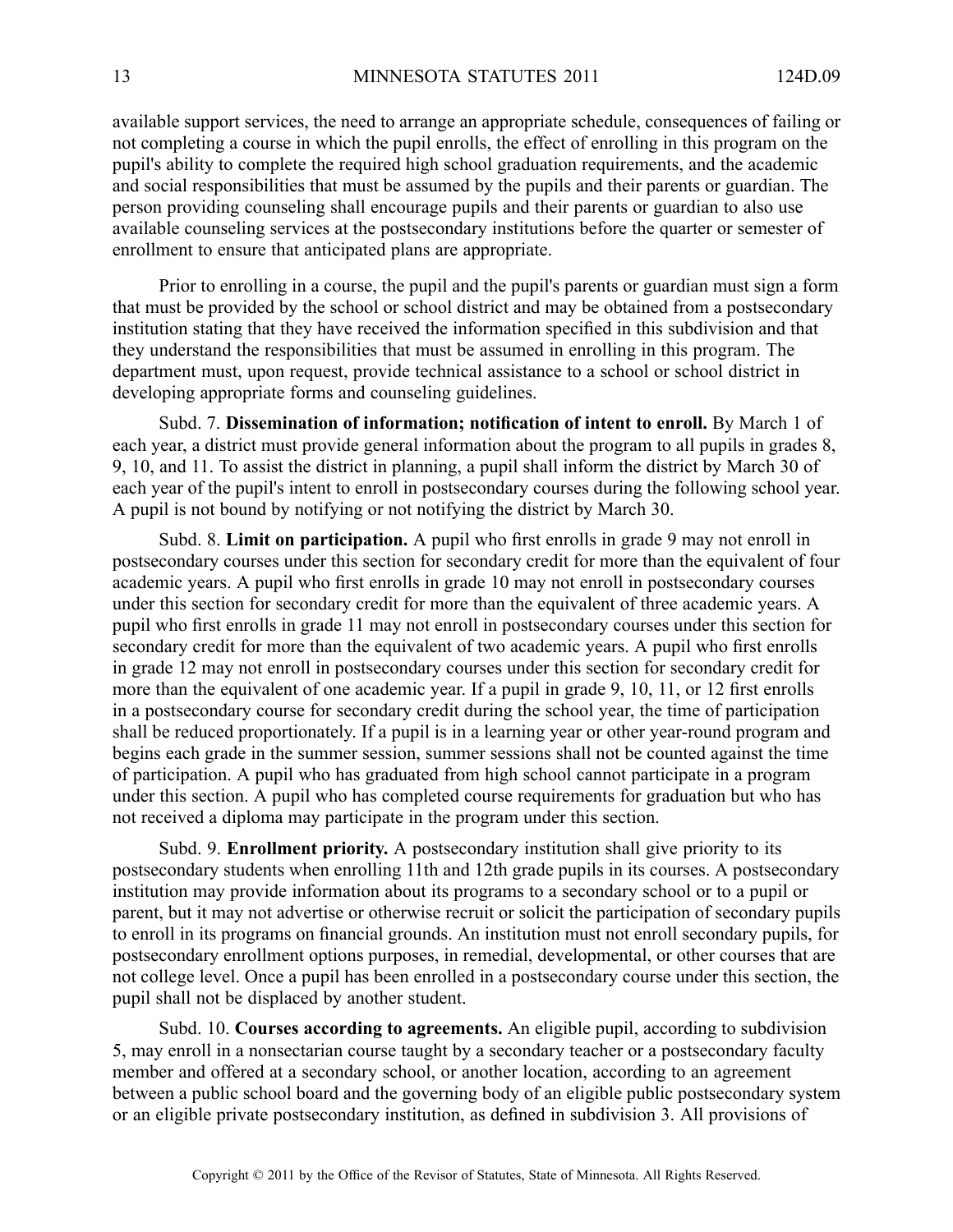this section shall apply to <sup>a</sup> pupil, public school board, district, and the governing body of <sup>a</sup> postsecondary institution, excep<sup>t</sup> as otherwise provided.

Subd. 11. **Participation in high school activities.** Enrolling in <sup>a</sup> course under this section shall not, by itself, prohibit <sup>a</sup> pupil from participating in activities sponsored by the pupil's high school.

Subd. 12. **Credits.** A pupil may enroll in a course under this section for either secondary credit or postsecondary credit. At the time <sup>a</sup> pupil enrolls in <sup>a</sup> course, the pupil shall designate whether the course is for secondary or postsecondary credit. A pupil taking several courses may designate some for secondary credit and some for postsecondary credit. A pupil must not audit a course under this section.

A district shall gran<sup>t</sup> academic credit to <sup>a</sup> pupil enrolled in <sup>a</sup> course for secondary credit if the pupil successfully completes the course. Seven quarter or four semester college credits equal at least one full year of high school credit. Fewer college credits may be prorated. A district must also gran<sup>t</sup> academic credit to <sup>a</sup> pupil enrolled in <sup>a</sup> course for postsecondary credit if secondary credit is requested by <sup>a</sup> pupil. If no comparable course is offered by the district, the district must, as soon as possible, notify the commissioner, who shall determine the number of credits that shall be granted to <sup>a</sup> pupil who successfully completes <sup>a</sup> course. If <sup>a</sup> comparable course is offered by the district, the school board shall gran<sup>t</sup> <sup>a</sup> comparable number of credits to the pupil. If there is <sup>a</sup> dispute between the district and the pupil regarding the number of credits granted for <sup>a</sup> particular course, the pupil may appeal the board's decision to the commissioner. The commissioner's decision regarding the number of credits shall be final.

The secondary credits granted to <sup>a</sup> pupil must be counted toward the graduation requirements and subject area requirements of the district. Evidence of successful completion of each course and secondary credits granted must be included in the pupil's secondary school record. A pupil shall provide the school with a copy of the pupil's grade in each course taken for secondary credit under this section. Upon the reques<sup>t</sup> of <sup>a</sup> pupil, the pupil's secondary school record must also include evidence of successful completion and credits granted for <sup>a</sup> course taken for postsecondary credit. In either case, the record must indicate that the credits were earned at <sup>a</sup> postsecondary institution.

If <sup>a</sup> pupil enrolls in <sup>a</sup> postsecondary institution after leaving secondary school, the postsecondary institution must award postsecondary credit for any course successfully completed for secondary credit at that institution. Other postsecondary institutions may award, after <sup>a</sup> pupil leaves secondary school, postsecondary credit for any courses successfully completed under this section. An institution may not charge <sup>a</sup> pupil for the award of credit.

The Board of Trustees of the Minnesota State Colleges and Universities and the Board of Regents of the University of Minnesota must, and private nonprofit and proprietary postsecondary institutions should, award postsecondary credit for any successfully completed courses in <sup>a</sup> program certified by the National Alliance of Concurrent Enrollment Partnerships offered according to an agreemen<sup>t</sup> under subdivision 10.

Subd. 13. **Financial arrangements.** For <sup>a</sup> pupil enrolled in <sup>a</sup> course under this section, the department must make payments according to this subdivision for courses that were taken for secondary credit.

The department must not make payments to <sup>a</sup> school district or postsecondary institution for <sup>a</sup> course taken for postsecondary credit only. The department must not make payments to <sup>a</sup>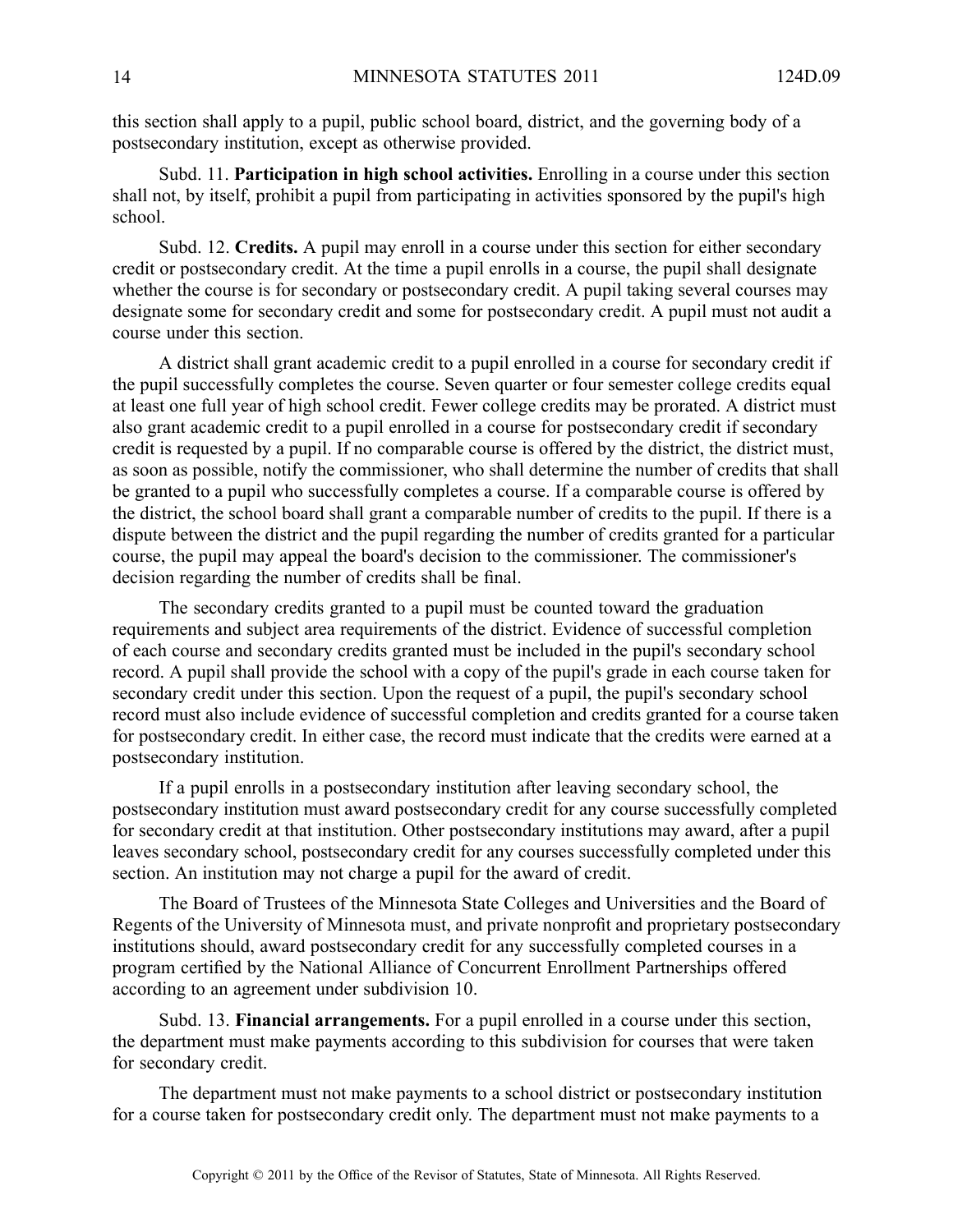postsecondary institution for <sup>a</sup> course from which <sup>a</sup> student officially withdraws during the first 14 days of the quarter or semester or who has been absent from the postsecondary institution for the first 15 consecutive school days of the quarter or semester and is not receiving instruction in the home or hospital.

A postsecondary institution shall receive the following:

(1) for an institution granting quarter credit, the reimbursement per credit hour shall be an amount equal to 88 percen<sup>t</sup> of the product of the formula allowance minus \$415, multiplied by 1.3, and divided by 45; or

(2) for an institution granting semester credit, the reimbursement per credit hour shall be an amount equal to 88 percen<sup>t</sup> of the product of the general revenue formula allowance minus \$415, multiplied by 1.3, and divided by 30.

The department must pay to each postsecondary institution 100 percen<sup>t</sup> of the amount in clause (1) or (2) within 30 days of receiving initial enrollment information each quarter or semester. If changes in enrollment occur during <sup>a</sup> quarter or semester, the change shall be reported by the postsecondary institution at the time the enrollment information for the succeeding quarter or semester is submitted. At any time the department notifies <sup>a</sup> postsecondary institution that an overpaymen<sup>t</sup> has been made, the institution shall promptly remit the amount due.

Subd. 14. **Grants and financial aid prohibited.** Apupil enrolled in <sup>a</sup> postsecondary course for secondary credit is not eligible for any state student financial aid under chapter 136A.

Subd. 15. [Repealed, 1Sp2003 <sup>c</sup> 9 art 9 <sup>s</sup> 10]

Subd. 16. **Financial arrangements for courses provided according to agreements.** (a) The agreemen<sup>t</sup> between <sup>a</sup> board and the governing body of <sup>a</sup> public postsecondary system or private postsecondary institution shall set forth the paymen<sup>t</sup> amounts and arrangements, if any, from the board to the postsecondary institution. No payments shall be made by the department according to subdivision 13 or 15. For the purpose of computing state aids for <sup>a</sup> district, <sup>a</sup> pupil enrolled according to subdivision 10 shall be counted in the average daily membership of the district as though the pupil were enrolled in <sup>a</sup> secondary course that is not offered in connection with an agreement. Nothing in this subdivision shall be construed to prohibit <sup>a</sup> public postsecondary system or private postsecondary institution from receiving additional state funding that may be available under any other law.

(b) If <sup>a</sup> course is provided under subdivision 10, offered at <sup>a</sup> secondary school, and taught by <sup>a</sup> secondary teacher, the postsecondary system or institution must not require <sup>a</sup> paymen<sup>t</sup> from the school board that exceeds the cost to the postsecondary institution that is directly attributable to providing that course.

Subd. 17. **Alternative pupils financial arrangements.** For an alternative pupil enrolled in <sup>a</sup> course or program under this section, the Department of Education shall make payments to the eligible institution according to subdivision 13. The department shall not make any payments to <sup>a</sup> school district for alternative pupils.

Subd. 18. **Tuition at nonpublic secondary institution.** A nonpublic secondary institution must proportionately adjust its tuition to accurately reflect the time an alternative pupil spends in <sup>a</sup> postsecondary enrollment course or program.

Subd. 19. **Fees; textbooks; materials.** A postsecondary institution that receives reimbursement for <sup>a</sup> pupil under subdivision 13 may not charge that pupil for fees, textbooks,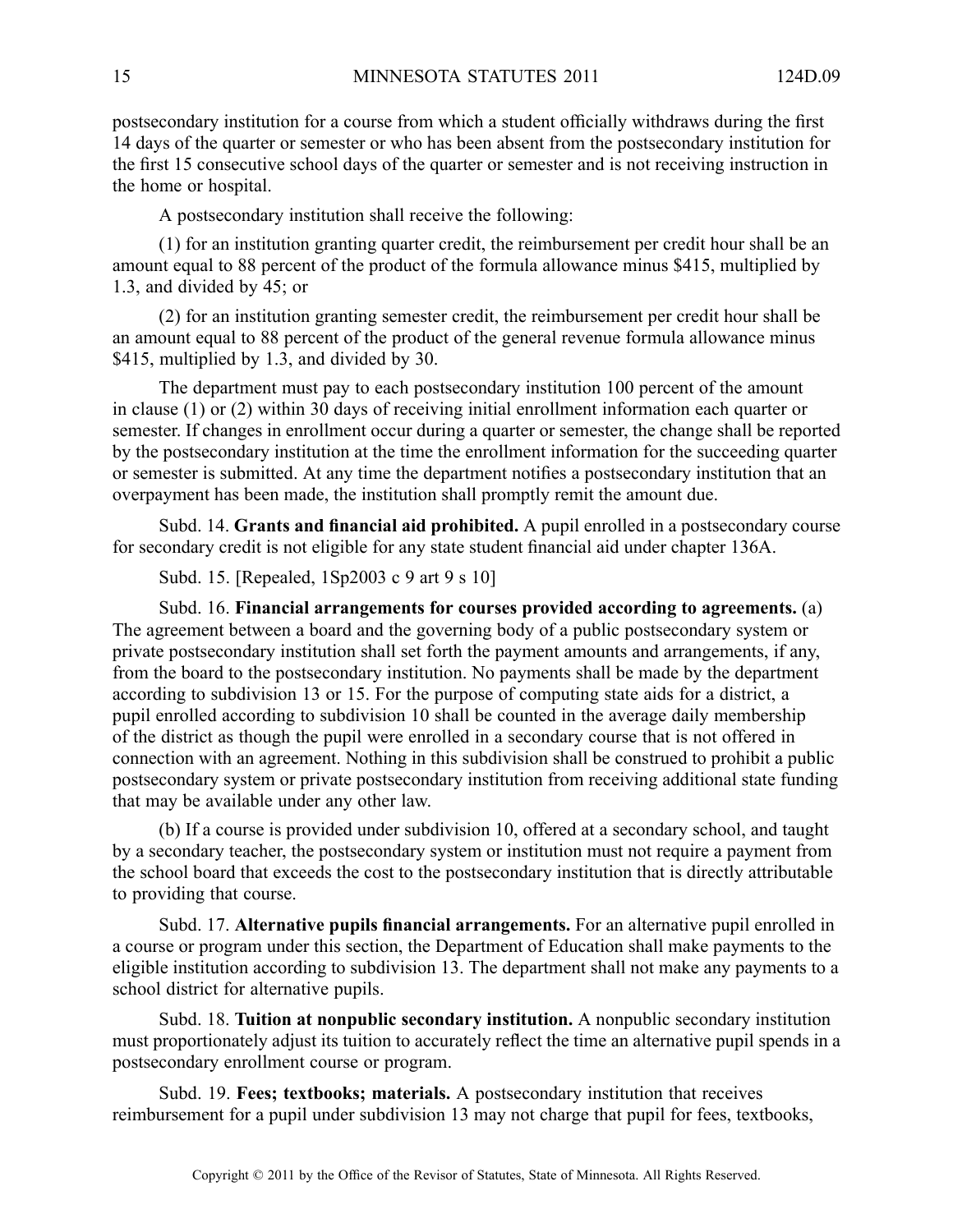materials, suppor<sup>t</sup> services as defined in section 135A.16, or other necessary costs of the course or program in which the pupil is enrolled if the charge would be prohibited under section 123B.37, excep<sup>t</sup> for equipment purchased by the pupil that becomes the property of the pupil. An institution may require the pupil to pay for fees, textbooks, and materials for <sup>a</sup> course taken for postsecondary credit.

Subd. 20. **Textbooks; materials.** All textbooks and equipment provided to <sup>a</sup> pupil, and paid for under subdivision 13, are the property of the pupil's postsecondary institution. Each pupil is required to return all textbooks and equipment to the postsecondary institution after the course has ended.

Subd. 21. **Support services.** The postsecondary institution must inform the pupil of the suppor<sup>t</sup> services available at that institution. If the student has an individualized education program that provides general education suppor<sup>t</sup> and accommodations, the postsecondary institution must provide the suppor<sup>t</sup> services as described in the student's IEP and the postsecondary institution and the district shall negotiate an agreemen<sup>t</sup> on the rate to be charged for the services. Nothing in this section shall preven<sup>t</sup> the student from enrolling while the agreemen<sup>t</sup> is being developed. If the parties cannot agree on the services, on application of either party, the commissioner shall resolve the dispute in the same manner the commissioner fixes tuition rates under section 125A.11. The commissioner's decision is binding on both parties.

Subd. 22. **Transportation.** A paren<sup>t</sup> or guardian of <sup>a</sup> pupil enrolled in <sup>a</sup> course for secondary credit may apply to the pupil's district of residence for reimbursement for transporting the pupil between the secondary school in which the pupil is enrolled or the pupil's home and the postsecondary institution that the pupil attends. The state shall provide state aid to <sup>a</sup> district in an amount sufficient to reimburse the paren<sup>t</sup> or guardian for the necessary transportation costs when the family's or guardian's income is at or below the poverty level, as determined by the federal government. The reimbursement shall be the pupil's actual cost of transportation or 15 cents per mile traveled, whichever is less. Reimbursement may not be paid for more than 250 miles per week. However, if the nearest postsecondary institution is more than 25 miles from the pupil's resident secondary school, the weekly reimbursement may not exceed the reimbursement rate per mile times the actual distance between the secondary school or the pupil's home and the nearest postsecondary institution times ten. The state must pay aid to the district according to this subdivision.

Subd. 23. **Exception; intermediate districts.** A secondary pupil who is <sup>a</sup> resident of <sup>a</sup> member district of an intermediate district, as defined in section 136D.01, may not enroll in that intermediate district's vocational program as <sup>a</sup> postsecondary pupil under this section when the intermediate district operates <sup>a</sup> secondary program at <sup>a</sup> college facility and secondary students have access to the postsecondary curriculum and receive high school and college credit for successfully completing the program.

Subd. 24. **Limit; state obligation.** The provisions of subdivisions 13, 19, 22, and 23 shall not apply for any postsecondary courses in which <sup>a</sup> pupil is enrolled in addition to being enrolled full time in that pupil's district or for any postsecondary course in which <sup>a</sup> pupil is enrolled for postsecondary credit. The pupil is enrolled full time if the pupil attends credit-bearing classes in the high school or high school program for all of the available hours of instruction.

Subd. 25. **Pupils 40 miles or more from an eligible institution.** Apupil who is enrolled in <sup>a</sup> secondary school that is located 40 miles or more from the nearest eligible institution may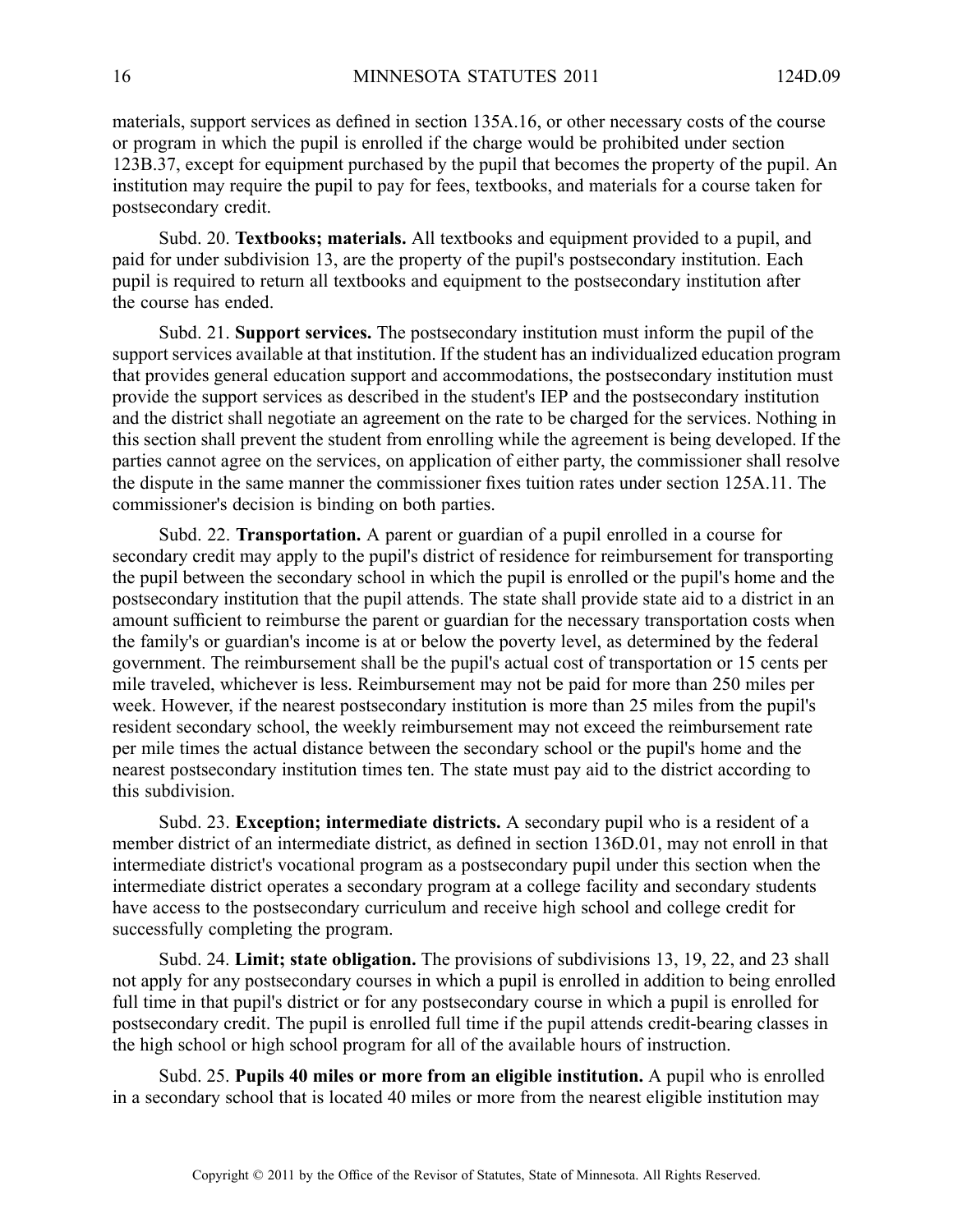reques<sup>t</sup> that the resident district offer at least one accelerated or advanced academic course within the resident district in which the pupil may enroll for postsecondary credit. A pupil may enroll in <sup>a</sup> course offered under this subdivision for either secondary or postsecondary credit according to subdivision 12.

A district must offer an accelerated or advanced academic course for postsecondary credit if one or more pupils requests such <sup>a</sup> course under this subdivision. The district may decide which course to offer, how to offer the course, and whether to offer one or more courses. The district must offer at least one such course in the next academic period and must continue to offer at least one accelerated or advanced academic course for postsecondary credit in later academic periods.

Subd. 26. **Pupils less than 40 miles from an eligible institution.** A pupil enrolled in <sup>a</sup> secondary school that is located less than 40 miles from the nearest eligible institution may enroll in <sup>a</sup> postsecondary course provided at the secondary school.

History: 1Sp1985 c 12 art 5 s 1; 1Sp1985 c 16 art 2 s 32; 1986 c 447 s 1-11; 1988 c 486 s 16; 1988 c 718 art 6 s 5; 1989 c 329 art 9 s 8-12; 1990 c 562 art 6 s 14,15; 1991 c 265 art 2 s 2; art 7 s 7.8; art 9 s 37-39.75; 1992 c 499 art 9 s 3-11; 1993 c 224 art 9 s 23-26; art 13 s 22.23; 1994 c 647 art 8 s 4; art 9 s 4-6; 1Sp1995 c 3 art 2 s 2; art 3 s 5,6; art 7 s 2; art 16 s 13; 1996 c 412 art 6 s 2; art 9 s 4,5; 1997 c 187 art 1 s 12; 1Sp1997 c 4 art 1 s 3-9; art 7 s 5,6; 1998 c 397 art 2 s 75-87, 164; art 11 s 3; 1998 c 398 art 6 s 18; 2003 c 130 s 12; 1Sp2003 c 9 art 1 s 12; art 2 s 16-19; art 12 s 9; 1Sp2005 c 5 art 2 s 57; 1Sp2011 c 11 art 2 s 25-27; art 3 s 12

#### **124D.091 CONCURRENT ENROLLMENT PROGRAM AID.**

Subdivision 1. **Accreditation.** To establish <sup>a</sup> uniform standard by which concurrent enrollment courses and professional development activities may be measured, postsecondary institutions are encouraged to apply for accreditation by the National Alliance of Concurrent Enrollment Partnership.

Subd. 2. **Eligibility.** A district that offers <sup>a</sup> concurrent enrollment course according to an agreemen<sup>t</sup> under section 124D.09, subdivision 10, is eligible to receive aid for the costs of providing postsecondary courses at the high school. Beginning in fiscal year 2011, districts only are eligible for aid if the college or university concurrent enrollment courses offered by the district are accredited by the National Alliance of Concurrent Enrollment Partnership, in the process of being accredited, or are shown by clear evidence to be of comparable standard to accredited courses, or are technical courses within <sup>a</sup> recognized career and technical education program of study approved by the commissioner of education and the chancellor of the Minnesota State Colleges and Universities.

Subd. 3. **Aid.** An eligible district shall receive \$150 per pupil enrolled in <sup>a</sup> concurrent enrollment course. The money must be used to defray the cost of delivering the course at the high school. The commissioner shall establish application procedures and deadlines for receipt of aid payments.

**History:** *2007 <sup>c</sup> 146 art 2 <sup>s</sup> 18; 1Sp2011 <sup>c</sup> 11 art 2 <sup>s</sup> 28*

#### **124D.095 ONLINE LEARNING OPTION.**

Subdivision 1. **Citation.** This section may be cited as the "Online Learning Option Act."

Subd. 2. **Definitions.** For purposes of this section, the following terms have the meanings given them.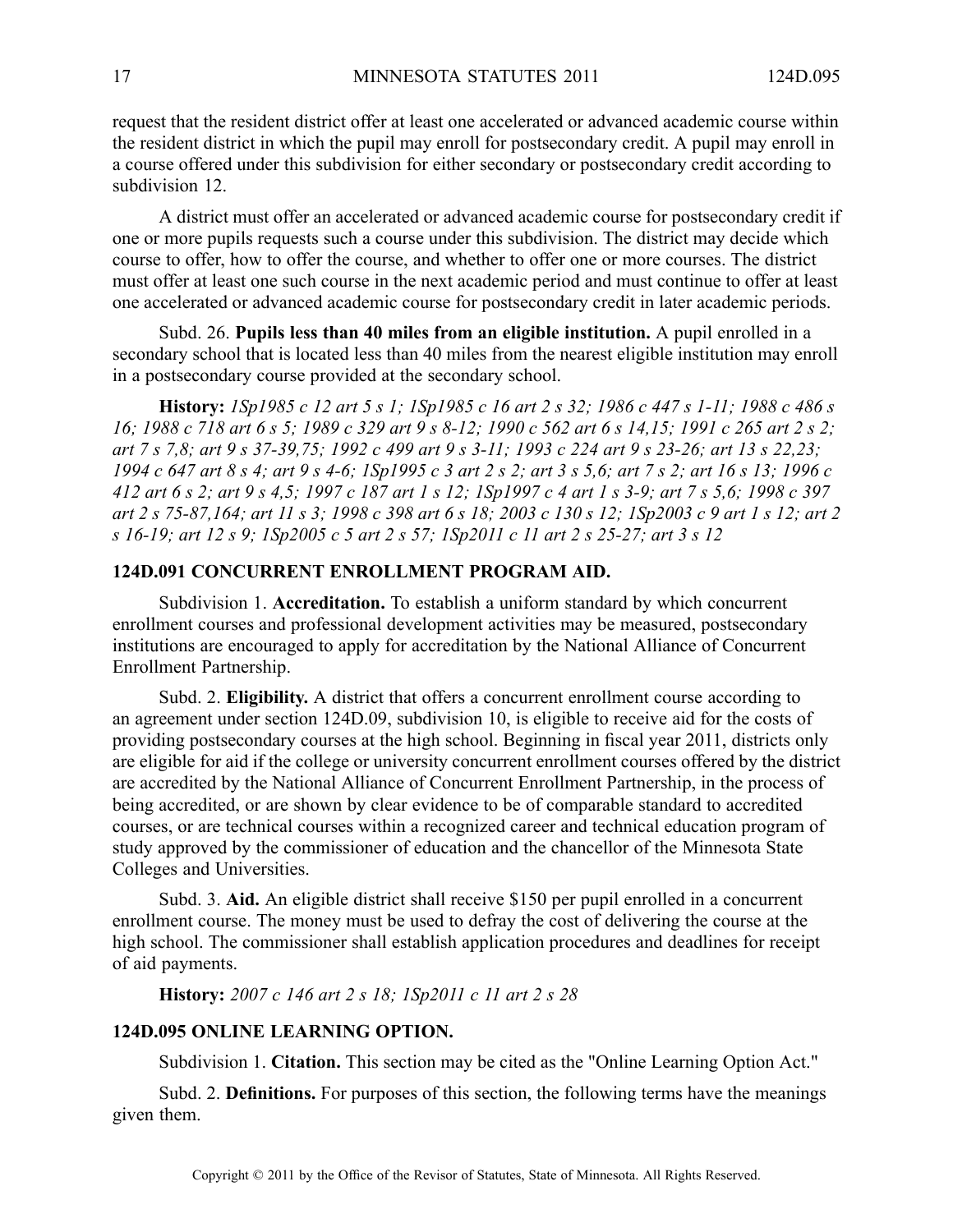(a) "Online learning" is an interactive course or program that delivers instruction from <sup>a</sup> teacher to <sup>a</sup> student by computer; is combined with other traditional delivery methods that include frequent student assessment and may include actual teacher contact time; and meets or exceeds state academic standards.

(b) "Online learning provider" is <sup>a</sup> school district, an intermediate school district, an organization of two or more school districts operating under <sup>a</sup> joint powers agreement, or <sup>a</sup> charter school located in Minnesota that provides online learning to students.

(c) "Student" is <sup>a</sup> Minnesota resident enrolled in <sup>a</sup> school under section 120A.22, subdivision 4, in kindergarten through grade 12.

(d) "Online learning student" is <sup>a</sup> student enrolled in an online learning course or program delivered by an online provider under paragraph (b).

(e) "Enrolling district" means the school district or charter school in which <sup>a</sup> student is enrolled under section 120A.22, subdivision 4, for purposes of compulsory attendance.

(f) "Supplemental online learning" means an online course taken in place of <sup>a</sup> course period during the regular school day at <sup>a</sup> local district school.

(g) "Full-time online provider" means an enrolling school authorized by the department to deliver comprehensive public education at any or all of the elementary, middle, or high school levels.

(h) "Online course syllabus" is <sup>a</sup> written document that an online learning provider transmits to the enrolling district using <sup>a</sup> format prescribed by the commissioner to identify the state academic standards embedded in an online course, the course content outline, required course assessments, expectations for actual teacher contact time and other student-to-teacher communications, and the academic suppor<sup>t</sup> available to the online learning student.

Subd. 3. **Authorization; notice; limitations on enrollment.** (a) A student may apply for full-time enrollment in an approved online learning program under section 124D.03, 124D.08, or 124D.10. Notwithstanding sections 124D.03, 124D.08, and 124D.10, procedures for enrolling in supplemental online learning are as provided in this subdivision. A student age 17 or younger must have the written consent of a parent or guardian to apply. No school district or charter school may prohibit <sup>a</sup> student from applying to enroll in online learning. In order to enroll in online learning, the student and the student's parents must submit an application to the online learning provider and identify the student's reason for enrolling. An online learning provider that accepts <sup>a</sup> student under this section must notify the student and the enrolling district in writing within ten days if the enrolling district is not the online learning provider. The student and the student's paren<sup>t</sup> must notify the online learning provider of the student's intent to enroll in online learning within ten days of being accepted, at which time the student and the student's paren<sup>t</sup> must sign <sup>a</sup> statement indicating that they have reviewed the online course or program and understand the expectations of enrolling in online learning. The online learning provider must use <sup>a</sup> form provided by the department to notify the enrolling district of the student's application to enroll in online learning.

(b) The supplemental online learning notice to the enrolling district when <sup>a</sup> student applies to the online learning provider will include the courses or program, credits to be awarded, and the start date of the online course or program. An online learning provider must make available the supplemental online course syllabus to the enrolling district. Within 15 days after the online learning provider makes information in this paragraph available to the enrolling district, the enrolling district must notify the online provider whether the student, the student's parent, and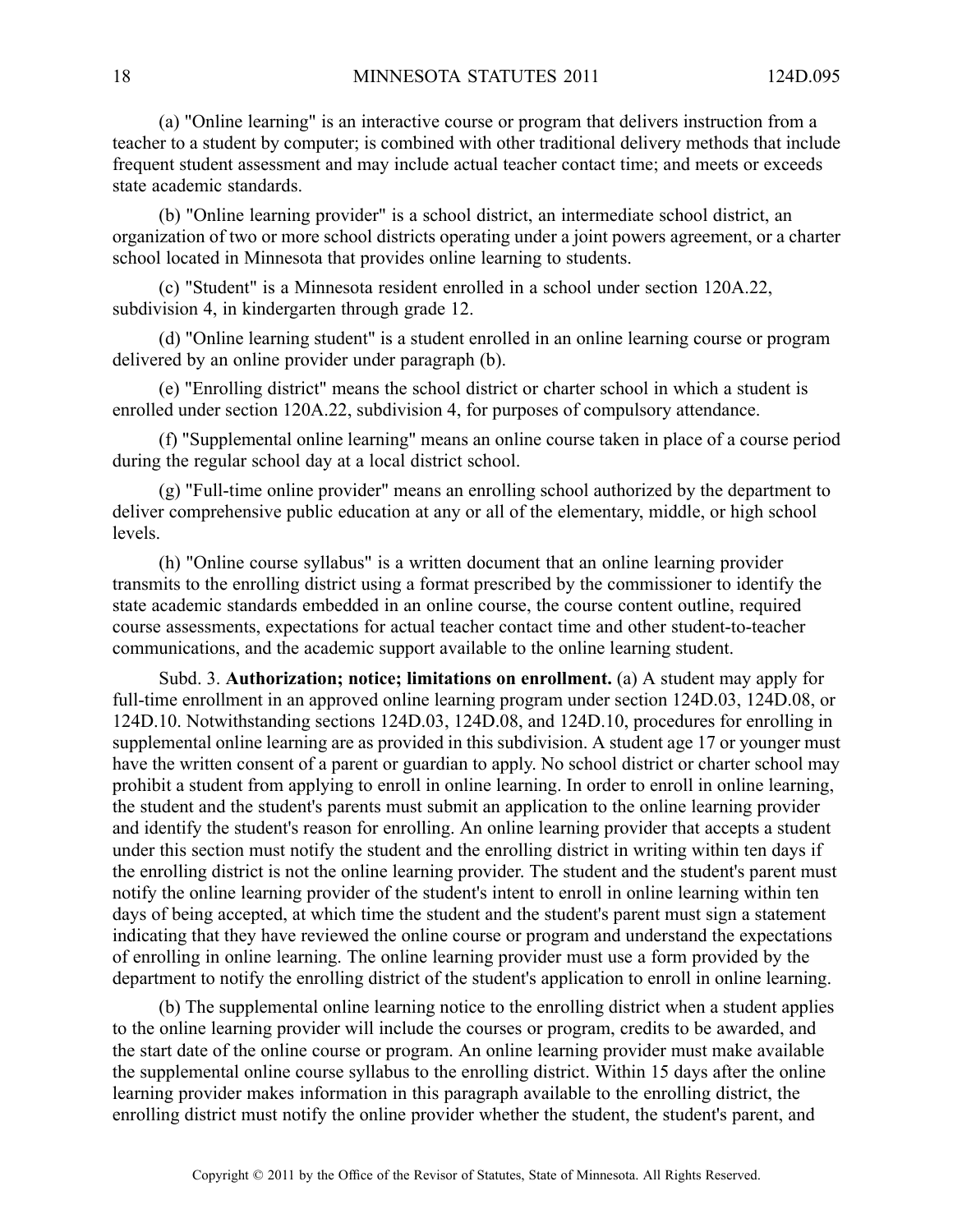the enrolling district agree or disagree that the course meets the enrolling district's graduation requirements. Astudent may enroll in <sup>a</sup> supplemental online learning course up to the midpoint of the enrolling district's term. The enrolling district may waive this requirement for special circumstances and with the agreemen<sup>t</sup> of the online provider. An online learning course or program that meets or exceeds <sup>a</sup> graduation standard or the grade progression requirement of the enrolling district as described in the provider's online course syllabus meets the corresponding graduation requirements applicable to the student in the enrolling district. If the enrolling district does not agree that the course or program meets its graduation requirements, then:

(1) the enrolling district must make available an explanation of its decision to the student, the student's parent, and the online provider; and

(2) the online provider may make available <sup>a</sup> response to the enrolling district, showing how the course or program meets the graduation requirements of the enrolling district.

(c) An online learning provider must notify the commissioner that it is delivering online learning and repor<sup>t</sup> the number of online learning students it accepts and the online learning courses and programs it delivers.

(d) An online learning provider may limit enrollment if the provider's school board or board of directors adopts by resolution specific standards for accepting and rejecting students' applications.

(e) An enrolling district may reduce an online learning student's regular classroom instructional membership in proportion to the student's membership in online learning courses.

(f) The online provider must repor<sup>t</sup> or make available information on an individual student's progress and accumulated credit to the student, the student's parent, and the enrolling district in <sup>a</sup> manner specified by the commissioner unless the enrolling district and the online provider agree to <sup>a</sup> different form of notice and notify the commissioner. The enrolling district must designate <sup>a</sup> contact person to help facilitate and monitor the student's academic progress and accumulated credits towards graduation.

Subd. 4. **Online learning parameters.** (a) An online learning student must receive academic credit for completing the requirements of an online learning course or program. Secondary credits granted to an online learning student count toward the graduation and credit requirements of the enrolling district. The enrolling district must apply the same graduation requirements to all students, including online learning students, and must continue to provide nonacademic services to online learning students. If <sup>a</sup> student completes an online learning course or program that meets or exceeds <sup>a</sup> graduation standard or the grade progression requirement at the enrolling district, that standard or requirement is met. The enrolling district must use the same criteria for accepting online learning credits or courses as it does for accepting credits or courses for transfer students under section 124D.03, subdivision 9. The enrolling district may reduce the course schedule of an online learning student in proportion to the number of online learning courses the student takes from an online learning provider that is not the enrolling district.

(b) An online learning student may:

(1) enroll in supplemental online learning courses equal to <sup>a</sup> maximum of 50 percen<sup>t</sup> of the student's full schedule of courses per term during <sup>a</sup> single school year and the student may exceed the supplemental online learning registration limit if the enrolling district permits supplemental online learning enrollment above the limit, or if the enrolling district and the online learning provider agree to the instructional services;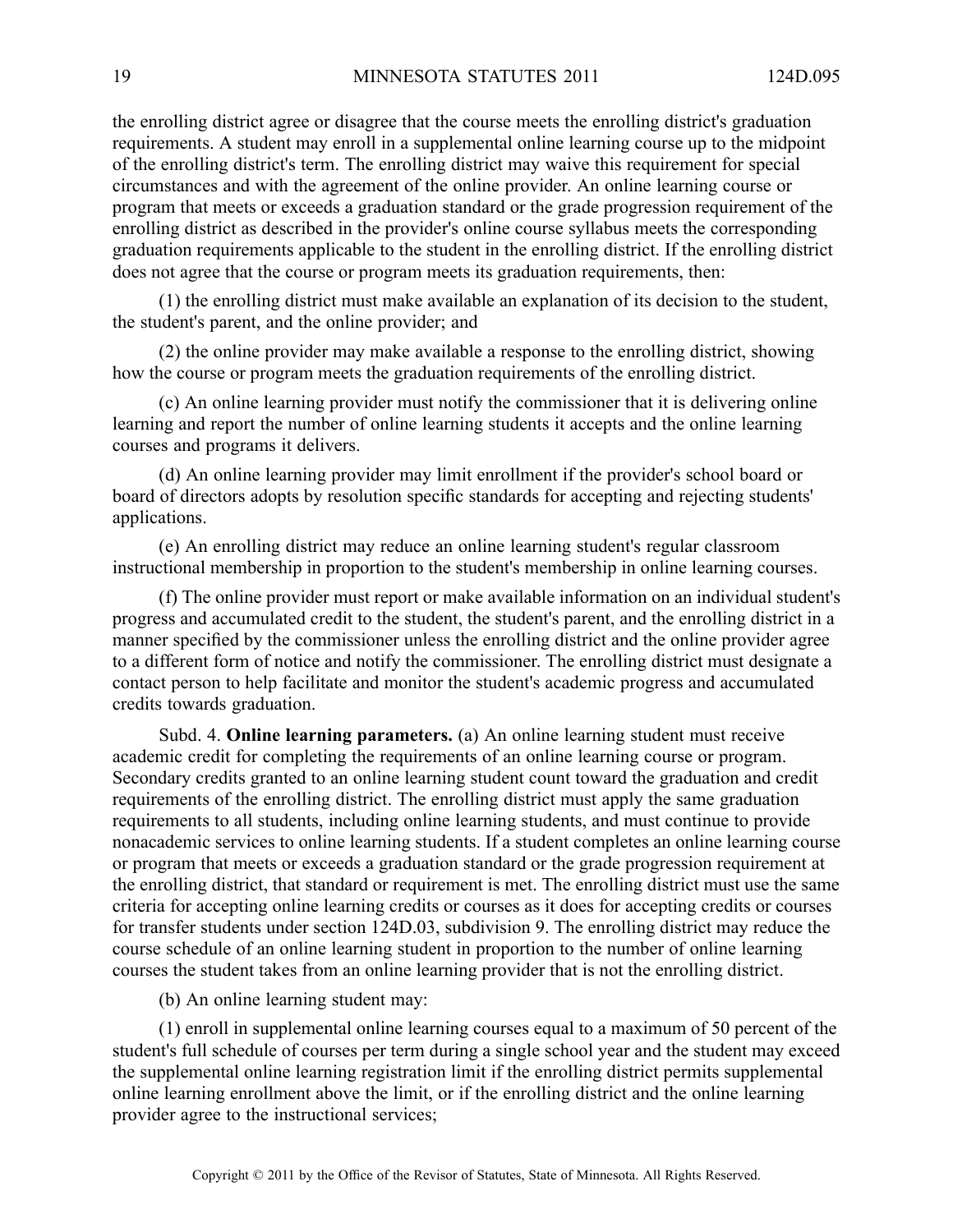(2) complete course work at <sup>a</sup> grade level that is different from the student's current grade level; and

(3) enroll in additional courses with the online learning provider under <sup>a</sup> separate agreemen<sup>t</sup> that includes terms for paying any tuition or course fees.

(c) An online learning student has the same access to the computer hardware and education software available in <sup>a</sup> school as all other students in the enrolling district. An online learning provider must assist an online learning student whose family qualifies for the education tax credit under section 290.0674 to acquire computer hardware and educational software for online learning purposes.

(d) An enrolling district may offer online learning to its enrolled students. Such online learning does not generate online learning funds under this section. An enrolling district that offers online learning only to its enrolled students is not subject to the reporting requirements or review criteria under subdivision 7, unless the enrolling district is <sup>a</sup> full-time online provider. A teacher with <sup>a</sup> Minnesota license must assemble and deliver instruction to enrolled students receiving online learning from an enrolling district. The delivery of instruction occurs when the student interacts with the computer or the teacher and receives ongoing assistance and assessment of learning. The instruction may include curriculum developed by persons other than <sup>a</sup> teacher holding <sup>a</sup> Minnesota license.

(e) Both full-time and supplemental online learning providers are subject to the reporting requirements and review criteria under subdivision 7. A teacher holding a Minnesota license must assemble and deliver instruction to online learning students. The delivery of instruction occurs when the student interacts with the computer or the teacher and receives ongoing assistance and assessment of learning. The instruction may include curriculum developed by persons other than <sup>a</sup> teacher holding <sup>a</sup> Minnesota license. Unless the commissioner grants <sup>a</sup> waiver, <sup>a</sup> teacher providing online learning instruction must not instruct more than 40 students in any one online learning course or program.

(f) To enroll in more than 50 percen<sup>t</sup> of the student's full schedule of courses per term in online learning, the student must qualify to exceed the supplemental online learning registration limit under paragraph (b) or apply to enroll in an approved full-time online learning program, consistent with subdivision 3, paragraph (a). Full-time online learning students may enroll in classes at <sup>a</sup> local school under <sup>a</sup> contract for instructional services between the online learning provider and the school district.

Subd. 5. **Participation in extracurricular activities.** An online learning student may participate in the extracurricular activities of the enrolling district on the same basis as other enrolled students.

Subd. 6. **Information.** School districts and charter schools must make available information about online learning to all interested people.

Subd. 7. **Department of Education.** (a) The department must review and approve online learning providers. The online learning courses and programs must be rigorous, aligned with state academic standards, and contribute to grade progression in <sup>a</sup> single subject. The online provider must give the commissioner written assurance that: (1) all courses meet state academic standards; and (2) the online learning curriculum, instruction, and assessment, expectations for actual teacher-contact time or other student-to-teacher communication, and academic suppor<sup>t</sup> meet nationally recognized professional standards and are described as such in an online course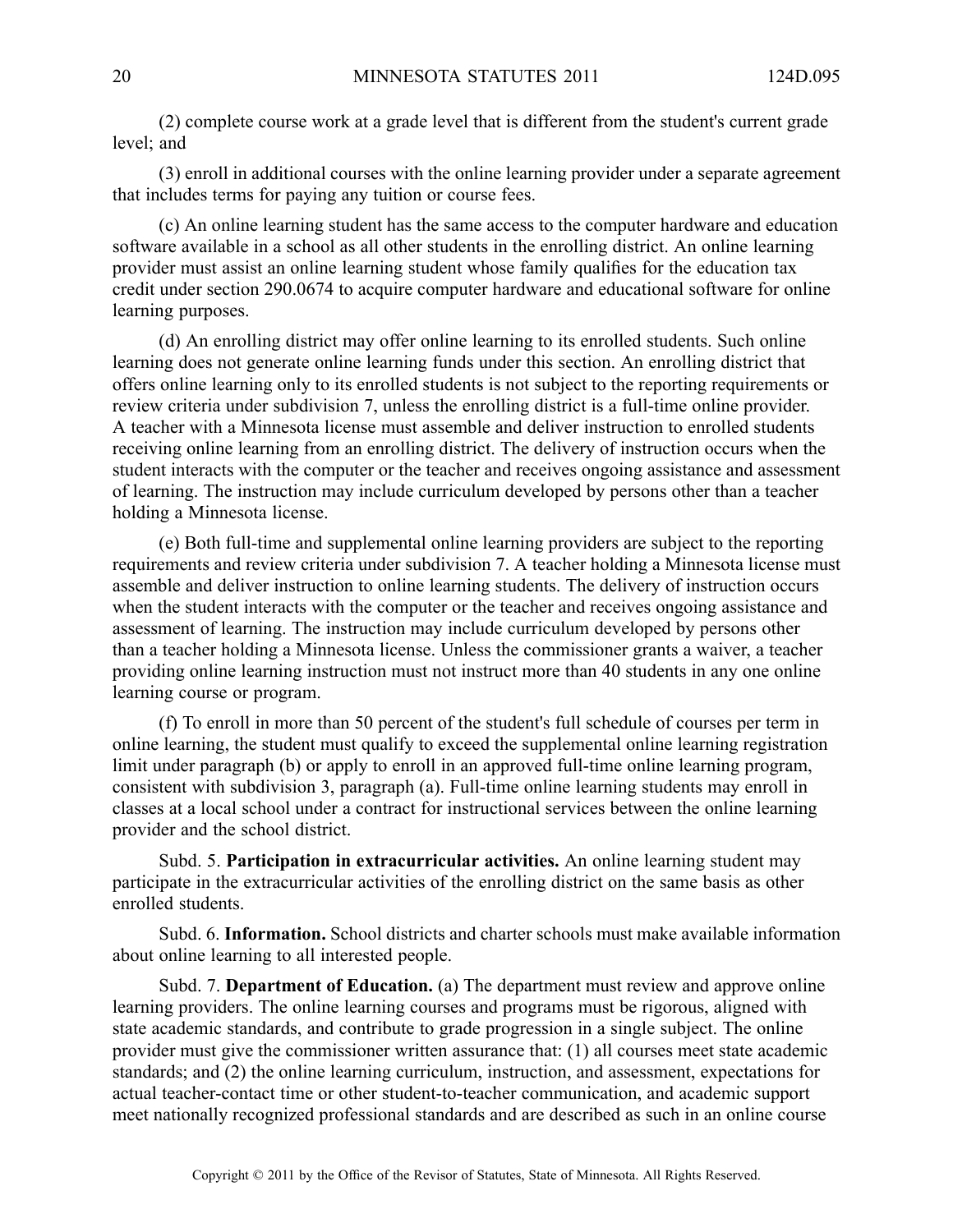syllabus that meets the commissioner's requirements. Once an online learning provider is approved under this paragraph, all of its online learning course offerings are eligible for paymen<sup>t</sup> under this section unless <sup>a</sup> course is successfully challenged by an enrolling district or the department under paragraph (b).

(b) An enrolling district may challenge the validity of <sup>a</sup> course offered by an online learning provider. The department must review such challenges based on the certification procedures under paragraph (a). The department may initiate its own review of the validity of an online learning course offered by an online learning provider.

(c) The department may collect <sup>a</sup> fee not to exceed \$250 for certifying online learning providers or \$50 per course for reviewing <sup>a</sup> challenge by an enrolling district.

(d) The department must develop, publish, and maintain <sup>a</sup> list of approved online learning providers and online learning courses and programs that it has reviewed and certified.

Subd. 8. **Financial arrangements.** (a) For <sup>a</sup> student enrolled in an online learning course, the department must calculate average daily membership and make payments according to this subdivision.

(b) The initial online learning average daily membership equals 1/12 for each semester course or <sup>a</sup> proportionate amount for courses of different lengths. The adjusted online learning average daily membership equals the initial online learning average daily membership times .88.

(c) No online learning average daily membership shall be generated if: (1) the student does not complete the online learning course, or (2) the student is enrolled in online learning provided by the enrolling district.

(d) Online learning average daily membership under this subdivision for <sup>a</sup> student currently enrolled in <sup>a</sup> Minnesota public school shall be used only for computing average daily membership according to section 126C.05, subdivision 19, paragraph (a), clause (ii), and for computing online learning aid according to section 124D.096.

Subd. 9. [Repealed, 1Sp2005 <sup>c</sup> 5 art 2 <sup>s</sup> 85]

Subd. 10. **Online Learning Advisory Council.** (a) An Online Learning Advisory Council is established. The term for each council member shall be three years. The advisory council is composed of 12 members from throughout the state who have demonstrated experience with or interest in online learning. The members of the council shall be appointed by the commissioner. The advisory council shall bring to the attention of the commissioner any matters related to online learning and provide input to the department in matters related, but not restricted, to:

- (1) quality assurance;
- (2) teacher qualifications;
- (3) program approval;
- (4) special education;
- (5) attendance;
- (6) program design and requirements; and
- (7) fair and equal access to programs.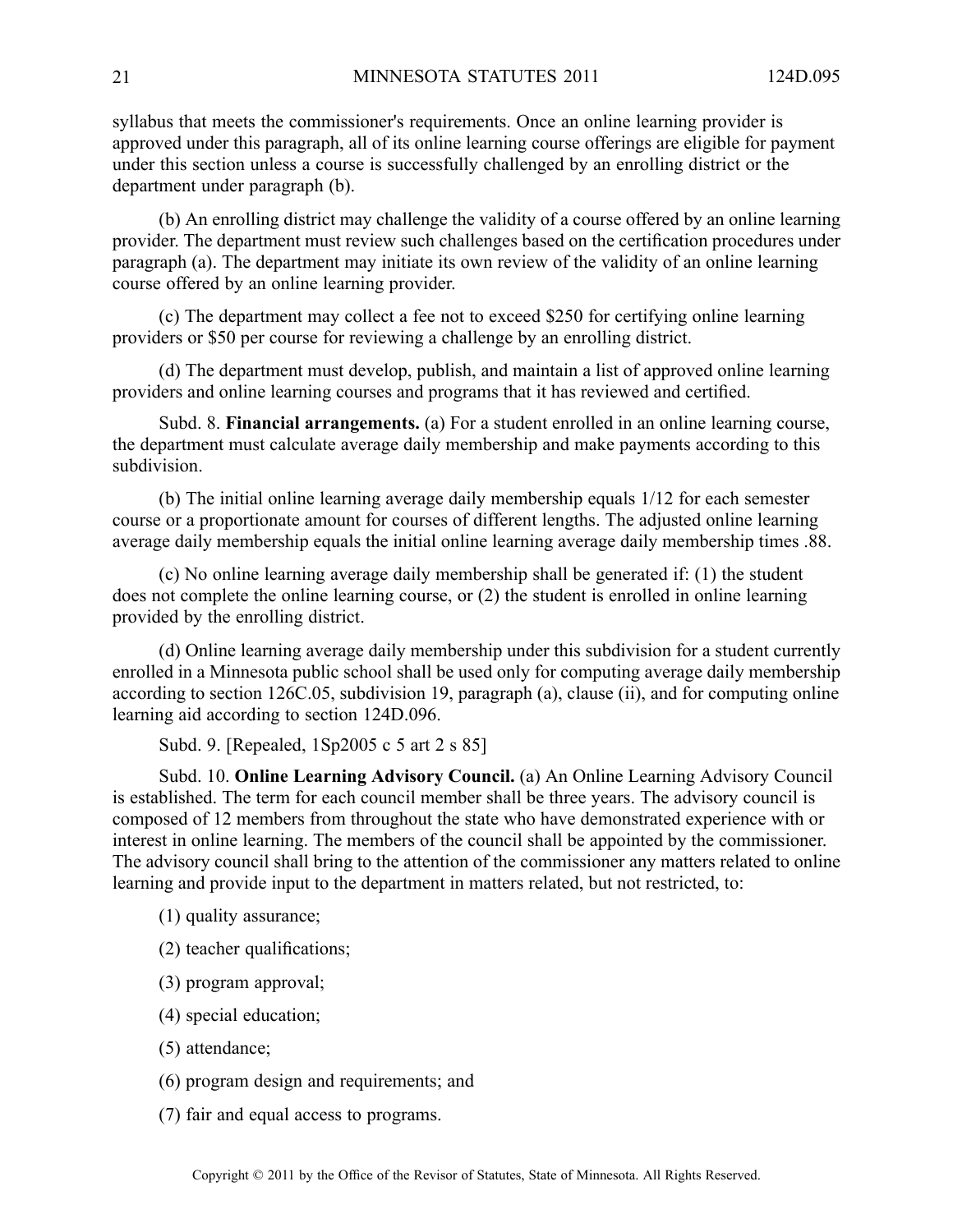(b) The Online Learning Advisory Council under this subdivision expires June 30, 2013.

**History:** 1Sp2003 c 9 art 2 s 20; 1Sp2005 c 5 art 2 s 58; art 4 s 12-14; 2006 c 263 art 2 s *13; 2007 <sup>c</sup> 146 art 2 <sup>s</sup> 19-22; 2009 <sup>c</sup> 96 art 2 <sup>s</sup> 36-40*

# **124D.096 ONLINE LEARNING AID.**

(a) The online learning aid for an online learning provider equals the product of the adjusted online learning average daily membership for students under section 124D.095, subdivision 8, paragraph (d), times the student grade level weighting under section 126C.05, subdivision 1, times the formula allowance.

(b) Notwithstanding section 127A.45, the department must pay each online learning provider the current year aid paymen<sup>t</sup> percentage multiplied by the amount in paragraph (a) within 45 days of receiving final enrollment and course completion information each quarter or semester. The final adjustment paymen<sup>t</sup> must be the amount of the actual entitlement, after adjustment for actual data, minus the payments made during the fiscal year of the entitlement. This paymen<sup>t</sup> must be made on September 30 of the next fiscal year.

**History:** *1Sp2003 <sup>c</sup> 9 art 2 <sup>s</sup> 37; 1Sp2003 <sup>c</sup> 23 <sup>s</sup> 15; 2006 <sup>c</sup> 263 art 2 <sup>s</sup> 14*

# **124D.10 CHARTER SCHOOLS.**

Subdivision 1. **Purposes.** (a) The purpose of this section is to:

(1) improve pupil learning and student achievement;

(2) increase learning opportunities for pupils;

(3) encourage the use of different and innovative teaching methods;

(4) measure learning outcomes and create different and innovative forms of measuring outcomes;

(5) establish new forms of accountability for schools; and

(6) create new professional opportunities for teachers, including the opportunity to be responsible for the learning program at the school site.

(b) This section does not provide <sup>a</sup> means to keep open <sup>a</sup> school that <sup>a</sup> school board decides to close. However, <sup>a</sup> school board may endorse or authorize the establishing of <sup>a</sup> charter school to replace the school the board decided to close. Applicants seeking <sup>a</sup> charter under this circumstance must demonstrate to the authorizer that the charter sought is substantially different in purpose and program from the school the board closed and that the proposed charter satisfies the requirements of this subdivision. If the school board that closed the school authorizes the charter, it must document in its affidavit to the commissioner that the charter is substantially different in program and purpose from the school it closed.

An authorizer shall not approve an application submitted by <sup>a</sup> charter school developer under subdivision 4, paragraph (a), if the application does not comply with this subdivision. The commissioner shall not approve an affidavit submitted by an authorizer under subdivision 4, paragraph (b), if the affidavit does not comply with this subdivision.

Subd. 2. **Applicability.** This section applies only to charter schools formed and operated under this section.

Subd. 2a. [Repealed by amendment, 2009 c 96 art 2 s 41]

Subd. 3. **Authorizer.** (a) For purposes of this section, the terms defined in this subdivision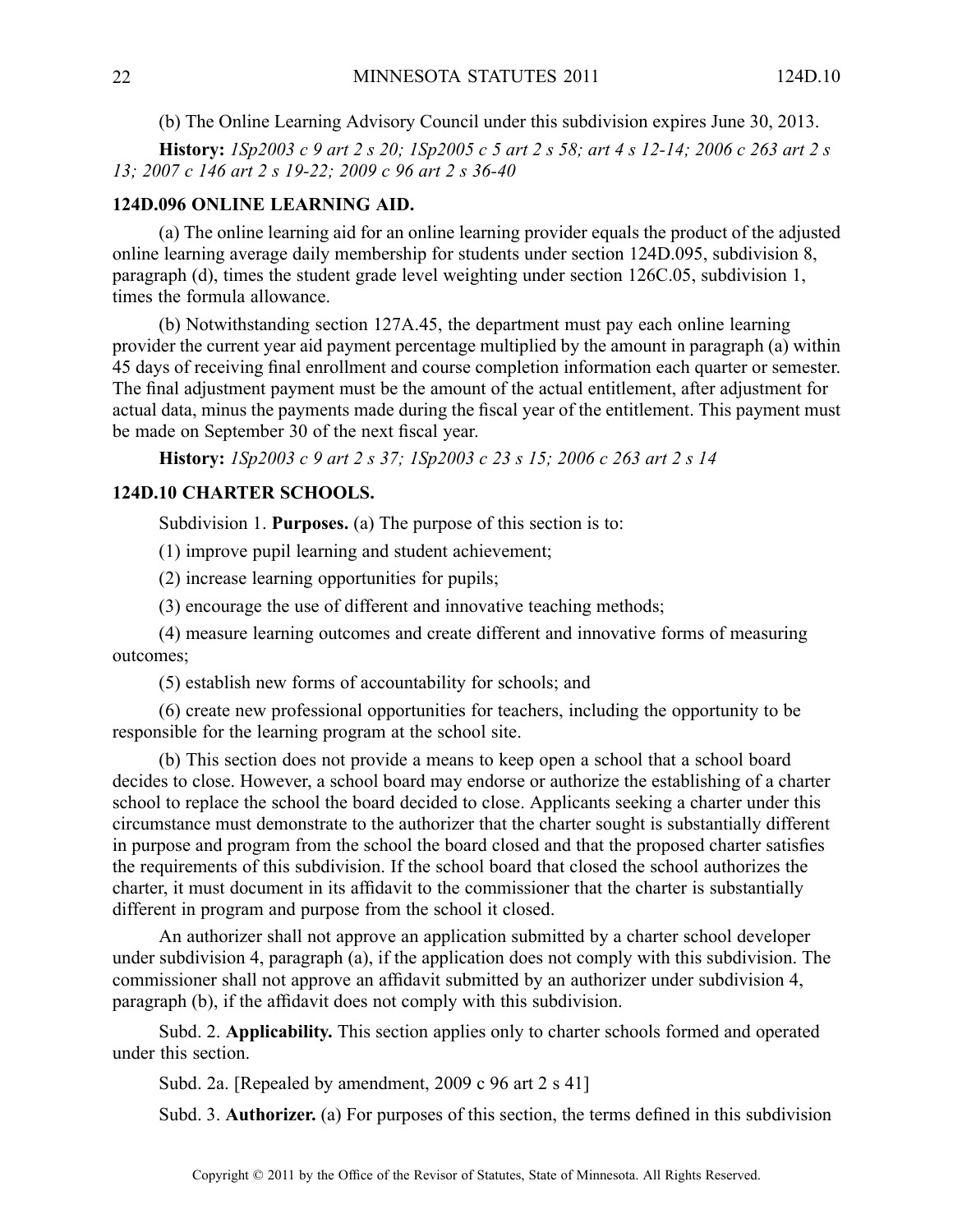have the meanings given them.

"Application" to receive approval as an authorizer means the proposal an eligible authorizer submits to the commissioner under paragraph (c) before that authorizer is able to submit any affidavit to charter to <sup>a</sup> school.

"Application" under subdivision 4 means the charter school business plan <sup>a</sup> school developer submits to an authorizer for approval to establish <sup>a</sup> charter school that documents the school developer's mission statement, school purposes, program design, financial plan, governance and managemen<sup>t</sup> structure, and background and experience, plus any other information the authorizer requests. The application also shall include <sup>a</sup> "statement of assurances" of legal compliance prescribed by the commissioner.

"Affidavit" means <sup>a</sup> written statement the authorizer submits to the commissioner for approval to establish <sup>a</sup> charter school under subdivision 4 attesting to its review and approval process before chartering <sup>a</sup> school.

(b) The following organizations may authorize one or more charter schools:

(1) <sup>a</sup> school board; intermediate school district school board; education district organized under sections 123A.15 to 123A.19;

(2) a charitable organization under section  $501(c)(3)$  of the Internal Revenue Code of 1986, excluding <sup>a</sup> nonpublic sectarian or religious institution, any person other than <sup>a</sup> natural person that directly or indirectly, through one or more intermediaries, controls, is controlled by, or is under common control with the nonpublic sectarian or religious institution, and any other charitable organization under this clause that in the federal IRS Form 1023, Part IV, describes activities indicating <sup>a</sup> religious purpose, that:

(i) is <sup>a</sup> member of the Minnesota Council of Nonprofits or the Minnesota Council on Foundations;

(ii) is registered with the attorney general's office; and

(iii) is incorporated in the state of Minnesota and has been operating continuously for at least five years but does not operate <sup>a</sup> charter school;

(3) <sup>a</sup> Minnesota private college, notwithstanding clause (2), that grants two- or four-year degrees and is registered with the Minnesota Office of Higher Education under chapter 136A; community college, state university, or technical college governed by the Board of Trustees of the Minnesota State Colleges and Universities; or the University of Minnesota;

(4) <sup>a</sup> nonprofit corporation subject to chapter 317A, described in section 317A.905, and exempt from federal income tax under section 501(c)(6) of the Internal Revenue Code of 1986, may authorize one or more charter schools if the charter school has operated for at least three years under <sup>a</sup> different authorizer and if the nonprofit corporation has existed for at least 25 years; or

(5) single-purpose authorizers that are charitable, nonsectarian organizations formed under section 501(c)(3) of the Internal Revenue Code of 1986 and incorporated in the state of Minnesota whose sole purpose is to charter schools. Eligible organizations interested in being approved as an authorizer under this paragraph must submit <sup>a</sup> proposal to the commissioner that includes the provisions of paragraph (c) and <sup>a</sup> five-year financial plan. Such authorizers shall consider and approve applications using the criteria provided in subdivision 4 and shall not limit the applications it solicits, considers, or approves to any single curriculum, learning program, or method.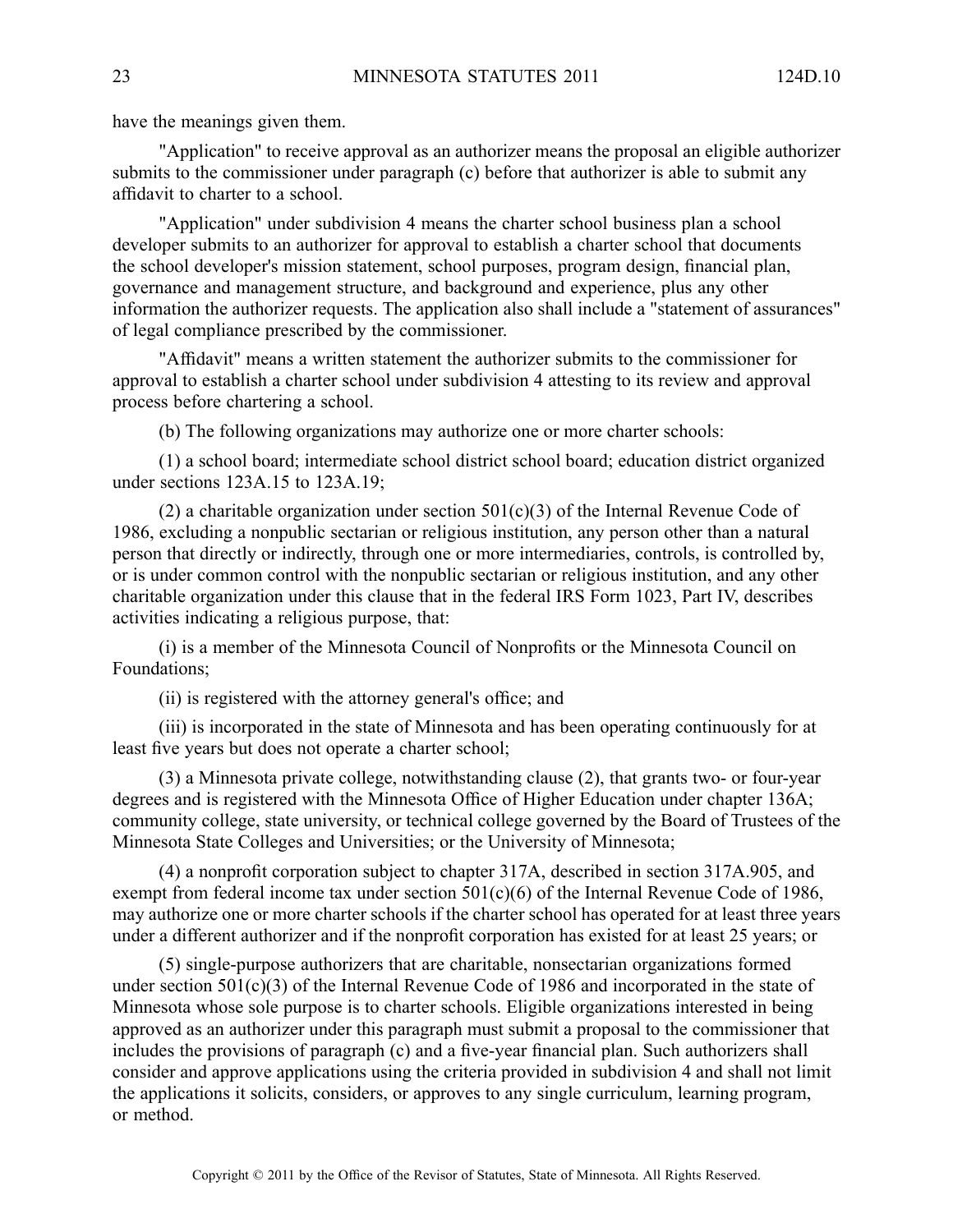(c) An eligible authorizer under this subdivision must apply to the commissioner for approval as an authorizer before submitting any affidavit to the commissioner to charter <sup>a</sup> school. The application for approval as <sup>a</sup> charter school authorizer must demonstrate the applicant's ability to implement the procedures and satisfy the criteria for chartering <sup>a</sup> school under this section. The commissioner must approve or disapprove an application within 45 business days of the application deadline. If the commissioner disapproves the application, the commissioner must notify the applicant of the specific deficiencies in writing and the applicant then has 20 business days to address the deficiencies to the commissioner's satisfaction. After the 20 business days expire, the commissioner has 15 business days to make <sup>a</sup> final decision to approve or disapprove the application. Failing to address the deficiencies to the commissioner's satisfaction makes an applicant ineligible to be an authorizer. The commissioner, in establishing criteria for approval, must consider the applicant's:

(1) capacity and infrastructure;

(2) application criteria and process;

(3) contracting process;

(4) ongoing oversight and evaluation processes; and

(5) renewal criteria and processes.

(d) An applicant must include in its application to the commissioner to be an approved authorizer at least the following:

(1) how chartering schools is <sup>a</sup> way for the organization to carry out its mission;

(2) <sup>a</sup> description of the capacity of the organization to serve as an authorizer, including the personnel who will perform the authorizing duties, their qualifications, the amount of time they will be assigned to this responsibility, and the financial resources allocated by the organization to this responsibility;

(3) <sup>a</sup> description of the application and review process the authorizer will use to make decisions regarding the granting of charters;

(4) <sup>a</sup> description of the type of contract it will arrange with the schools it charters that meets the provisions of subdivision 6;

(5) the process to be used for providing ongoing oversight of the school consistent with the contract expectations specified in clause (4) that assures that the schools chartered are complying with both the provisions of applicable law and rules, and with the contract;

(6) <sup>a</sup> description of the criteria and process the authorizer will use to gran<sup>t</sup> expanded applications under subdivision 4, paragraph (j);

(7) the process for making decisions regarding the renewal or termination of the school's charter based on evidence that demonstrates the academic, organizational, and financial competency of the school, including its success in increasing student achievement and meeting the goals of the charter school agreement; and

(8) an assurance specifying that the organization is committed to serving as an authorizer for the full five-year term.

(e) A disapproved applicant under this section may resubmit an application during <sup>a</sup> future application period.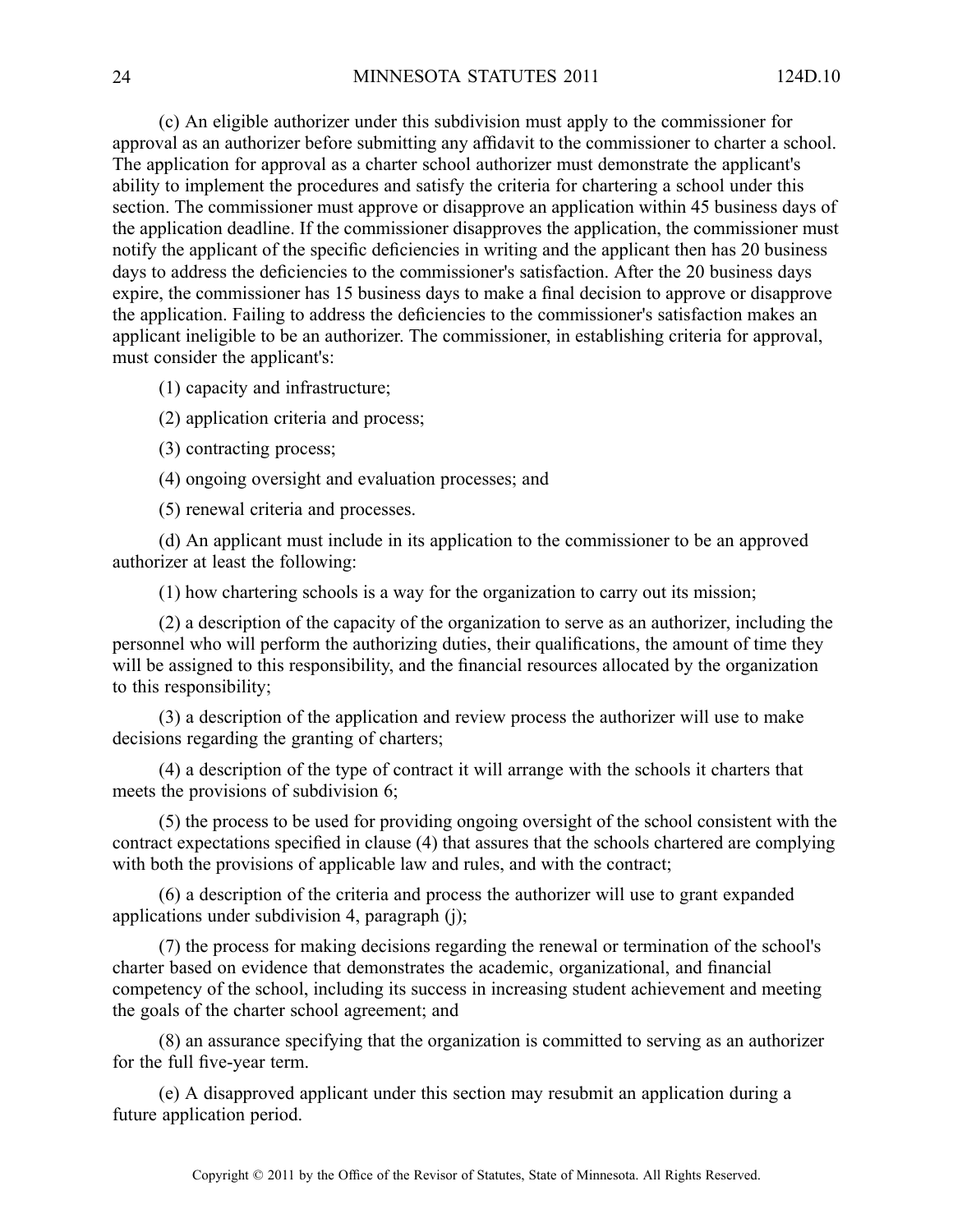(f) If the governing board of an approved authorizer that has chartered multiple schools votes to withdraw as an approved authorizer for <sup>a</sup> reason unrelated to any cause under subdivision 23, the authorizer must notify all its chartered schools and the commissioner in writing by July 15 of its intent to withdraw as an authorizer on June 30 in the next calendar year. The commissioner may approve the transfer of <sup>a</sup> charter school to <sup>a</sup> new authorizer under this paragraph after the new authorizer submits an affidavit to the commissioner.

(g) The authorizer must participate in department-approved training.

(h) An authorizer that chartered <sup>a</sup> school before August 1, 2009, must apply by June 30, 2012, to the commissioner for approval, under paragraph (c), to continue as an authorizer under this section. For purposes of this paragraph, an authorizer that fails to submit <sup>a</sup> timely application is ineligible to charter <sup>a</sup> school.

(i) The commissioner shall review an authorizer's performance every five years in <sup>a</sup> manner and form determined by the commissioner and may review an authorizer's performance more frequently at the commissioner's own initiative or at the reques<sup>t</sup> of <sup>a</sup> charter school operator, charter school board member, or other interested party. The commissioner, after completing the review, shall transmit <sup>a</sup> repor<sup>t</sup> with findings to the authorizer. If, consistent with this section, the commissioner finds that an authorizer has not fulfilled the requirements of this section, the commissioner may subject the authorizer to corrective action, which may include terminating the contract with the charter school board of directors of <sup>a</sup> school it chartered. The commissioner must notify the authorizer in writing of any findings that may subject the authorizer to corrective action and the authorizer then has 15 business days to reques<sup>t</sup> an informal hearing before the commissioner takes corrective action. If the commissioner terminates <sup>a</sup> contract between an authorizer and <sup>a</sup> charter school under this paragraph, the commissioner may assist the charter school in acquiring <sup>a</sup> new authorizer.

(j) The commissioner may at any time take corrective action against an authorizer, including terminating an authorizer's ability to charter <sup>a</sup> school for:

(1) failing to demonstrate the criteria under paragraph (c) under which the commissioner approved the authorizer;

(2) violating <sup>a</sup> term of the chartering contract between the authorizer and the charter school board of directors;

(3) unsatisfactory performance as an approved authorizer; or

(4) any good cause shown that provides the commissioner <sup>a</sup> legally sufficient reason to take corrective action against an authorizer.

#### *[See Note.]*

Subd. 4. **Formation of school.** (a) An authorizer, after receiving an application from <sup>a</sup> school developer, may charter <sup>a</sup> licensed teacher under section 122A.18, subdivision 1, or <sup>a</sup> group of individuals that includes one or more licensed teachers under section 122A.18, subdivision 1, to operate <sup>a</sup> school subject to the commissioner's approval of the authorizer's affidavit under paragraph (b). The school must be organized and operated as <sup>a</sup> nonprofit corporation under chapter 317A and the provisions under the applicable chapter shall apply to the school excep<sup>t</sup> as provided in this section.

Notwithstanding sections 465.717 and 465.719, <sup>a</sup> school district, subject to this section and section 124D.11, may create <sup>a</sup> corporation for the purpose of establishing <sup>a</sup> charter school.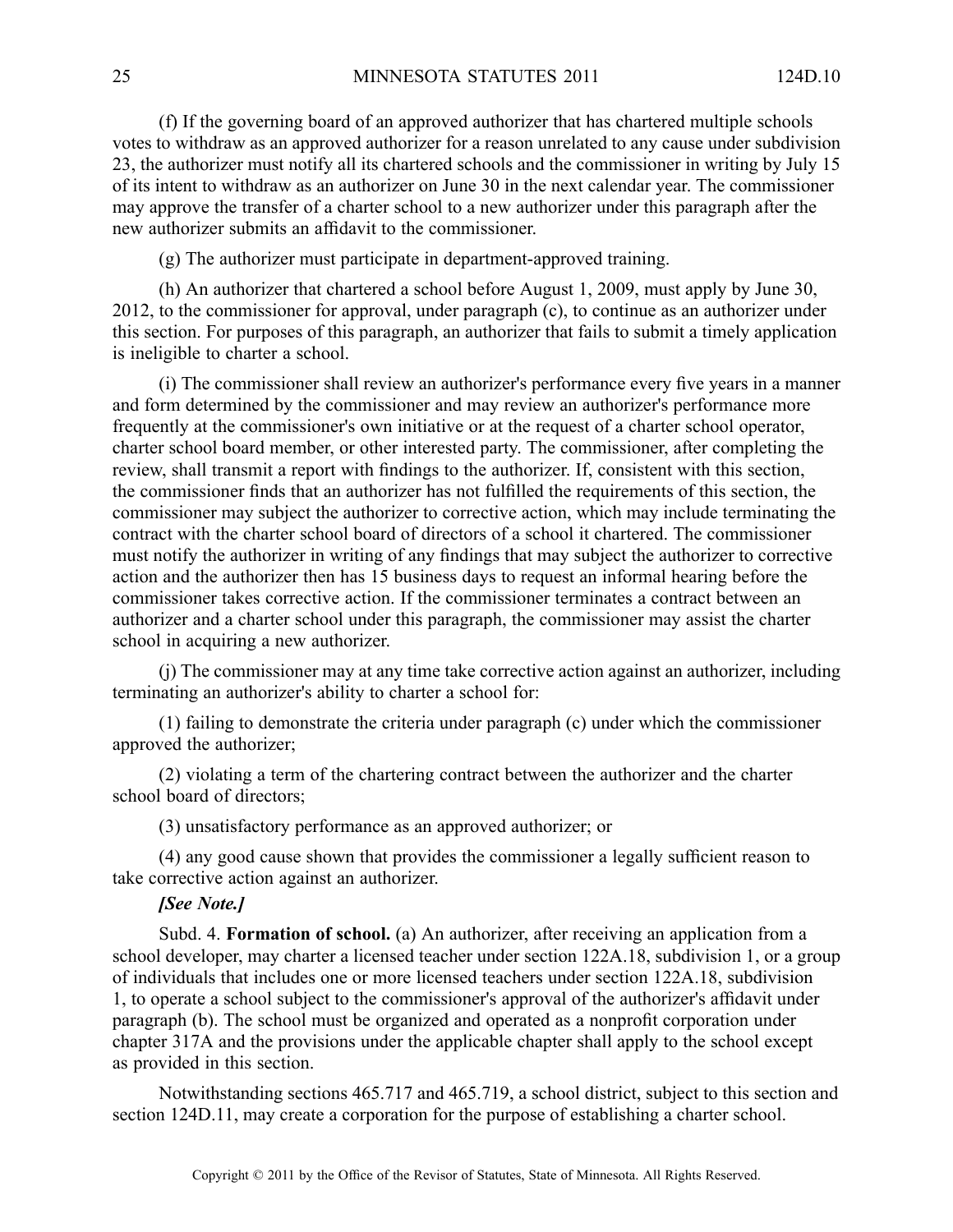(b) Before the operators may establish and operate <sup>a</sup> school, the authorizer must file an affidavit with the commissioner stating its intent to charter <sup>a</sup> school. An authorizer must file <sup>a</sup> separate affidavit for each school it intends to charter. The affidavit must state the terms and conditions under which the authorizer would charter <sup>a</sup> school and how the authorizer intends to oversee the fiscal and student performance of the charter school and to comply with the terms of the written contract between the authorizer and the charter school board of directors under subdivision 6. The commissioner must approve or disapprove the authorizer's affidavit within 60 business days of receipt of the affidavit. If the commissioner disapproves the affidavit, the commissioner shall notify the authorizer of the deficiencies in the affidavit and the authorizer then has 20 business days to address the deficiencies. If the authorizer does not address deficiencies to the commissioner's satisfaction, the commissioner's disapproval is final. Failure to obtain commissioner approval precludes an authorizer from chartering the school that is the subject of this affidavit.

(c) The authorizer may preven<sup>t</sup> an approved charter school from opening for operation if, among other grounds, the charter school violates this section or does not meet the ready-to-open standards that are par<sup>t</sup> of the authorizer's oversight and evaluation process or are stipulated in the charter school contract.

(d) The operators authorized to organize and operate <sup>a</sup> school, before entering into <sup>a</sup> contract or other agreemen<sup>t</sup> for professional or other services, goods, or facilities, must incorporate as <sup>a</sup> nonprofit corporation under chapter 317A and must establish <sup>a</sup> board of directors composed of at least five members who are not related parties until <sup>a</sup> timely election for members of the ongoing charter school board of directors is held according to the school's articles and bylaws under paragraph (f). A charter school board of directors must be composed of at least five members who are not related parties. Staff members employed at the school, including teachers providing instruction under <sup>a</sup> contract with <sup>a</sup> cooperative, and all parents or legal guardians of children enrolled in the school are the voters eligible to elect the members of the school's board of directors. A charter school must notify eligible voters of the school board election dates at least 30 days before the election. Board of director meetings must comply with chapter 13D.

(e) Upon the reques<sup>t</sup> of an individual, the charter school must make available in <sup>a</sup> timely fashion the minutes of meetings of the board of directors, and of members and committees having any board-delegated authority; financial statements showing all operations and transactions affecting income, surplus, and deficit during the school's last annual accounting period; and <sup>a</sup> balance sheet summarizing assets and liabilities on the closing date of the accounting period. A charter school also must pos<sup>t</sup> on its official Web site information identifying its authorizer and indicate how to contact that authorizer and include that same information about its authorizer in other school materials that it makes available to the public.

(f) Every charter school board member shall attend department-approved ongoing training throughout the member's term on board governance, including training on the board's role and responsibilities, employment policies and practices, and financial management. A board member who does not begin the required initial training within six months after being seated and complete that training within 12 months of being seated on the board is ineligible to continue to serve as <sup>a</sup> board member.

(g) The ongoing board must be elected before the school completes its third year of operation. Board elections must be held during the school year but may not be conducted on days when the school is closed for holidays or vacations. The charter school board of directors shall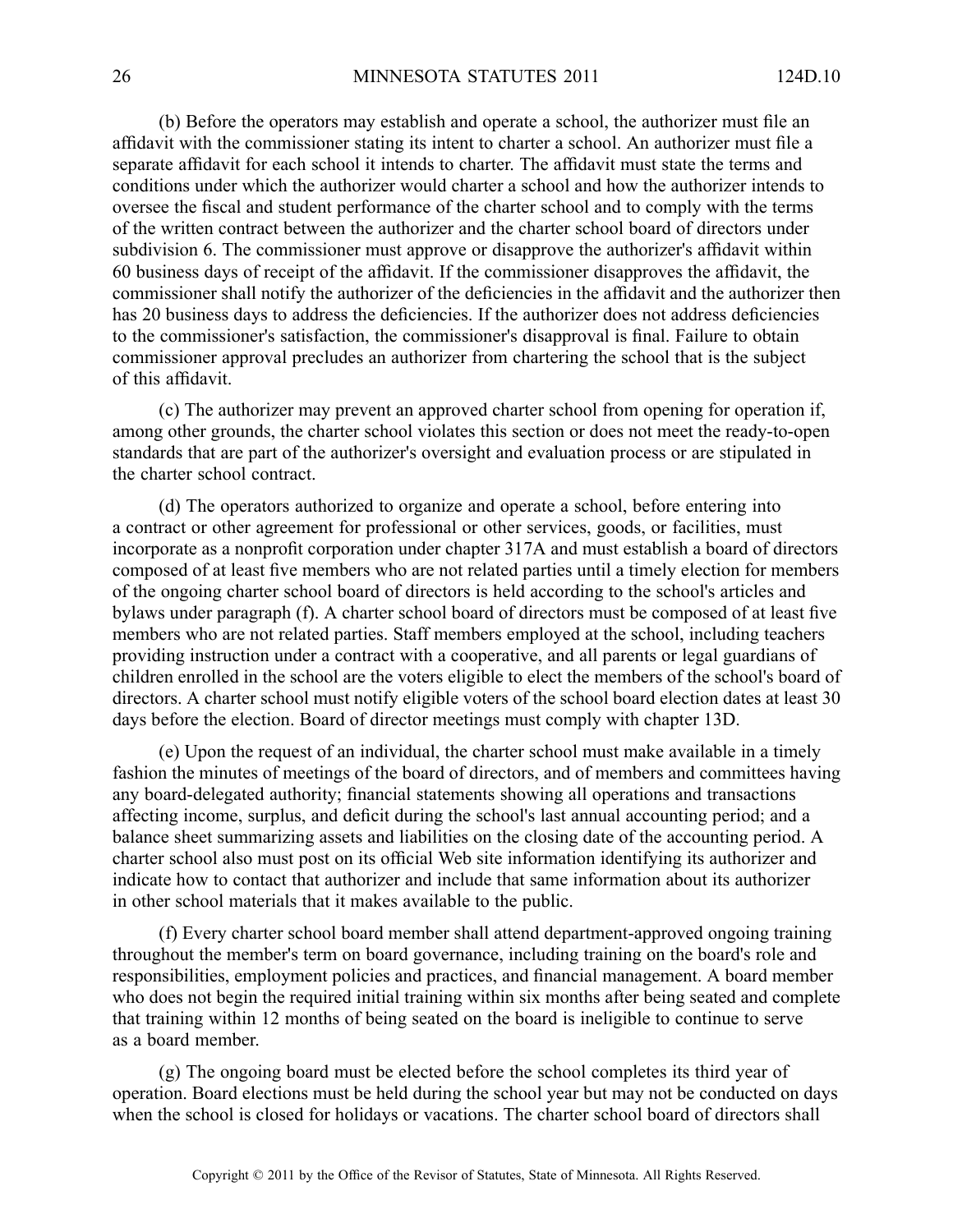be composed of at least five nonrelated members and include: (i) at least one licensed teacher employed at the school or <sup>a</sup> licensed teacher providing instruction under contract between the charter school and <sup>a</sup> cooperative; (ii) the paren<sup>t</sup> or legal guardian of <sup>a</sup> student enrolled in the charter school who is not an employee of the charter school; and (iii) an interested community member who is not employed by the charter school and does not have <sup>a</sup> child enrolled in the school. The board may be <sup>a</sup> teacher majority board composed of teachers described in this paragraph. The chief financial officer and the chief administrator may only serve as ex-officio nonvoting board members and may not serve as <sup>a</sup> voting member of the board. Charter school employees shall not serve on the board unless item (i) applies. Contractors providing facilities, goods, or services to <sup>a</sup> charter school shall not serve on the board of directors of the charter school. Board bylaws shall outline the process and procedures for changing the board's governance model, consistent with chapter 317A. A board may change its governance model only:

(1) by <sup>a</sup> majority vote of the board of directors and the licensed teachers employed by the school, including licensed teachers providing instruction under <sup>a</sup> contract between the school and <sup>a</sup> cooperative; and

(2) with the authorizer's approval.

Any change in board governance must conform with the board structure established under this paragraph.

(h) The granting or renewal of <sup>a</sup> charter by an authorizer must not be conditioned upon the bargaining unit status of the employees of the school.

(i) The granting or renewal of <sup>a</sup> charter school by an authorizer must not be contingent on the charter school being required to contract, lease, or purchase services from the authorizer. Any potential contract, lease, or purchase of service from an authorizer must be disclosed to the commissioner, accepted through an open bidding process, and be <sup>a</sup> separate contract from the charter contract. The school must document the open bidding process. An authorizer must not enter into <sup>a</sup> contract to provide managemen<sup>t</sup> and financial services for <sup>a</sup> school that it authorizes, unless the school documents that it received at least two competitive bids.

(j) An authorizer may permit the board of directors of <sup>a</sup> charter school to expand the operation of the charter school to additional sites or to add additional grades at the school beyond those described in the authorizer's original affidavit as approved by the commissioner only after submitting <sup>a</sup> supplemental affidavit for approval to the commissioner in <sup>a</sup> form and manner prescribed by the commissioner. The supplemental affidavit must document that:

(1) the proposed expansion plan demonstrates need and projected enrollment;

(2) the expansion is warranted, at <sup>a</sup> minimum, by longitudinal data demonstrating students' improved academic performance and growth on statewide assessments under chapter 120B;

(3) the charter school is financially sound and the financing it needs to implement the proposed expansion exists; and

(4) the charter school has the governance structure and managemen<sup>t</sup> capacity to carry out its expansion.

(k) The commissioner shall have 30 business days to review and comment on the supplemental affidavit. The commissioner shall notify the authorizer of any deficiencies in the supplemental affidavit and the authorizer then has 20 business days to address, to the commissioner's satisfaction, any deficiencies in the supplemental affidavit. The school may not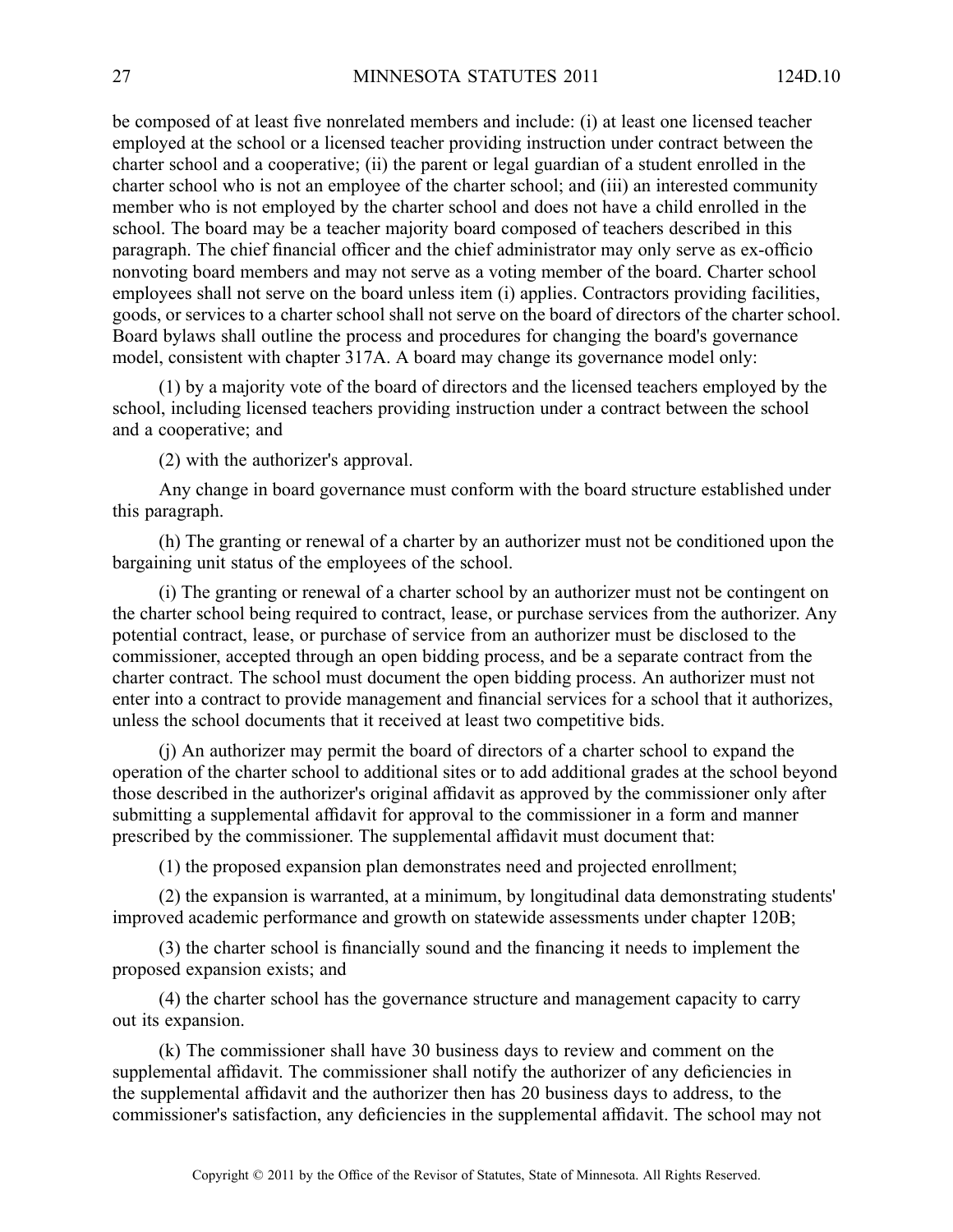expand grades or add sites until the commissioner has approved the supplemental affidavit. The commissioner's approval or disapproval of <sup>a</sup> supplemental affidavit is final.

Subd. 4a. **Conflict of interest.** (a) An individual is prohibited from serving as <sup>a</sup> member of the charter school board of directors if the individual, an immediate family member, or the individual's partner is an owner, employee or agen<sup>t</sup> of, or <sup>a</sup> contractor with <sup>a</sup> for-profit or nonprofit entity or individual with whom the charter school contracts, directly or indirectly, for professional services, goods, or facilities. A violation of this prohibition renders <sup>a</sup> contract voidable at the option of the commissioner or the charter school board of directors. Amember of <sup>a</sup> charter school board of directors who violates this prohibition is individually liable to the charter school for any damage caused by the violation.

(b) No member of the board of directors, employee, officer, or agen<sup>t</sup> of <sup>a</sup> charter school shall participate in selecting, awarding, or administering <sup>a</sup> contract if <sup>a</sup> conflict of interest exists. A conflict exists when:

(1) the board member, employee, officer, or agent;

(2) the immediate family of the board member, employee, officer, or agent;

(3) the partner of the board member, employee, officer, or agent; or

(4) an organization that employs, or is about to employ any individual in clauses (1) to (3),

has <sup>a</sup> financial or other interest in the entity with which the charter school is contracting. A violation of this prohibition renders the contract void.

(c) Any employee, agent, or board member of the authorizer who participates in the initial review, approval, ongoing oversight, evaluation, or the charter renewal or nonrenewal process or decision is ineligible to serve on the board of directors of <sup>a</sup> school chartered by that authorizer.

(d) An individual may serve as <sup>a</sup> member of the board of directors if no conflict of interest under paragraph (a) exists.

(e) The conflict of interest provisions under this subdivision do not apply to compensation paid to <sup>a</sup> teacher employed by the charter school who also serves as <sup>a</sup> member of the board of directors.

(f) The conflict of interest provisions under this subdivision do not apply to <sup>a</sup> teacher who provides services to <sup>a</sup> charter school through <sup>a</sup> cooperative formed under chapter 308A when the teacher also serves on the charter school board of directors.

Subd. 5. **Conversion of existing schools.** A board of an independent or special school district may convert one or more of its existing schools to charter schools under this section if 60 percen<sup>t</sup> of the full-time teachers at the school sign <sup>a</sup> petition seeking conversion. The conversion must occur at the beginning of an academic year.

Subd. 6. **Charter contract.** The authorization for <sup>a</sup> charter school must be in the form of <sup>a</sup> written contract signed by the authorizer and the board of directors of the charter school. The contract must be completed within 45 business days of the commissioner's approval of the authorizer's affidavit. The authorizer shall submit to the commissioner <sup>a</sup> copy of the signed charter contract within ten business days of its execution. The contract for <sup>a</sup> charter school must be in writing and contain at least the following:

(1) <sup>a</sup> declaration of the purposes in subdivision 1 that the school intends to carry out and how the school will repor<sup>t</sup> its implementation of those purposes;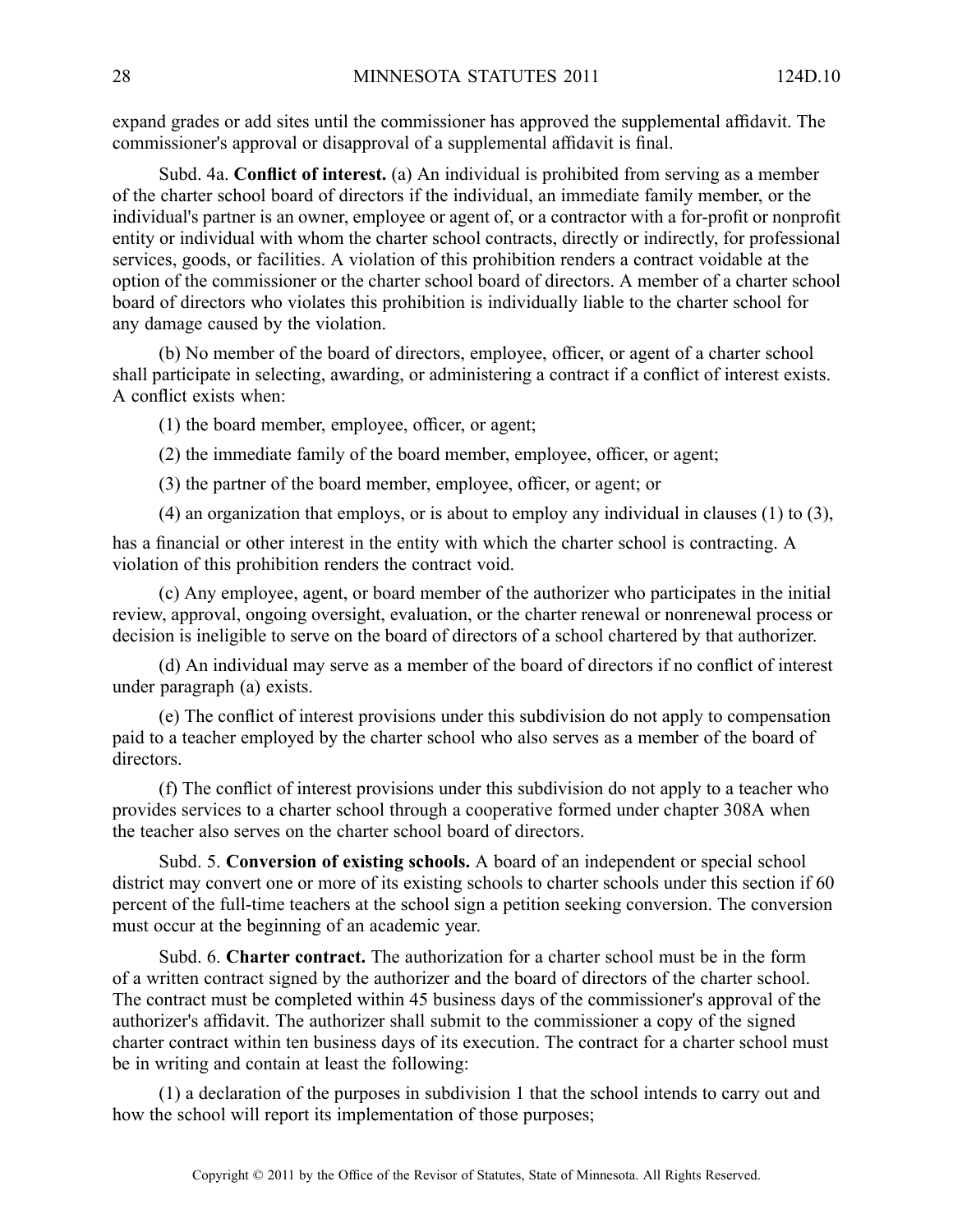(2) <sup>a</sup> description of the school program and the specific academic and nonacademic outcomes that pupils must achieve;

(3) <sup>a</sup> statement of admission policies and procedures;

(4) <sup>a</sup> governance, management, and administration plan for the school;

(5) signed agreements from charter school board members to comply with all federal and state laws governing organizational, programmatic, and financial requirements applicable to charter schools;

(6) the criteria, processes, and procedures that the authorizer will use for ongoing oversight of operational, financial, and academic performance;

(7) the performance evaluation that is <sup>a</sup> prerequisite for reviewing <sup>a</sup> charter contract under subdivision 15;

(8) types and amounts of insurance liability coverage to be obtained by the charter school;

(9) consistent with subdivision 25, paragraph (d), <sup>a</sup> provision to indemnify and hold harmless the authorizer and its officers, agents, and employees from any suit, claim, or liability arising from any operation of the charter school, and the commissioner and department officers, agents, and employees notwithstanding section 3.736;

(10) the term of the initial contract, which may be up to three years plus an additional preoperational planning year, and up to five years for <sup>a</sup> renewed contract or <sup>a</sup> contract with <sup>a</sup> new authorizer after <sup>a</sup> transfer of authorizers, if warranted by the school's academic, financial, and operational performance;

(11) how the board of directors or the operators of the charter school will provide special instruction and services for children with <sup>a</sup> disability under sections 125A.03 to 125A.24, and 125A.65, <sup>a</sup> description of the financial parameters within which the charter school will operate to provide the special instruction and services to children with <sup>a</sup> disability;

(12) the process and criteria the authorizer intends to use to monitor and evaluate the fiscal and student performance of the charter school, consistent with subdivision 15; and

(13) the plan for an orderly closing of the school under chapter 317A, if the closure is <sup>a</sup> termination for cause, <sup>a</sup> voluntary termination, or <sup>a</sup> nonrenewal of the contract, and that includes establishing the responsibilities of the school board of directors and the authorizer and notifying the commissioner, authorizer, school district in which the charter school is located, and parents of enrolled students about the closure, the transfer of student records to students' resident districts, and procedures for closing financial operations.

Subd. 6a. **Audit report.** (a) The charter school must submit an audit repor<sup>t</sup> to the commissioner and its authorizer by December 31 each year.

(b) The charter school, with the assistance of the auditor conducting the audit, must include with the repor<sup>t</sup> <sup>a</sup> copy of all charter school agreements for corporate managemen<sup>t</sup> services. If the entity that provides the professional services to the charter school is exemp<sup>t</sup> from taxation under section 501 of the Internal Revenue Code of 1986, that entity must file with the commissioner by February 15 <sup>a</sup> copy of the annual return required under section 6033 of the Internal Revenue Code of 1986.

(c) If the audit repor<sup>t</sup> finds that <sup>a</sup> material weakness exists in the financial reporting systems of <sup>a</sup> charter school, the charter school must submit <sup>a</sup> written repor<sup>t</sup> to the commissioner explaining how the material weakness will be resolved. An auditor, as <sup>a</sup> condition of providing financial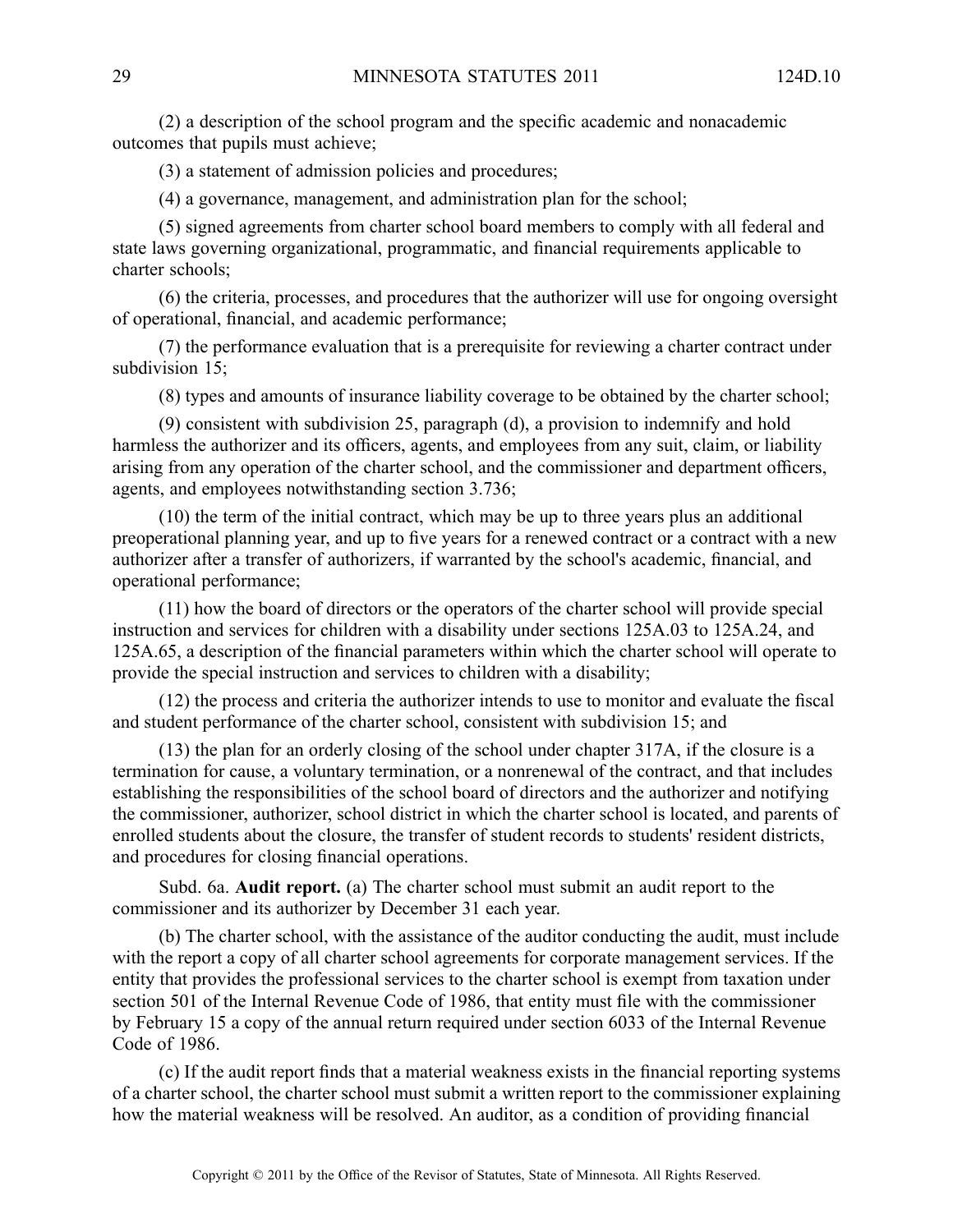services to <sup>a</sup> charter school, must agree to make available information about <sup>a</sup> charter school's financial audit to the commissioner and authorizer upon request.

Subd. 7. **Public status; exemption from statutes and rules.** Acharter school is <sup>a</sup> public school and is par<sup>t</sup> of the state's system of public education. Acharter school is exemp<sup>t</sup> from all statutes and rules applicable to <sup>a</sup> school, school board, or school district unless <sup>a</sup> statute or rule is made specifically applicable to <sup>a</sup> charter school or is included in this section.

Subd. 8. **Federal, state, and local requirements.** (a) A charter school shall meet all federal, state, and local health and safety requirements applicable to school districts.

(b) A school must comply with statewide accountability requirements governing standards and assessments in chapter 120B.

(c) A school authorized by <sup>a</sup> school board may be located in any district, unless the school board of the district of the proposed location disapproves by written resolution.

(d) A charter school must be nonsectarian in its programs, admission policies, employment practices, and all other operations. An authorizer may not authorize <sup>a</sup> charter school or program that is affiliated with <sup>a</sup> nonpublic sectarian school or <sup>a</sup> religious institution. A charter school student must be released for religious instruction, consistent with section 120A.22, subdivision 12, clause (3).

(e) Charter schools must not be used as <sup>a</sup> method of providing education or generating revenue for students who are being home-schooled.

(f) The primary focus of <sup>a</sup> charter school must be to provide <sup>a</sup> comprehensive program of instruction for at least one grade or age group from five through 18 years of age. Instruction may be provided to people younger than five years and older than 18 years of age.

(g) A charter school may not charge tuition.

(h) A charter school is subject to and must comply with chapter 363A and section 121A.04.

(i) A charter school is subject to and must comply with the Pupil Fair Dismissal Act, sections 121A.40 to 121A.56, and the Minnesota Public School Fee Law, sections 123B.34 to 123B.39.

(j) A charter school is subject to the same financial audits, audit procedures, and audit requirements as <sup>a</sup> district. Audits must be conducted in compliance with generally accepted governmental auditing standards, the federal Single Audit Act, if applicable, and section 6.65. A charter school is subject to and must comply with sections 15.054; 118A.01; 118A.02; 118A.03; 118A.04; 118A.05; 118A.06; 471.38; 471.391; 471.392; and 471.425. The audit must comply with the requirements of sections 123B.75 to 123B.83, excep<sup>t</sup> to the extent deviations are necessary because of the program at the school. Deviations must be approved by the commissioner and authorizer. The Department of Education, state auditor, legislative auditor, or authorizer may conduct financial, program, or compliance audits. Acharter school determined to be in statutory operating debt under sections 123B.81 to 123B.83 must submit <sup>a</sup> plan under section 123B.81, subdivision 4.

(k) A charter school is <sup>a</sup> district for the purposes of tort liability under chapter 466.

(l) A charter school must comply with chapters 13 and 13D; and sections 120A.22, subdivision 7; 121A.75; and 260B.171, subdivisions 3 and 5.

(m) A charter school is subject to the Pledge of Allegiance requirement under section 121A.11, subdivision 3.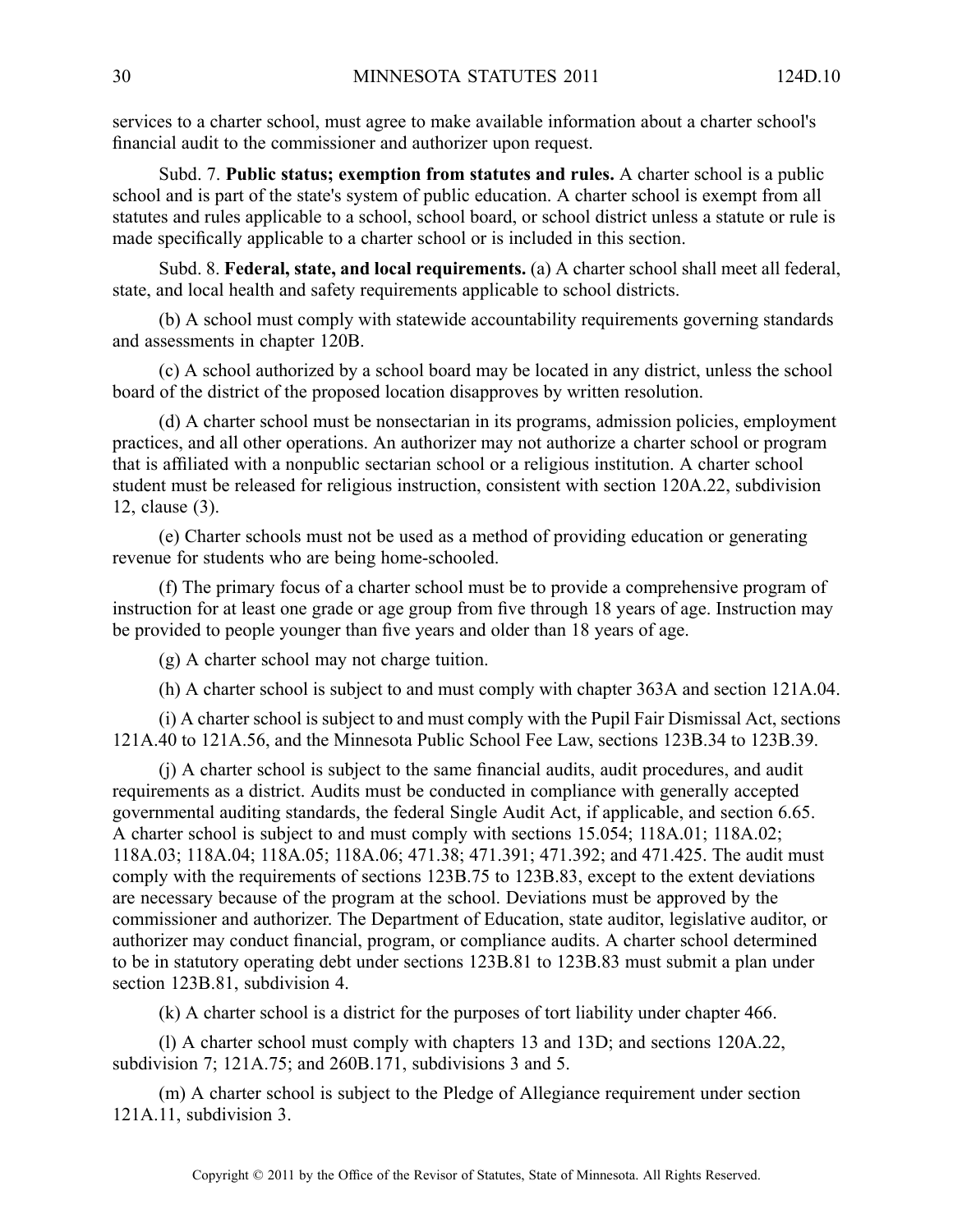(n) A charter school offering online courses or programs must comply with section 124D.095.

(o) A charter school and charter school board of directors are subject to chapter 181.

(p) A charter school must comply with section 120A.22, subdivision 7, governing the transfer of students' educational records and sections 138.163 and 138.17 governing the managemen<sup>t</sup> of local records.

(q) A charter school that provides early childhood health and developmental screening must comply with sections 121A.16 to 121A.19.

(r) A charter school that provides school-sponsored youth athletic activities must comply with section 121A.38.

Subd. 8a. **Aid reduction.** The commissioner may reduce <sup>a</sup> charter school's state aid under section 127A.42 or 127A.43 if the charter school board fails to correct <sup>a</sup> violation under this section.

Subd. 8b. **Aid reduction for violations.** The commissioner may reduce <sup>a</sup> charter school's state aid by an amount not to exceed 60 percen<sup>t</sup> of the charter school's basic revenue for the period of time that <sup>a</sup> violation of law occurs.

Subd. 9. **Admission requirements.** Acharter school may limit admission to:

(1) pupils within an age group or grade level;

(2) pupils who are eligible to participate in the graduation incentives program under section 124D.68; or

(3) residents of <sup>a</sup> specific geographic area in which the school is located when the majority of students served by the school are members of underserved populations.

A charter school shall enroll an eligible pupil who submits <sup>a</sup> timely application, unless the number of applications exceeds the capacity of a program, class, grade level, or building. In this case, pupils must be accepted by lot. The charter school must develop and publish <sup>a</sup> lottery policy and process that it must use when accepting pupils by lot.

A charter school shall give enrollment preference to <sup>a</sup> sibling of an enrolled pupil and to <sup>a</sup> foster child of that pupil's parents and may give preference for enrolling children of the school's staff before accepting other pupils by lot.

A charter school may not limit admission to pupils on the basis of intellectual ability, measures of achievement or aptitude, or athletic ability and may not establish any criteria or requirements for admission that are inconsistent with this subdivision.

The charter school shall not distribute any services or goods of value to students, parents, or guardians as an inducement, term, or condition of enrolling <sup>a</sup> student in <sup>a</sup> charter school.

Subd. 10. **Pupil performance.** A charter school must design its programs to at least meet the outcomes adopted by the commissioner for public school students. In the absence of the commissioner's requirements, the school must meet the outcomes contained in the contract with the authorizer. The achievement levels of the outcomes contained in the contract may exceed the achievement levels of any outcomes adopted by the commissioner for public school students.

Subd. 11. **Employment and other operating matters.** (a) A charter school must employ or contract with necessary teachers, as defined by section 122A.15, subdivision 1, who hold valid licenses to perform the particular service for which they are employed in the school. The charter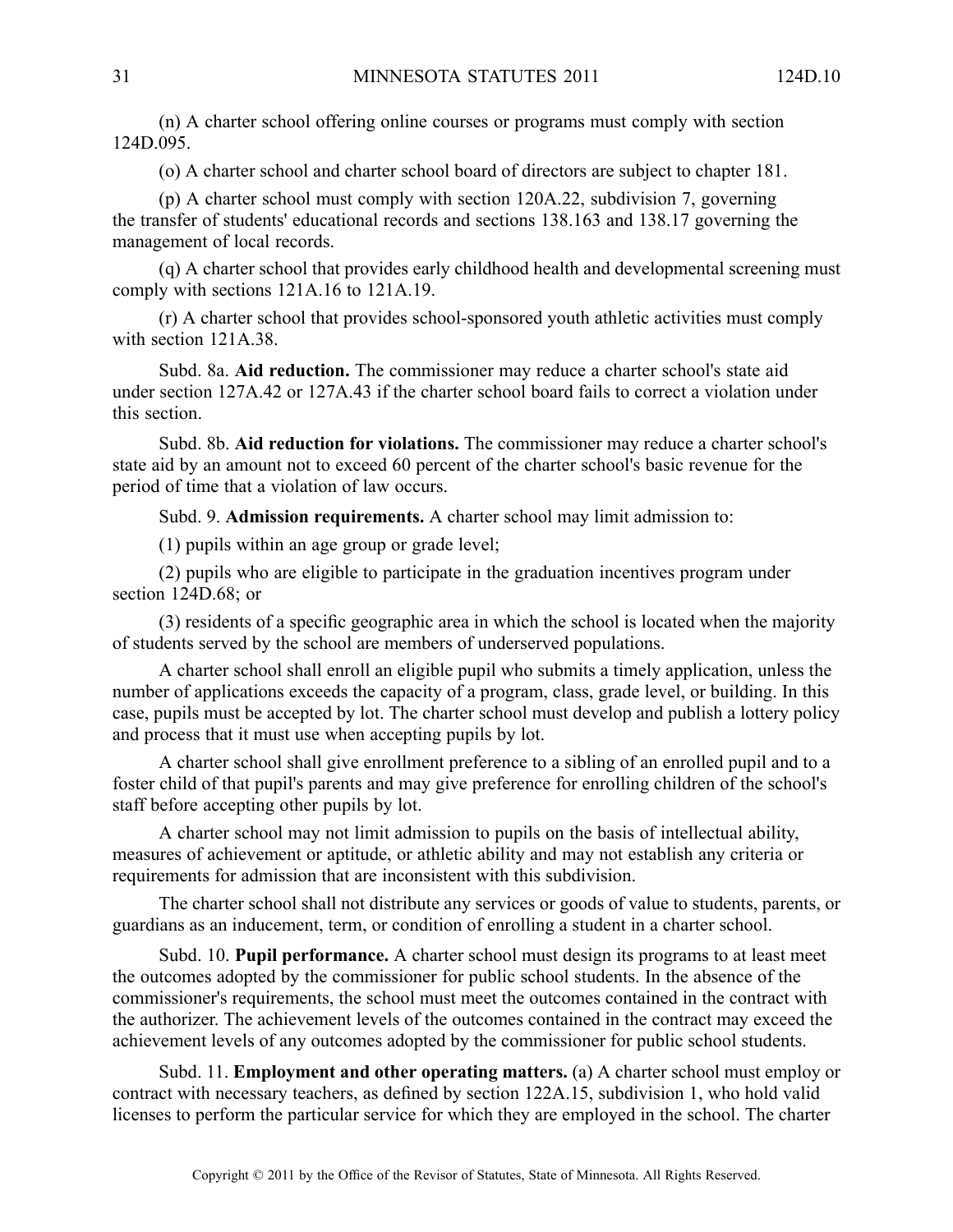school's state aid may be reduced under section 127A.43 if the school employs <sup>a</sup> teacher who is not appropriately licensed or approved by the board of teaching. The school may employ necessary employees who are not required to hold teaching licenses to perform duties other than teaching and may contract for other services. The school may discharge teachers and nonlicensed employees. The charter school board is subject to section 181.932. When offering employment to <sup>a</sup> prospective employee, <sup>a</sup> charter school must give that employee <sup>a</sup> written description of the terms and conditions of employment and the school's personnel policies.

(b) A person, without holding <sup>a</sup> valid administrator's license, may perform administrative, supervisory, or instructional leadership duties. The board of directors shall establish qualifications for persons that hold administrative, supervisory, or instructional leadership roles. The qualifications shall include at least the following areas: instruction and assessment; human resource and personnel management; financial management; legal and compliance management; effective communication; and board, authorizer, and community relationships. The board of directors shall use those qualifications as the basis for job descriptions, hiring, and performance evaluations of those who hold administrative, supervisory, or instructional leadership roles. The board of directors and an individual who does not hold <sup>a</sup> valid administrative license and who serves in an administrative, supervisory, or instructional leadership position shall develop <sup>a</sup> professional development plan. Documentation of the implementation of the professional development plan of these persons shall be included in the school's annual report.

(c) The board of directors also shall decide matters related to the operation of the school, including budgeting, curriculum and operating procedures.

Subd. 12. **Pupils with <sup>a</sup> disability.** A charter school must comply with sections 125A.02, 125A.03 to 125A.24, and 125A.65 and rules relating to the education of pupils with <sup>a</sup> disability as though it were <sup>a</sup> district.

Subd. 13. **Length of school year.** Acharter school must provide instruction each year for at least the number of days required by section 120A.41. It may provide instruction throughout the year according to sections 124D.12 to 124D.127 or 124D.128.

Subd. 14. **Annual public reports.** A charter school must publish an annual repor<sup>t</sup> approved by the board of directors. The annual repor<sup>t</sup> must at least include information on school enrollment, student attrition, governance and management, staffing, finances, academic performance, operational performance, innovative practices and implementation, and future plans. Acharter school must distribute the annual repor<sup>t</sup> by publication, mail, or electronic means to the commissioner, authorizer, school employees, and parents and legal guardians of students enrolled in the charter school and must also pos<sup>t</sup> the repor<sup>t</sup> on the charter school's official Web site. The reports are public data under chapter 13.

Subd. 15. **Review and comment.** (a) The authorizer shall provide <sup>a</sup> formal written evaluation of the school's performance before the authorizer renews the charter contract. The department must review and comment on the authorizer's evaluation process at the time the authorizer submits its application for approval and each time the authorizer undergoes its five-year review under subdivision 3, paragraph (e).

(b) An authorizer shall monitor and evaluate the fiscal, operational, and student performance of the school, and may for this purpose annually assess <sup>a</sup> charter school <sup>a</sup> fee according to paragraph (c). The agreed-upon fee structure must be stated in the charter school contract.

(c) The fee that each charter school pays to an authorizer each year is the greater of: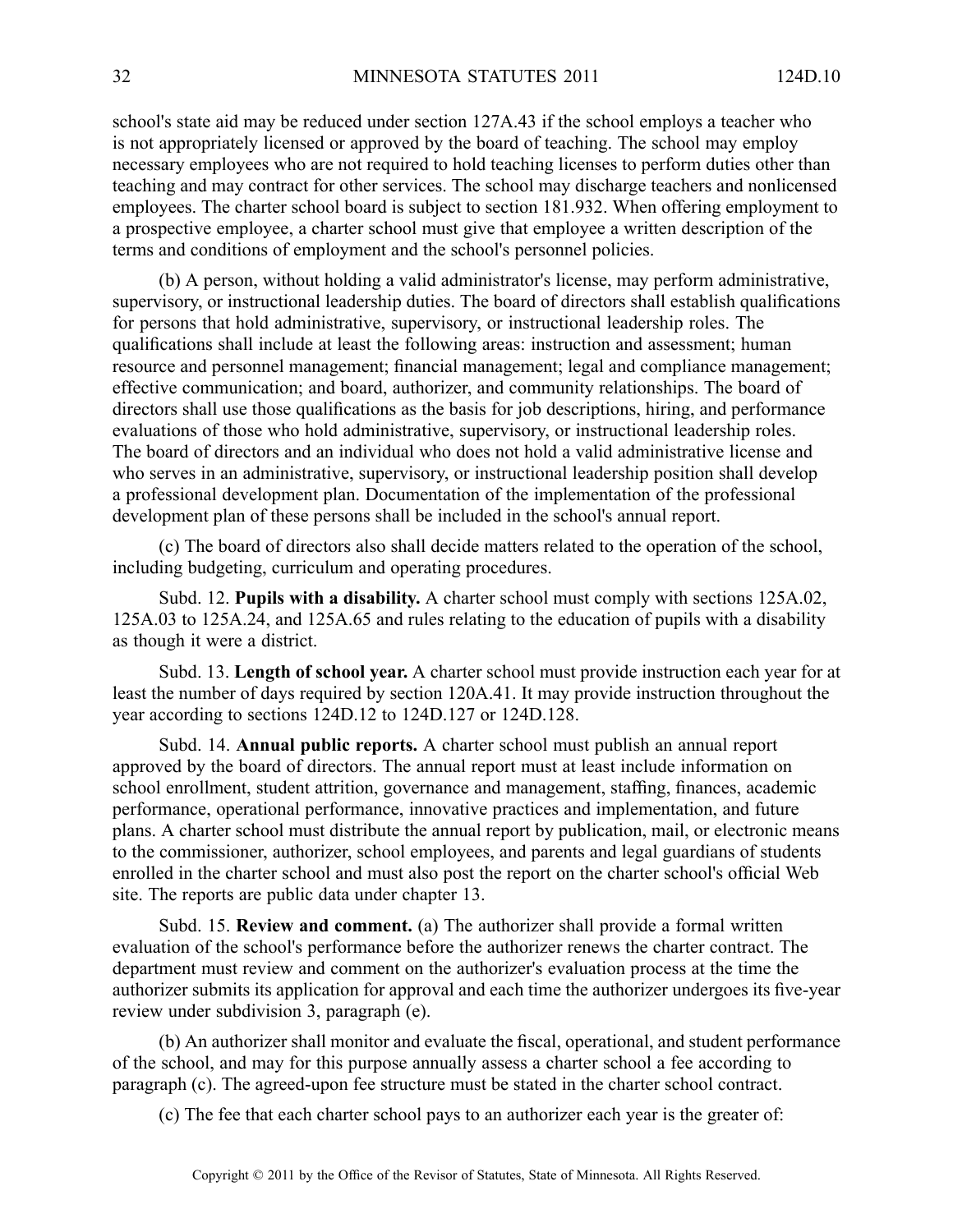(1) the basic formula allowance for that year; or

(2) the lesser of:

(i) the maximum fee factor times the basic formula allowance for that year; or

(ii) the fee factor times the basic formula allowance for that year times the charter school's adjusted marginal cost pupil units for that year. The fee factor equals .005 in fiscal year 2010, .01 in fiscal year 2011, .013 in fiscal year 2012, and .015 in fiscal years 2013 and later. The maximum fee factor equals 1.5 in fiscal year 2010, 2.0 in fiscal year 2011, 3.0 in fiscal year 2012, and 4.0 in fiscal years 2013 and later.

(d) The department and any charter school it charters must not assess or pay <sup>a</sup> fee under paragraphs (b) and (c).

(e) For the preoperational planning period, the authorizer may assess <sup>a</sup> charter school <sup>a</sup> fee equal to the basic formula allowance.

(f) By September 30 of each year, an authorizer shall submit to the commissioner <sup>a</sup> statement of expenditures related to chartering activities during the previous school year ending June 30. A copy of the statement shall be given to all schools chartered by the authorizer.

Subd. 16. **Transportation.** (a) A charter school after its first fiscal year of operation by March 1 of each fiscal year and <sup>a</sup> charter school by July 1 of its first fiscal year of operation must notify the district in which the school is located and the Department of Education if it will provide its own transportation or use the transportation services of the district in which it is located for the fiscal year.

(b) If <sup>a</sup> charter school elects to provide transportation for pupils, the transportation must be provided by the charter school within the district in which the charter school is located. The state must pay transportation aid to the charter school according to section 124D.11, subdivision 2.

For pupils who reside outside the district in which the charter school is located, the charter school is not required to provide or pay for transportation between the pupil's residence and the border of the district in which the charter school is located. A paren<sup>t</sup> may be reimbursed by the charter school for costs of transportation from the pupil's residence to the border of the district in which the charter school is located if the pupil is from <sup>a</sup> family whose income is at or below the poverty level, as determined by the federal government. The reimbursement may not exceed the pupil's actual cost of transportation or 15 cents per mile traveled, whichever is less. Reimbursement may not be paid for more than 250 miles per week.

At the time <sup>a</sup> pupil enrolls in <sup>a</sup> charter school, the charter school must provide the paren<sup>t</sup> or guardian with information regarding the transportation.

(c) If <sup>a</sup> charter school does not elect to provide transportation, transportation for pupils enrolled at the school must be provided by the district in which the school is located, according to sections 123B.88, subdivision 6, and 124D.03, subdivision 8, for <sup>a</sup> pupil residing in the same district in which the charter school is located. Transportation may be provided by the district in which the school is located, according to sections 123B.88, subdivision 6, and 124D.03, subdivision 8, for <sup>a</sup> pupil residing in <sup>a</sup> different district. If the district provides the transportation, the scheduling of routes, manner and method of transportation, control and discipline of the pupils, and any other matter relating to the transportation of pupils under this paragraph shall be within the sole discretion, control, and managemen<sup>t</sup> of the district.

Subd. 17. **Leased space.** A charter school may lease space from an independent or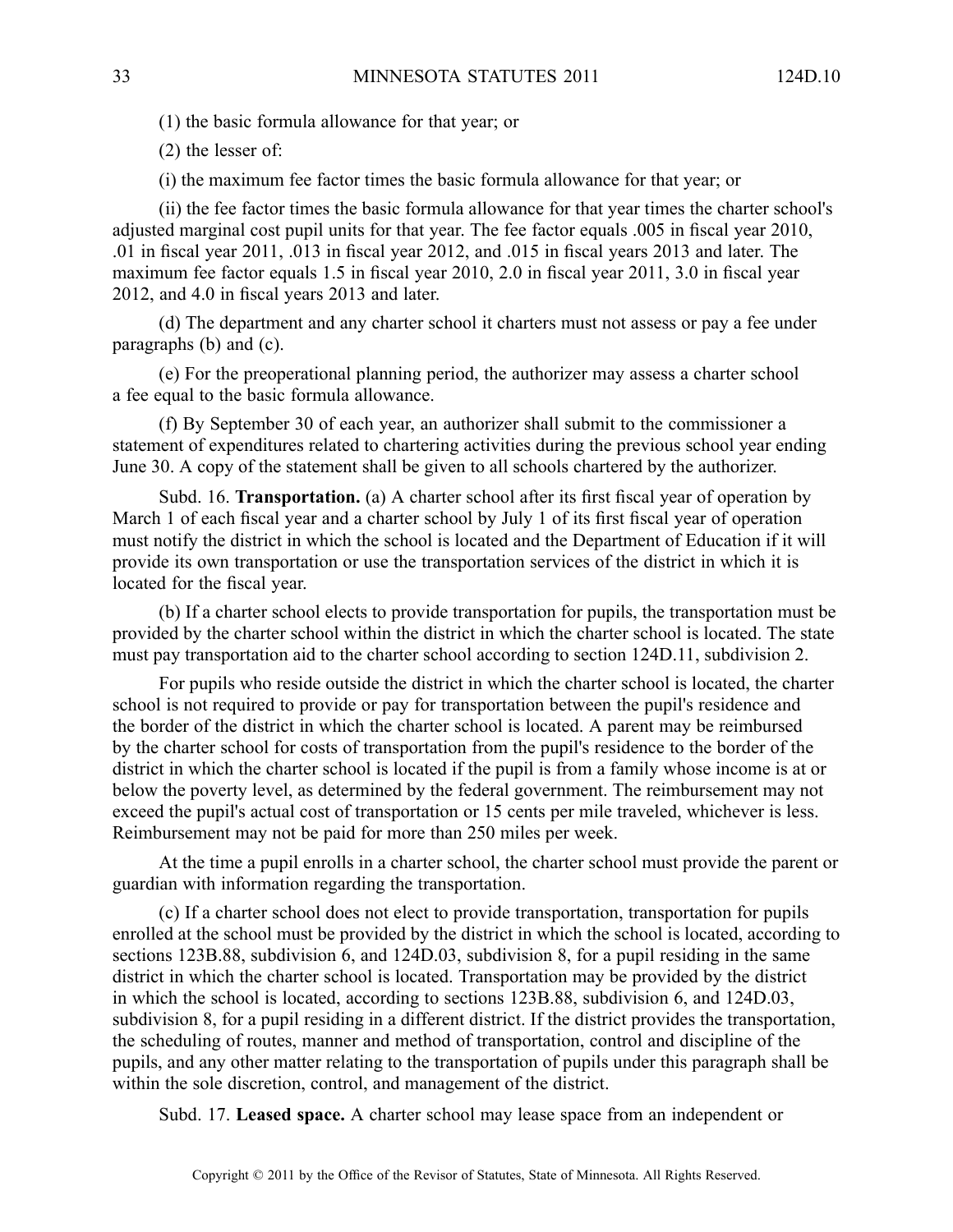special school board eligible to be an authorizer, other public organization, private, nonprofit nonsectarian organization, private property owner, or <sup>a</sup> sectarian organization if the leased space is constructed as <sup>a</sup> school facility. The department must review and approve or disapprove leases in <sup>a</sup> timely manner.

Subd. 17a. **Affiliated nonprofit building corporation.** (a) Before <sup>a</sup> charter school may organize an affiliated nonprofit building corporation (i) to renovate or purchase an existing facility to serve as <sup>a</sup> school or (ii) to construct <sup>a</sup> new school facility, an authorizer must submit an affidavit to the commissioner for approval in the form and manner the commissioner prescribes, and consistent with paragraphs (b) and (c) or (d).

(b) An affiliated nonprofit building corporation under this subdivision must:

(1) be incorporated under section 317A and comply with applicable Internal Revenue Service regulations;

(2) submit to the commissioner each fiscal year <sup>a</sup> list of current board members and <sup>a</sup> copy of its annual audit; and

(3) comply with governmen<sup>t</sup> data practices law under chapter 13.

An affiliated nonprofit building corporation must not serve as the leasing agen<sup>t</sup> for property or facilities it does not own. A charter school that leases <sup>a</sup> facility from an affiliated nonprofit building corporation that does not own the leased facility is ineligible to receive charter school lease aid. The state is immune from liability resulting from <sup>a</sup> contract between <sup>a</sup> charter school and an affiliated nonprofit building corporation.

(c) A charter school may organize an affiliated nonprofit building corporation to renovate or purchase an existing facility to serve as <sup>a</sup> school if the charter school:

(1) has been operating for at least five consecutive school years;

(2) has had <sup>a</sup> net positive unreserved general fund balance as of June 30 in the preceding five fiscal years;

(3) has <sup>a</sup> long-range strategic and financial plan;

(4) completes <sup>a</sup> feasibility study of available buildings; and

(5) documents enrollment projections and the need to use an affiliated building corporation to renovate or purchase an existing facility to serve as <sup>a</sup> school.

(d) A charter school may organize an affiliated nonprofit building corporation to construct <sup>a</sup> new school facility if the charter school:

(1) demonstrates the lack of facilities available to serve as <sup>a</sup> school;

(2) has been operating for at least eight consecutive school years;

(3) has had <sup>a</sup> net positive unreserved general fund balance as of June 30 in the preceding eight fiscal years;

(4) completes <sup>a</sup> feasibility study of facility options;

(5) has <sup>a</sup> long-range strategic and financial plan that includes enrollment projections and demonstrates the need for constructing <sup>a</sup> new school facility; and

(6) has <sup>a</sup> positive review and comment from the commissioner under section 123B.71.

Subd. 18. [Repealed by amendment, 2009 c 96 art 2 s 41]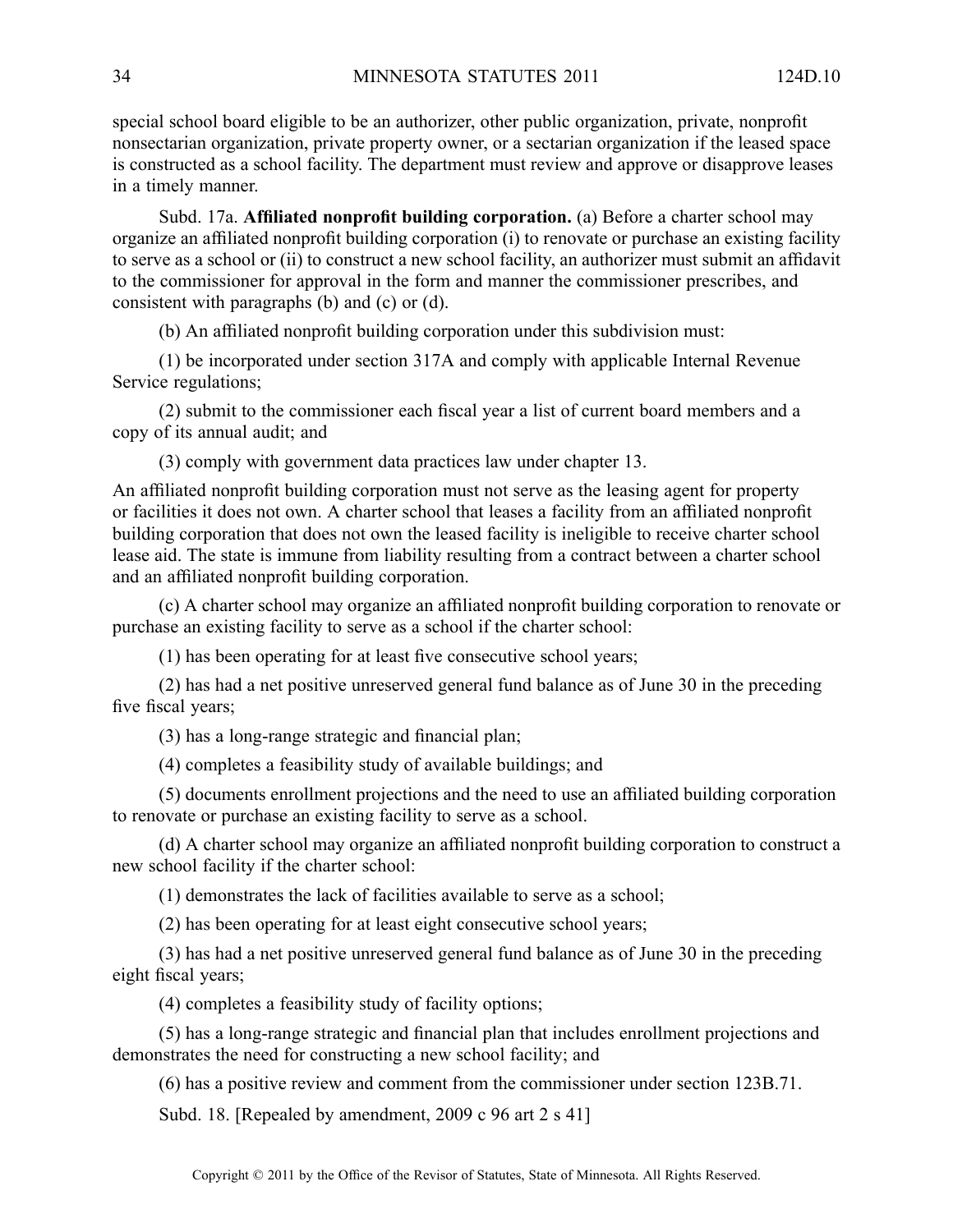Subd. 19. **Disseminate information.** (a) The authorizer, the operators, and the department must disseminate information to the public on how to form and operate <sup>a</sup> charter school. Charter schools must disseminate information about how to use the offerings of <sup>a</sup> charter school. Targeted groups include low-income families and communities, students of color, and students who are at risk of academic failure.

(b) Authorizers, operators, and the department also may disseminate information about the successful best practices in teaching and learning demonstrated by charter schools.

Subd. 20. **Leave to teach in <sup>a</sup> charter school.** If <sup>a</sup> teacher employed by <sup>a</sup> district makes <sup>a</sup> written reques<sup>t</sup> for an extended leave of absence to teach at <sup>a</sup> charter school, the district must gran<sup>t</sup> the leave. The district must gran<sup>t</sup> <sup>a</sup> leave not to exceed <sup>a</sup> total of five years. Any reques<sup>t</sup> to extend the leave shall be granted only at the discretion of the school board. The district may require that the reques<sup>t</sup> for <sup>a</sup> leave or extension of leave be made before February 1 in the school year preceding the school year in which the teacher intends to leave, or February 1 of the calendar year in which the teacher's leave is scheduled to terminate. Except as otherwise provided in this subdivision and excep<sup>t</sup> for section 122A.46, subdivision 7, the leave is governed by section 122A.46, including, but not limited to, reinstatement, notice of intention to return, seniority, salary, and insurance.

During <sup>a</sup> leave, the teacher may continue to aggregate benefits and credits in the Teachers' Retirement Association account under chapters 354 and 354A, consistent with subdivision 22.

Subd. 21. **Collective bargaining.** Employees of the board of directors of <sup>a</sup> charter school may, if otherwise eligible, organize under chapter 179A and comply with its provisions. The board of directors of <sup>a</sup> charter school is <sup>a</sup> public employer, for the purposes of chapter 179A, upon formation of one or more bargaining units at the school. Bargaining units at the school must be separate from any other units within an authorizing district, excep<sup>t</sup> that bargaining units may remain par<sup>t</sup> of the appropriate unit within an authorizing district, if the employees of the school, the board of directors of the school, the exclusive representative of the appropriate unit in the authorizing district, and the board of the authorizing district agree to include the employees in the appropriate unit of the authorizing district.

Subd. 22. **Teacher and other employee retirement.** (a) Teachers in <sup>a</sup> charter school must be public school teachers for the purposes of chapters 354 and 354a.

(b) Except for teachers under paragraph (a), employees in <sup>a</sup> charter school must be public employees for the purposes of chapter 353.

Subd. 23. **Causes for nonrenewal or termination of charter school contract.** (a) The duration of the contract with an authorizer must be for the term contained in the contract according to subdivision 6. The authorizer may or may not renew <sup>a</sup> contract at the end of the term for any ground listed in paragraph (b). An authorizer may unilaterally terminate <sup>a</sup> contract during the term of the contract for any ground listed in paragraph (b). At least 60 business days before not renewing or terminating <sup>a</sup> contract, the authorizer shall notify the board of directors of the charter school of the proposed action in writing. The notice shall state the grounds for the proposed action in reasonable detail and that the charter school's board of directors may reques<sup>t</sup> in writing an informal hearing before the authorizer within 15 business days of receiving notice of nonrenewal or termination of the contract. Failure by the board of directors to make <sup>a</sup> written reques<sup>t</sup> for an informal hearing within the 15-business-day period shall be treated as acquiescence to the proposed action. Upon receiving <sup>a</sup> timely written reques<sup>t</sup> for <sup>a</sup> hearing, the authorizer shall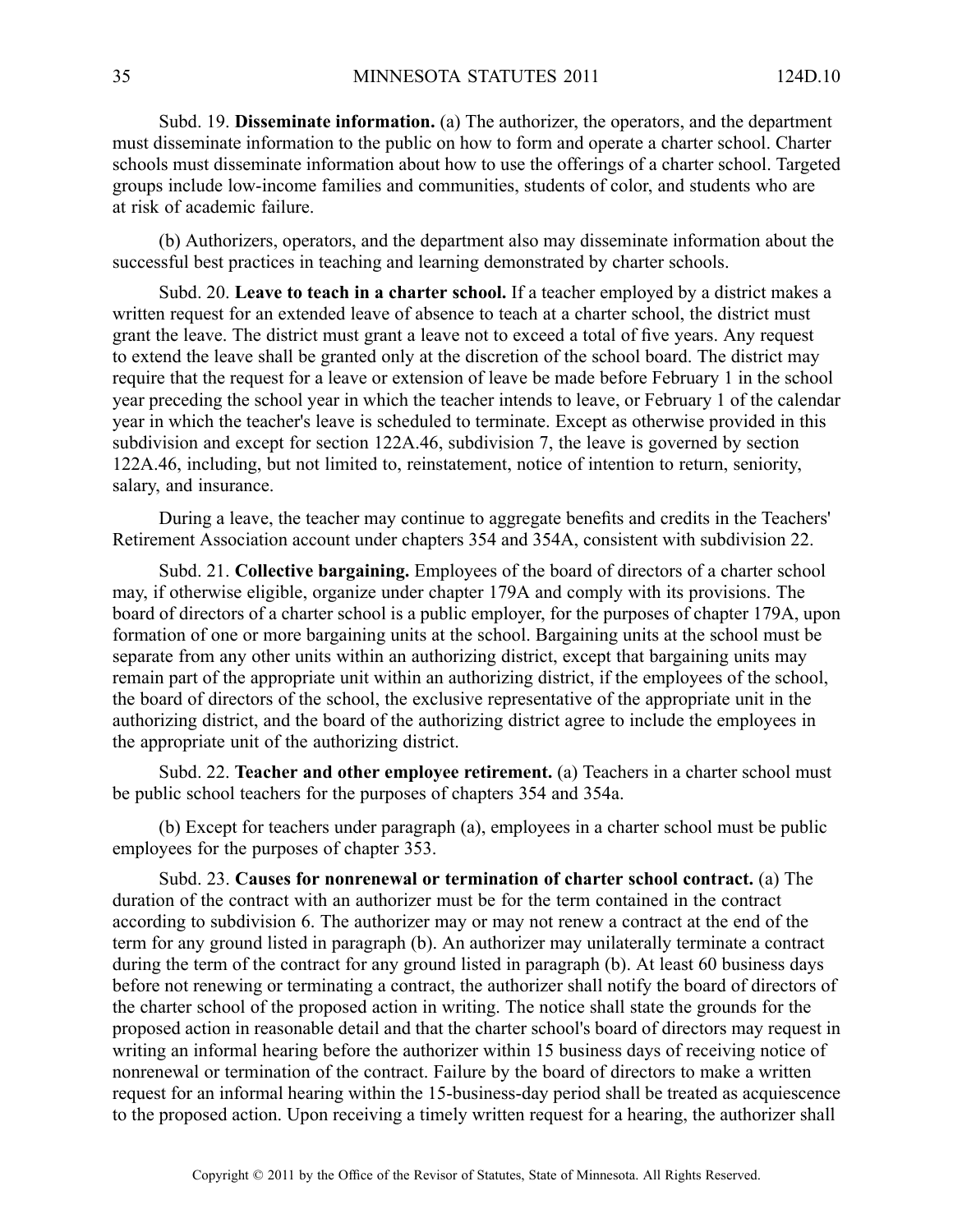give ten business days' notice to the charter school's board of directors of the hearing date. The authorizer shall conduct an informal hearing before taking final action. The authorizer shall take final action to renew or not renew <sup>a</sup> contract no later than 20 business days before the proposed date for terminating the contract or the end date of the contract.

(b) A contract may be terminated or not renewed upon any of the following grounds:

- (1) failure to meet the requirements for pupil performance contained in the contract;
- (2) failure to meet generally accepted standards of fiscal management;
- (3) violations of law; or
- (4) other good cause shown.

If <sup>a</sup> contract is terminated or not renewed under this paragraph, the school must be dissolved according to the applicable provisions of chapter 317A.

(c) If the authorizer and the charter school board of directors mutually agree to terminate or not renew the contract, <sup>a</sup> change in authorizers is allowed if the commissioner approves the change to <sup>a</sup> different eligible authorizer to authorize the charter school. Both parties must jointly submit their intent in writing to the commissioner to mutually terminate the contract. The authorizer that is <sup>a</sup> party to the existing contract must inform the proposed authorizer about the fiscal and operational status and student performance of the school. Before the commissioner determines whether to approve <sup>a</sup> change in authorizer, the proposed authorizer must identify any outstanding issues in the proposed charter contract that were unresolved in the previous charter contract and have the charter school agree to resolve those issues. If no change in authorizer is approved, the school must be dissolved according to applicable law and the terms of the contract.

(d) The commissioner, after providing reasonable notice to the board of directors of <sup>a</sup> charter school and the existing authorizer, and after providing an opportunity for <sup>a</sup> public hearing, may terminate the existing contract between the authorizer and the charter school board if the charter school has <sup>a</sup> history of:

(1) failure to meet pupil performance requirements consistent with state law;

(2) financial mismanagement or failure to meet generally accepted standards of fiscal management; or

(3) repeated or major violations of the law.

Subd. 23a. **Related party lease costs.** (a) A charter school is prohibited from entering <sup>a</sup> lease of real property with <sup>a</sup> related party unless the lessor is <sup>a</sup> nonprofit corporation under chapter 317A or <sup>a</sup> cooperative under chapter 308A, and the lease cost is reasonable under section 124D.11, subdivision 4, clause (1).

(b) For purposes of this section and section 124D.11:

(1) "related party" means an affiliate or immediate relative of the other party in question, an affiliate of an immediate relative, or an immediate relative of an affiliate;

(2) "affiliate" means <sup>a</sup> person that directly or indirectly, through one or more intermediaries, controls, is controlled by, or is under common control with another person;

(3) "immediate family" means an individual whose relationship by blood, marriage, adoption, or partnering is no more remote than first cousin;

(4) "person" means an individual or entity of any kind; and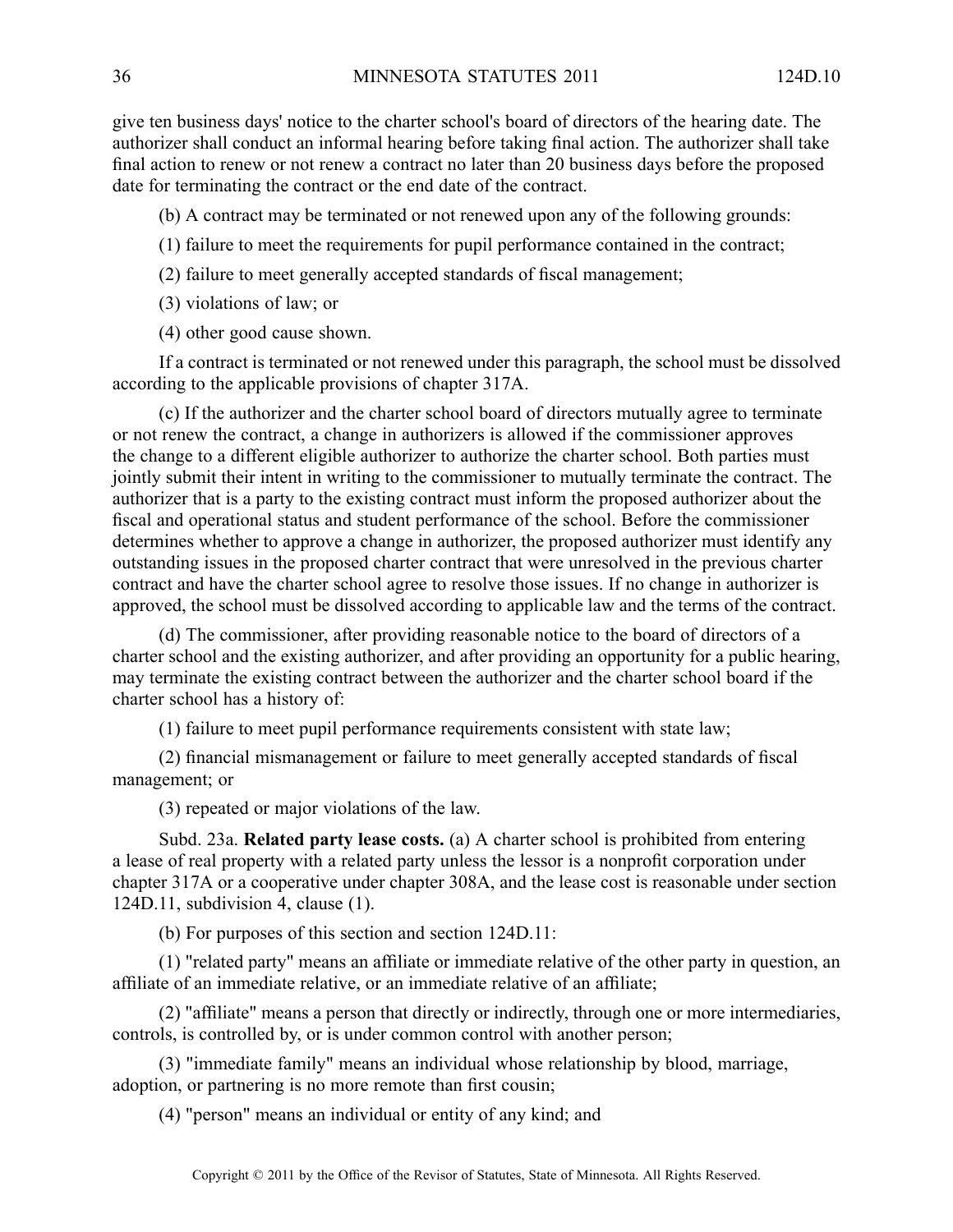(5) "control" means the ability to affect the management, operations, or policy actions or decisions of <sup>a</sup> person, whether through ownership of voting securities, by contract, or otherwise.

(c) A lease of real property to be used for <sup>a</sup> charter school, not excluded in paragraph (a), must contain the following statement: "This lease is subject to Minnesota Statutes, section 124D.10, subdivision 23a."

(d) If <sup>a</sup> charter school enters into as lessee <sup>a</sup> lease with <sup>a</sup> related party and the charter school subsequently closes, the commissioner has the right to recover from the lessor any lease payments in excess of those that are reasonable under section 124D.11, subdivision 4, clause (1).

Subd. 24. **Pupil enrollment upon nonrenewal or termination of charter school contract.** If <sup>a</sup> contract is not renewed or is terminated according to subdivision 23, <sup>a</sup> pupil who attended the school, siblings of the pupil, or another pupil who resides in the same place as the pupil may enroll in the resident district or may submit an application to <sup>a</sup> nonresident district according to section 124D.03 at any time. Applications and notices required by section 124D.03 must be processed and provided in <sup>a</sup> promp<sup>t</sup> manner. The application and notice deadlines in section 124D.03 do not apply under these circumstances. The closed charter school must transfer the student's educational records within ten business days of closure to the student's school district of residence where the records must be retained or transferred under section 120A.22, subdivision 7.

Subd. 25. **Extent of specific legal authority.** (a) The board of directors of <sup>a</sup> charter school may sue and be sued.

(b) The board may not levy taxes or issue bonds.

(c) The commissioner, an authorizer, members of the board of an authorizer in their official capacity, and employees of an authorizer are immune from civil or criminal liability with respec<sup>t</sup> to all activities related to <sup>a</sup> charter school they approve or authorize. The board of directors shall obtain at least the amount of and types of insurance up to the applicable tort liability limits under chapter 466. The charter school board must submit <sup>a</sup> copy of the insurance policy to its authorizer and the commissioner before starting operations. The charter school board must submit changes in its insurance carrier or policy to its authorizer and the commissioner within 20 business days of the change.

(d) Notwithstanding section 3.736, the charter school shall assume full liability for its activities and indemnify and hold harmless the authorizer and its officers, agents, and employees from any suit, claim, or liability arising from any operation of the charter school and the commissioner and department officers, agents, and employees. Acharter school is not required to indemnify or hold harmless <sup>a</sup> state employee if the state would not be required to indemnify and hold the employee harmless under section 3.736, subdivision 9.

Subd. 26. [Repealed by amendment, 2009 c 96 art 2 s 41]

History: 1991 c 265 art 3 s 38; art 9 s 3; 1992 c 499 art 12 s 1; 1993 c 224 art 9 s 2-12; art 14 s 16; 1994 c 465 art 2 s 1; 1994 c 647 art 9 s 1,2; 1Sp1995 c 3 art 9 s 2; art 16 s 13; 1996 c 412 art 4 s 2; 1Sp1997 c 4 art 5 s 5-9; 1998 c 397 art 2 s 2-21, 164; art 11 s 3; 1998 c 398 art 2 s 4; art 5 s 3,55; 1999 c 241 art 5 s 7-11; 2000 c 489 art 6 s 18-23; 1Sp2001 c 6 art 2 s 20-26,66; 2002 c 352 s 10; 2003 c 120 s 3; 2003 c 130 s 12; 1Sp2003 c 9 art 2 s 21-25; art 12 s 10,11; 2005 c 107 art 2 s 60; 1Sp2005 c 5 art 2 s 59-62; 2006 c 263 art 2 s 15; 2007 c 146 art 2 s 23-25,47; 2009 c 96 art 2 s 41; 2010 c 346 art 1 s 3; 2010 c 382 s 24-29; 2011 c 27 *<sup>s</sup> 2; 2011 <sup>c</sup> 90 <sup>s</sup> 3; 1Sp2011 <sup>c</sup> 11 art 2 <sup>s</sup> 29*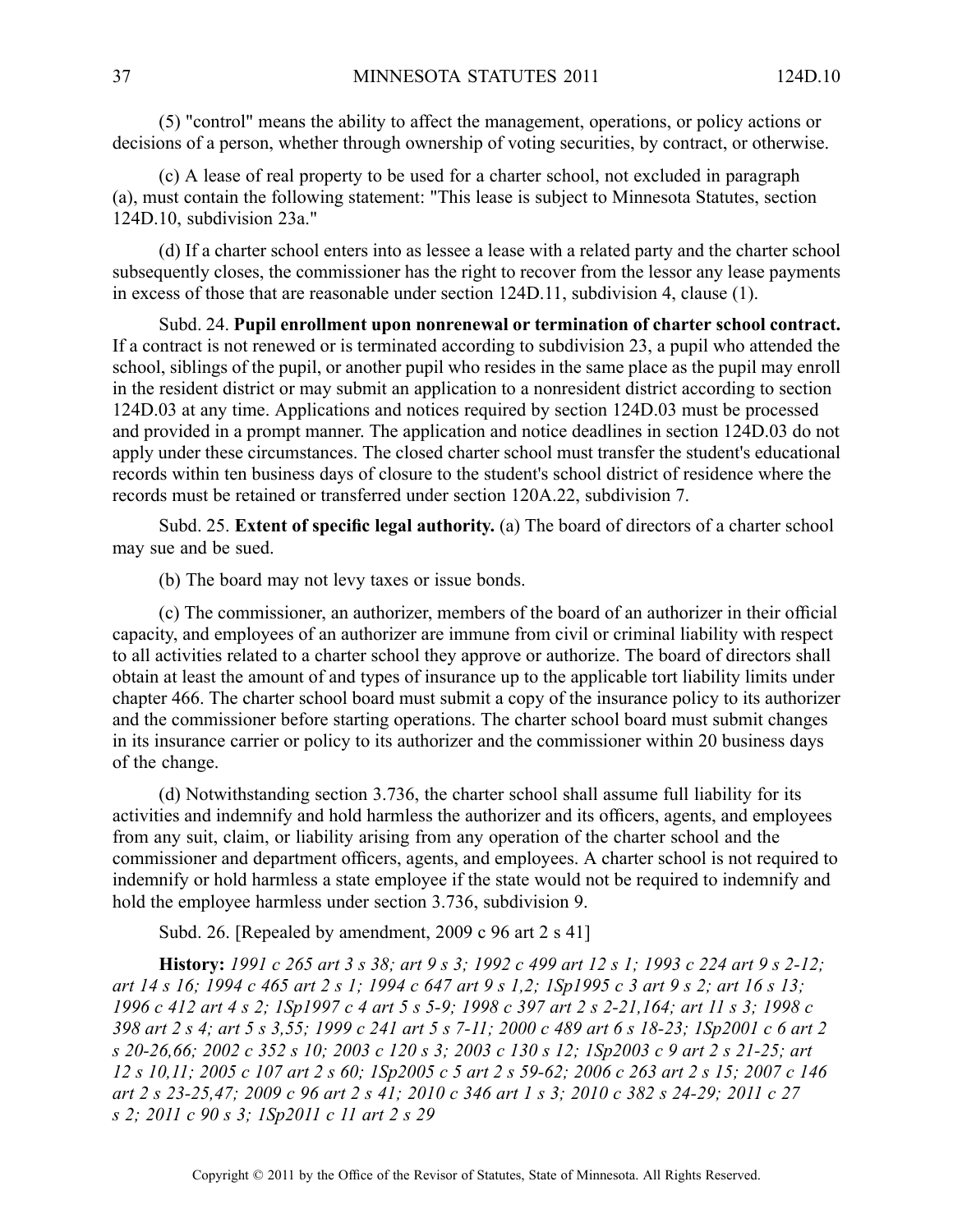**NOTE:** The changes in subdivision 3, paragraph (b), clause (2), shall not apply to <sup>a</sup> sponsor under Minnesota Statutes 2008, section 124D.10, that is <sup>a</sup> party to <sup>a</sup> charter contract on May 17, 2009, excep<sup>t</sup> that subdivision 3, paragraph (b), clause (2), item (iv), applies to such sponsors beginning July 1, 2011. Laws 2009, chapter 96, article 2, section 41, the effective date.

### **124D.11 REVENUE FOR A CHARTER SCHOOL.**

Subdivision 1. **General education revenue.** (a) General education revenue must be paid to <sup>a</sup> charter school as though it were <sup>a</sup> district. The general education revenue for each adjusted marginal cost pupil unit is the state average general education revenue per pupil unit, plus the referendum equalization aid allowance in the pupil's district of residence, minus an amount equal to the product of the formula allowance according to section 126C.10, subdivision 2, times .0485, calculated without basic skills revenue, extended time revenue, alternative teacher compensation revenue, transition revenue, and transportation sparsity revenue, plus basic skills revenue, extended time revenue, basic alternative teacher compensation aid according to section 126C.10, subdivision 34, and transition revenue as though the school were <sup>a</sup> school district. The general education revenue for each extended time marginal cost pupil unit equals \$4,378.

(b) Notwithstanding paragraph (a), for charter schools in the first year of operation, general education revenue shall be computed using the number of adjusted pupil units in the current fiscal year.

Subd. 2. **Transportation revenue.** Transportation revenue must be paid to <sup>a</sup> charter school that provides transportation services according to section 124D.10, subdivision 16, according to this subdivision. Transportation aid shall equal transportation revenue.

In addition to the revenue under subdivision 1, <sup>a</sup> charter school providing transportation services must receive general education aid equal to the sum of the product of (i) an amount equal to the product of the formula allowance according to section 126C.10, subdivision 2, times .0485, plus the transportation sparsity allowance for the school district in which the charter school is located times (ii) the adjusted marginal cost pupil units, plus the product of \$223 times the extended time marginal cost pupil units.

Subd. 3. **Use of total operating capital revenue.** Notwithstanding section 126C.10, subdivision 14, <sup>a</sup> charter school may use total operating capital revenue for any purpose related to the school.

Subd. 4. **Building lease aid.** When <sup>a</sup> charter school finds it economically advantageous to rent or lease <sup>a</sup> building or land for any instructional purposes and it determines that the total operating capital revenue under section 126C.10, subdivision 13, is insufficient for this purpose, it may apply to the commissioner for building lease aid for this purpose. The commissioner must review and either approve or deny <sup>a</sup> lease aid application using the following criteria:

(1) the reasonableness of the price based on current market values;

(2) the extent to which the lease conforms to applicable state laws and rules; and

(3) the appropriateness of the proposed lease in the context of the space needs and financial circumstances of the charter school.

A charter school must not use the building lease aid it receives for custodial, maintenance service, utility, or other operating costs. The amount of building lease aid per pupil unit served for <sup>a</sup>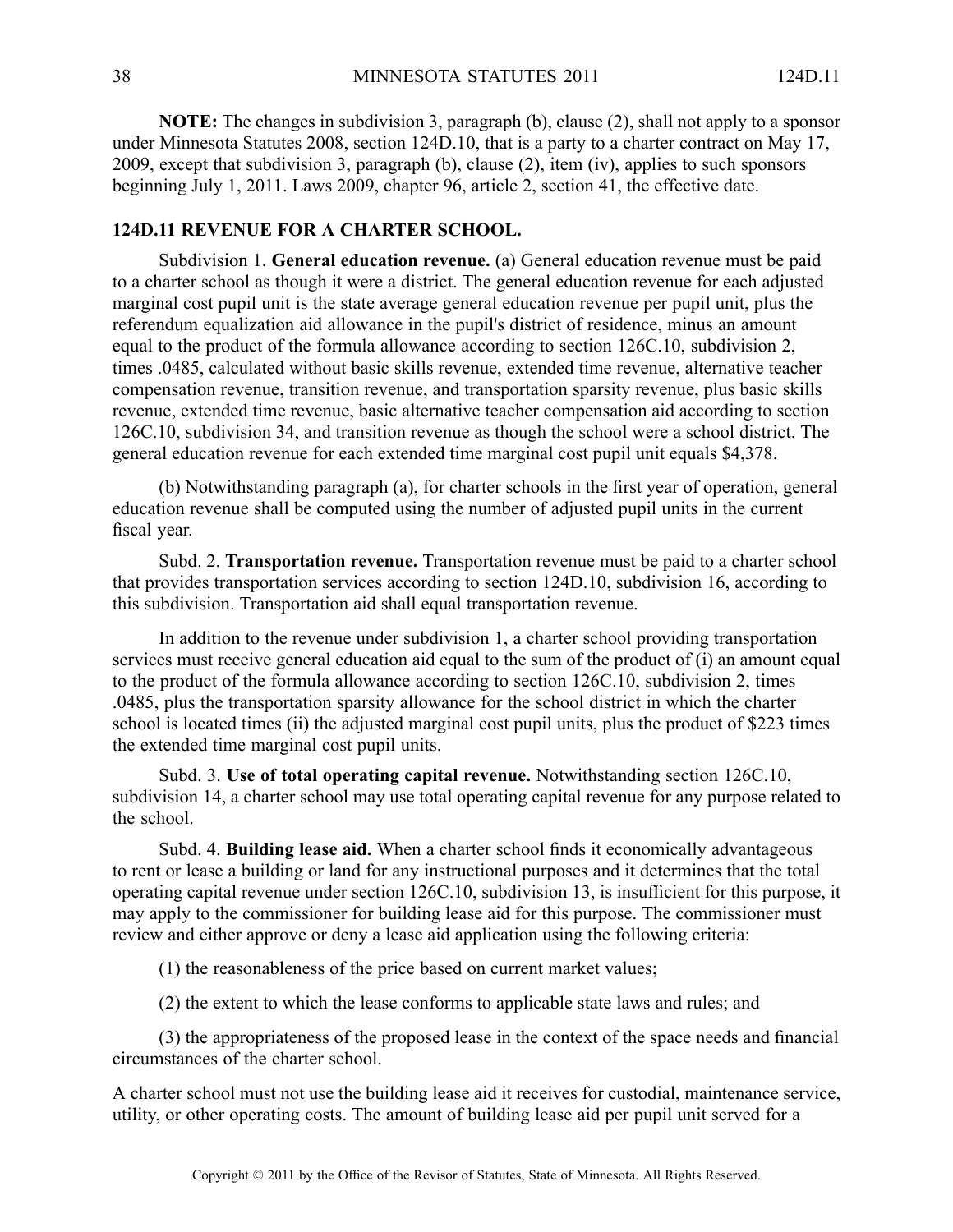charter school for any year shall not exceed the lesser of (a) 90 percen<sup>t</sup> of the approved cost or (b) the product of the pupil units served for the current school year times \$1,200.

# *[See Note.]*

Subd. 5. **Special education aid.** (a) Except as provided in subdivision 2, special education aid must be paid to <sup>a</sup> charter school according to section 125A.76, as though it were <sup>a</sup> school district.

(b) For fiscal year 2006, the charter school may charge tuition to the district of residence as follows:

(1) if the charter school does not receive general education revenue on behalf of the student according to subdivision 1, tuition shall be charged as provided in section 125A.11; or

(2) if the charter school receives general education revenue on behalf of the student according to subdivision 1, tuition shall be charged as provided in section 127A.47, subdivision 7, paragraph (d).

(c) For fiscal year 2007 and later, the special education aid paid to the charter school shall be adjusted as follows:

(1) if the charter school does not receive general education revenue on behalf of the student according to subdivision 1, the aid shall be adjusted as provided in section 125A.11; or

(2) if the charter school receives general education revenue on behalf of the student according to subdivision 1, the aid shall be adjusted as provided in section 127A.47, subdivision 7, paragraph (d).

Subd. 6. **Other aid, grants, revenue.** (a) A charter school is eligible to receive other aids, grants, and revenue according to chapters 120A to 129C, as though it were <sup>a</sup> district.

(b) Notwithstanding paragraph (a), <sup>a</sup> charter school may not receive aid, <sup>a</sup> grant, or revenue if <sup>a</sup> levy is required to obtain the money, or if the aid, grant, or revenue replaces levy revenue that is not general education revenue, excep<sup>t</sup> as otherwise provided in this section.

(c) Federal aid received by the state must be paid to the school, if it qualifies for the aid as though it were <sup>a</sup> school district.

(d) A charter school may receive money from any source for capital facilities needs. In the year-end repor<sup>t</sup> to the commissioner of education, the charter school shall repor<sup>t</sup> the total amount of funds received from grants and other outside sources.

Subd. 7. **Use of state money.** Money received from the state may not be used to purchase land or buildings. The school may own land and buildings if obtained through nonstate sources.

Subd. 8. **Start-up costs.** During the first two years of <sup>a</sup> charter school's operation, the charter school is eligible for aid to pay for start-up costs and additional operating costs. Start-up cost aid equals the greater of:

(1) \$50,000 per charter school; or

(2) \$500 times the charter school's pupil units served for that year.

*[See Note.]*

Subd. 9. **Payment of aids to charter schools.** (a) Notwithstanding section 127A.45, subdivision 3, if the current year aid paymen<sup>t</sup> percentage under section 127A.45, subdivision 2, paragraph (d), is 90 or greater, aid payments for the current fiscal year to <sup>a</sup> charter school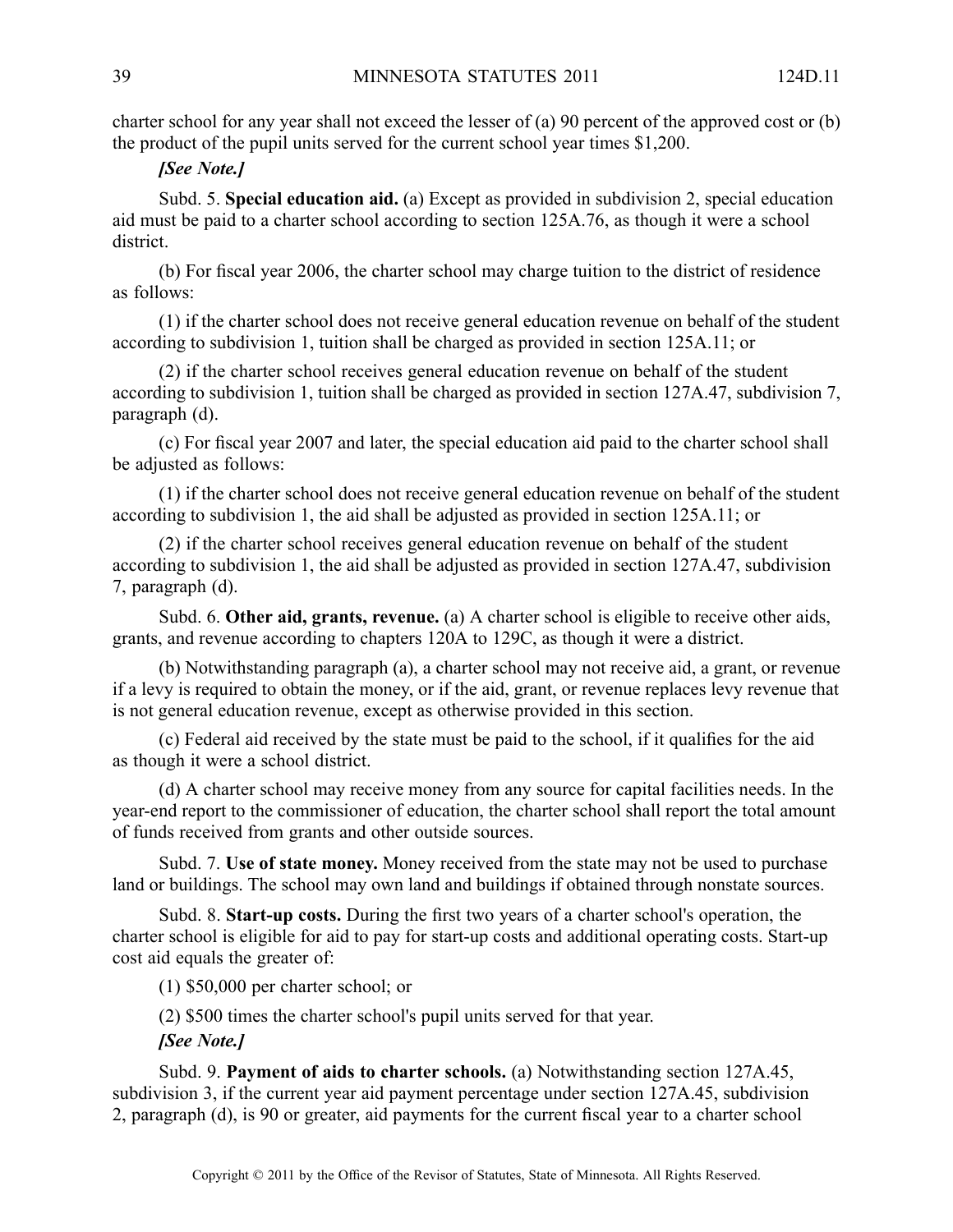shall be of an equal amount on each of the 24 paymen<sup>t</sup> dates. Notwithstanding section 127A.45, subdivision 3, if the current year aid paymen<sup>t</sup> percentage under section 127A.45, subdivision 2, paragraph (d), is less than 90, aid payments for the current fiscal year to <sup>a</sup> charter school shall be of an equal amount on each of the 16 paymen<sup>t</sup> dates in July through February.

(b) Notwithstanding paragraph (a) and section 127A.45, for <sup>a</sup> charter school ceasing operation on or prior to June 30 of <sup>a</sup> school year, for the paymen<sup>t</sup> periods occurring after the school ceases serving students, the commissioner shall withhold the estimated state aid owed the school. The charter school board of directors and authorizer must submit to the commissioner <sup>a</sup> closure plan under chapter 308A or 317A, and financial information about the school's liabilities and assets. After receiving the closure plan, financial information, an audit of pupil counts, documentation of lease expenditures, and monitoring of special education expenditures, the commissioner may release cash withheld and may continue regular payments up to the current year paymen<sup>t</sup> percentages if further amounts are owed. If, based on audits and monitoring, the school received state aid in excess of the amount owed, the commissioner shall retain aid withheld sufficient to eliminate the aid overpayment. For <sup>a</sup> charter school ceasing operations prior to, or at the end of, <sup>a</sup> school year, notwithstanding section 127A.45, subdivision 3, preliminary final payments may be made after receiving the closure plan, audit of pupil counts, monitoring of special education expenditures, documentation of lease expenditures, and school submission of Uniform Financial Accounting and Reporting Standards (UFARS) financial data for the final year of operation. Final paymen<sup>t</sup> may be made upon receipt of audited financial statements under section 123B.77, subdivision 3.

(c) If <sup>a</sup> charter school fails to comply with the commissioner's directive to return, for cause, federal or state funds administered by the department, the commissioner may withhold an amount of state aid sufficient to satisfy the directive.

(d) If, within the timeline under section 471.425, <sup>a</sup> charter school fails to pay the state of Minnesota, <sup>a</sup> school district, intermediate school district, or service cooperative after receiving an undisputed invoice for goods and services, the commissioner may withhold an amount of state aid sufficient to satisfy the claim and shall distribute the withheld aid to the interested state agency, school district, intermediate school district, or service cooperative. An interested state agency, school district, intermediate school district, or education cooperative shall notify the commissioner when <sup>a</sup> charter school fails to pay an undisputed invoice within 75 business days of when it received the original invoice.

(e) Notwithstanding section 127A.45, subdivision 3, and paragraph (a), 80 percen<sup>t</sup> of the start-up cost aid under subdivision 8 shall be paid within 45 days after the first day of student attendance for that school year.

(f) In order to receive state aid payments under this subdivision, <sup>a</sup> charter school in its first three years of operation must submit <sup>a</sup> school calendar in the form and manner requested by the department and <sup>a</sup> quarterly repor<sup>t</sup> to the Department of Education. The repor<sup>t</sup> must list each student by grade, show the student's start and end dates, if any, with the charter school, and for any student participating in <sup>a</sup> learning year program, the repor<sup>t</sup> must list the hours and times of learning year activities. The repor<sup>t</sup> must be submitted not more than two weeks after the end of the calendar quarter to the department. The department must develop <sup>a</sup> Web-based reporting form for charter schools to use when submitting enrollment reports. A charter school in its fourth and subsequent year of operation must submit <sup>a</sup> school calendar and enrollment information to the department in the form and manner requested by the department.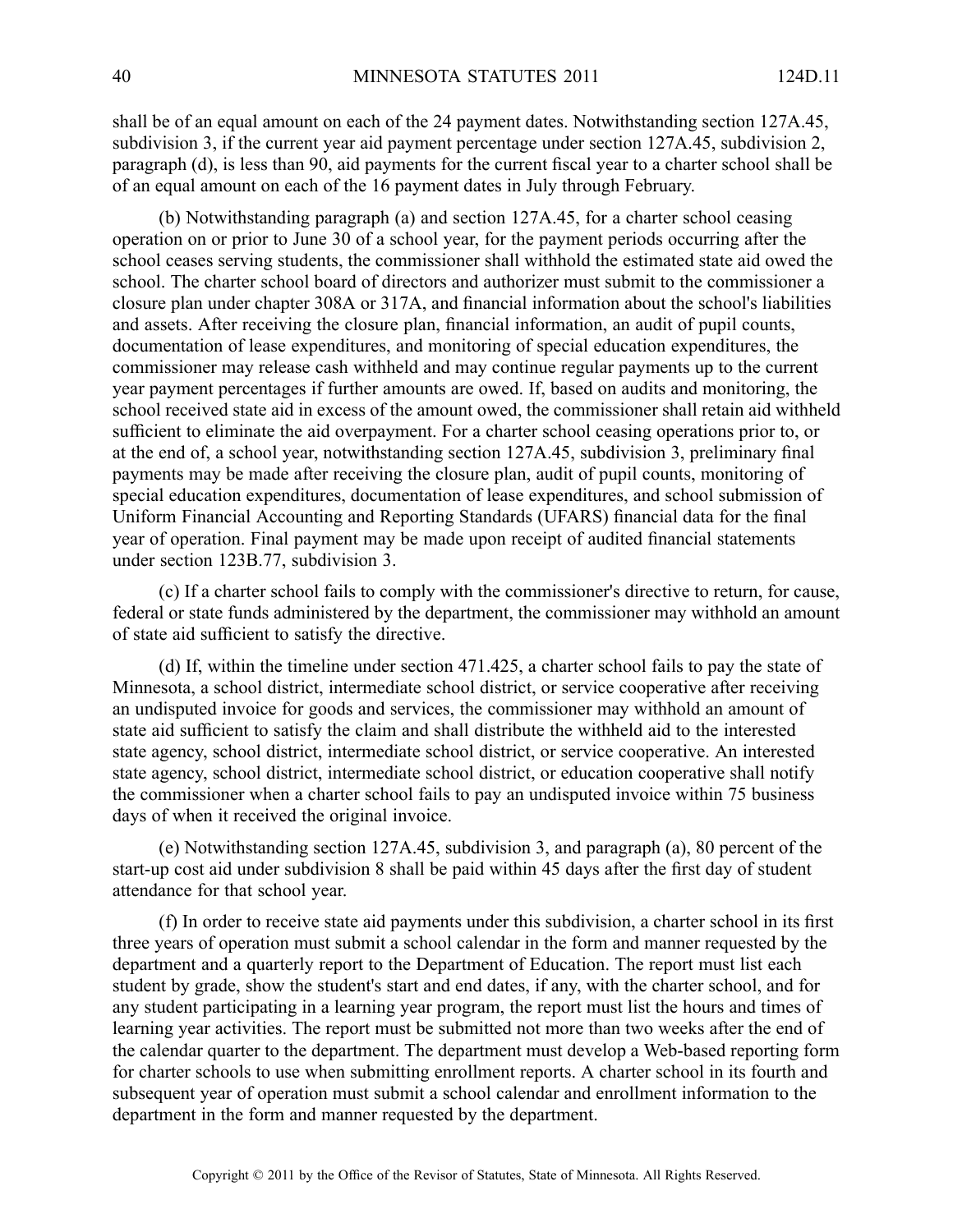(g) Notwithstanding sections 317A.701 to 317A.791, upon closure of <sup>a</sup> charter school and satisfaction of creditors, cash and investment balances remaining shall be returned to the state.

(h) A charter school must have <sup>a</sup> valid, signed contract under section 124D.10, subdivision 6, on file at the Department of Education at least 15 days prior to the date of first paymen<sup>t</sup> of state aid for the fiscal year.

(i) State aid entitlements shall be computed for <sup>a</sup> charter school only for the portion of <sup>a</sup> school year for which it has <sup>a</sup> valid, signed contract under section 124D.10, subdivision 6.

History: 1991 c 265 art 9 s 43; 1993 c 224 art 9 s 31; 1994 c 647 art 3 s 11; art 9 s 10; ISp1995 c 3 art 8 s 4; 1996 c 412 art 7 s 5-8; 1997 c 7 art 1 s 52; 1Sp1997 c 4 art 2 s 4; art 5 s 13-15; 1998 c 397 art 2 s 89-92, 164; art 11 s 3; 1998 c 398 art 1 s 10-13; art 5 s 55; 1999 c 241 art 1 s 2; art 5 s 12-14; 2000 c 254 s 17; 2000 c 489 art 2 s 4; art 6 s 24; 1Sp2001 c 6 art 2 s 27,28; art 8 s 2; 2002 c 374 art 1 s 1; 1Sp2003 c 9 art 2 s 26-29; art 5 s 5; 2004 c 294 art 2 s 14; 1Sp2005 c 5 art 2 s 63-65; art 3 s 5; 2006 c 263 art 2 s 16; 2009 c 96 art 2 s 42; 1Sp2011 c *11 art 2 <sup>s</sup> 30,31; art 5 <sup>s</sup> 3*

**NOTE:** The amendment to subdivision 4 by Laws 2011, First Special Session chapter 11, article 2, section 30, is effective for revenue for fiscal year 2013 and later. Laws 2011, First Special Session chapter 11, article 2, section 30, the effective date.

**NOTE:** Subdivision 8 is repealed by Laws 2011, First Special Session chapter 11, article 2, section 51, paragraph (c), effective for fiscal year 2013 and later.

#### **SCHOOL BREAKFAST AND LUNCH**

#### **124D.111 LUNCH AID; FOOD SERVICE ACCOUNTING.**

Subdivision 1. **School lunch aid computation.** Each school year, the state must pay participants in the national school lunch program the amount of 12 cents for each full paid, reduced, and free student lunch served to students.

Subd. 2. **Application.** A school district, charter school, nonpublic school, or other participant in the national school lunch program shall apply to the department for this paymen<sup>t</sup> on forms provided by the department.

Subd. 3. **School food service fund.** (a) The expenses described in this subdivision must be recorded as provided in this subdivision.

(b) In each district, the expenses for <sup>a</sup> school food service program for pupils must be attributed to <sup>a</sup> school food service fund. Under <sup>a</sup> food service program, the school food service may prepare or serve milk, meals, or snacks in connection with school or community service activities.

(c) Revenues and expenditures for food service activities must be recorded in the food service fund. The costs of processing applications, accounting for meals, preparing and serving food, providing kitchen custodial services, and other expenses involving the preparing of meals or the kitchen section of the lunchroom may be charged to the food service fund or to the general fund of the district. The costs of lunchroom supervision, lunchroom custodial services, lunchroom utilities, and other administrative costs of the food service program must be charged to the general fund.

That portion of superintendent and fiscal manager costs that can be documented as attributable to the food service program may be charged to the food service fund provided that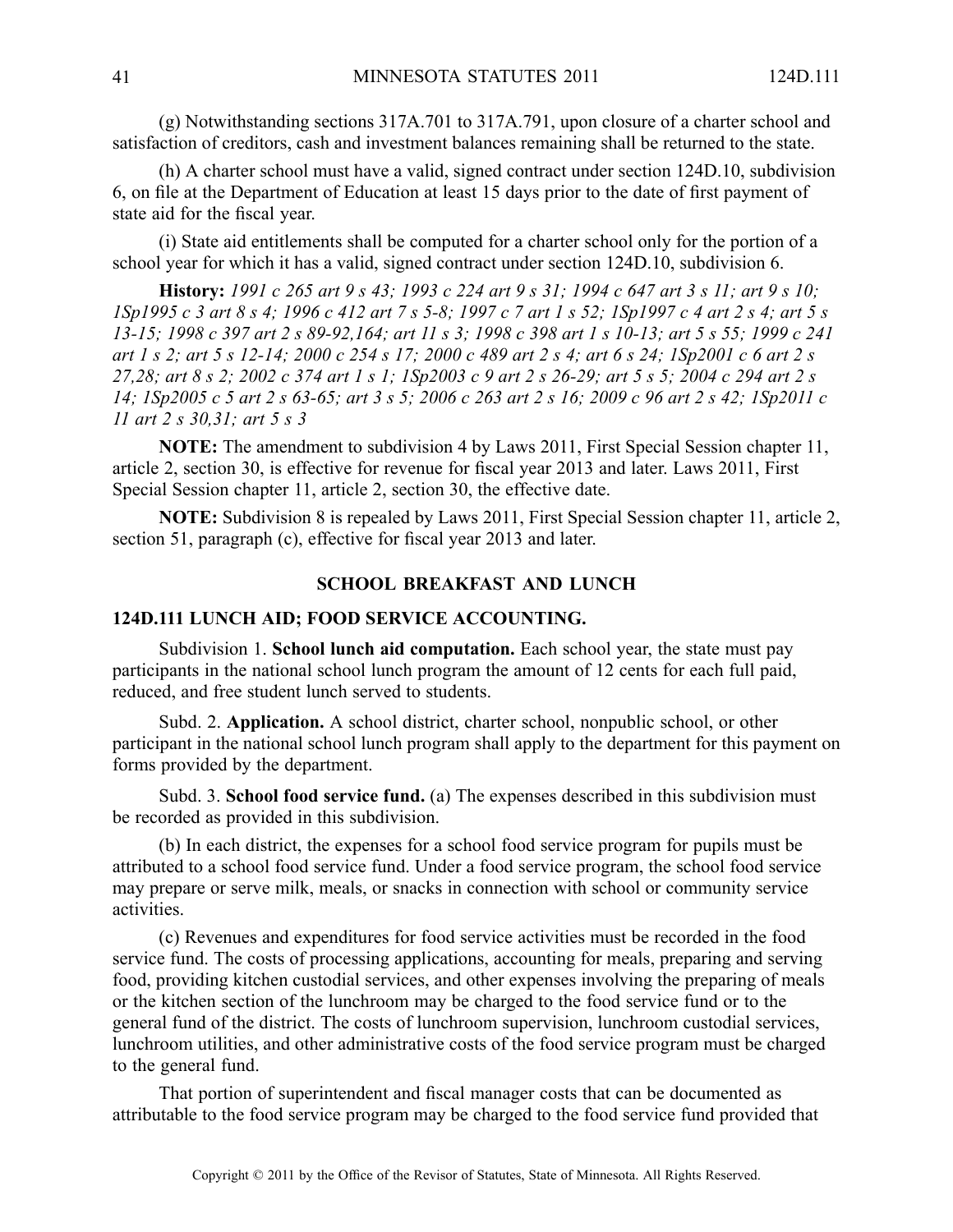the school district does not employ or contract with <sup>a</sup> food service director or other individual who manages the food service program, or food service managemen<sup>t</sup> company. If the cost of the superintendent or fiscal manager is charged to the food service fund, the charge must be at <sup>a</sup> wage rate not to exceed the statewide average for food service directors as determined by the department.

(d) Capital expenditures for the purchase of food service equipment must be made from the general fund and not the food service fund, unless two conditions apply:

(1) the unreserved balance in the food service fund at the end of the last fiscal year is greater than the cost of the equipment to be purchased; and

(2) the department has approved the purchase of the equipment.

(e) If the two conditions set out in paragraph (d) apply, the equipment may be purchased from the food service fund.

(f) If <sup>a</sup> deficit in the food service fund exists at the end of <sup>a</sup> fiscal year, and the deficit is not eliminated by revenues from food service operations in the next fiscal year, then the deficit must be eliminated by <sup>a</sup> permanen<sup>t</sup> fund transfer from the general fund at the end of that second fiscal year. However, if <sup>a</sup> district contracts with <sup>a</sup> food service managemen<sup>t</sup> company during the period in which the deficit has accrued, the deficit must be eliminated by <sup>a</sup> paymen<sup>t</sup> from the food service managemen<sup>t</sup> company.

(g) Notwithstanding paragraph (f), <sup>a</sup> district may incur <sup>a</sup> deficit in the food service fund for up to three years without making the permanen<sup>t</sup> transfer if the district submits to the commissioner by January 1 of the second fiscal year <sup>a</sup> plan for eliminating that deficit at the end of the third fiscal year.

(h) If <sup>a</sup> surplus in the food service fund exists at the end of <sup>a</sup> fiscal year for three successive years, <sup>a</sup> district may recode for that fiscal year the costs of lunchroom supervision, lunchroom custodial services, lunchroom utilities, and other administrative costs of the food service program charged to the general fund according to paragraph (c) and charge those costs to the food service fund in <sup>a</sup> total amount not to exceed the amount of surplus in the food service fund.

History: 1977 c 447 art 6 s 6; 1979 c 334 art 6 s 22; 1981 c 358 art 6 s 26; 1983 c 314 art 6 s 17; 1Sp1985 c 12 art 6 s 11; 1987 c 398 art 6 s 11; 1989 c 209 art 1 s 12; 1991 c 265 art 8 s 5; 1992 c 499 art 8 s 6; 1Sp1995 c 3 art 16 s 13; 1998 c 397 art 7 s 75,164; art 11 s 3; 1998 c 398 art 6 s 25; 2000 c 489 art 7 s 2; 1Sp2005 c 5 art 5 s 2,3; 2006 c 282 art 6 s 1; 2007 c 146 art 5 s 5

### **124D.1115 FREE AND REDUCED-PRICE SCHOOL LUNCH PROGRAM DATA SHARING.**

(a) Each school participating in the federal school lunch program shall electronically send to the Department of Education the eligibility information on each child who is eligible for the free and reduced-price lunch program, unless the child's paren<sup>t</sup> or legal guardian after being notified of the potential disclosure of this information for the limited purpose stated in paragraph (b) elects not to have the information disclosed.

(b) Pursuant to United States Code, title 42, section 1758(b)(6)(A), the Department of Education shall enter into an agreemen<sup>t</sup> with the Department of Human Services to share the eligibility information provided by each school in paragraph (a) for the limited purpose of identifying children who may be eligible for medical assistance or MinnesotaCare. The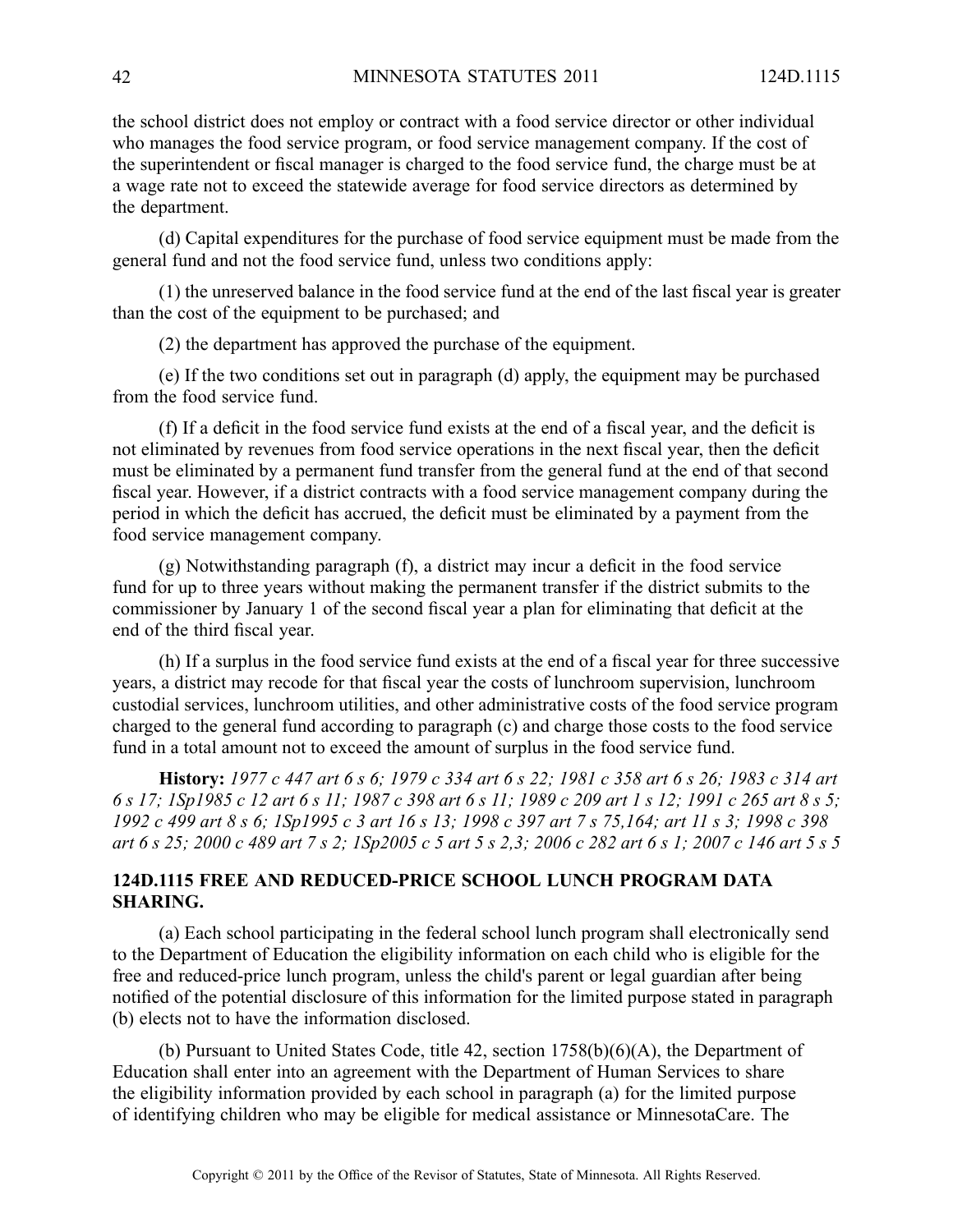Department of Human Services must ensure that this information remains confidential and shall only be used for this purpose. Any unauthorized disclosure shall be subject to <sup>a</sup> penalty.

**History:** *2008 <sup>c</sup> 358 art 3 <sup>s</sup> 1*

**124D.112** [Repealed, 1998 <sup>c</sup> 398 art 6 <sup>s</sup> 38; 1999 <sup>c</sup> 241 art 7 <sup>s</sup> 3]

**124D.113** [Repealed, 1999 <sup>c</sup> 241 art 7 <sup>s</sup> 3]

### **124D.114 LACTOSE REDUCED MILK.**

(a) If <sup>a</sup> nonpublic school or district receives school lunch aid under section 124D.111 or participates in the school breakfast program and receives <sup>a</sup> written reques<sup>t</sup> from the paren<sup>t</sup> of <sup>a</sup> pupil who is lactose intolerant, then the nonpublic school or district must make available lactose reduced milk; milk fortified with lactase in liquid, tablet, granular, or other form; or milk to which lactobacillus acidophilus has been added for the pupil.

(b) Notwithstanding any law, local ordinance, or local regulation to the contrary, <sup>a</sup> school may pour or serve portions of any product required by this section from <sup>a</sup> large container of the product at the time and place the pupil is being served.

**History:** 1988 c 510 s 1; 1998 c 397 art 7 s 76,164; art 11 s 3; 2000 c 254 s 18

**124D.115** [Repealed, 1Sp2003 <sup>c</sup> 9 art 5 <sup>s</sup> 37]

**124D.1155** [Repealed, 1Sp2001 <sup>c</sup> 6 art 5 <sup>s</sup> 14]

**124D.1156** [Repealed, 1Sp2003 <sup>c</sup> 9 art 5 <sup>s</sup> 37]

### **124D.1158 SCHOOL BREAKFAST PROGRAM.**

Subdivision 1. **Purpose.** The purpose of the school breakfast program is to provide affordable morning nutrition to children so that they can effectively learn. Public and nonpublic schools that participate in the federal school breakfast program may receive state breakfast aid. Schools shall encourage all children to eat <sup>a</sup> nutritious breakfast, either at home or at school, and shall work to eliminate barriers to breakfast participation at school such as inadequate facilities and transportation.

Subd. 2. **Program; eligibility.** Each school year, public and nonpublic schools that participate in the federal school breakfast program are eligible for the state breakfast program.

Subd. 3. **Program reimbursement.** Each school year, the state must reimburse each participating school 30 cents for each reduced-price breakfast and 55 cents for each fully paid breakfast.

Subd. 4. **No fees.** Aschool that receives school breakfast aid under this section must make breakfast available without charge to all participating students who qualify for free or reduced price meals.

**History:** *1Sp2003 <sup>c</sup> 9 art 5 <sup>s</sup> 6*

**124D.116** [Repealed, 1999 <sup>c</sup> 241 art 7 <sup>s</sup> 3]

# **124D.117 DISTRICTS TO OFFER SCHOOL BREAKFAST PROGRAM.**

Subdivision 1. **Breakfast required.** A district must offer a school breakfast program in every school building in which at least 33 percen<sup>t</sup> of the school lunches served during the second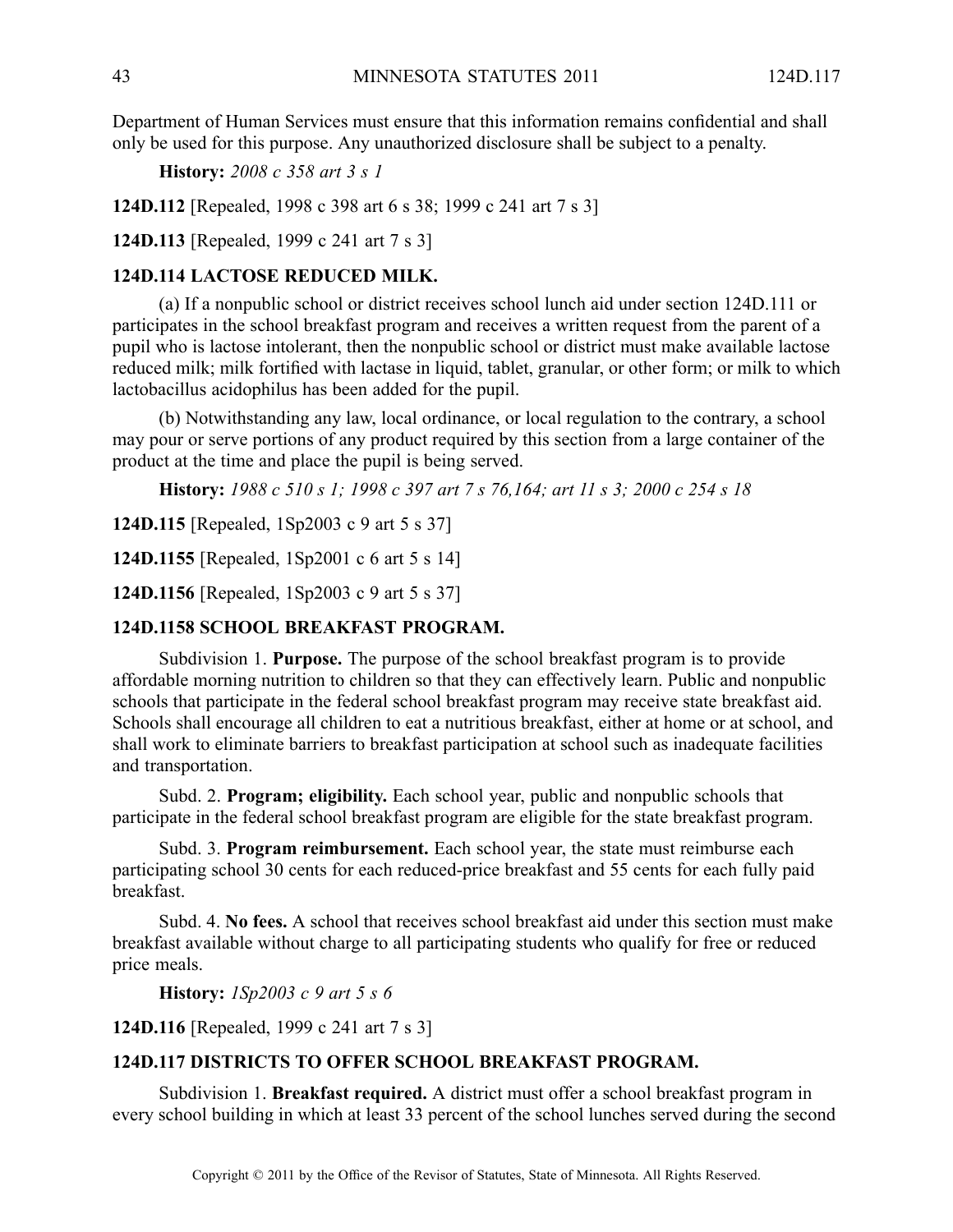preceding school year were served free or at <sup>a</sup> reduced price.

Subd. 2. **Exemption.** Subdivision 1 does not apply to <sup>a</sup> school in which fewer than 25 pupils are expected to take par<sup>t</sup> in the program. It also does not apply to <sup>a</sup> district that does not participate in the national school lunch program.

History: 1989 c 329 art 8 s 5; 1990 c 562 art 8 s 27; 1991 c 265 art 8 s 6; 1994 c 647 *art 8 <sup>s</sup> 8; 1998 <sup>c</sup> 397 art 7 <sup>s</sup> 80,164*

# **124D.118 SCHOOL MILK PROGRAM.**

Subdivision 1. **Legislative findings.** The legislature finds that for best health and well-being, school children in the state should receive at least one serving of milk each day. The school milk program established in this section is to provide districts in the state with added resources so that all kindergarten students in public and nonpublic schools may have access to wholesome milk on <sup>a</sup> daily basis.

Subd. 2. **Establishment; school participation.** Each district in the state is encouraged to participate in the state-supported school milk program for kindergartners. Participating districts must provide one serving of milk on each school day to each kindergarten student attending <sup>a</sup> public or nonpublic school in the district. No student is required to accep<sup>t</sup> the milk that is provided by the district. The program must be promoted and operated under the direction of the commissioner or the commissioner's designee.

Subd. 3. **Program guidelines; duties of the commissioner.** (a) The commissioner shall:

(1) encourage all districts to participate in the school milk program for kindergartners;

(2) prepare program guidelines, not subject to chapter 14 until July 1, 1998, which will effectively and efficiently distribute appropriated and donated money to participating districts; and

(3) seek donations and matching funds from appropriate private and public sources.

(b) Program guidelines may provide for disbursement to districts through <sup>a</sup> mechanism of prepayments or by reimbursement for approved program expenses.

Subd. 4. **Reimbursement.** In accordance with program guidelines, the commissioner shall reimburse each participating public or nonpublic school 20 cents for each half-pint of milk that is served to kindergarten students and is not par<sup>t</sup> of <sup>a</sup> school lunch or breakfast reimbursed under section 124D.111 or 124D.1158.

History: 1988 c 688 art 16 s 1; 1997 c 187 art 4 s 4; 1998 c 397 art 7 s 81,164; art 11 s 3; 1998 c 398 art 6 s 27; 1Sp2003 c 9 art 5 s 7; 1Sp2005 c 5 art 5 s 4; 2008 c 363 art 2 s 12

#### **124D.119 SUMMER FOOD SERVICE REPLACEMENT AID.**

States funds are available to compensate department-approved summer food program sponsors for reduced federal operating reimbursement rates under Public Law 104-193, the federal summer food service program. A sponsor is eligible for summer food service replacement aid equal to the sum of the following amounts:

(1) for breakfast service, up to four cents per breakfast served by the sponsor during the current program year;

(2) for lunch or supper service, up to 14 cents per lunch or supper served by the sponsor during the current program year; and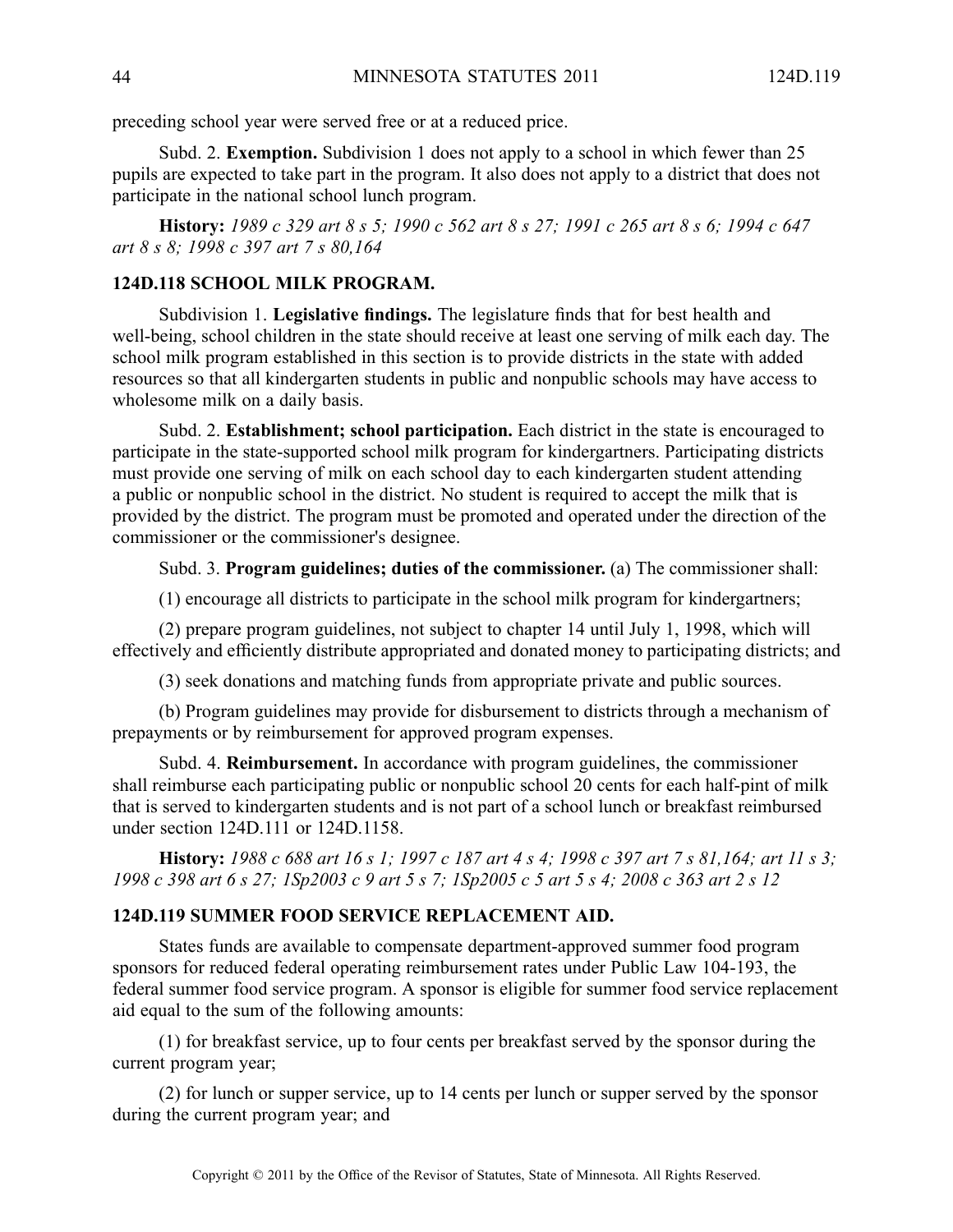(3) for supplement service, up to ten cents per supplement served by the sponsor during the current program year.

History: 1Sp1997 c 4 art 6 s 13; 1998 c 397 art 7 s 164; 1998 c 398 art 6 s 26

#### **124D.1195 COMMODITY DONATED FOOD REVOLVING FUND.**

A revolving fund is established for the purpose of depositing cash received for commodity donated foods that have been lost, damaged, recalled, or diverted for processing. The state shall use the fund to issue payments for the value of the lost, damaged, recalled, or diverted commodity donated foods and related costs.

**History:** *1Sp2001 <sup>c</sup> 6 art 5 <sup>s</sup> 3*

#### **LEARNING YEAR PROGRAMS**

#### **124D.12 PURPOSE OF FLEXIBLE LEARNING YEAR PROGRAMS.**

Sections 124D.12 to 124D.127 authorize districts to evaluate, plan and employ the use of flexible learning year programs. It is anticipated that the open selection of the type of flexible learning year operation from <sup>a</sup> variety of alternatives will allow each district seeking to utilize this concep<sup>t</sup> to suitably fulfill the educational needs of its pupils. These alternatives must include, but not be limited to, various 45-15 plans, four-quarter plans, quinmester plans, extended learning year plans, flexible all-year plans, and four-day week plans.

History: 1974 c 326 s 2; 1991 c 265 art 9 s 4; 1998 c 397 art 6 s 1,124; art 11 s 3

#### **124D.121 DEFINITION OF FLEXIBLE LEARNING YEAR PROGRAM.**

"Flexible learning year program" means any district plan approved by the commissioner that utilizes buildings and facilities during the entire year or that provides forms of optional scheduling of pupils and personnel during the learning year in elementary and secondary schools or residential facilities for children with <sup>a</sup> disability.

History: 1974 c 326 s 3; 1991 c 265 art 3 s 38; art 9 s 5; 1998 c 397 art 6 s 2,124; 1998 c *398 art 5 <sup>s</sup> 55*

### **124D.122 ESTABLISHMENT OF FLEXIBLE LEARNING YEAR PROGRAM.**

The board of any district, with the approval of the commissioner, may establish and operate <sup>a</sup> flexible learning year program in one or more of the day or residential facilities for children with <sup>a</sup> disability within the district.

History: 1974 c 326 s 4; 1991 c 265 art 3 s 38; art 9 s 6; 1998 c 397 art 6 s 3,124; 1998 c *398 art 5 <sup>s</sup> 55*

### **124D.123 DIVISION OF CHILDREN INTO GROUPS.**

The board of any district operating <sup>a</sup> flexible learning year program in one or more of the facilities within the district must divide the students of each selected facility into as many groups as necessary to accommodate this program. Students of the same family must be placed in the same group unless one or more of these students is enrolled in <sup>a</sup> special education class or unless the paren<sup>t</sup> or guardian of these students requests that the students be placed in different groups. No board may discriminate on the basis of race, color, creed, religion, marital status, status with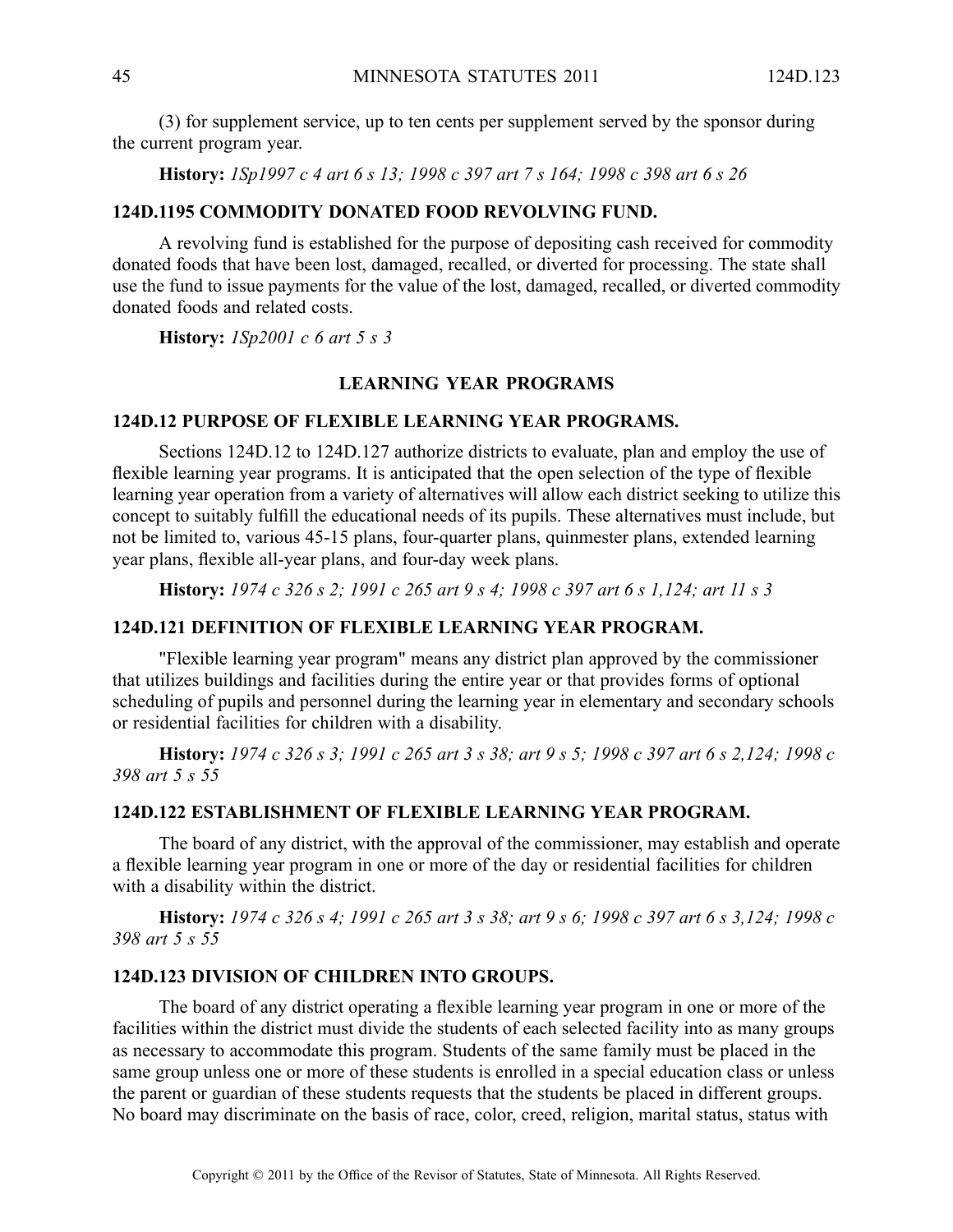regard to public assistance, sex, or national origin when assigning pupils to attendance groups pursuan<sup>t</sup> to this section.

**History:** *1974 <sup>c</sup> 326 <sup>s</sup> 5; 1991 <sup>c</sup> 265 art 9 <sup>s</sup> 7; 1998 <sup>c</sup> 397 art 6 <sup>s</sup> 4,124*

### **124D.124 PUBLIC HEARING BEFORE IMPLEMENTATION.**

Before implementing <sup>a</sup> flexible learning year program in any facility of the district, the board must negotiate with the teachers, principals, assistant principals, supervisory personnel and employees to the extent required by the Public Employment Labor Relations Act, and must consult with the parents of pupils who would be affected by the change, and with the community at large. These procedures must include at least three informational meetings for which the board has given published notice to the teachers and employees and to the parents of pupils affected.

**History:** *1974 <sup>c</sup> 326 <sup>s</sup> 6; 1991 <sup>c</sup> 265 art 9 <sup>s</sup> 8; 1998 <sup>c</sup> 397 art 6 <sup>s</sup> 5,124*

### **124D.125 ASSIGNMENT OF TEACHERS.**

Subdivision 1. **Implementing program.** In districts where <sup>a</sup> flexible learning year program is implemented in fewer than all of the facilities maintained by the district, the board of the district must make every reasonable effort to assign qualified teachers who prefer <sup>a</sup> traditional schedule to facilities of the same level retaining <sup>a</sup> traditional schedule.

Subd. 2. **Teacher schedule.** A full-time teacher currently employed by <sup>a</sup> district that converts to <sup>a</sup> flexible learning year program may not, without the teacher's written consent, be required to teach under this program (1) more or less than the number of scheduled days or their equivalent the facilities of the district were maintained during the year preceding implementation of the flexible learning year program; (2) in <sup>a</sup> period of the calendar year substantially different from the period in which the teacher taught during the year preceding implementation of the flexible learning year program.

Subd. 3. **Contract rights; program adoption.** In no event may <sup>a</sup> teacher's continuing contract rights to <sup>a</sup> position held the year preceding implementation of <sup>a</sup> flexible learning year program or teaching experience earned during <sup>a</sup> probationary period the year preceding implementation be lost or impaired upon adoption of <sup>a</sup> flexible learning year program. If the year of teaching preceding implementation was the end of <sup>a</sup> probationary period, the continuing contract right to <sup>a</sup> full year's contract which normally would be acquired for the next succeeding learning year must be acquired in the year of adoption of the flexible program.

Subd. 4. **Contract for learning year.** Any district operating <sup>a</sup> flexible learning year program must enter into one contract governing the entire learning year with each teacher employed in <sup>a</sup> flexible program. If individual teachers contract to teach less than <sup>a</sup> period of 175 days during <sup>a</sup> learning year, each 175 days of employment accrued during any five-year period after the adoption of <sup>a</sup> flexible learning year program must be deemed consecutive and constitutes <sup>a</sup> full year's employment for purposes of establishing and retaining continuing contract rights to <sup>a</sup> full learning year position pursuan<sup>t</sup> to sections 122A.40, subdivisions 5 and 7, and 122A.41, subdivisions 2 and 4. A teacher who has not been discharged or advised of <sup>a</sup> refusal to renew the teacher's contract by the applicable date, as specified in section 122A.40 or 122A.41, in the year in which the teacher will complete the requisite number of days for securing <sup>a</sup> continuing contract must have <sup>a</sup> continuing full learning year contract with the district.

Subd. 5. **Contract rights; termination of program.** Continuing contract rights established pursuan<sup>t</sup> to this section must not be impaired or lost by the termination of <sup>a</sup> flexible learning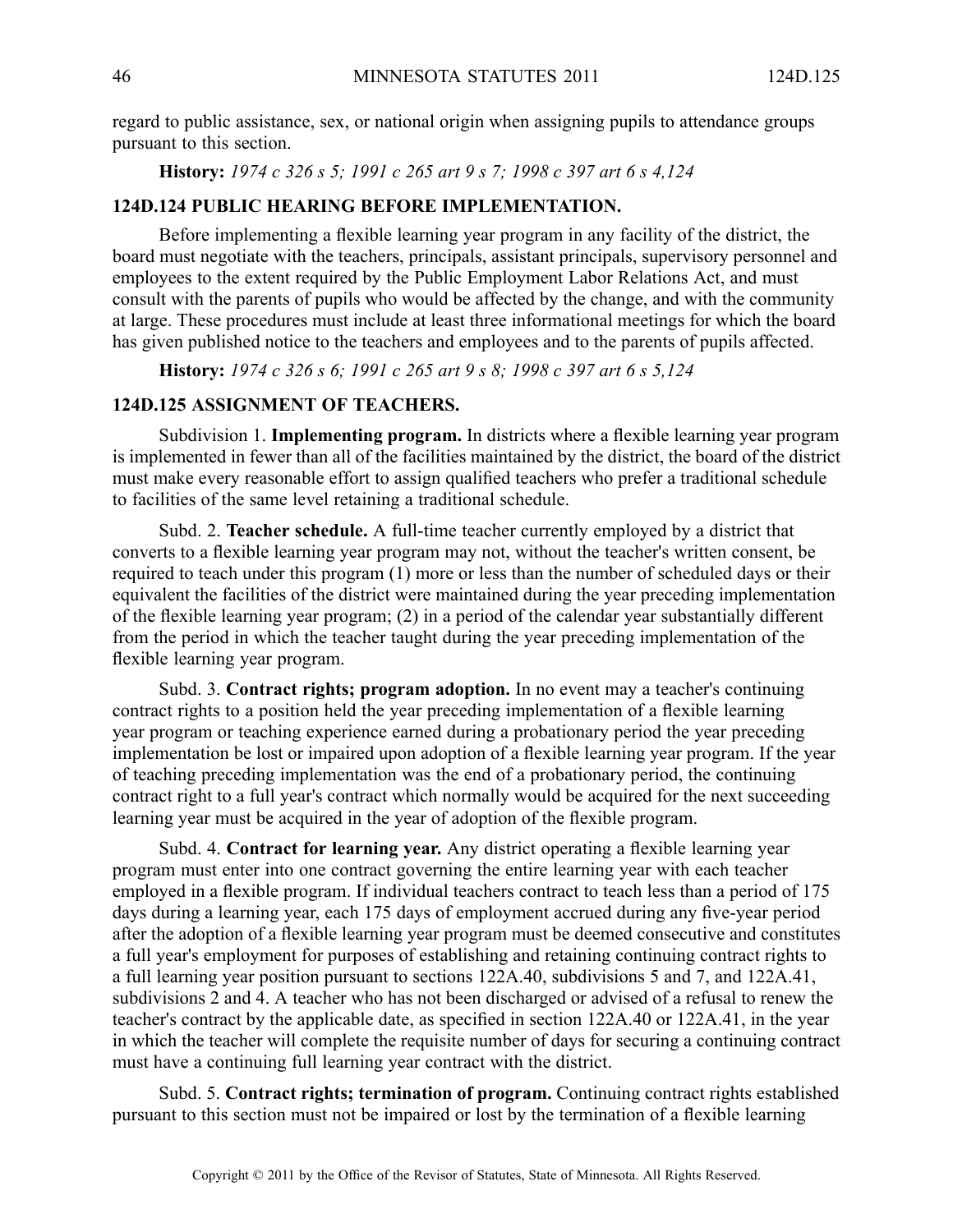year program.

History: 1974 c 326 s 7; 1978 c 764 s 6; 1986 c 444; 1991 c 265 art 9 s 9; 1998 c 397 art *6 <sup>s</sup> 6,124; art 11 <sup>s</sup> 3*

# **124D.126 POWERS AND DUTIES OF COMMISSIONER; FLEXIBLE LEARNING YEAR PROGRAMS.**

Subdivision 1. **Powers and duties.** The commissioner must:

(1) promulgate rules necessary to the operation of sections 124D.12 to 124D.127;

(2) cooperate with and provide supervision of flexible learning year programs to determine compliance with the provisions of sections 124D.12 to 124D.127, the commissioner's standards and qualifications, and the proposed program as submitted and approved;

(3) provide any necessary adjustments of (a) attendance and membership computations and (b) the dates and percentages of apportionment of state aids; and

(4) consistent with the definition of "average daily membership" in section 126C.05, subdivision 8, furnish the board of <sup>a</sup> district implementing <sup>a</sup> flexible learning year program with <sup>a</sup> formula for computing average daily membership. This formula must be computed so that tax levies to be made by the district, state aids to be received by the district, and any and all other formulas based upon average daily membership are not affected solely as <sup>a</sup> result of adopting this plan of instruction.

Subd. 2. **Limitations.** Sections 124D.12 to 124D.127 may not be construed to authorize the commissioner to require the establishment of <sup>a</sup> flexible learning year program in any district in which the board has not voted to establish, maintain, and operate such <sup>a</sup> program.

**History:** 1974 c 326 s 9: 1978 c 706 s 3: 1991 c 265 art 9 s 11: 1998 c 397 art 6 s 7,124; *art 11 <sup>s</sup> 3; 1998 <sup>c</sup> 398 art 5 <sup>s</sup> 55*

### **124D.127 TERMINATION OF FLEXIBLE LEARNING YEAR PROGRAM.**

The board of any district, with the approval of the commissioner of education, may terminate <sup>a</sup> flexible learning year program in one or more of the day or residential facilities for children with <sup>a</sup> disability within the district. This section shall not be construed to permit an exception to section 120A.22, 127A.41, subdivision 7, or 127A.43.

History: 1974 c 326 s 10; 1989 c 209 art 2 s 1; 1991 c 265 art 3 s 38; art 9 s 12; 1998 c *397 art 6 <sup>s</sup> 124; art 11 <sup>s</sup> 3; 1998 <sup>c</sup> 398 art 5 <sup>s</sup> 55; 2003 <sup>c</sup> 130 <sup>s</sup> 12*

# **124D.128 LEARNING YEAR PROGRAM TO PROVIDE INSTRUCTION THROUGHOUT YEAR.**

Subdivision 1. **Program established.** Alearning year program provides instruction throughout the year on an extended year calendar, extended school day calendar, or both. A pupil may participate in the program and accelerate attainment of grade level requirements or graduation requirements. Alearning year program may begin after the close of the regular school year in June. The program may be for students in one or more grade levels from kindergarten through grade 12.

Subd. 2. **Commissioner designation.** (a) A state-approved alternative program designated by the state must be a site. A state-approved alternative program must provide services to students who meet the criteria in section 124D.68 and who are enrolled in:

(1) <sup>a</sup> district that is served by the state-approved alternative program; or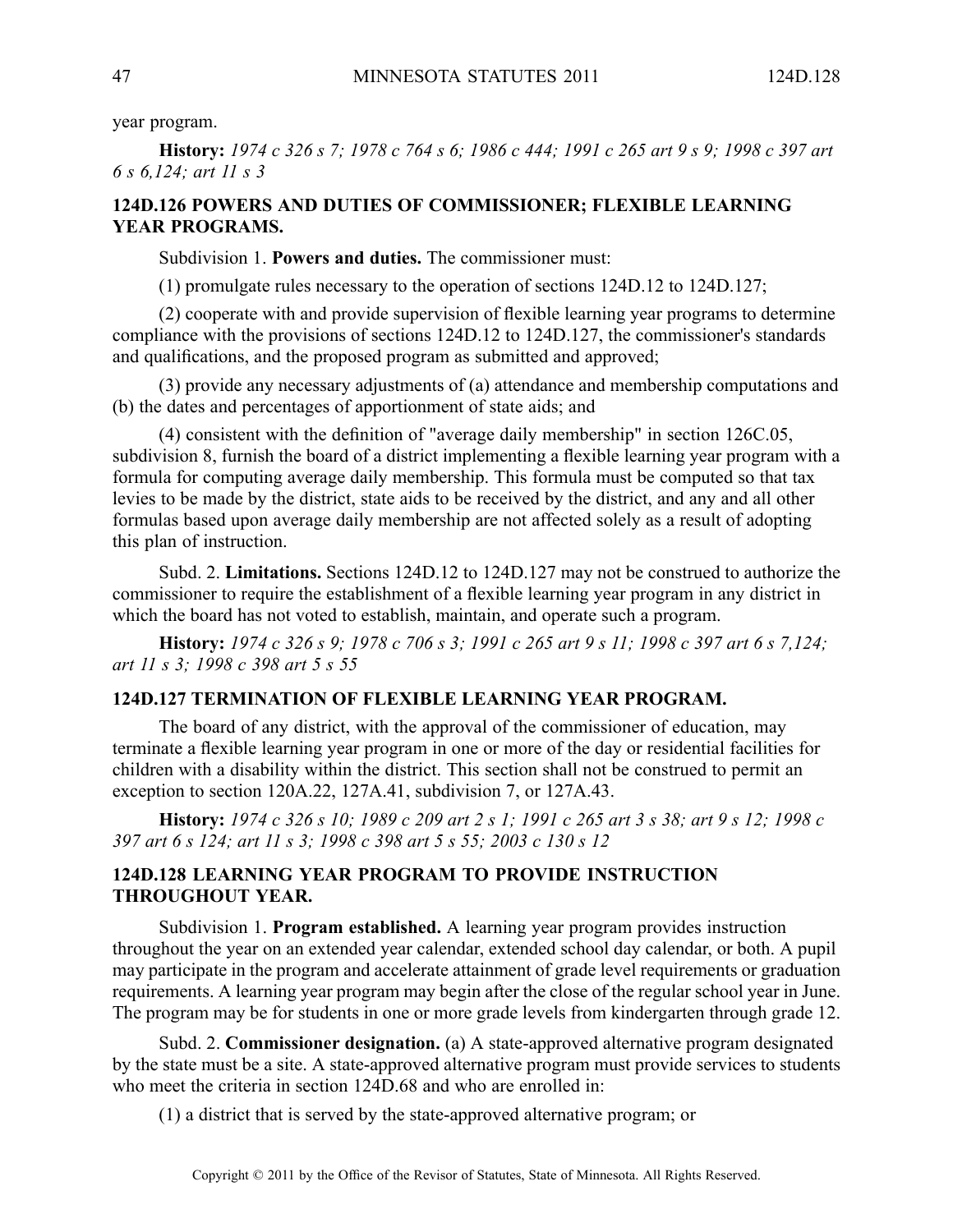(2) <sup>a</sup> charter school located within the geographic boundaries of <sup>a</sup> district that is served by the state-approved alternative program.

(b) A school district or charter school may be approved biennially by the state to provide additional instructional programming that results in grade level acceleration. The program must be designed so that students make grade progress during the school year and graduate prior to the students' peers.

(c) To be designated, <sup>a</sup> district, charter school, or state-approved alternative program must demonstrate to the commissioner that it will:

(1) provide <sup>a</sup> program of instruction that permits pupils to receive instruction throughout the entire year; and

(2) develop and maintain <sup>a</sup> separate record system that, for purposes of section 126C.05, permits identification of membership attributable to pupils participating in the program. The record system and identification must ensure that the program will not have the effect of increasing the total average daily membership attributable to an individual pupil as <sup>a</sup> result of <sup>a</sup> learning year program. The record system must include the date the pupil originally enrolled in <sup>a</sup> learning year program, the pupil's grade level, the date of each grade promotion, the average daily membership generated in each grade level, the number of credits or standards earned, and the number needed to graduate.

(d) A student who has not completed <sup>a</sup> school district's graduation requirements may continue to enroll in courses the student must complete in order to graduate until the student satisfies the district's graduation requirements or the student is 21 years old, whichever comes first.

Subd. 3. **Student planning.** A district, charter school, or state-approved alternative program must inform all pupils and their parents about the learning year program and that participation in the program is optional. A continual learning plan must be developed at least annually for each pupil with the participation of the pupil, paren<sup>t</sup> or guardian, teachers, and other staff; each participant must sign and date the plan. The plan must specify the learning experiences that must occur during the entire fiscal year and are necessary for grade progression or, for secondary students, graduation. The plan must include:

(1) the pupil's learning objectives and experiences, including courses or credits the pupil plans to complete each year and, for <sup>a</sup> secondary pupil, the graduation requirements the student must complete;

(2) the assessment measurements used to evaluate <sup>a</sup> pupil's objectives;

(3) requirements for grade level or other appropriate progression; and

(4) for pupils generating more than one average daily membership in <sup>a</sup> given grade, an indication of which objectives were unmet.

The plan may be modified to conform to district schedule changes. The district may not modify the plan if the modification would result in delaying the student's time of graduation.

Subd. 4. [Repealed, 2000 <sup>c</sup> 254 <sup>s</sup> 51]

Subd. 5. **Contracts.** A district may contract with <sup>a</sup> licensed employee to provide services in <sup>a</sup> learning year program that are in addition to the services provided according to the master contract of employment for teachers or an equivalent contract for licensed employees who are not teachers. These additional services and compensation, if any, for the services must not become <sup>a</sup> par<sup>t</sup> of the employee's continuing contract rights under section 122A.40 or 122A.41.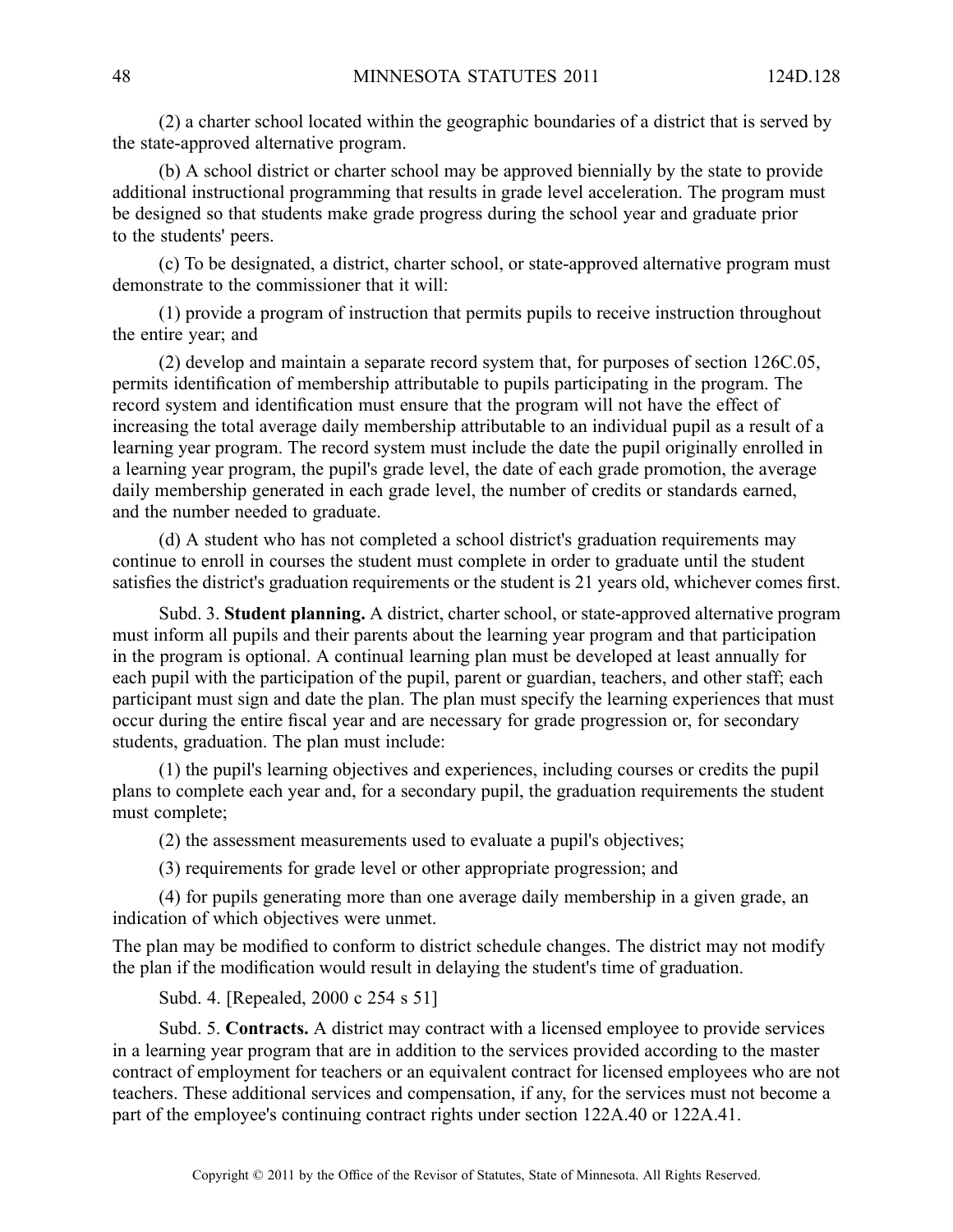Subd. 6. **Revenue computation and reporting.** Aid and levy revenue computations must be based on the total number of hours of education programs for pupils in average daily membership for each fiscal year. Average daily membership shall be computed under section 126C.05, subdivision 15. Hours of participation that occur after the close of the regular instructional year and before July 1 must be attributed to the following fiscal year. For revenue computation purposes, the learning year program shall generate revenue based on the formulas for the fiscal year in which the services are provided. The dates <sup>a</sup> participating pupil is promoted must be reported in <sup>a</sup> timely manner to the department.

Subd. 6a. **Process to address audit findings.** (a) If, during an audit of <sup>a</sup> district's learning year program, the commissioner finds that the district is not meeting program requirements, the commissioner must notify the board of that district in writing. The notice must specify the findings in detail, describe the correction required, set <sup>a</sup> reasonable time during which the findings should be corrected, and advise that general education revenue to the district may be reduced. The commissioner may extend the time allowed for the correction.

(b) A board that receives <sup>a</sup> notice under paragraph (a) may decide by majority vote of the entire board to dispute that:

(1) the specified finding exists;

(2) the time allowed is reasonable; or

(3) the commissioner should reduce district general education revenue.

The board must give the commissioner written notice of the board's decision within 30 days of receipt of the audit report. After making any further investigations the commissioner deems necessary, the commissioner must decide whether or not to adhere to the commissioner's original notice and must notify the board of the commissioner's decision.

(c) The commissioner may reduce or withhold state general education revenues as the result of an audit. The commissioner may decide not to reduce or withhold state general education revenues if the district corrects the specified finding, or after receiving the district's notice disputing the finding, the commissioner decides the finding does not exist.

Subd. 7. [Repealed, 1Sp2001 <sup>c</sup> 6 art 2 <sup>s</sup> 78]

History: 1989 c 329 art 9 s 5; 1991 c 130 s 37; 1991 c 265 art 7 s 3; 1992 c 499 art 8 s 2; art 12 s 29; 1993 c 224 art 12 s 8; 1Sp1995 c 3 art 16 s 13; 1998 c 397 art 6 s 8-10,124; art 11 s 3; 1998 c 398 art 5 s 55; 2000 c 489 art 10 s 4; 1Sp2001 c 6 art 2 s 29-33; 2007 c 146 *art 1 <sup>s</sup> 2-4; 2009 <sup>c</sup> 96 art 2 <sup>s</sup> 43,44*

#### **124D.129 EDUCATE PARENTS PARTNERSHIP.**

The commissioner may work in partnership with health care providers and community organizations to provide paren<sup>t</sup> information to parents of newborns at the time of birth. The commissioner may coordinate the partnership and the distribution of informational material to the parents of newborns before they leave the hospital with early childhood organizations, including, but not limited to, early childhood family education, child care resource and referral, and interagency early intervention committees. The commissioner may develop <sup>a</sup> resource Web site that promotes, at <sup>a</sup> minimum, the department Web site for information and links to resources on child development, paren<sup>t</sup> education, child care, and consumer safety information.

**History:** *2006 <sup>c</sup> 282 art 2 <sup>s</sup> 6*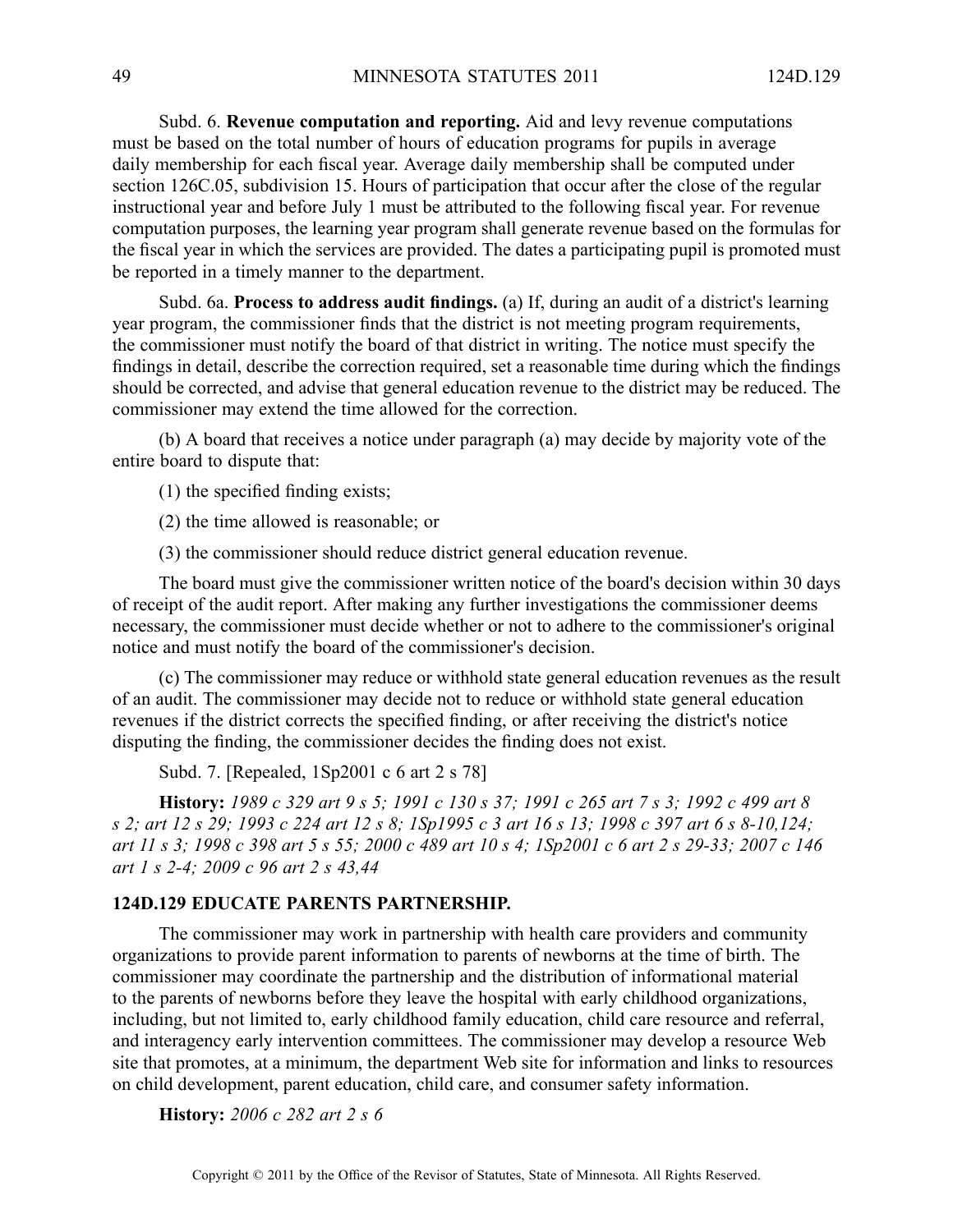### **COMMUNITY PROGRAMS**

#### **124D.13 EARLY CHILDHOOD FAMILY EDUCATION (ECFE) PROGRAMS.**

Subdivision 1. **Establishment; purpose.** A district that provides a community education program under sections 124D.18 and 124D.19 may establish an early childhood family education program. Two or more districts, each of which provides <sup>a</sup> community education program, may cooperate to jointly provide an early childhood family education program. The purpose of the early childhood family education program is to provide parenting education to suppor<sup>t</sup> children's learning and development.

Subd. 2. **Program requirements.** (a) Early childhood family education programs are programs for children in the period of life from birth to kindergarten, for the parents and other relatives of these children, and for expectant parents. To the extent that funds are insufficient to provide programs for all children, early childhood family education programs should emphasize programming for <sup>a</sup> child from birth to age three and encourage parents and other relatives to involve four- and five-year-old children in school readiness programs, and other public and nonpublic early learning programs. Adistrict may not limit participation to school district residents. Early childhood family education programs must provide:

(1) programs to educate parents and other relatives about the physical, mental, and emotional development of children and to enhance the skills of parents and other relatives in providing for their children's learning and development;

(2) structured learning activities requiring interaction between children and their parents or relatives;

(3) structured learning activities for children that promote children's development and positive interaction with peers, which are held while parents or relatives attend paren<sup>t</sup> education classes;

(4) information on related community resources;

(5) information, materials, and activities that suppor<sup>t</sup> the safety of children, including prevention of child abuse and neglect; and

(6) <sup>a</sup> community outreach plan to ensure participation by families who reflect the racial, cultural, and economic diversity of the school district.

The programs must include learning experiences for children, parents, and other relatives that promote children's early literacy skills. The program must not include activities for children that do not require substantial involvement of the children's parents or other relatives. The program must be reviewed periodically to assure the instruction and materials are not racially, culturally, or sexually biased. The programs must encourage parents to be aware of practices that may affect equitable development of children.

(b) For the purposes of this section, "relative" or "relatives" means noncustodial grandparents or other persons related to <sup>a</sup> child by blood, marriage, adoption, or foster placement, excluding parents.

Subd. 3. **Substantial parental involvement.** The requirement of substantial parental or other relative involvement in subdivision 2 means that:

(a) parents or other relatives must be physically presen<sup>t</sup> much of the time in classes with their children or be in concurrent classes;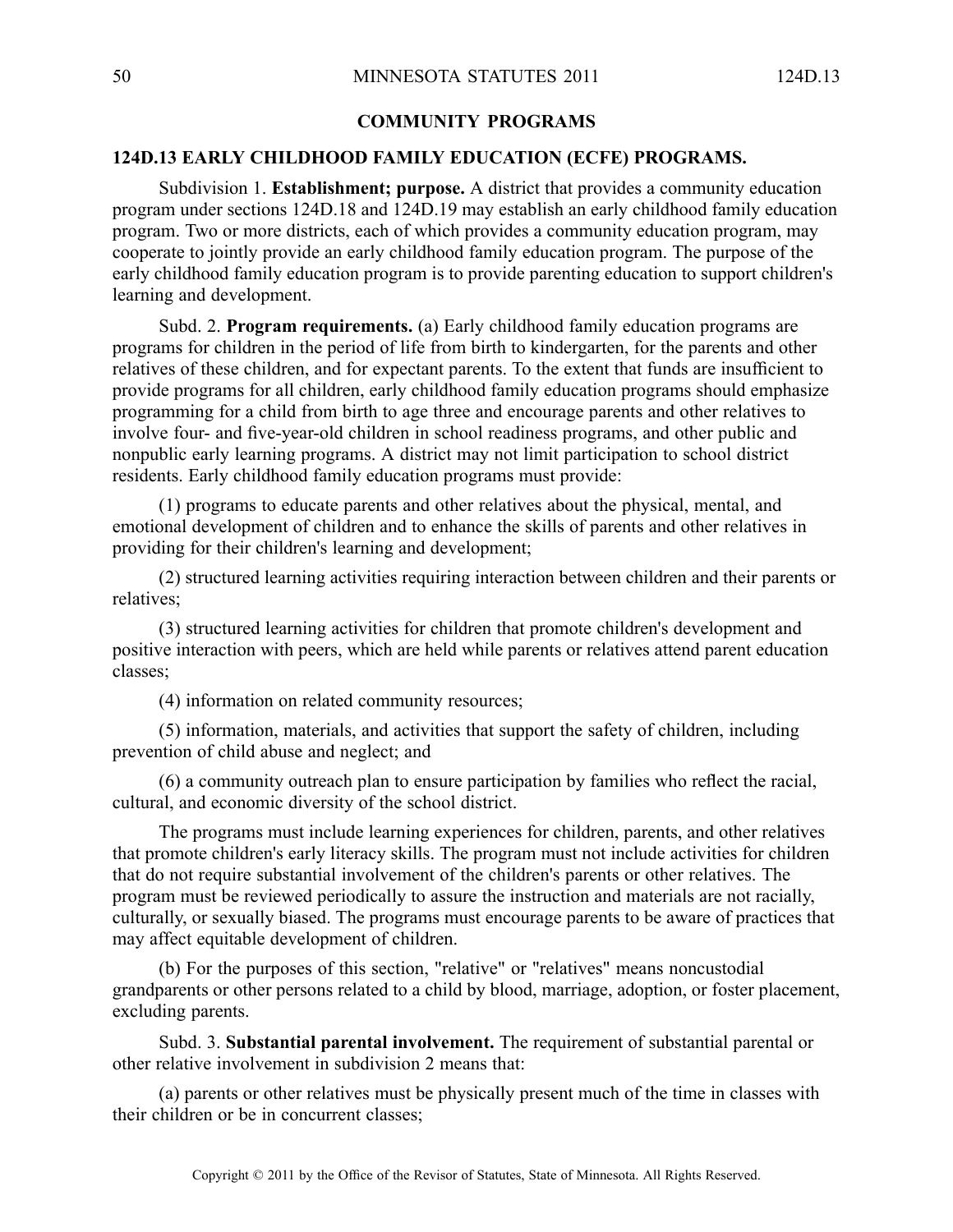(b) parenting education or family education must be an integral par<sup>t</sup> of every early childhood family education program;

(c) early childhood family education appropriations must not be used for traditional day care or nursery school, or similar programs; and

(d) the form of paren<sup>t</sup> involvement common to kindergarten, elementary school, or early childhood special education programs such as paren<sup>t</sup> conferences, newsletters, and notes to parents do not qualify <sup>a</sup> program under subdivision 2.

Subd. 4. **Home visiting program.** A district that levies for home visiting under section 124D.135, subdivision 6, shall use this revenue to include as par<sup>t</sup> of the early childhood family education programs <sup>a</sup> paren<sup>t</sup> education componen<sup>t</sup> that is designed to reach isolated or at-risk families.

The home visiting program must use:

(1) an established risk assessment tool to determine the family's level of risk;

(2) establish clear objectives and protocols for home visits;

(3) encourage families to make <sup>a</sup> transition from home visits to site-based parenting programs;

(4) provide program services that are community-based, accessible, and culturally relevant; and

(5) foster collaboration among existing agencies and community-based organizations that serve young children and their families.

Home visitors should reflect the demographic composition of the community to the extent possible.

Subd. 5. **Separate accounts.** The district must maintain <sup>a</sup> separate account within the community education fund for money for early childhood family education programs.

Subd. 6. **Participants' fees.** A district must establish <sup>a</sup> reasonable sliding fee scale but it shall waive the fee for <sup>a</sup> participant unable to pay.

Subd. 7. **Additional funding.** A district may receive funds from any governmental agency or private source.

Subd. 8. **Coordination.** (a) A district must describe strategies to coordinate and maximize public and private community resources and reduce duplication of services.

(b) A district is encouraged to coordinate adult basic education programs provided to parents and early childhood family education programs provided to children to accomplish the goals of section 124D.895.

Subd. 9. **District advisory councils.** The board must appoint an advisory council from the area in which the program is provided. Amajority of the council must be parents participating in the program. The council must assist the board in developing, planning, and monitoring the early childhood family education program. The council must repor<sup>t</sup> to the board and the community education advisory council.

Subd. 10. **Alternative council.** A board may direct the community education council, required according to section 124D.19, subdivision 2, to perform the functions of the Advisory Council for Early Childhood Family Education.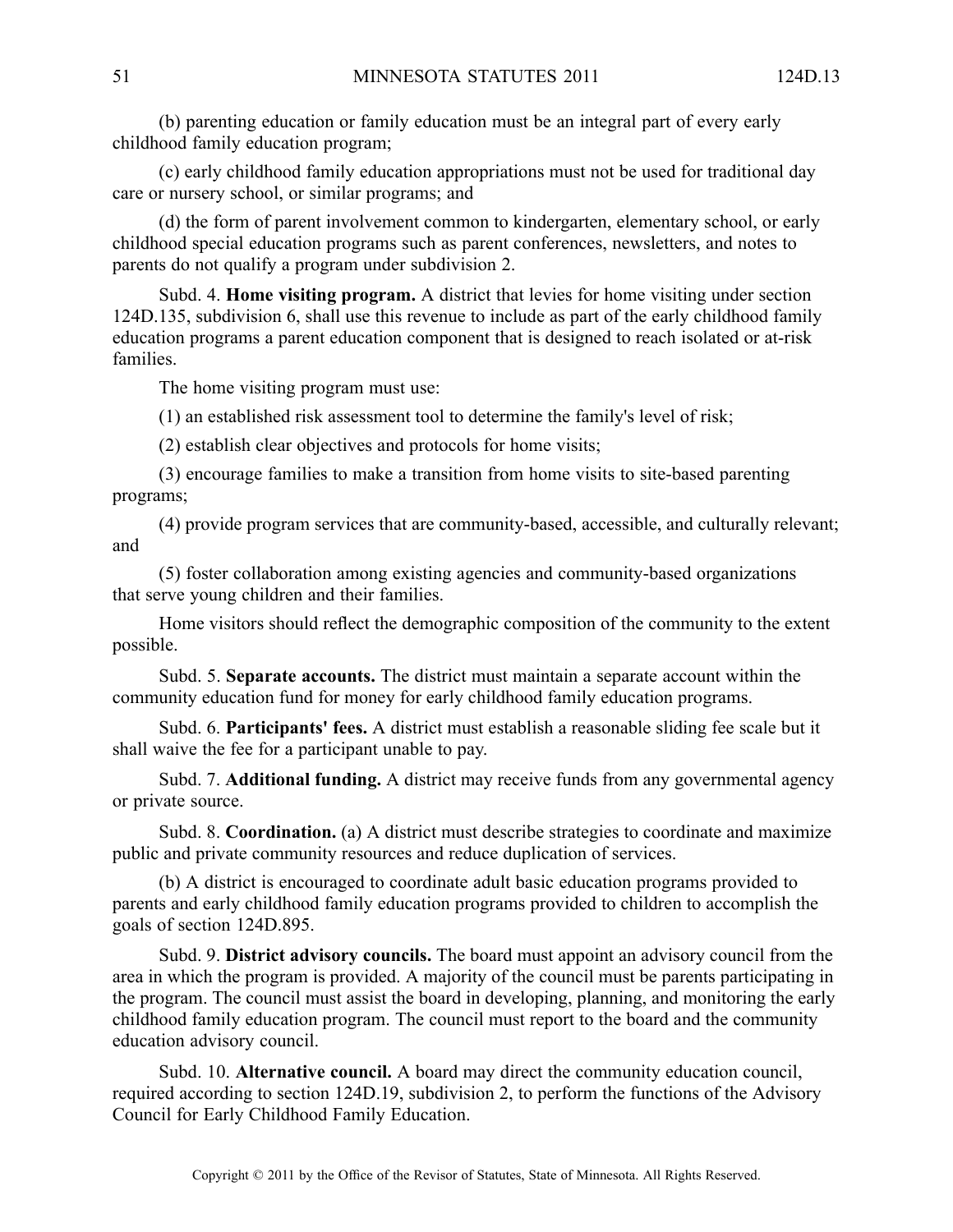Subd. 11. **Teachers.** A school board must employ necessary licensed teachers for its early childhood family education programs. The Board of Teaching, at its discretion, may gran<sup>t</sup> an applicant <sup>a</sup> variance under this subdivision, consistent with sections 122A.09, subdivision 10, and 122A.25, and Board of Teaching rules.

Subd. 12. **Assistance.** The department must provide assistance to districts with programs described in this section. The department must establish guidelines that list barriers to learning and development affecting children served by early childhood family education programs.

Subd. 13. **Program data submission requirements.** Districts receiving early childhood family education revenue under section 124D.135 must submit annual program data to the department by July 15 in the form and manner prescribed by the commissioner.

History: 1984 c 463 art 4 s 1; 1Sp1985 c 12 art 4 s 2; 1989 c 329 art 4 s 3; 1990 c 562 art 4 s 1; 1991 c 130 s 37; 1991 c 265 art 4 s 3-5; 1992 c 571 art 10 s 1,2; 1993 c 224 art 4 s 11; 1Sp1995 c 3 art 16 s 13; 1997 c 162 art 1 s 5; 1998 c 397 art 3 s 43-50, 103; art 11 s 3; 1999 c 205 art 1 s 41,70; 1Sp2003 c 9 art 7 s 3-5; 2006 c 263 art 6 s 6,7; 2007 c 146 art *9 <sup>s</sup> 5-8; 2008 <sup>c</sup> 266 <sup>s</sup> 1; 2009 <sup>c</sup> 96 art 6 <sup>s</sup> 2*

### **124D.135 EARLY CHILDHOOD FAMILY EDUCATION (ECFE) REVENUE.**

Subdivision 1. **Revenue.** The revenue for early childhood family education programs for <sup>a</sup> school district equals \$112 for fiscal year 2007 and \$120 for fiscal year 2008 and later, times the greater of:

(1) 150; or

(2) the number of people under five years of age residing in the district on October 1 of the previous school year.

Subd. 2. **Population.** For the purposes of subdivision 1, data reported to the department may be used to determine the number of people under five years of age residing in the district. The commissioner, with the assistance of the state demographer, shall review the number reported by any district operating an early childhood family education program. If requested, the district shall submit to the commissioner an explanation of its methods and other information necessary to document accuracy. If the commissioner determines that the district has not provided sufficient documentation of accuracy, the commissioner may reques<sup>t</sup> the state demographer to prepare an estimate of the number of people under five years of age residing in the district and may use this estimate for the purposes of subdivision 1.

Subd. 3. **Early childhood family education levy.** (a) By September 30 of each year, the commissioner shall establish <sup>a</sup> tax rate for early childhood family education revenue that raises \$22,135,000 in each fiscal year. If the amount of the early childhood family education levy would exceed the early childhood family education revenue, the early childhood family education levy must equal the early childhood family education revenue. A district may not certify an early childhood family education levy unless it has met the annual program data reporting requirements under section 124D.13, subdivision 13.

(b) Notwithstanding paragraph (a), for fiscal year 2009 only, the commissioner shall establish <sup>a</sup> tax rate for early education revenue that raises \$13,565,000.

Subd. 4. **Early childhood family education aid.** If <sup>a</sup> district complies with the provisions of section 124D.13, it must receive early childhood family education aid equal to the difference between the early childhood family education revenue and the early childhood family education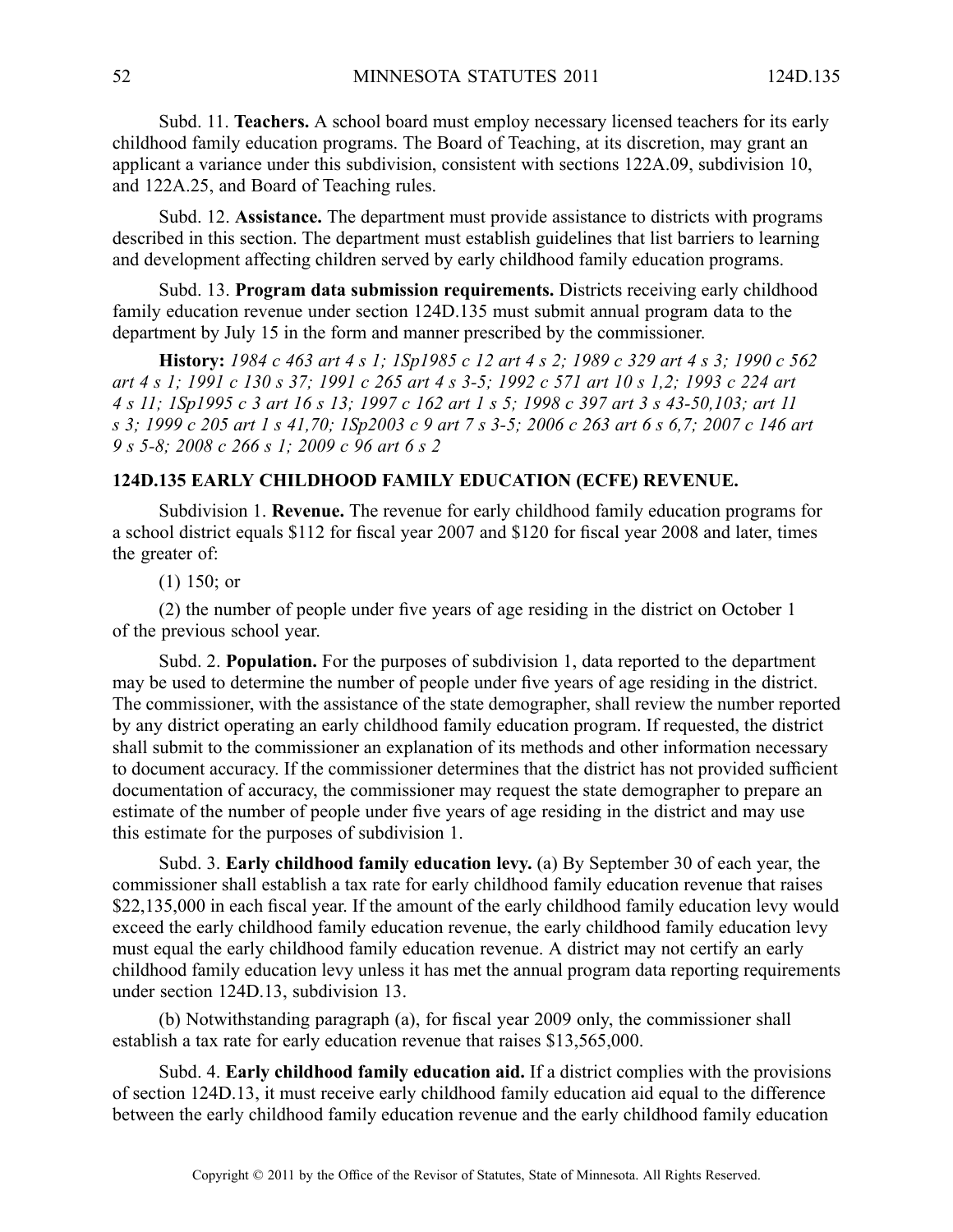levy. If the district does not levy the entire amount permitted, the early childhood family education aid must be reduced in proportion to the actual amount levied.

Subd. 5. **Use of revenue restricted.** (a) Early childhood family education revenue may be used only for early childhood family education programs.

(b) Not more than five percen<sup>t</sup> of early childhood family education revenue, as defined in subdivision 7, may be used to administer early childhood family education programs.

(c) An early childhood family education program may use up to ten percen<sup>t</sup> of its early childhood family education revenue as defined in subdivision 1, including revenue from participant fees, for equipment that is used in the early childhood family education program. This revenue may only be used for the following purposes:

(1) to purchase or lease computers and related materials; and

(2) to purchase or lease equipment for instruction for participating children and their families.

If <sup>a</sup> district anticipates an unusual circumstance requiring its early childhood family education program capital expenditures to exceed the ten percen<sup>t</sup> limitation, prior approval to exceed the limit must be obtained in writing from the commissioner.

Subd. 6. **Home visiting levy.** A district that is eligible to levy for early childhood family education under subdivision 3 and that enters into <sup>a</sup> collaborative agreemen<sup>t</sup> to provide education services and social services to families with young children may levy an amount equal to \$1.60 times the number of people under five years of age residing in the district on September 1 of the last school year. Levy revenue under this subdivision must not be included as revenue under subdivision 1. The revenue must be used for home visiting programs under section 124D.13, subdivision 4.

Subd. 7. **Reserve account.** Early childhood family education revenue, which includes aids, levies, fees, grants, and all other revenues received by the district for early childhood family education programs, must be maintained in <sup>a</sup> reserve account within the community service fund.

Subd. 8. **Reserve account limit.** (a) Under this section, the average balance, during the most recent three-year period in <sup>a</sup> district's early childhood family education reserve account on June 30 of each year, adjusted for any prior reductions under this subdivision, must not be greater than 25 percen<sup>t</sup> of the sum of the district's maximum early childhood family education annual revenue under subdivision 1, excluding adjustments under this subdivision, plus any fees, grants, or other revenue received by the district for early childhood family education programs for the prior year.

(b) If <sup>a</sup> district's adjusted average early childhood family education reserve over the three-year period is in excess of the limit under paragraph (a), the district's early childhood family education state aid and levy authority for the current school year must be reduced by the lesser of the current year revenue under subdivision 1 or the excess reserve amount. The aid reduction equals the product of the lesser of the excess reserve amount or the current year revenue under subdivision 1 times the ratio of the district's aid for the current year under subdivision 4 to the district's revenue for the current year under subdivision 1. The levy reduction equals the excess reserve amount minus the aid reduction. For purposes of this paragraph, if <sup>a</sup> district does not levy the entire amount permitted under subdivision 3, the revenue under subdivision 1 must be reduced in proportion to the actual amount levied.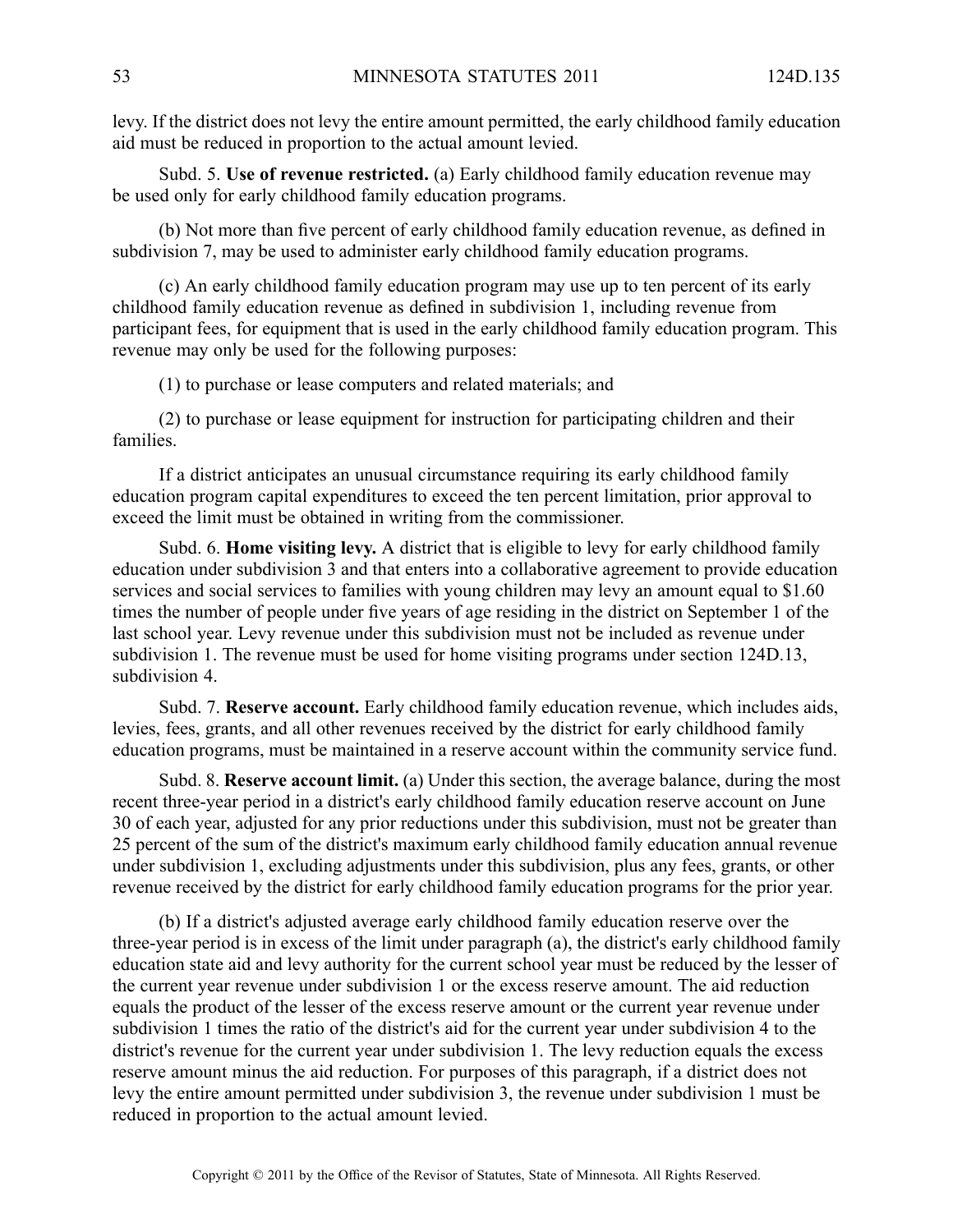(c) Notwithstanding paragraph (a), for fiscal year 2003, the excess reserve amount shall be computed using the balance in <sup>a</sup> district's early childhood family education reserve account on June 30, 2002. For fiscal year 2004, the excess reserve amount shall be computed using the adjusted average balance in <sup>a</sup> district's early childhood family education reserve account on June 30, 2002, and June 30, 2003.

Subd. 9. **Waiver.** If <sup>a</sup> district anticipates that the reserve account may exceed the 25 percen<sup>t</sup> limit established under subdivision 8 because of extenuating circumstances, prior approval to exceed the limit must be obtained in writing from the commissioner.

History: 1984 c 463 art 4 s 3; 1Sp1985 c 12 art 4 s 6; 1987 c 398 art 4 s 13; 1988 c 486 s 39; 1989 c 329 art 4 s 10,11; 1991 c 265 art 4 s 13; 1993 c 224 art 4 s 24-26; art 14 s 10; 1994 c 647 art 4 s 22,23; 1Sp1995 c 3 art 4 s 18; art 16 s 13; 1996 c 412 art 4 s 7; 1997 c 162 art 1 s 6,7; 1998 c 397 art 3 s 76,103; art 11 s 3; 1998 c 398 art 1 s 16; 1999 c 205 art 1 s 42,43; 1999 c 249 s 7; 1Sp2001 c 3 art 1 s 8,9; 1Sp2003 c 9 art 7 s 6,7; 1Sp2005 c 5 art 7 s 4,5; 2006 *<sup>c</sup> 282 art 2 <sup>s</sup> 7; 2007 <sup>c</sup> 146 art 9 <sup>s</sup> 9-12; 2009 <sup>c</sup> 96 art 6 <sup>s</sup> 3*

**124D.14** [Repealed, 1999 <sup>c</sup> 205 art 1 <sup>s</sup> 73]

# **124D.141 STATE ADVISORY COUNCIL ON EARLY CHILDHOOD EDUCATION AND CARE.**

Subdivision 1. **Membership; duties.** Two members of the house of representatives, one appointed by the speaker and one appointed by the minority leader; and two members of the senate appointed by the Subcommittee on Committees of the Committee on Rules and Administration, including one member of the minority; the commissioner of health or the commissioner's designee; and two parents with <sup>a</sup> child under age six, shall be added to the membership of the State Advisory Council on Early Education and Care. The council must fulfill the duties required under the federal Improving Head Start for School Readiness Act of 2007 as provided in Public Law 110-134.

Subd. 2. **Additional duties.** The following duties are added to those assigned to the council under federal law:

(1) make recommendations on the most efficient and effective way to leverage state and federal funding streams for early childhood and child care programs;

(2) make recommendations on how to coordinate or colocate early childhood and child care programs in one state Office of Early Learning. The council shall establish <sup>a</sup> task force to develop these recommendations. The task force shall include two nonexecutive branch or nonlegislative branch representatives from the council; six representatives from the early childhood caucus; two representatives each from the Departments of Education, Human Services, and Health; one representative each from <sup>a</sup> local public health agency, <sup>a</sup> local county human services agency, and <sup>a</sup> school district; and two representatives from the private nonprofit organizations that suppor<sup>t</sup> early childhood programs in Minnesota. In developing recommendations in coordination with existing efforts of the council, the task force shall consider how to:

(i) consolidate and coordinate resources and public funding streams for early childhood education and child care, and ensure the accountability and coordinated development of all early childhood education and child care services to children from birth to kindergarten entrance;

(ii) create <sup>a</sup> seamless transition from early childhood programs to kindergarten;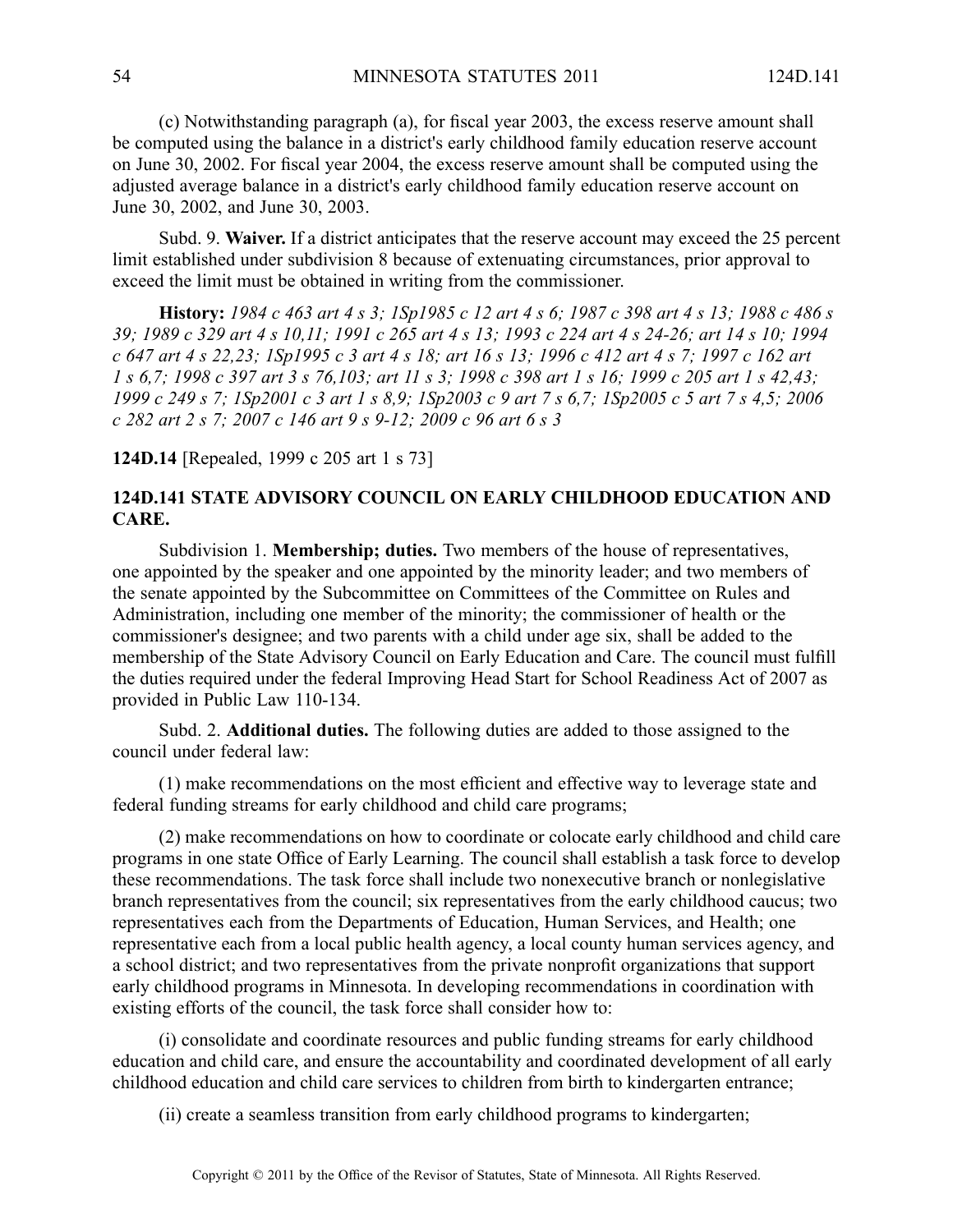(iii) encourage family choice by ensuring <sup>a</sup> mixed system of high-quality public and private programs, with local points of entry, staffed by well-qualified professionals;

(iv) ensure parents <sup>a</sup> decisive role in the planning, operation, and evaluation of programs that aid families in the care of children;

(v) provide consumer education and accessibility to early childhood education and child care resources;

(vi) advance the quality of early childhood education and child care programs in order to support the healthy development of children and preparation for their success in school;

(vii) develop <sup>a</sup> seamless service delivery system with local points of entry for early childhood education and child care programs administered by local, state, and federal agencies;

(viii) ensure effective collaboration between state and local child welfare programs and early childhood mental health programs and the Office of Early Learning;

(ix) develop and manage an effective data collection system to suppor<sup>t</sup> the necessary functions of <sup>a</sup> coordinated system of early childhood education and child care in order to enable accurate evaluation of its impact;

(x) respec<sup>t</sup> and be sensitive to family values and cultural heritage; and

(xi) establish the administrative framework for and promote the development of early childhood education and child care services in order to provide that these services, staffed by well-qualified professionals, are available in every community for all families that express <sup>a</sup> need for them.

In addition, the task force must consider the following responsibilities for transfer to the Office of Early Learning:

(A) responsibilities of the commissioner of education for early childhood education programs and financing under sections 119A.50 to 119A.535, 121A.16 to 121A.19, and 124D.129 to 124D.2211;

(B) responsibilities of the commissioner of human services for child care assistance, child care development, and early childhood learning and child protection facilities programs and financing under chapter 119B and section 256E.37; and

(C) responsibilities of the commissioner of health for family home visiting programs and financing under section 145A.17.

Any costs incurred by the council in making these recommendations must be paid from private funds. If no private funds are received, the council must not proceed in making these recommendations. The council must repor<sup>t</sup> its recommendations to the governor and the legislature by January 15, 2011;

(3) review program evaluations regarding high-quality early childhood programs;

(4) make recommendations to the governor and legislature, including proposed legislation on how to most effectively create <sup>a</sup> high-quality early childhood system in Minnesota in order to improve the educational outcomes of children so that all children are school-ready by 2020;

(5) make recommendations to the governor and the legislature by March 1, 2011, on the creation and implementation of <sup>a</sup> statewide school readiness repor<sup>t</sup> card to monitor progress toward the goal of having all children ready for kindergarten by the year 2020. The recommendations shall include what should be measured including both children and system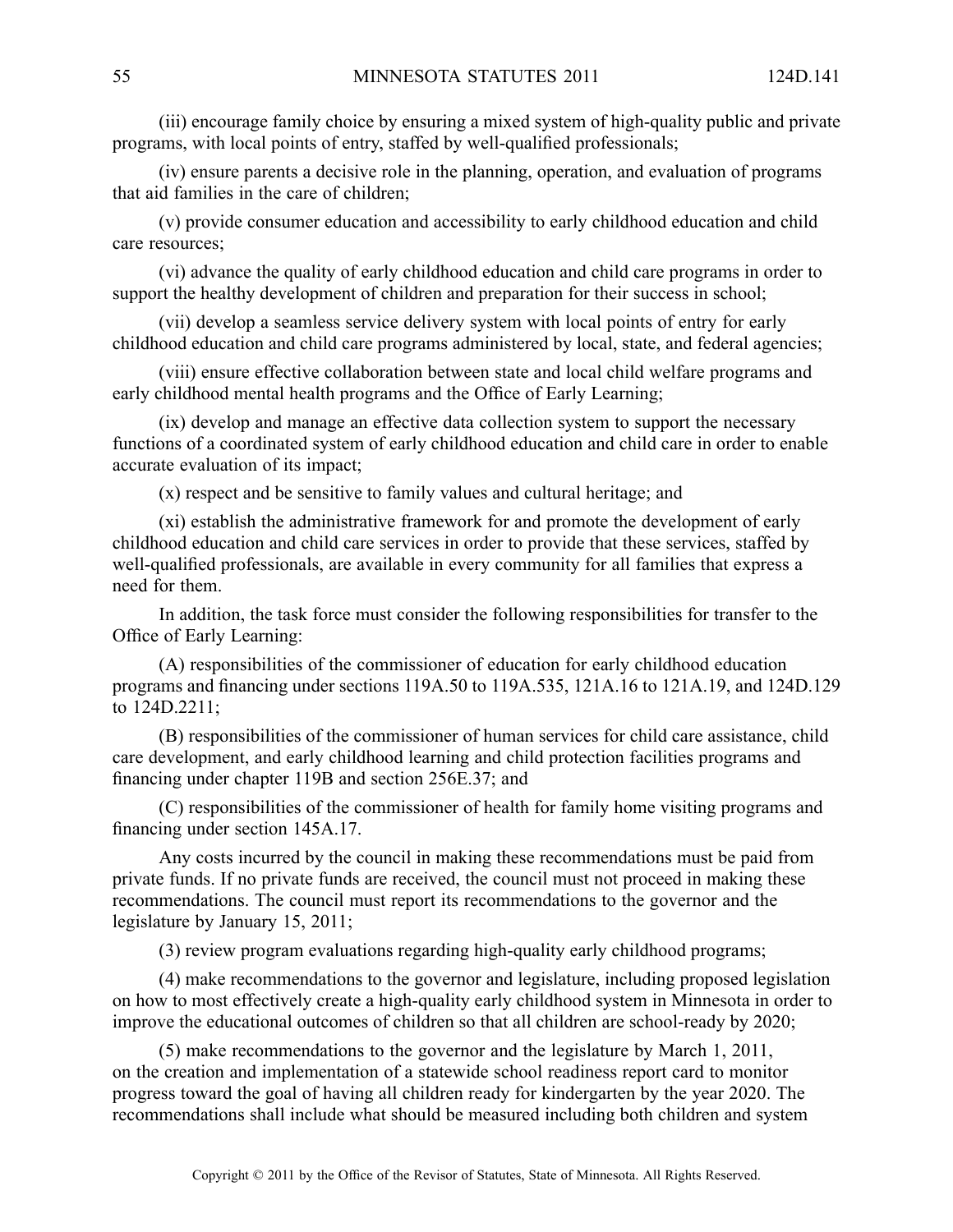indicators, what benchmarks should be established to measure state progress toward the goal, and how frequently the repor<sup>t</sup> card should be published. In making their recommendations, the council shall consider the indicators and strategies for Minnesota's early childhood system report, the Minnesota school readiness study, developmental assessment at kindergarten entrance, and the work of the council's accountability committee. Any costs incurred by the council in making these recommendations must be paid from private funds. If no private funds are received, the council must not proceed in making these recommendations; and

(6) make recommendations to the governor and the legislature on how to screen earlier and comprehensively assess children for school readiness in order to provide increased early interventions and increase the number of children ready for kindergarten. In formulating their recommendations, the council shall consider (i) ways to interface with parents of children who are not participating in early childhood education or care programs, (ii) ways to interface with family child care providers, child care centers, and school-based early childhood and Head Start programs, (iii) if there are age-appropriate and culturally sensitive screening and assessment tools for three-, four-, and five-year-olds, (iv) the role of the medical community in screening, (v) incentives for parents to have children screened at an earlier age, (vi) incentives for early education and care providers to comprehensively assess children in order to improve instructional practice, (vii) how to phase in increases in screening and assessment over time, (viii) how the screening and assessment data will be collected and used and who will have access to the data, (ix) how to monitor progress toward the goal of having 50 percen<sup>t</sup> of three-year-old children screened and 50 percen<sup>t</sup> of entering kindergarteners assessed for school readiness by 2015 and 100 percen<sup>t</sup> of three-year-old children screened and entering kindergarteners assessed for school readiness by 2020, and (x) costs to meet these benchmarks. The council shall consider the screening instruments and comprehensive assessment tools used in Minnesota early childhood education and care programs and kindergarten. The council may survey early childhood education and care programs in the state to determine the screening and assessment tools being used or rely on previously collected survey data, if available. For purposes of this subdivision, "school readiness" is defined as the child's skills, knowledge, and behaviors at kindergarten entrance in these areas of child development: social; self-regulation; cognitive, including language, literacy, and mathematical thinking; and physical. For purposes of this subdivision, "screening" is defined as the activities used to identify <sup>a</sup> child who may need further evaluation to determine delay in development or disability. For purposes of this subdivision, "assessment" is defined as the activities used to determine <sup>a</sup> child's level of performance in order to promote the child's learning and development. Work on this duty will begin in fiscal year 2012. Any costs incurred by the council in making these recommendations must be paid from private funds. If no private funds are received, the council must not proceed in making these recommendations. The council must repor<sup>t</sup> its recommendations to the governor and legislature by January 15, 2013, with an interim repor<sup>t</sup> on February 15, 2011.

Subd. 3. **Administration.** An amount up to \$12,500 from federal child care and development fund administrative funds and up to \$12,500 from prekindergarten exploratory project funds appropriated under Laws 2007, chapter 147, article 19, section 3, may be used to reimburse the parents on the council and for technical assistance and administrative suppor<sup>t</sup> of the State Advisory Council on Early Childhood Education and Care. This funding stream is for fiscal year 2009. The council may pursue additional funds from state, federal, and private sources. If additional operational funds are received, the council must reduce the amount of prekindergarten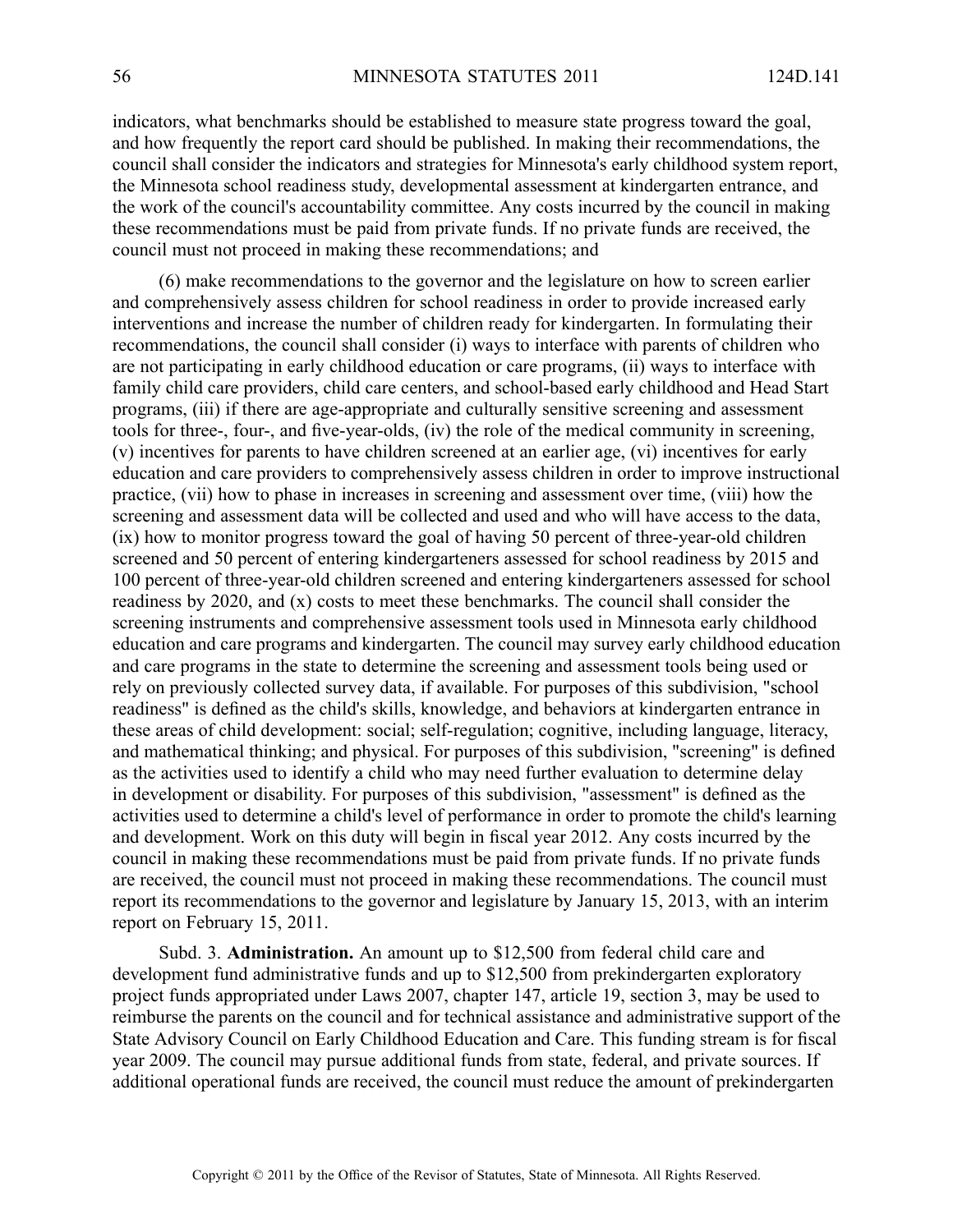exploratory project funds used in an equal amount.

**History:** *2008 <sup>c</sup> 363 art 2 <sup>s</sup> 13; 2010 <sup>c</sup> 346 art 1 <sup>s</sup> 4,5*

### **124D.142 QUALITY RATING AND IMPROVEMENT SYSTEM.**

(a) There is established <sup>a</sup> quality rating and improvement system (QRIS) framework to ensure that Minnesota's children have access to high-quality early learning and care programs in <sup>a</sup> range of settings so that they are fully ready for kindergarten by 2020. Creation of <sup>a</sup> standards-based voluntary quality rating and improvement system includes:

(1) quality opportunities in order to improve the educational outcomes of children so that they are ready for school. The framework shall be based on the Minnesota quality rating system rating tool and <sup>a</sup> common set of child outcome and program standards and informed by evaluation results;

(2) <sup>a</sup> tool to increase the number of publicly funded and regulated early learning and care services in both public and private market programs that are high quality. If <sup>a</sup> program or provider chooses to participate, the program or provider will be rated and may receive public funding associated with the rating. The state shall develop <sup>a</sup> plan to link future early learning and care state funding to the framework in <sup>a</sup> manner that complies with federal requirements; and

(3) tracking progress toward statewide access to high-quality early learning and care programs, progress toward the number of low-income children whose parents can access quality programs, and progress toward increasing the number of children who are fully prepared to enter kindergarten.

(b) In planning <sup>a</sup> statewide quality rating and improvement system framework in paragraph (a), the state shall use evaluation results of the Minnesota quality rating system rating tool in use in fiscal year 2008 to recommend:

(1) <sup>a</sup> framework of <sup>a</sup> common set of child outcome and program standards for <sup>a</sup> voluntary statewide quality rating and improvement system;

(2) <sup>a</sup> plan to link future funding to the framework described in paragraph (a), clause (2); and

(3) <sup>a</sup> plan for how the state will realign existing state and federal administrative resources to implement the voluntary quality rating and improvement system framework. The state shall provide the recommendation in this paragraph to the early childhood education finance committees of the legislature by March 15, 2011.

(c) Prior to the creation of <sup>a</sup> statewide quality rating and improvement system in paragraph (a), the state shall employ the Minnesota quality rating system rating tool in use in fiscal year 2008 in the original Minnesota Early Learning Foundation pilot areas and additional pilot areas supported by private or public funds with its modification as <sup>a</sup> result of the evaluation results of the pilot project.

**History:** *2009 <sup>c</sup> 96 art 6 <sup>s</sup> 4*

### **124D.15 SCHOOL READINESS PROGRAMS.**

Subdivision 1. **Establishment; purpose.** A district or a group of districts may establish a school readiness program for children age three to kindergarten entrance. The purpose of <sup>a</sup> school readiness program is to prepare children to enter kindergarten.

Subd. 2. [Repealed, 1Sp2005 <sup>c</sup> 5 art 7 <sup>s</sup> 21]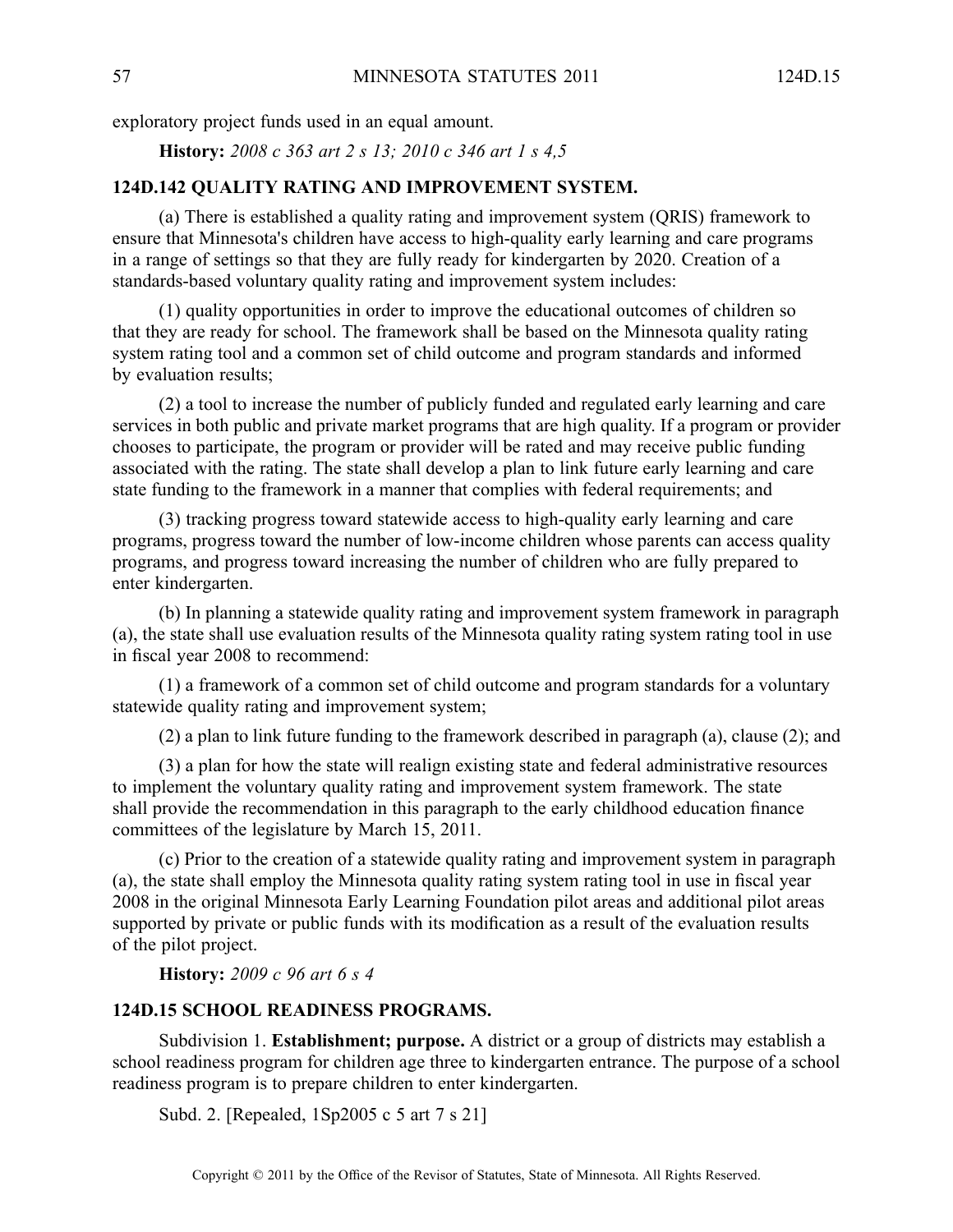Subd. 3. **Program requirements.** Aschool readiness program provider must:

(1) assess each child's cognitive skills with <sup>a</sup> comprehensive child assessment instrument when the child enters and again before the child leaves the program to inform program planning and parents and promote kindergarten readiness;

(2) provide comprehensive program content and intentional instructional practice aligned with the state early childhood learning guidelines and kindergarten standards and based on early childhood research and professional practice that is focused on children's cognitive, social, emotional, and physical skills and development and prepares children for the transition to kindergarten, including early literacy skills;

(3) coordinate appropriate kindergarten transition with parents and kindergarten teachers;

(4) involve parents in program planning and decision making;

(5) coordinate with relevant community-based services;

(6) cooperate with adult basic education programs and other adult literacy programs;

(7) ensure staff-child ratios of one-to-ten and maximum group size of 20 children with the first staff required to be <sup>a</sup> teacher; and

(8) have teachers knowledgeable in early childhood curriculum content, assessment, and instruction.

Subd. 3a. **Application and reporting requirements.** (a) A school readiness program provider must submit <sup>a</sup> biennial plan for approval by the commissioner before receiving aid under section 124D.16. The plan must describe how the program meets the program requirements under subdivision 3. A school district by April 1 must submit the plan for approval by the commissioner in the form and manner prescribed by the commissioner. One-half the districts must first submit the plan by April 1, 2006, and one-half the districts must first submit the plan by April 1, 2007, as determined by the commissioner.

(b) Programs receiving school readiness funds annually must submit <sup>a</sup> repor<sup>t</sup> to the department.

Subd. 4. [Repealed, 1Sp2005 <sup>c</sup> 5 art 7 <sup>s</sup> 21]

Subd. 5. **Services with new or existing providers.** Adistrict may contract with <sup>a</sup> charter school or community-based organization to provide eligible children developmentally appropriate services that meet the program requirements in subdivision 3. In the alternative, <sup>a</sup> district may pay tuition or fees to place an eligible child in an existing program. A district may establish <sup>a</sup> new program where no existing, reasonably accessible program meets the program requirements in subdivision 3. Districts must submit <sup>a</sup> copy of each contract to the commissioner with the biennial plan. Services may be provided in <sup>a</sup> site-based program or in the home of the child or <sup>a</sup> combination of both. The district may not restrict participation to district residents.

Subd. 6. [Repealed, 1Sp2005 <sup>c</sup> 5 art 7 <sup>s</sup> 21] Subd. 7. [Repealed, 1Sp2005 <sup>c</sup> 5 art 7 <sup>s</sup> 21] Subd. 8. [Repealed, 1Sp2005 <sup>c</sup> 5 art 7 <sup>s</sup> 21] Subd. 9. [Repealed, 1Sp2005 <sup>c</sup> 5 art 7 <sup>s</sup> 21]

Subd. 10. **Supervision.** A program provided by <sup>a</sup> board must be supervised by <sup>a</sup> licensed early childhood teacher, <sup>a</sup> certified early childhood educator, or <sup>a</sup> licensed paren<sup>t</sup> educator.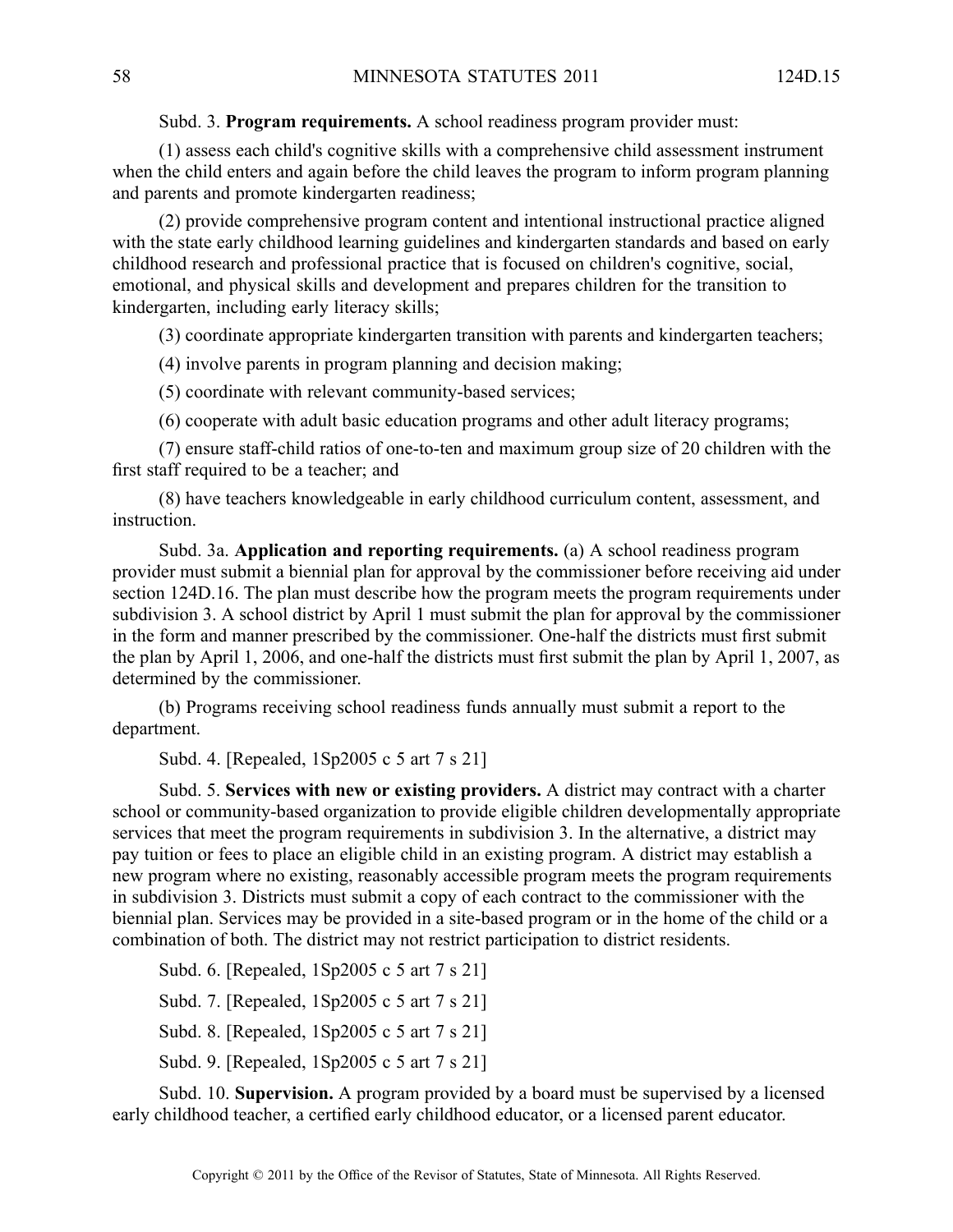Subd. 11. [Repealed, 1Sp2005 <sup>c</sup> 5 art 7 <sup>s</sup> 21]

Subd. 12. **Program fees.** A district must adopt a sliding fee schedule based on a family's income but must waive <sup>a</sup> fee for <sup>a</sup> participant unable to pay. School districts must use school readiness aid for eligible children. Children who do not meet the eligibility requirements in subdivision 15 may participate on <sup>a</sup> fee-for-service basis.

Subd. 13. [Repealed, 1Sp2005 <sup>c</sup> 5 art 7 <sup>s</sup> 21]

Subd. 14. **Assistance.** The department must assist districts, upon request, with programs under this section.

Subd. 15. **Eligibility.** A child is eligible to participate in <sup>a</sup> school readiness program if the child:

(1) is at least three years old on September 1;

(2) has completed health and developmental screening within 90 days of program enrollment under sections 121A.16 to 121A.19; and

(3) has one or more of the following risk factors:

(i) qualifies for free or reduced-price lunch;

(ii) is an English language learning child;

(iii) is homeless;

(iv) has an individualized education program (IEP) or an individual interagency intervention plan (IIIP);

(v) is identified, through health and developmental screenings under sections 121A.16 to 121A.19, with <sup>a</sup> potential risk factor that may influence learning; or

(vi) is defined as at-risk by the school district.

History: 1991 c 265 art 7 s 6; 1993 c 224 art 4 s 8; 1994 c 647 art 4 s 11; 1997 c 162 art 1 s 3,4; 1998 c 397 art 3 s 20-27, 103; art 11 s 3; 1999 c 205 art 1 s 70; 1Sp2003 c 9 art 7 s 8; ISp2005 c 5 art 7 s 6-12; 2007 c 146 art 9 s 13; 2009 c 96 art 6 s 5; 2010 c 346 art 1 s 6-8

#### **124D.16 SCHOOL READINESS AID.**

Subdivision 1. [Repealed, 1Sp2005 c 5 art 7 s 21]

Subd. 2. **Amount of aid.** (a) A district is eligible to receive school readiness aid for eligible prekindergarten pupils enrolled in <sup>a</sup> school readiness program under section 124D.15 if the biennial plan required by section 124D.15, subdivision 3a, has been approved by the commissioner.

(b) For fiscal year 2002 and thereafter, <sup>a</sup> district must receive school readiness aid equal to:

(1) the number of four-year-old children in the district on October 1 for the previous school year times the ratio of 50 percen<sup>t</sup> of the total school readiness aid for that year to the total number of four-year-old children reported to the commissioner for the previous school year; plus

(2) the number of pupils enrolled in the school district from families eligible for the free or reduced school lunch program for the previous school year times the ratio of 50 percen<sup>t</sup> of the total school readiness aid for that year to the total number of pupils in the state from families eligible for the free or reduced school lunch program for the previous school year.

Subd. 3. **Use of aid.** School readiness aid shall be used only to provide <sup>a</sup> school readiness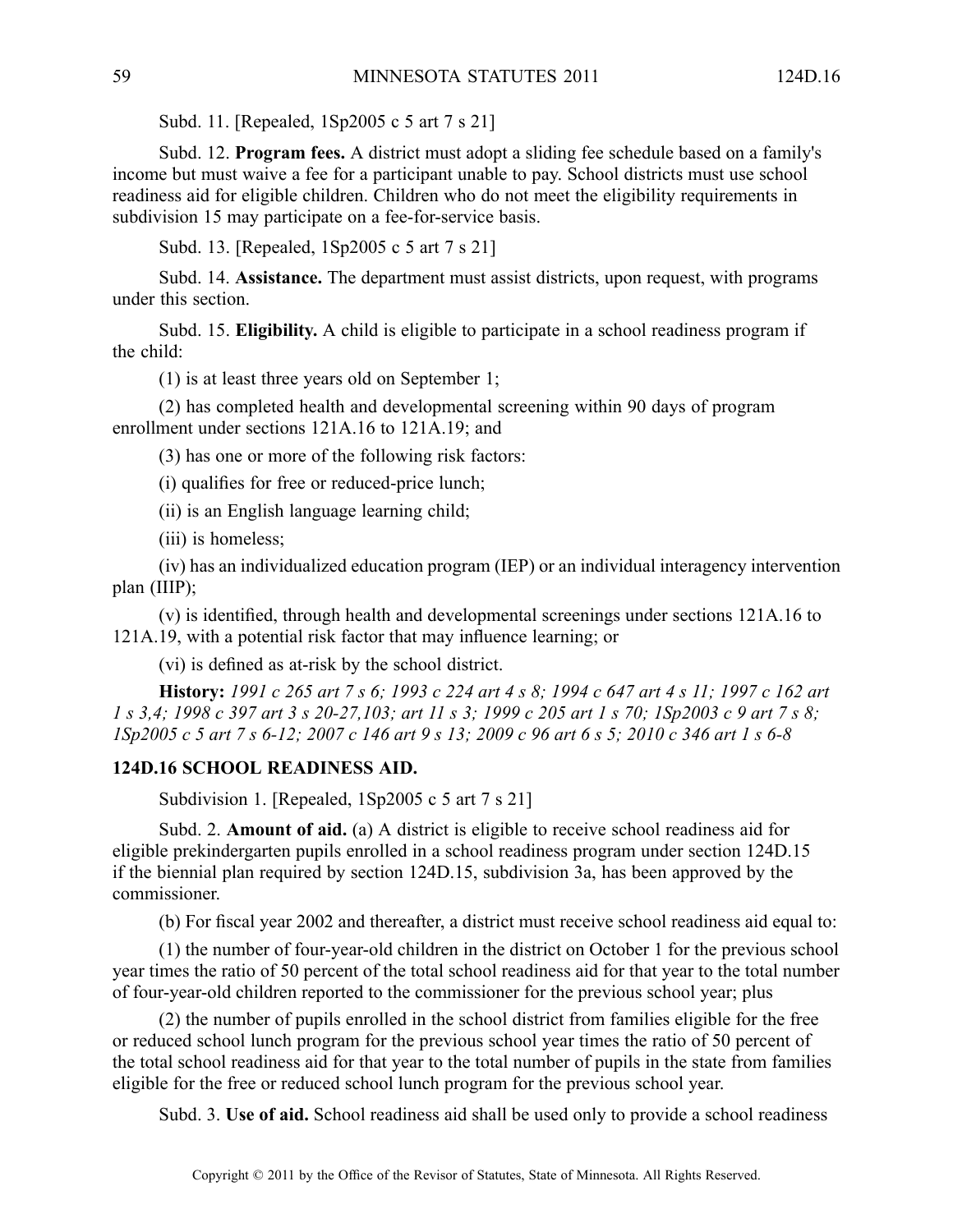program and may be used to provide transportation. Not more than five percen<sup>t</sup> of program revenue, as defined in subdivision 5, may be used for the cost of administering the program. Aid must be used to supplement and not supplant local, state, and federal funding. Aid may not be used for instruction and services required under sections 125A.03 to 125A.24 and 125A.65. Aid may not be used to purchase land or construct buildings, but may be used to lease or renovate existing buildings.

Subd. 4. [Repealed, 1Sp2005 <sup>c</sup> 5 art 7 <sup>s</sup> 21]

Subd. 5. **Reserve account.** School readiness revenue, which includes aids, fees, grants, and all other revenues received by the district school readiness programs, must be maintained in <sup>a</sup> reserve account within the community service fund.

Subd. 6. **Reserve account limit.** (a) Under this section, the average balance, during the most recent three-year period, in <sup>a</sup> district's school readiness reserve account on June 30 of each year, adjusted for any prior reductions under this subdivision, must not be greater than 25 percen<sup>t</sup> of the district's school readiness annual revenue for the prior year, excluding adjustments under this subdivision.

(b) If <sup>a</sup> district's adjusted average school readiness reserve over the three-year period is in excess of the limit under paragraph (a), the district's current year school readiness state aid must be reduced by the lesser of the excess reserve amount or the current year aid.

(c) Notwithstanding paragraph (a), for fiscal year 2003, the excess reserve amount shall be computed using the balance in <sup>a</sup> district's school readiness reserve account on June 30, 2002. For fiscal year 2004, the excess reserve amount shall be computed using the adjusted average balance in <sup>a</sup> district's school readiness reserve account on June 30, 2002, and June 30, 2003.

Subd. 7. **Waiver.** If <sup>a</sup> district anticipates that the reserve account may exceed the 25 percen<sup>t</sup> limit established under subdivision 6 because of extenuating circumstances, prior approval to exceed the limit must be obtained in writing from the commissioner.

History: 1991 c 265 art 7 s 13; 1992 c 363 art 2 s 5; 1992 c 499 art 7 s 2; 1993 c 224 art 4 s 22,23; 1994 c 483 s 1; 1Sp1995 c 3 art 16 s 13; 1997 c 162 art 4 s 59,60; 1998 c 397 art 3 s 74,75,103; art 11 s 3; 1999 c 205 art 1 s 70; 2000 c 489 art 1 s 8; 1Sp2001 c 3 art 1 s 10-13; *1Sp2003 <sup>c</sup> 9 art 7 <sup>s</sup> 9,10; 1Sp2005 <sup>c</sup> 5 art 7 <sup>s</sup> 13,14*

### **124D.162 KINDERGARTEN READINESS ASSESSMENT.**

The commissioner of education may implement <sup>a</sup> kindergarten readiness assessment representative of incoming kindergartners. The assessment must be based on the Department of Education Kindergarten Readiness Assessment at kindergarten entrance study.

**History:** *2006 <sup>c</sup> 282 art 2 <sup>s</sup> 8*

**124D.17** [Repealed, 1Sp2003 <sup>c</sup> 9 art 7 <sup>s</sup> 12]

**124D.175** [Repealed, 2007 <sup>c</sup> 146 art 9 <sup>s</sup> 19]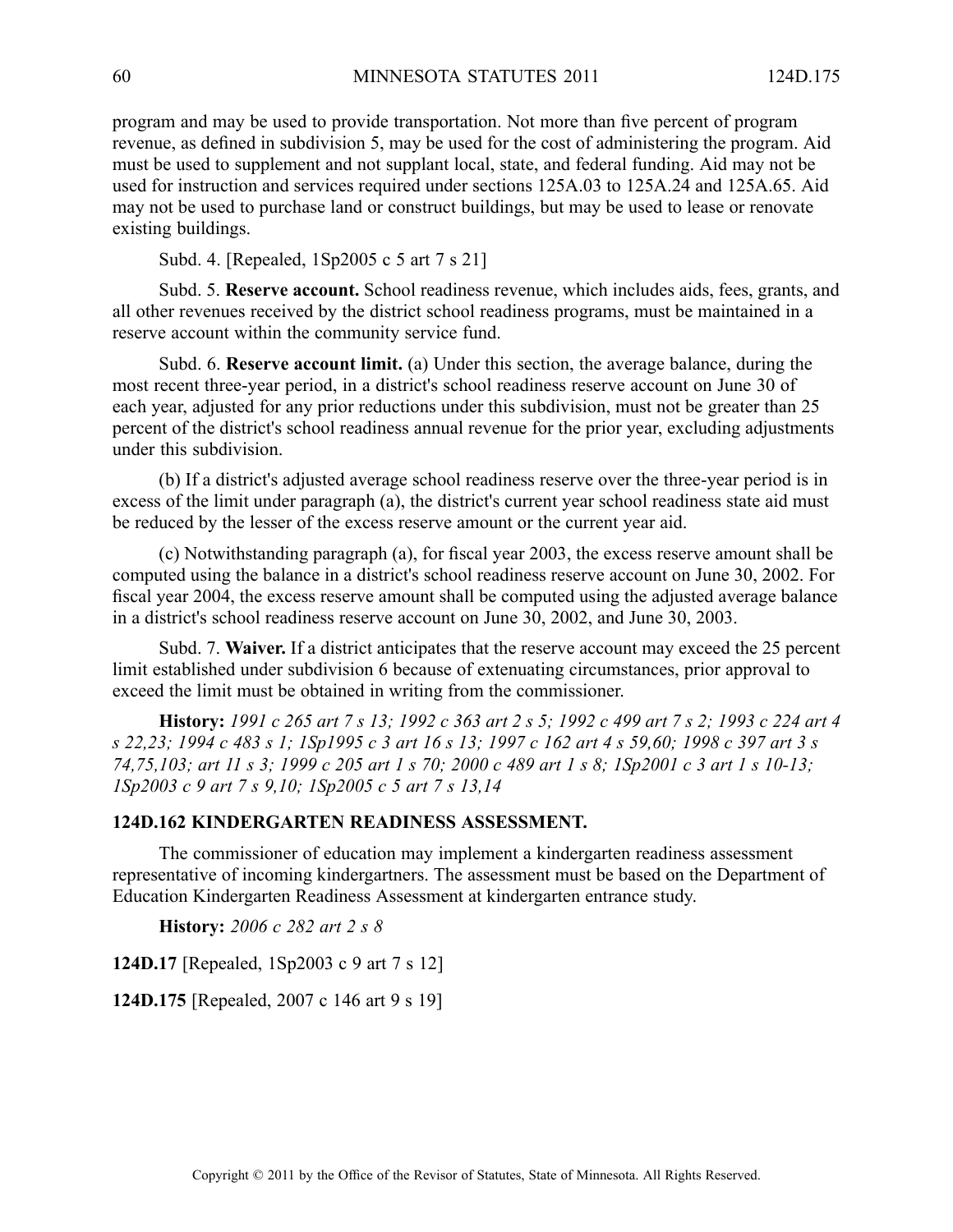#### **124D.18 PURPOSE OF COMMUNITY EDUCATION PROGRAMS.**

The purpose of sections 124D.18 and 124D.19 is to make maximum use of the public schools of Minnesota by the community and to expand utilization by the school of the human resources of the community, by establishing <sup>a</sup> community education program.

History: 1971 c 900 s 1; 1976 c 239 s 26; 1980 c 609 art 4 s 22; 1998 c 397 art 3 s 103; *art 11 <sup>s</sup> 3*

### **124D.19 COMMUNITY EDUCATION PROGRAMS; ADVISORY COUNCIL.**

Subdivision 1. **Authorization.** Each school board may initiate <sup>a</sup> community education program in its district and provide for the general supervision of the program. Each board may, as it considers appropriate, employ community education staff to further the purposes of the community education program.

Subd. 2. **Advisory council.** Each board must provide for an advisory council to consist of members who represent: various service organizations; churches; public and nonpublic schools; local governmen<sup>t</sup> including elected officials; public and private nonprofit agencies serving youth and families; parents; youth; park, recreation or forestry services of municipal or local governmen<sup>t</sup> units located in whole or in par<sup>t</sup> within the boundaries of the school district; and any other groups participating in the community education program in the school district.

Subd. 3. **Community education director.** (a) Except as provided under paragraphs (b) and (c), each board shall employ <sup>a</sup> licensed community education director. The board shall submit the name of the person who is serving as director of community education under this section on the district's annual community education repor<sup>t</sup> to the commissioner.

(b) A board may apply to the Minnesota Board of School Administrators under Minnesota Rules, par<sup>t</sup> 3512.3500, subpart 9, for authority to use an individual who is not licensed as <sup>a</sup> community education director.

(c) A board of <sup>a</sup> district with <sup>a</sup> total population of 6,000 or less may identify an employee who holds <sup>a</sup> valid superintendent license under Minnesota Rules, chapter 3512, to serve as director of community education. To be eligible for an exception under this paragraph, the board shall certify in writing to the commissioner that the district has not placed <sup>a</sup> licensed director of community education on unrequested leave. A principal serving as <sup>a</sup> community education director under this paragraph on June 1, 2011, may continue to serve in that capacity.

Subd. 4. **Cooperation.** The council must function in cooperation with the community education director in an advisory capacity in the interest of promoting the goals and objectives of sections 124D.18 and 124D.19.

Subd. 5. **Policy to avoid program duplication.** Each council must adopt <sup>a</sup> policy to reduce and eliminate program duplication within the district.

Subd. 6. **Summer programs.** Notwithstanding any law to the contrary, during the summer <sup>a</sup> school district may offer community education programs to elementary and secondary pupils. The district may use community education revenue received pursuan<sup>t</sup> to section 124D.20 and charge fees for the cost of the programs.

Subd. 7. **Programs for adults with disabilities.** A board may offer, as par<sup>t</sup> of <sup>a</sup> community education program, <sup>a</sup> program for adults with disabilities. Boards are encouraged to offer programs cooperatively with other districts and organizations. Programs may not be limited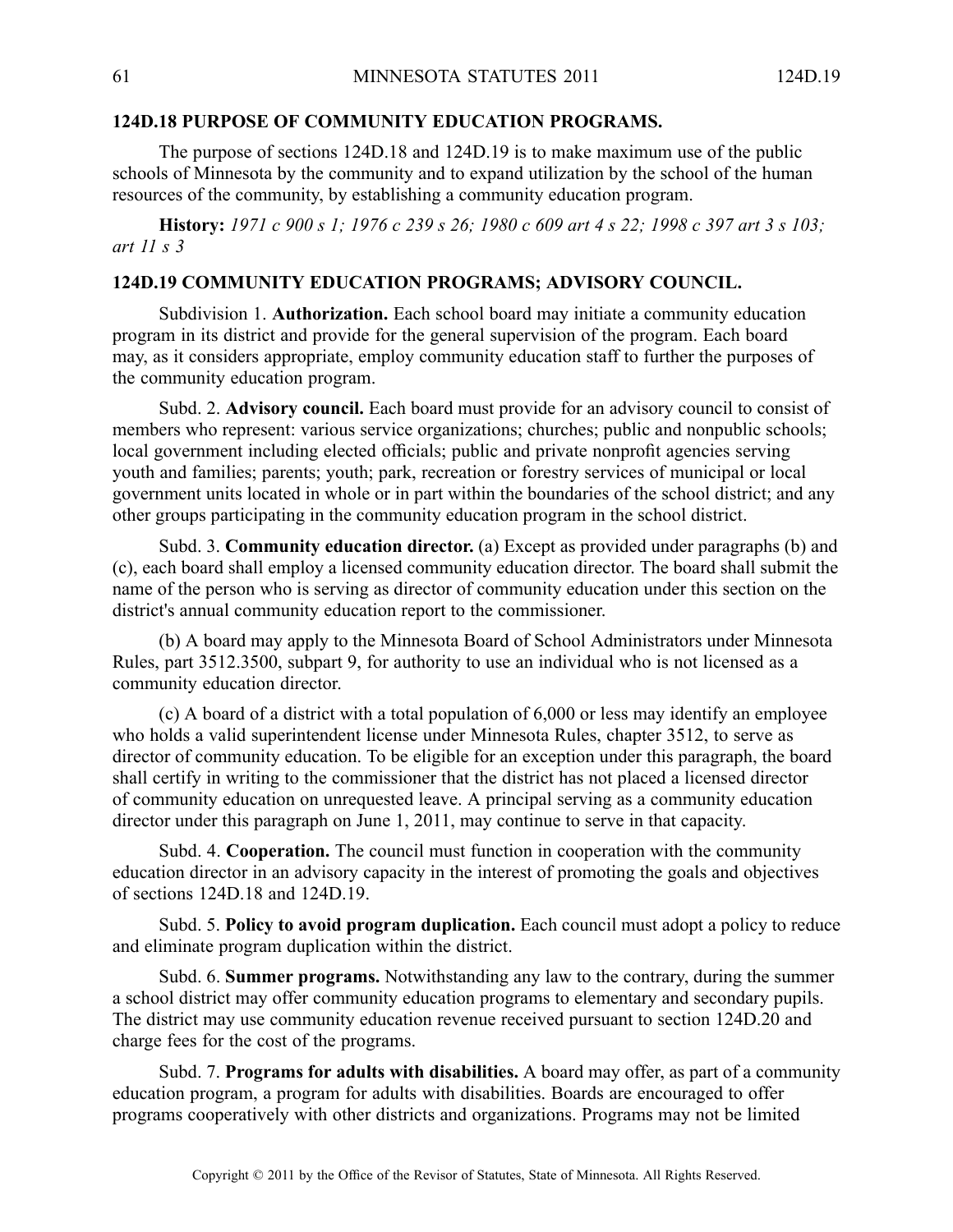to district residents. Programs may include:

(1) services enabling the adults to participate in community activities or community education classes;

(2) classes specifically for adults with disabilities;

(3) outreach activities to identify adults needing service;

(4) activities to increase public awareness of the roles of people with disabilities;

(5) activities to enhance the role of people with disabilities in the community; and

(6) other direct and indirect services and activities benefiting adults with disabilities.

Subd. 8. **Program approval.** To be eligible for revenue for the program for adults with disabilities, <sup>a</sup> program and budget must receive approval from the community education section in the department. Approval may be for five years. During that time, <sup>a</sup> board must repor<sup>t</sup> any significant changes to the department for approval. For programs offered cooperatively, the reques<sup>t</sup> for approval must include an agreemen<sup>t</sup> on the method by which local money is to be derived and distributed. A request for approval must include all of the following:

(1) characteristics of the people to be served;

(2) description of the program services and activities;

(3) program budget and amount of aid requested;

(4) participation by adults with disabilities in developing the program;

(5) assessment of the needs of adults with disabilities; and

(6) cooperative efforts with community organizations.

Subd. 9. **Youth development plans.** A district advisory council may prepare <sup>a</sup> youth development plan. The council is encouraged to use the state guidelines when developing the local plan. The school board may approve the youth development plan.

Subd. 10. **Youth service programs.** (a) A school board may offer, as par<sup>t</sup> of <sup>a</sup> community education program with <sup>a</sup> youth development program, <sup>a</sup> youth service program that provides young people with meaningful opportunities to become involved in their community, develop individual capabilities, make career connections, seek suppor<sup>t</sup> networks and services, become active citizens, and address community needs through youth service. The board may award up to one credit, or the equivalent, toward graduation for <sup>a</sup> pupil who completes the youth service requirements of the district. The community education advisory council, after considering the results of the commissioner's study under section 124D.50, subdivision 1, must design the program in cooperation with the district planning, evaluating and reporting committee and local organizations that train volunteers or need volunteers' services.

(b) Programs must include:

(1) preliminary training for pupil volunteers conducted, when possible, by organizations experienced in such training;

(2) supervision of the pupil volunteers to ensure appropriate placement and adequate learning opportunity;

(3) sufficient opportunity, in <sup>a</sup> positive setting for human development, for pupil volunteers to develop general skills in preparation for employment, to enhance self-esteem and self-worth, and to give genuine service to their community;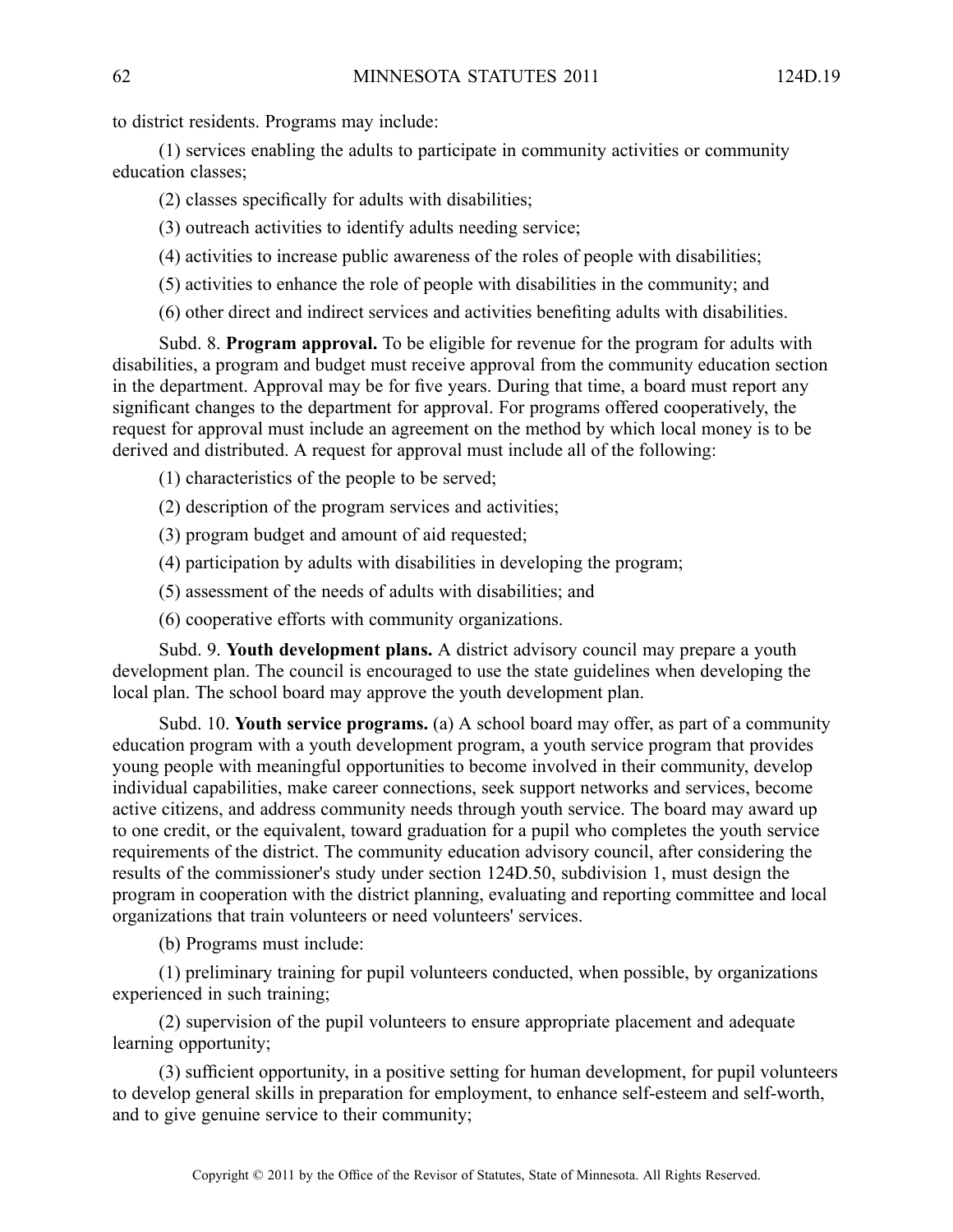(4) integration of academic learning with the service experience; and

(5) integration of youth community service with elementary and secondary curriculum.

- (c) Youth service projects include, but are not limited to, the following:
- (1) human services for the elderly, including home care and related services;
- (2) tutoring and mentoring;
- (3) training for and providing emergency services;
- (4) services at extended day programs;

(5) environmental services; and

(6) service-learning programs in which schools, including postsecondary schools, and employers work together with young people to provide them with meaningful opportunities for community service and with the academic and technical skills that employers require.

(d) A youth service project must have <sup>a</sup> community sponsor that may be <sup>a</sup> governmental unit or nonprofit organization. To assure that pupils provide additional services, each sponsor must assure that pupil services do not displace employees or reduce the workload of any employee.

(e) The commissioner shall assist districts in planning youth service programs, implementing programs, and developing recommendations for obtaining community sponsors.

Subd. 11. **School-age care programs.** (a) A school board may offer, as par<sup>t</sup> of <sup>a</sup> community education program, <sup>a</sup> school-age care program for children from kindergarten through grade 6 for the purpose of expanding students' learning opportunities. If the school board chooses not to offer <sup>a</sup> school-age care program, it may allow an appropriate insured community group, for profit entity or nonprofit organization to use available school facilities for the purpose of offering <sup>a</sup> school-age care program.

(b) A school-age care program must include the following:

(1) adult supervised programs while school is not in session;

(2) parental involvement in program design and direction;

(3) partnerships with the kindergarten through grade 12 system, and other public, private, or nonprofit entities;

(4) opportunities for trained secondary school pupils to work with younger children in <sup>a</sup> supervised setting as par<sup>t</sup> of <sup>a</sup> community service program; and

(5) access to available school facilities, including the gymnasium, sports equipment, computer labs, and media centers, when not otherwise in use as par<sup>t</sup> of the operation of the school. The school district may establish reasonable rules relating to access to these facilities and may require that:

(i) the organization reques<sup>t</sup> access to the facilities and prepare and maintain <sup>a</sup> schedule of proposed use;

(ii) the organization provide evidence of adequate insurance to cover the activities to be conducted in the facilities; and

(iii) the organization prepare and maintain <sup>a</sup> plan demonstrating the adequacy and training of staff to supervise the use of the facilities.

(c) The district may charge <sup>a</sup> sliding fee based upon family income for school-age care programs. The district may receive money from other public or private sources for the school-age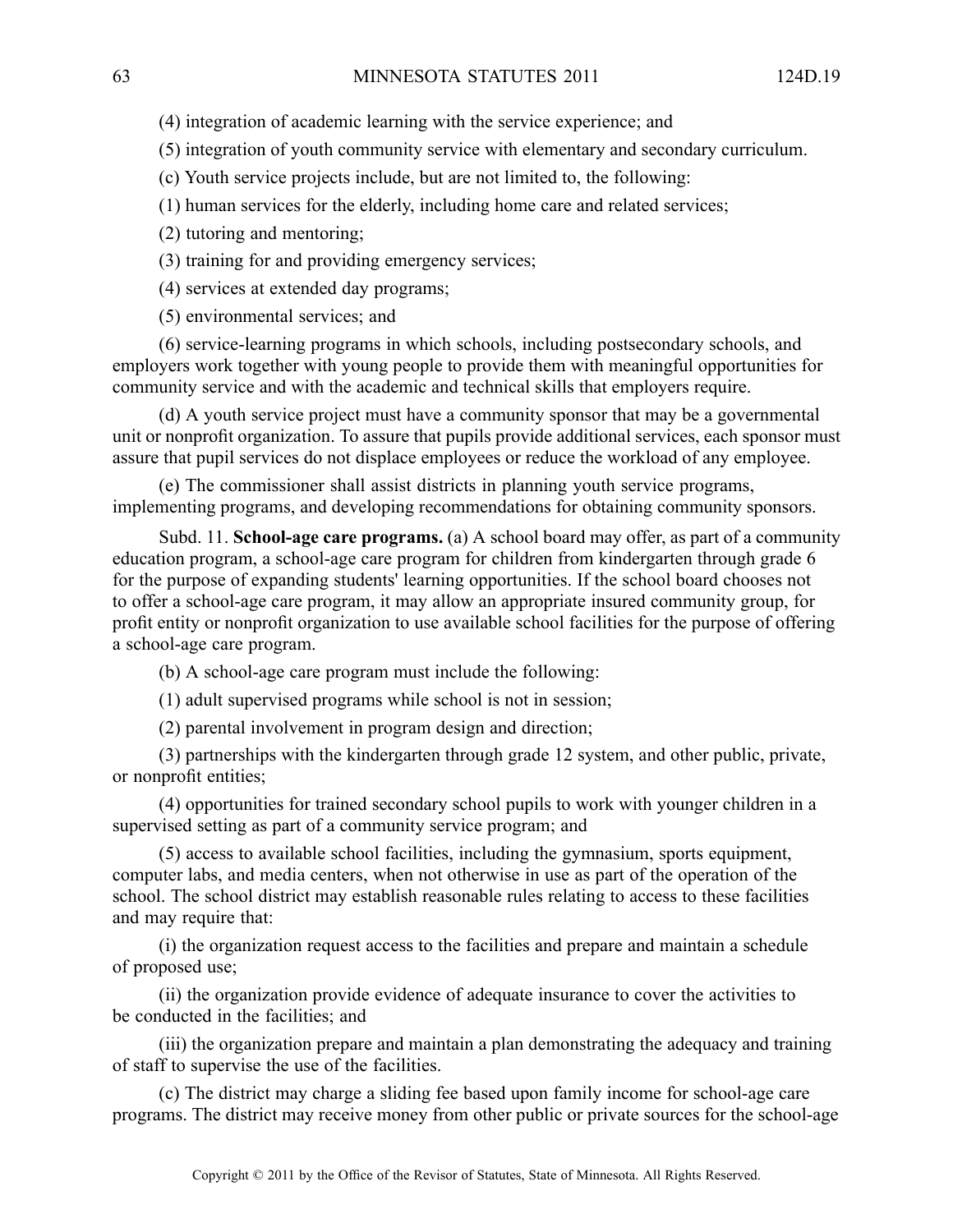care program. The board of the district must develop standards for school-age child care programs. The commissioner of education may not adopt rules for school-age care programs.

(d) The district shall maintain <sup>a</sup> separate account within the community services fund for all funds related to the school-age care program.

(e) A district is encouraged to coordinate the school-age care program with its special education, vocational education, adult basic education, early childhood family education programs, kindergarten through grade 12 instruction and curriculum services, youth development and youth service agencies, and with related services provided by other governmental agencies and nonprofit agencies.

Subd. 12. **Youth after-school enrichment programs.** Each district operating <sup>a</sup> community education program under this section may establish <sup>a</sup> youth after-school enrichment program to maintain and expand participation by school-age youth in supervised activities during nonschool hours. The youth after-school enrichment programs must include activities that suppor<sup>t</sup> development of social, mental, physical, and creative abilities of school-age youth; provide structured youth programs during high-risk times; and design programming to promote youth leadership development and improved academic performance.

Subd. 13. **Youth after-school enrichment program goals.** The goals of youth after-school enrichment programs are to:

(1) collaborate with and leverage existing community resources that have demonstrated effectiveness;

(2) reach out to children and youth, including at-risk youth, in the community;

(3) increase the number of children participating in adult-supervised programs during nonschool hours;

(4) suppor<sup>t</sup> academic achievement; and

(5) increase skills in technology, the arts, sports, and other activities.

Subd. 14. **Community education; annual report.** Each district offering <sup>a</sup> community education program under this section must annually repor<sup>t</sup> to the department information regarding each community education program, including youth after-school enrichment programs, that receives aid or levy.

History: 1971 c 900 s 4; 1976 c 239 s 29; 1977 c 447 art 4 s 1; 1980 c 609 art 4 s 22; 1982 c 548 art 6 s 1; 1Sp1985 c 12 art 4 s 1; 1987 c 398 art 4 s 3-5; 1988 c 718 art 4 s 1,2; 1989 c 329 art 4 s 1,2; art 9 s 6; 1990 c 562 art 3 s 1,13; 1991 c 199 art 2 s 8; 1991 c 265 art 4 s 1,2; 1993 c 146 art 5 s 13; 1993 c 224 art 12 s 9,10; 1994 c 465 art 2 s 11; 1Sp1995 c 3 art 4 s 30; art 16 s 13; 1997 c 162 art 2 s 12-14; 1998 c 397 art 3 s 36-42, 103; art 11 s 3; 1999 c 205 art 1 s 44; 1Sp2001 c 3 art 2 s 8-10; 1Sp2003 c 9 art 8 s 1; 2004 c 294 art 5 s 7: 2009 c 96 *art 6 <sup>s</sup> 6,7; 1Sp2011 <sup>c</sup> 11 art 8 <sup>s</sup> 1*

#### **124D.20 COMMUNITY EDUCATION REVENUE.**

Subdivision 1. **Total community education revenue.** Total community education revenue equals the sum of <sup>a</sup> district's general community education revenue, youth service program revenue, and youth after-school enrichment revenue.

Subd. 2. **Eligibility.** To be eligible for community education revenue, <sup>a</sup> district must operate <sup>a</sup> community education program that complies with section 124D.19.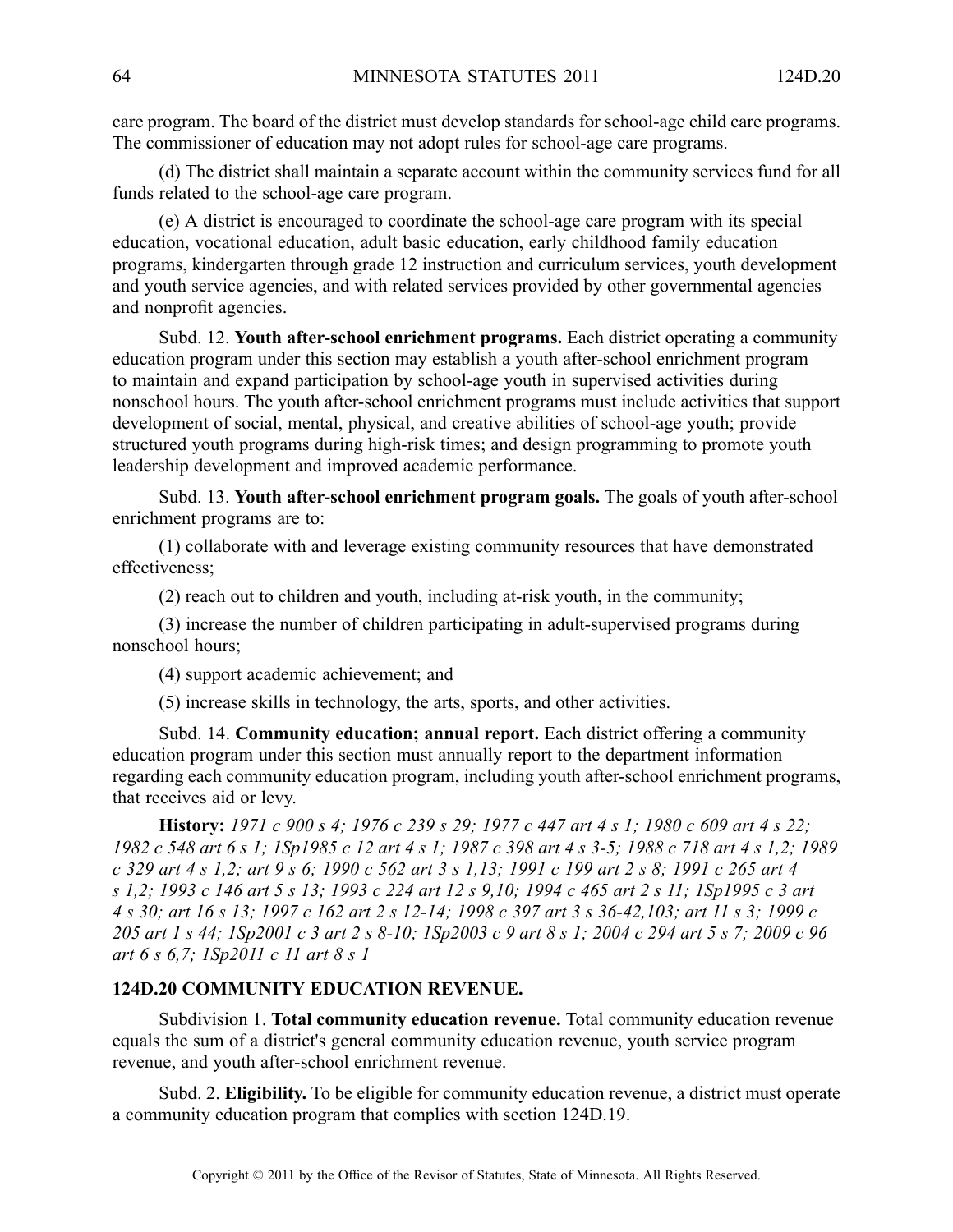Subd. 3. **General community education revenue.** The general community education revenue for <sup>a</sup> district equals \$5.23 for fiscal years 2005 and 2006 and \$5.42 for fiscal year 2007 and later, times the greater of 1,335 or the population of the district. The population of the district is determined according to section 275.14.

Subd. 4. **Youth service revenue.** Youth service program revenue is available to <sup>a</sup> district that has implemented <sup>a</sup> youth development plan and <sup>a</sup> youth service program. Youth service revenue equals \$1 times the greater of 1,335 or the population of the district.

Subd. 4a. **Youth after-school enrichment revenue.** In fiscal year 2003 and thereafter, youth after-school enrichment revenue for <sup>a</sup> district operating <sup>a</sup> youth after-school enrichment program under section 124D.19, subdivision 12, equals:

(1) \$1.85 times the greater of 1,335 or the population of the district, as defined in section 275.14, not to exceed 10,000; and

(2) \$0.43 times the population of the district, as defined in section 275.14, in excess of 10,000. Youth after-school enrichment revenue must be reserved for youth after-school enrichment programs.

Subd. 5. **Total community education levy.** To obtain total community education revenue, <sup>a</sup> district may levy the amount raised by <sup>a</sup> maximum tax rate of .9 percen<sup>t</sup> times the adjusted net tax capacity of the district. If the amount of the total community education levy would exceed the total community education revenue, the total community education levy shall be determined according to subdivision 6.

Subd. 6. **Community education levy; districts off the formula.** If the amount of the community education levy for <sup>a</sup> district exceeds the district's community education revenue, the amount of the community education levy is limited to the district's community education revenue according to subdivision 1.

Subd. 7. **Community education aid.** A district's community education aid is the difference between its community education revenue and the community education levy. If the district does not levy the entire amount permitted, the community education aid must be reduced in proportion to the actual amount levied.

Subd. 8. **Uses of general revenue.** (a) General community education revenue may be used for:

(1) nonvocational, recreational, and leisure time activities and programs;

(2) programs for adults with disabilities, if the programs and budgets are approved by the department;

(3) adult basic education programs, according to section 124D.52;

- (4) summer programs for elementary and secondary pupils;
- (5) implementation of <sup>a</sup> youth development plan;
- (6) implementation of <sup>a</sup> youth service program;
- (7) early childhood family education programs, according to section 124D.13;
- (8) school readiness programs, according to section 124D.15; and

(9) extended day programs, according to section 124D.19, subdivision 11.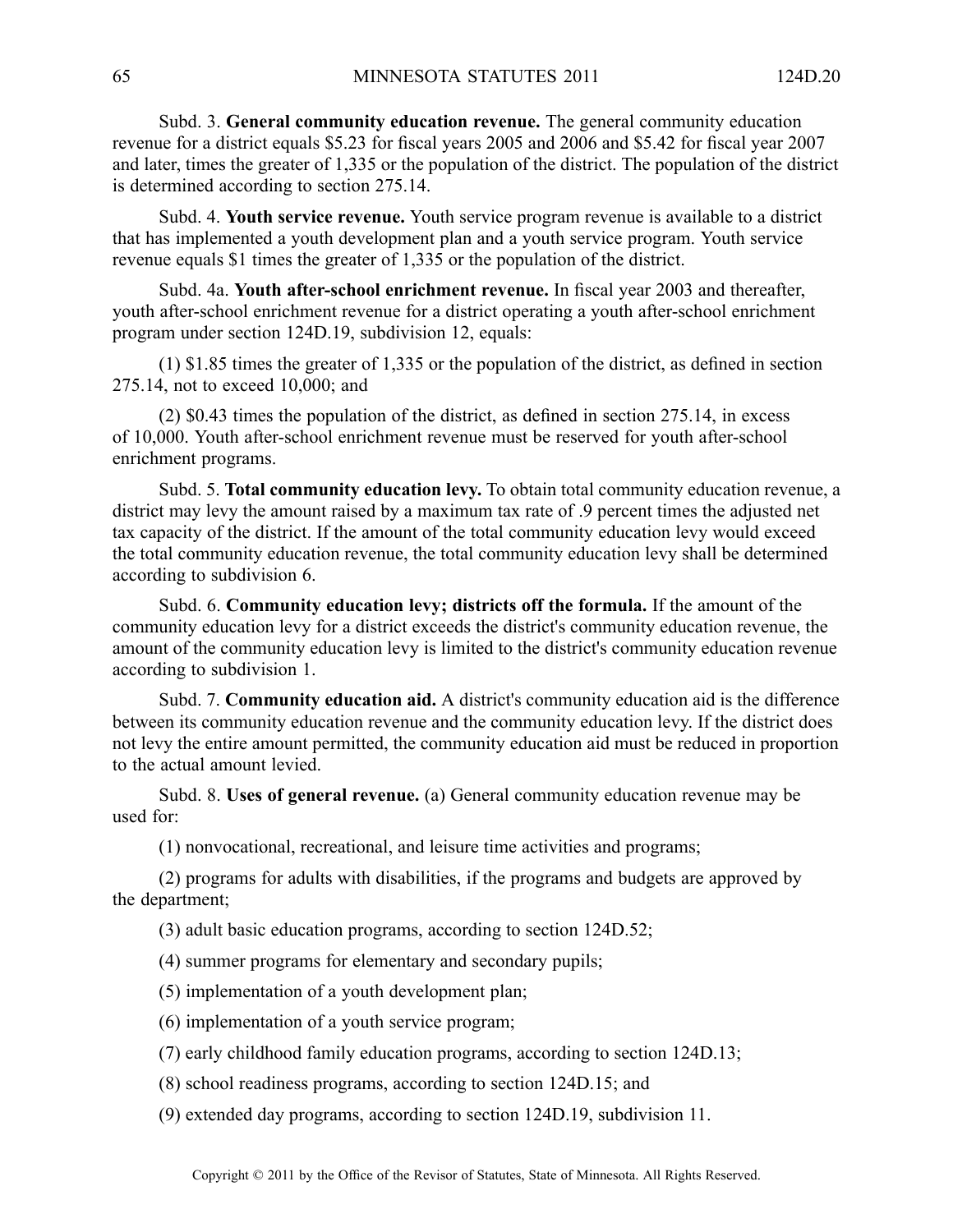(b) In addition to money from other sources, <sup>a</sup> district may use up to ten percen<sup>t</sup> of its community education revenue for equipment that is used exclusively in community education programs. This revenue may be used only for the following purposes:

(1) to purchase or lease computers and related materials;

(2) to purchase or lease equipment for instructional programs; and

(3) to purchase textbooks and library books.

(c) General community education revenue must not be used to subsidize the direct activity costs for adult enrichment programs. Direct activity costs include, but are not limited to, the cost of the activity leader or instructor, cost of materials, or transportation costs.

Subd. 9. **Use of youth service revenue.** Youth service revenue may be used to implement <sup>a</sup> youth development plan approved by the school board and to provide <sup>a</sup> youth service program according to section 124D.19, subdivision 10.

Subd. 10. **Reserve account.** Community education revenue, which includes aids, levies, fees, grants, and all other revenues received by the school district for community education programs, must be maintained in <sup>a</sup> reserve account within the community service fund.

Subd. 11. **Reserve account limit.** (a) Under this section, the sum of the average balances during the most recent three-year period in <sup>a</sup> district's community education reserve account and unreserved/undesignated community service fund account on June 30 of each year, adjusted for any prior reductions under this subdivision, must not be greater than 25 percen<sup>t</sup> of the sum of the district's maximum total community education revenue under subdivision 1, excluding adjustments under this subdivision, plus any fees, grants, or other revenue received by the district for community education programs for the prior year. For purposes of this paragraph, "community education programs" means programs according to subdivisions 8, paragraph (a), and 9, and section 124D.19, subdivision 12, excluding early childhood family education programs under section 124D.13, school readiness programs under section 124D.15, and adult basic education programs under section 124D.52.

(b) If the sum of the average balances during the most recent three-year period in <sup>a</sup> district's community education reserve account and unreserved/undesignated community service fund account on June 30 of each year, adjusted for any prior reductions under this subdivision, is in excess of the limit under paragraph (a), the district's community education state aid and levy authority for the current school year must be reduced by the lesser of the current year revenue under subdivision 1 or the excess reserve amount. The aid reduction equals the product of the lesser of the excess reserve amount or the current year revenue under subdivision 1 times the ratio of the district's aid for the current year under subdivision 7 to the district's revenue for the current year under subdivision 1. The levy reduction equals the excess reserve amount minus the aid reduction. For purposes of this paragraph, if <sup>a</sup> district does not levy the entire amount permitted under subdivision 5 or 6, the revenue under subdivision 1 must be reduced in proportion to the actual amount levied.

(c) Notwithstanding paragraph (a), for fiscal year 2003, the excess reserve amount shall be computed using the balances in <sup>a</sup> district's community education reserve account and unreserved/undesignated community service fund account on June 30, 2002. For fiscal year 2004, the excess reserve amount shall be computed using the adjusted average balances in <sup>a</sup> district's community education reserve account and unreserved/undesignated community service fund account on June 30, 2002, and June 30, 2003.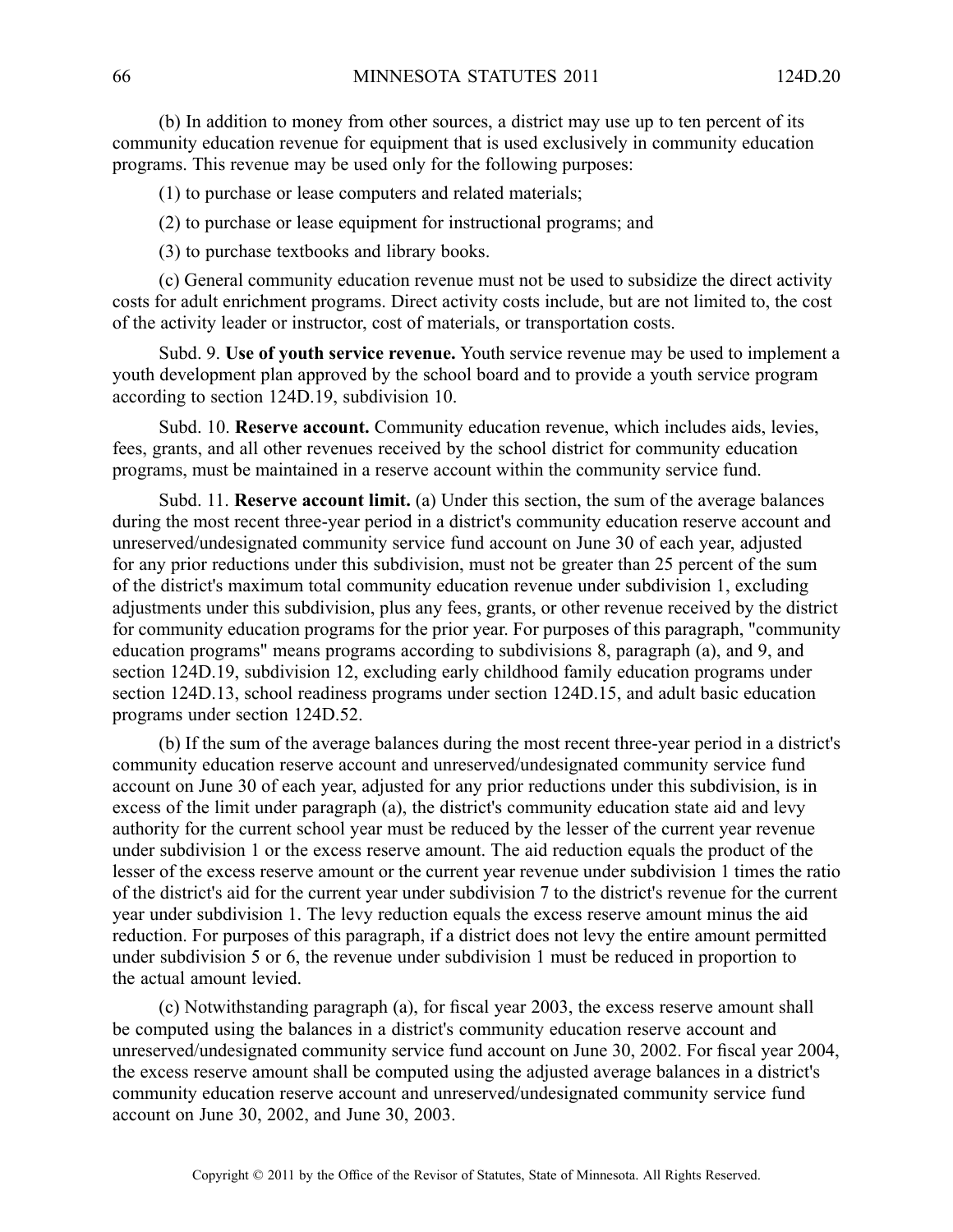Subd. 12. **Waiver.** (a) If <sup>a</sup> district anticipates that the reserve account may exceed the 25 percen<sup>t</sup> limit established under subdivision 11 because of extenuating circumstances, prior approval to exceed the limit must be obtained in writing from the commissioner.

(b) Notwithstanding paragraph (a), for fiscal year 2003, <sup>a</sup> district may submit <sup>a</sup> waiver reques<sup>t</sup> within 30 days of May 30, 2003.

**History:** 1989 c 329 art 4 s 12; 1Sp1989 c 1 art 2 s 11; 1990 c 562 art 3 s 13; art 10 s 3; 1991 c 265 art 4 s 14-18; 1993 c 224 art 4 s 27-30; art 12 s 20; 1994 c 647 art 4 s 24,25; 1Sp1995 c 3 art 4 s 19; art 16 s 13; 1996 c 412 art 4 s 8; 1997 c 162 art 2 s 22,23; 1998 c 397 art 3 s 77,78,103; art 11 s 3; 1998 c 398 art 1 s 17,18; 1999 c 205 art 2 s 1; 1Sp2001 c 3 art 2 s 11-13; ISp2003 c 9 art 8 s 2-5; 2004 c 294 art 5 s 8; ISp2005 c 5 art 8 s 5,6; 2010 c 346 art 1 s 9

**124D.21** [Repealed, 1Sp2003 <sup>c</sup> 9 art 8 <sup>s</sup> 8]

#### **124D.22 SCHOOL-AGE CARE REVENUE.**

Subdivision 1. **Eligibility.** A district that offers a school-age care program according to section 124D.19, subdivision 11, is eligible for school-age care revenue for the additional costs of providing services to children with disabilities or to children experiencing family or related problems of <sup>a</sup> temporary nature who participate in the school-age care program.

Subd. 2. **School-age care revenue.** The school-age care revenue for an eligible district equals the approved additional cost of providing services to children with disabilities or children experiencing family or related problems of <sup>a</sup> temporary nature who participate in the school-age care program.

Subd. 3. **School-age care levy.** To obtain school-age care revenue, <sup>a</sup> school district may levy an amount equal to the district's school-age care revenue as defined in subdivision 2 multiplied by the lesser of one, or the ratio of the quotient derived by dividing the adjusted net tax capacity of the district for the year before the year the levy is certified by the resident pupil units in the district for the school year to which the levy is attributable, to \$2,433.

Subd. 4. **School-age care aid.** A district's school-age care aid is the difference between its school-age care revenue and its school-age care levy. If <sup>a</sup> district does not levy the entire amount permitted, school-age care aid must be reduced in proportion to the actual amount levied.

**History:** 1992 c 499 art 4 s 8; art 12 s 29; 1993 c 224 art 4 s 32; 1997 c 162 art 2 s 24; 1998 c 397 art 3 s 80,81,103; art 11 s 3; 1999 c 205 art 1 s 45; 1Sp2003 c 9 art 8 s 6

**124D.221** [Repealed, 1Sp2003 <sup>c</sup> 9 art 8 <sup>s</sup> 8]

#### **124D.2211 AFTER-SCHOOL COMMUNITY LEARNING PROGRAMS.**

Subdivision 1. **Establishment.** A competitive statewide after-school community learning gran<sup>t</sup> program is established to provide grants to community or nonprofit organizations, political subdivisions, for-profit or nonprofit child care centers, or school-based programs that serve youth after school or during nonschool hours. The commissioner shall develop criteria for after-school community learning programs.

Subd. 2. **Program outcomes.** The expected outcomes of the after-school community learning programs are to increase:

(1) school connectedness of participants;

(2) academic achievement of participating students in one or more core academic areas;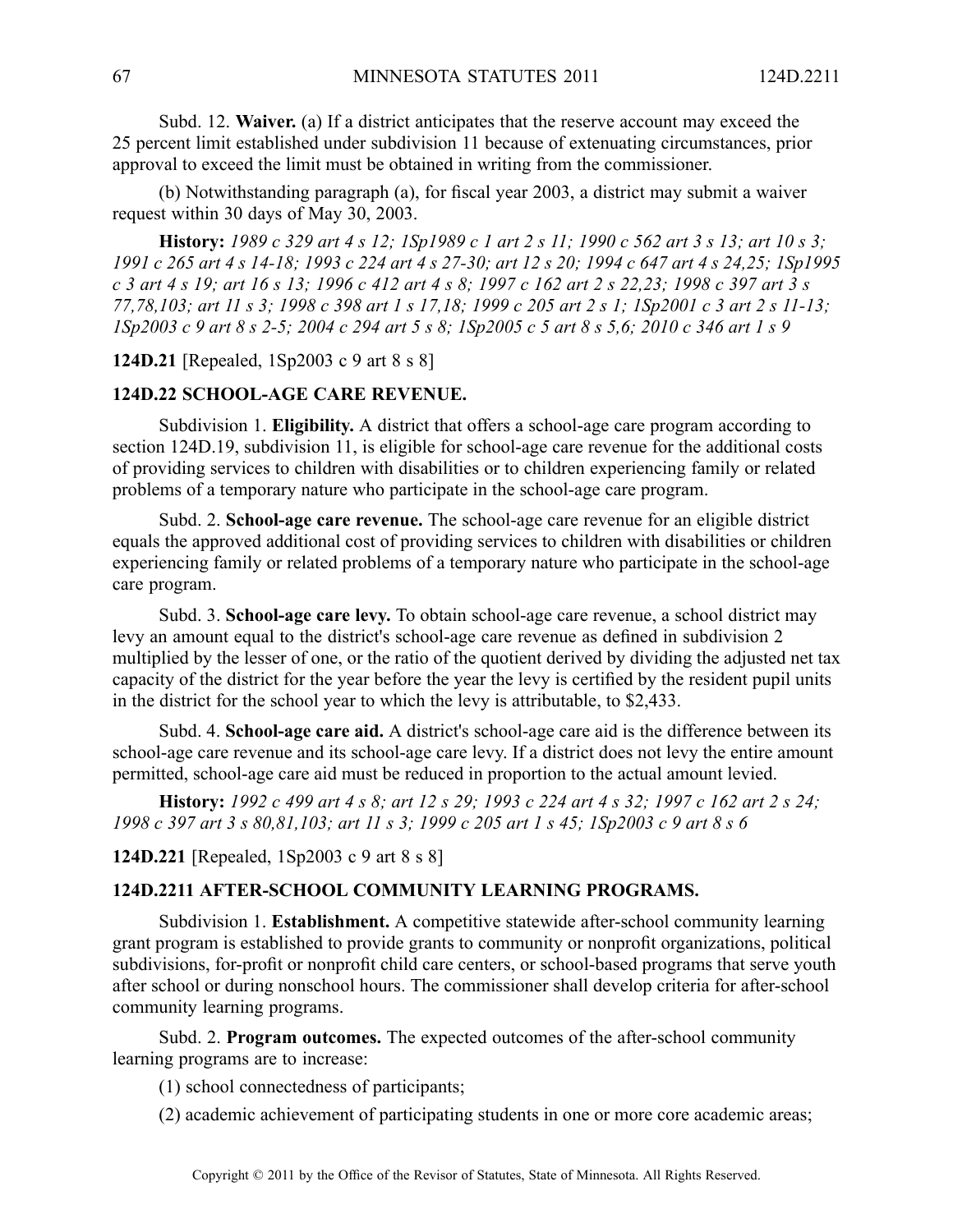(3) the capacity of participants to become productive adults; and

(4) preven<sup>t</sup> truancy from school and preven<sup>t</sup> juvenile crime.

Subd. 3. **Grants.** An applicant shall submit an after-school community learning program proposal to the commissioner. The submitted plan must include:

(1) collaboration with and leverage of existing community resources that have demonstrated effectiveness;

(2) outreach to children and youth; and

(3) involvement of local governments, including park and recreation boards or schools, unless no governmen<sup>t</sup> agency is appropriate.

Proposals will be reviewed and approved by the commissioner.

**History:** *2007 <sup>c</sup> 146 art 9 <sup>s</sup> 14*

### **124D.23 FAMILY SERVICES AND COMMUNITY-BASED COLLABORATIVES.**

Subdivision 1. **Establishment.** (a) In order to qualify as <sup>a</sup> family services collaborative, <sup>a</sup> minimum of one school district, one county, one public health entity, one community action agency as defined in section 256E.31, and one Head Start grantee if the community action agency is not the designated federal grantee for the Head Start program must agree in writing to provide coordinated family services and commit resources to an integrated fund. Collaboratives are expected to have broad community representation, which may include other local providers, including additional school districts, counties, and public health entities, other municipalities, public libraries, existing culturally specific community organizations, tribal entities, local health organizations, private and nonprofit service providers, child care providers, local foundations, community-based service groups, businesses, local transit authorities or other transportation providers, community action agencies under section 256E.31, senior citizen volunteer organizations, paren<sup>t</sup> organizations, parents, and sectarian organizations that provide nonsectarian services.

(b) Members of the governing bodies of political subdivisions involved in the establishment of <sup>a</sup> family services collaborative shall select representatives of the nongovernmental entities listed in paragraph (a) to serve on the governing board of <sup>a</sup> collaborative. The governing body members of the political subdivisions shall select one or more representatives of the nongovernmental entities within the family service collaborative.

(c) Two or more family services collaboratives or children's mental health collaboratives may consolidate decision-making, pool resources, and collectively act on behalf of the individual collaboratives, based on <sup>a</sup> written agreemen<sup>t</sup> among the participating collaboratives.

Subd. 2. **Duties.** (a) Each collaborative must:

(1) establish, with assistance from families and service providers, clear goals for addressing the health, developmental, educational, and family-related needs of children and youth and use outcome-based indicators to measure progress toward achieving those goals;

(2) establish <sup>a</sup> comprehensive planning process that involves all sectors of the community, identifies local needs, and surveys existing local programs;

(3) integrate service funding sources so that children and their families obtain services from providers best able to anticipate and meet their needs;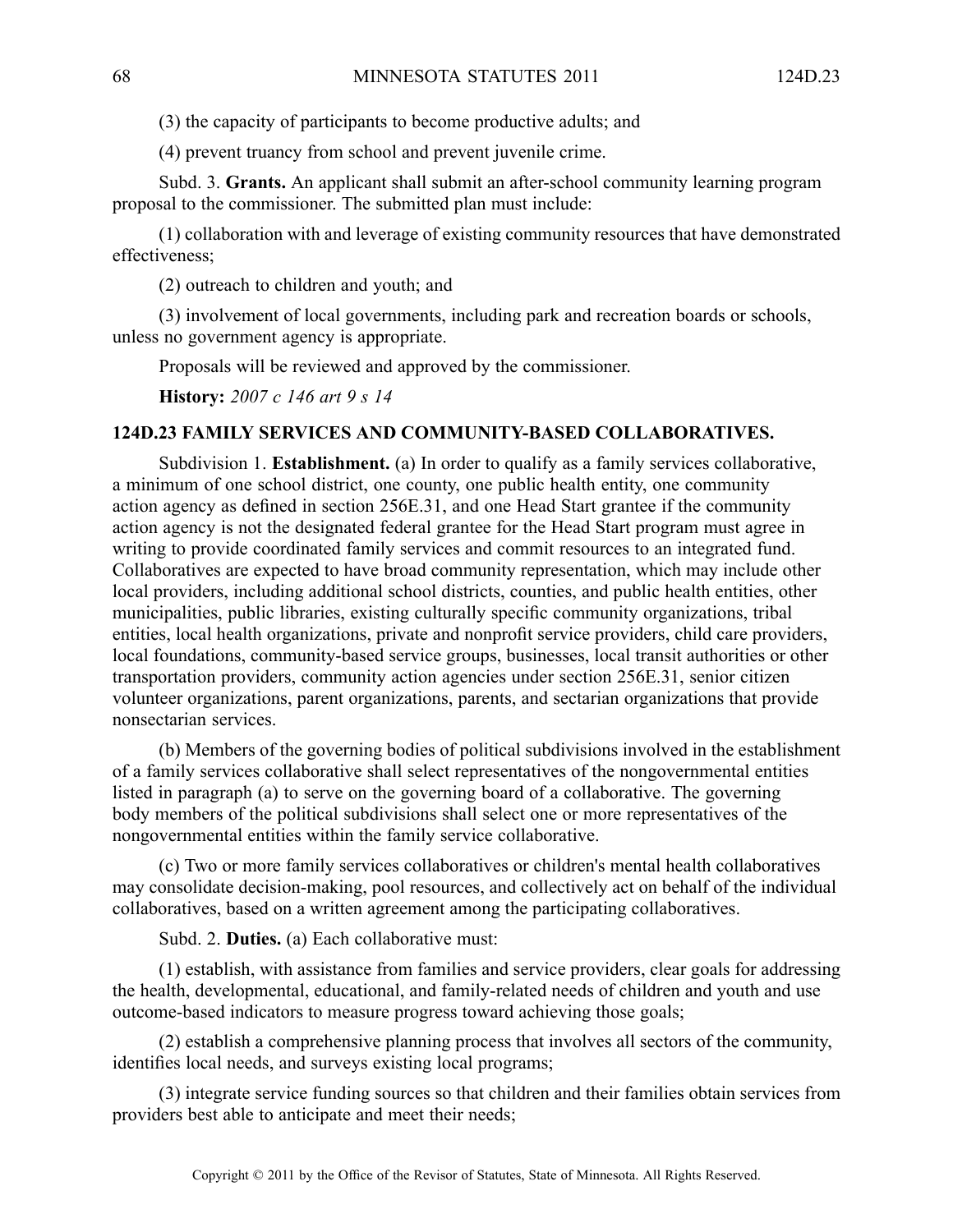(4) coordinate families' services to avoid duplicative and overlapping assessment and intake procedures;

(5) focus primarily on family-centered services;

(6) encourage parents and volunteers to actively participate by using flexible scheduling and actively recruiting volunteers;

(7) provide services in locations that are readily accessible to children and families;

(8) use new or reallocated funds to improve or enhance services provided to children and their families;

(9) identify federal, state, and local institutional barriers to coordinating services and sugges<sup>t</sup> ways to remove these barriers; and

(10) design and implement an integrated local service delivery system for children and their families that coordinates services across agencies and is client centered. The delivery system shall provide <sup>a</sup> continuum of services for children birth to age 18, or birth through age 21 for individuals with disabilities. The collaborative shall describe the community plan for serving pregnan<sup>t</sup> women and children from birth to age six.

(b) The outcome-based indicators developed in paragraph (a), clause (1), may include the number of low birth weight babies, the infant mortality rate, the number of children who are adequately immunized and healthy, require out-of-home placement or long-term special education services, and the number of minor parents.

Subd. 3. **Duties of certain coordinating bodies.** By mutual agreemen<sup>t</sup> of the collaborative and <sup>a</sup> coordinating body listed in this subdivision, <sup>a</sup> family services collaborative may assume the duties of <sup>a</sup> community transition interagency committee established under section 125A.22; an interagency early intervention committee established under section 125A.30; <sup>a</sup> local advisory council established under section 245.4875, subdivision 5; or <sup>a</sup> local coordinating council established under section 245.4875, subdivision 6.

Subd. 4. **Integrated local service delivery system.** A collaborative must design an integrated local service delivery system that coordinates funding streams and the delivery of services between existing agencies. The integrated local service delivery system may:

(1) improve outreach and early identification of children and families in need of services and intervene across service systems on behalf of families;

(2) offer an inclusive service system that supports all families within <sup>a</sup> community;

(3) coordinate services that eliminate the need to match funding streams, provider eligibilities, or clients with multiple providers;

(4) improve access to services by coordinating transportation services;

(5) provide initial outreach to all new mothers and periodic family visits to children who are potentially at risk;

(6) coordinate assessment across systems to determine which children and families need coordinated multiagency services and supplemental services;

(7) include multiagency service plans and coordinate unitary case management; and

(8) integrate funding of services.

Subd. 5. **Information sharing.** (a) The school district, county, and public health entity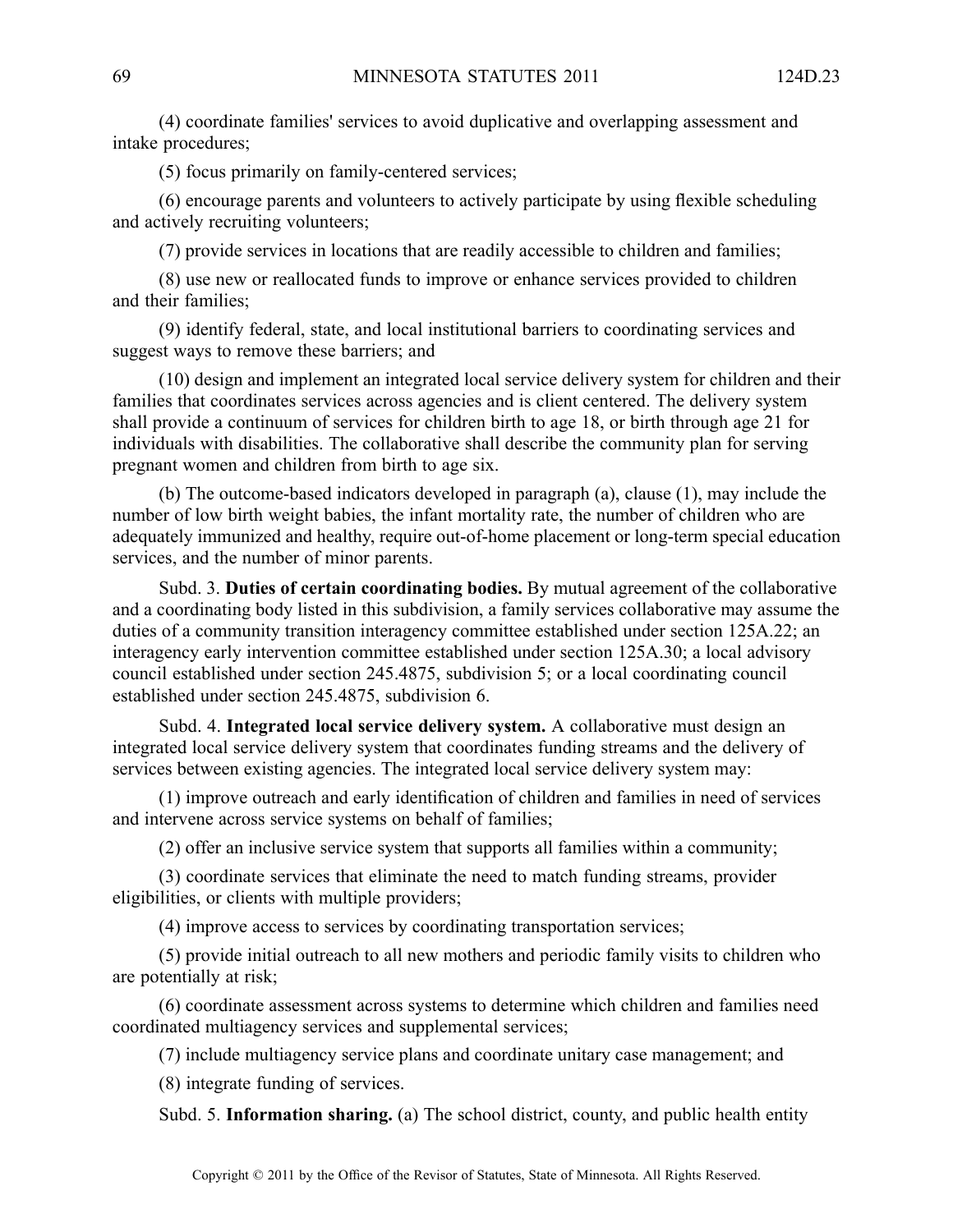members of <sup>a</sup> family services collaborative may inform each other as to whether an individual or family is being served by the member, without the consent of the subject of the data. If further information sharing is necessary in order for the collaborative to carry out duties under subdivision 2 or 3, the collaborative may share data if the individual, as defined in section 13.02, subdivision 8, gives written informed consent. Data on individuals shared under this subdivision retain the original classification as defined under section 13.02, as to each member of the collaborative with whom the data is shared.

(b) If <sup>a</sup> federal law or regulation impedes information sharing that is necessary in order for <sup>a</sup> collaborative to carry out duties under subdivision 2 or 3, the appropriate state agencies shall seek <sup>a</sup> waiver or exemption from the applicable law or regulation.

Subd. 6. **Integrated fund.** (a) A collaborative must establish an integrated fund to help provide an integrated service system and fund additional supplemental services. The integrated fund may consist of federal, state, local, or private resources. The collaborative agreemen<sup>t</sup> must specify <sup>a</sup> minimum financial commitment by the contributors to an integrated fund. Contributors may not reduce their financial commitment excep<sup>t</sup> as specified in the agreemen<sup>t</sup> or by federal declaration.

(b) A collaborative must seek to maximize federal and private funds by designating local expenditures for services that can be matched with federal or private gran<sup>t</sup> funds and by designing services to meet the requirements for state or federal reimbursement.

(c) Collaboratives may seek to maximize federal reimbursement of funds under section 256F.10.

Subd. 7. **Local plans.** The collaborative plan must describe how the collaborative will carry out the duties and implement the integrated local services delivery system required under this section. The plan must include <sup>a</sup> list of the collaborative participants, <sup>a</sup> copy of the agreemen<sup>t</sup> required under subdivision 1, the amount and source of resources each participant will contribute to the integrated fund, and methods for increasing local participation in the collaborative, involving parents and other community members in implementing and operating the collaborative, and providing effective outreach services to all families with young children in the community. The plan must also include specific goals that the collaborative intends to achieve and methods for objectively measuring progress toward meeting the goals.

Subd. 8. **Plan approval by Children's Cabinet.** (a) The Children's Cabinet must approve local plans for collaboratives. In approving local plans, the Children's Cabinet must give highest priority to <sup>a</sup> plan that provides:

(1) early intervention and family outreach services;

- (2) parenting time services;
- (3) <sup>a</sup> continuum of services for children from birth to age 18;
- (4) family preservation services;

(5) culturally sensitive approaches for delivering services and utilizing culturally specific organizations;

- (6) clearly defined outcomes and valid methods of assessment;
- (7) effective service coordination;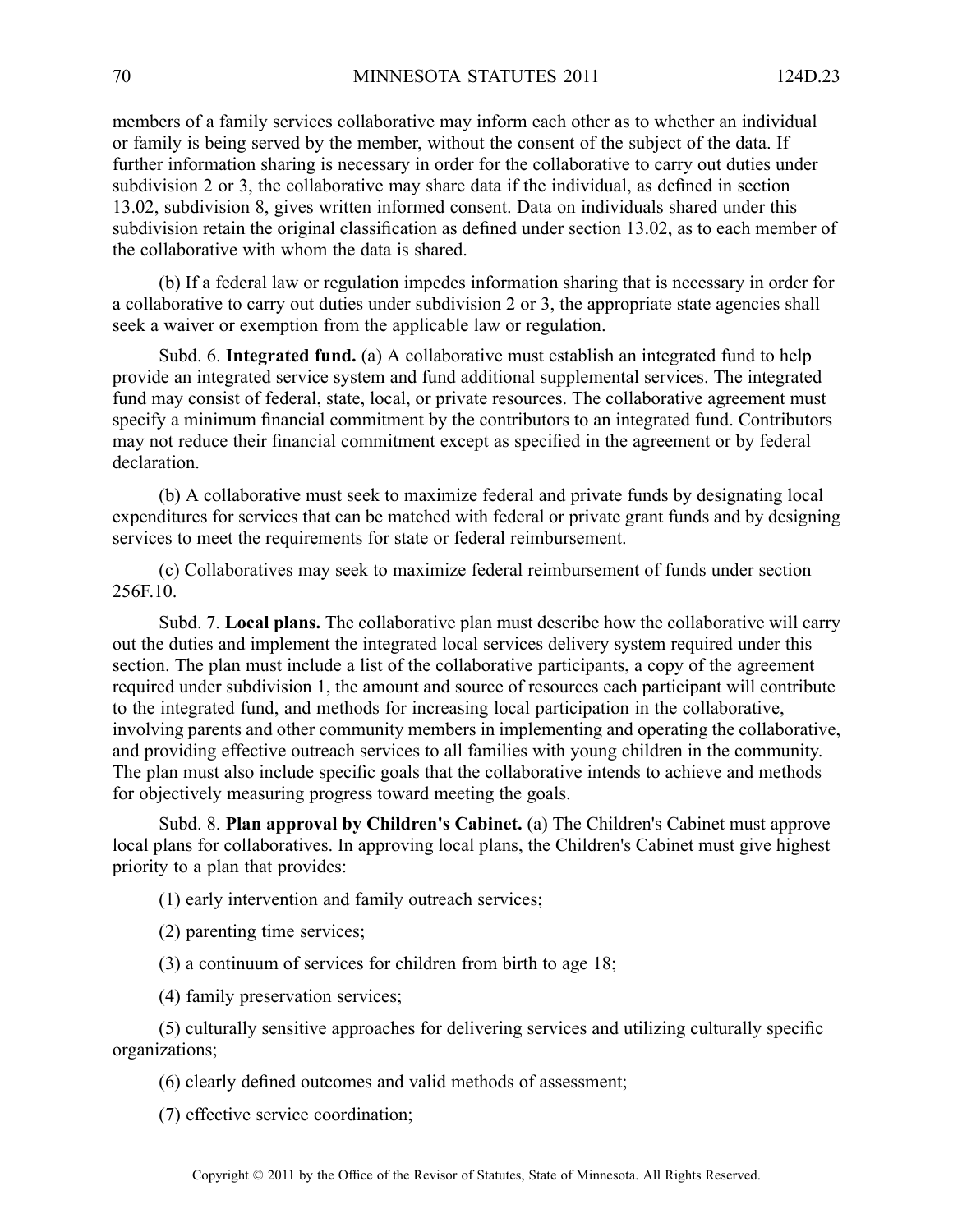(8) participation by the maximum number of jurisdictions and local, county, and state funding sources;

(9) integrated community service providers and local resources;

(10) integrated transportation services;

(11) integrated housing services; and

(12) coordinated services that include <sup>a</sup> children's mental health collaborative authorized by law.

(b) The Children's Cabinet must ensure that the collaboratives established under this section do not conflict with any state or federal policy or program and do not negatively impact the state budget.

Subd. 9. **Receipt of funds.** The Office of Strategic and Long-Range Planning may receive and administer public and private funds for the purposes of Laws 1993, chapter 224.

Subd. 10. **Liability insurance.** The commissioner of education may designate one collaborative to act as <sup>a</sup> lead collaborative for purposes of obtaining liability coverage for participating collaboratives.

History: 1993 c 224 art 4 s 10; 1994 c 618 art 1 s 18; 1994 c 647 art 4 s 12; 1Sp1995 c 3 art 3 s 4; art 16 s 13; 1996 c 412 art 4 s 4,5; 1997 c 162 art 4 s 58; 1998 c 397 art 3 s 32-35,103; art 11 s 3; 1999 c 205 art 1 s 46; 2000 c 444 art 2 s 4; 2003 c 130 s 12; 1Sp2003 c *14 art 4 <sup>s</sup> 1; 2005 <sup>c</sup> 98 art 1 <sup>s</sup> 24*

#### **124D.24 CITATION; MINNESOTA FAMILY CONNECTIONS ACT.**

Sections 124D.25 to 124D.29 may be cited as the "Minnesota Family Connections Act."

History: 1981 c 358 art 6 s 6; 1983 c 314 art 9 s 12; 1989 c 329 art 7 s 15; 1991 c 130 s 37; 1994 c 465 art 2 s 1; 1996 c 412 art 4 s 13; 1998 c 397 art 3 s 103; art 11 s 3

#### **124D.25 PURPOSE OF FAMILY CONNECTIONS ACT.**

The legislature recognizes the unique and lifelong learning and development process of all human beings. The legislature is committed to the goal of maximizing the individual growth potential of all learners. The purposes of the Family Connections Act are:

(1) to offer family connections programs which emphasize learning and development based on learner outcomes;

(2) to recognize and utilize the unique skills that teachers, students, family, and the community have in both the teaching process and the learning and development process; and

(3) to provide an opportunity for maximum use of teachers, principals, and counselors.

History: 1981 c 358 art 6 s 7; 1983 c 314 art 9 s 12; 1989 c 329 art 7 s 16; 1991 c 130 s *37; 1996 <sup>c</sup> 412 art 4 <sup>s</sup> 14; 1998 <sup>c</sup> 397 art 3 <sup>s</sup> 103*

### **124D.26 IMPROVED LEARNING PROGRAM.**

Subdivision 1. **Authorization.** A district or group of districts may establish an improved learning program.

Subd. 2. **Rules and rights.** The commissioner of education may waive district compliance with its rules which would preven<sup>t</sup> implementation of an improved learning program. Participation in an improved learning program as <sup>a</sup> principal-teacher, counselor-teacher, or career teacher must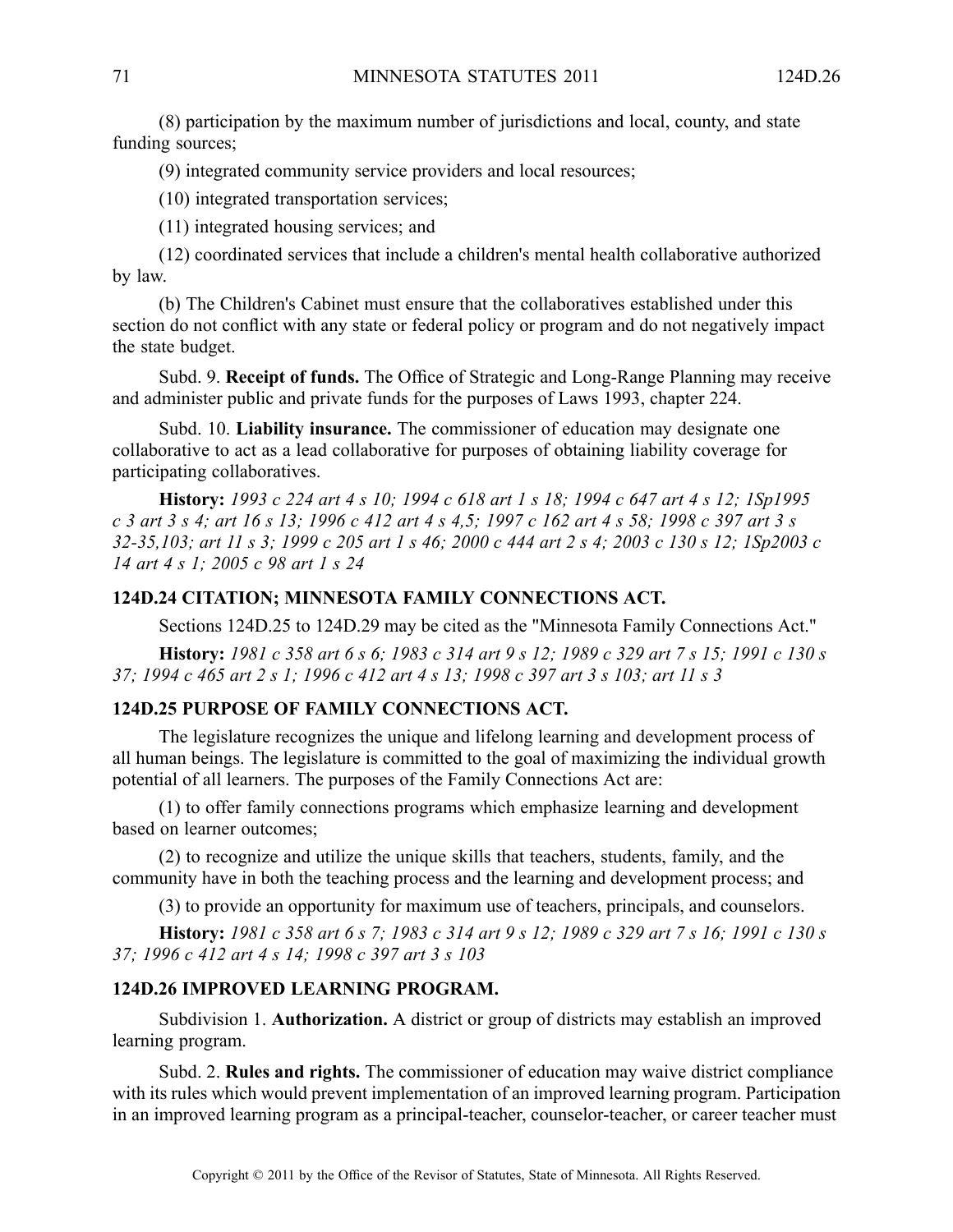not affect seniority in the district or rights under the applicable collective bargaining agreement.

Subd. 3. **Additional funding.** A district providing an improved learning program may receive funds for the program from private sources and governmental agencies, including state or federal funds.

History: 1981 c 358 art 6 s 8; 1983 c 314 art 9 s 1,12; 1984 c 463 art 7 s 2; 1987 c 398 art 1 s 19,20; 1991 c 130 s 37; 1998 c 397 art 3 s 85,103; 1998 c 398 art 5 s 55; 2003 c 130 s 12

# **124D.27 ADVISORY COUNCIL.**

The board of <sup>a</sup> district providing <sup>a</sup> family connections program must appoint an advisory council. Council members must be selected from the school attendance area in which programs are provided. Members of the council may include students, teachers, principals, administrators and community members. Amajority of the members must be parents with children participating in the local program. The local advisory council must advise the board in the development, coordination, supervision, and review of the career teacher program. The council must meet at least two times each year with any established community education advisory council in the district. Members of the council may be members of the community education advisory council. The council must repor<sup>t</sup> to the school board.

History: 1981 c 358 art 6 s 9; 1983 c 314 art 9 s 12; 1989 c 329 art 7 s 17; 1991 c 130 s *37; 1996 <sup>c</sup> 412 art 4 <sup>s</sup> 15; 1998 <sup>c</sup> 397 art 3 <sup>s</sup> 86,103*

#### **124D.28 FAMILY CONNECTIONS PROGRAM COMPONENTS.**

Subdivision 1. **Mandatory components.** A family connections program must include:

(1) participation by <sup>a</sup> designated individual as <sup>a</sup> career teacher, principal-teacher, or counselor teacher;

(2) an emphasis on each individual child's unique learning and development needs;

(3) procedures to give the career teacher <sup>a</sup> major responsibility for leadership of the instructional and noninstructional activities of each child beginning with early childhood family education;

(4) procedures to involve parents in the learning and development experiences of their children;

(5) procedures to implement outcome-based education by focusing on the needs of the learner;

(6) procedures to coordinate and integrate the instructional program with all community education programs;

(7) procedures to concentrate career teacher programs at sites that provide early childhood family education and subsequent learning and development programs; and

(8) procedures for the district to fund the program.

Subd. 2. **Optional components.** A family connections program may include:

(1) efforts to improve curricula strategies, instructional strategies, and use of materials that respond to the individual educational needs and learning styles of each pupil in order to enable each pupil to make continuous progress and to learn at <sup>a</sup> rate appropriate to that pupil's abilities;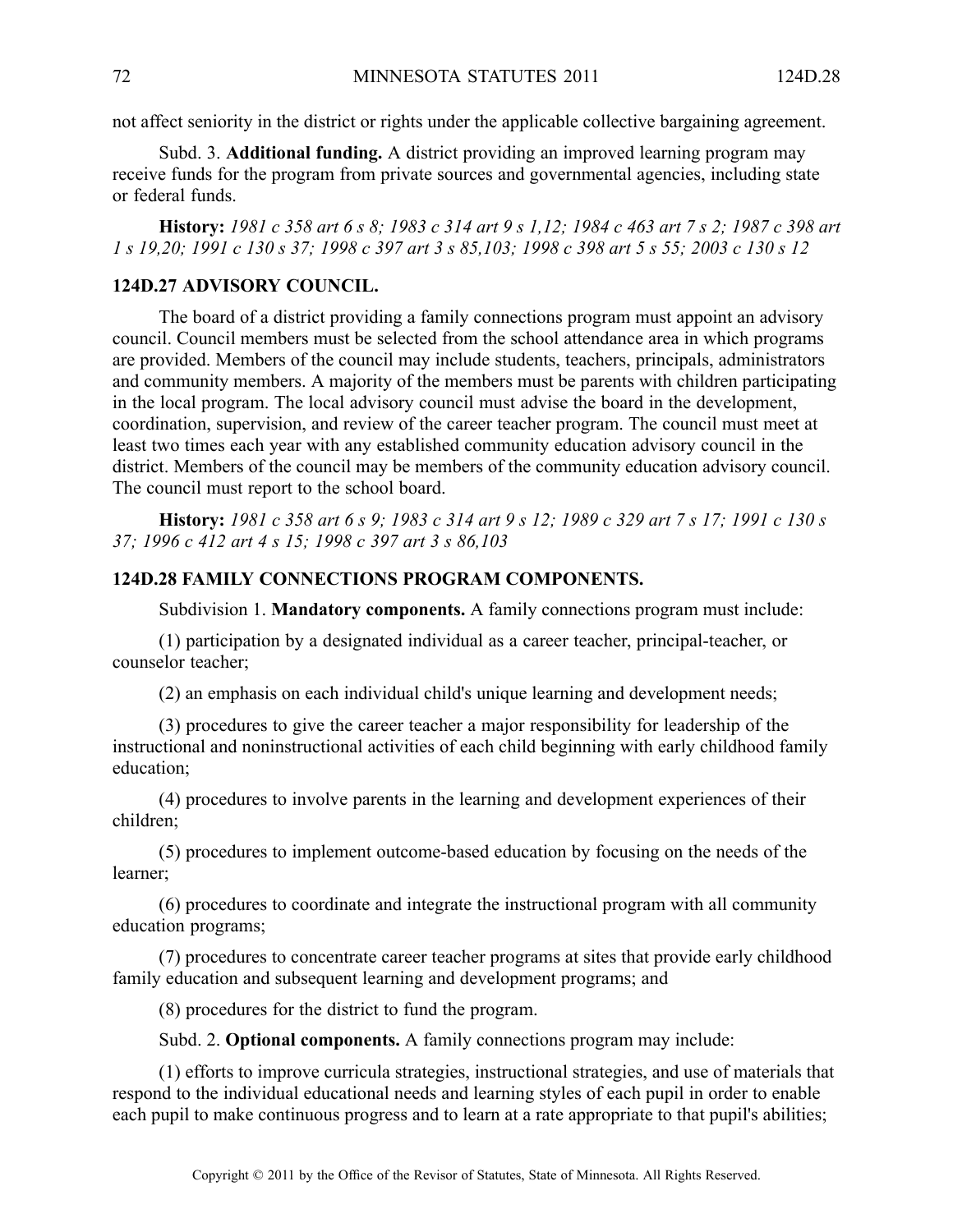(2) efforts to develop student abilities in basic skills; applied learning skills; and, when appropriate, arts; humanities; physical, natural, and social sciences; multicultural education; physical, emotional, and mental health; consumer economics; and career education;

(3) use of community resources and communications media to pursue learning and development opportunities for pupils;

(4) staff development for teachers and other school personnel;

(5) improvements to the learning and development environment, including use of the community in general, to enhance the learning and development process;

(6) cooperative efforts with other agencies involved with human services or child development and development of alternative community based learning and development experiences;

(7) postsecondary education components for pupils who are able to accelerate or programs for pupils with special abilities and interests who are given advanced learning and development opportunities within existing programs;

(8) use of volunteers in the learning and development program;

(9) flexible attendance schedules for pupils;

(10) adult education component;

(11) coordination with early childhood family education and community education programs;

(12) variable student/faculty ratios for special education students to provide for special programming;

(13) inclusion of nonpublic pupils as par<sup>t</sup> of the ratio in the career teacher, principal-teacher, and counselor teacher component;

(14) application of educational research findings;

(15) summer learning and development experiences for students as recommended by the career teacher, principal-teacher, and counselor teacher;

(16) use of education assistants, teacher aides, or paraprofessionals as par<sup>t</sup> of the career teacher program;

(17) establishment of alternative criteria for high school graduation; and

(18) variable age and learning size groupings of students.

**History:** 1981 c 358 art 6 s 10; 1983 c 314 art 9 s 2,12; 1989 c 329 art 7 s 18; 1991 c 130 s *37; 1996 <sup>c</sup> 412 art 4 <sup>s</sup> 16; 1998 <sup>c</sup> 397 art 3 <sup>s</sup> 87,103*

### **124D.29 CAREER TEACHER.**

Subdivision 1. **Status.** A family connections program may include <sup>a</sup> career teacher, principal-teacher, and counselor teacher component. The career teacher, principal-teacher, and counselor teacher must not be the exclusive teacher for students assigned to them but shall serve as <sup>a</sup> primary teacher and perform the function of developing and implementing <sup>a</sup> student's overall learning and development program. The career teacher, principal-teacher, and counselor teacher may be responsible for regular assignments as well as learning and development programs for other assigned students.

Subd. 2. **Qualifications.** (a) An individual employed as <sup>a</sup> career teacher must be licensed as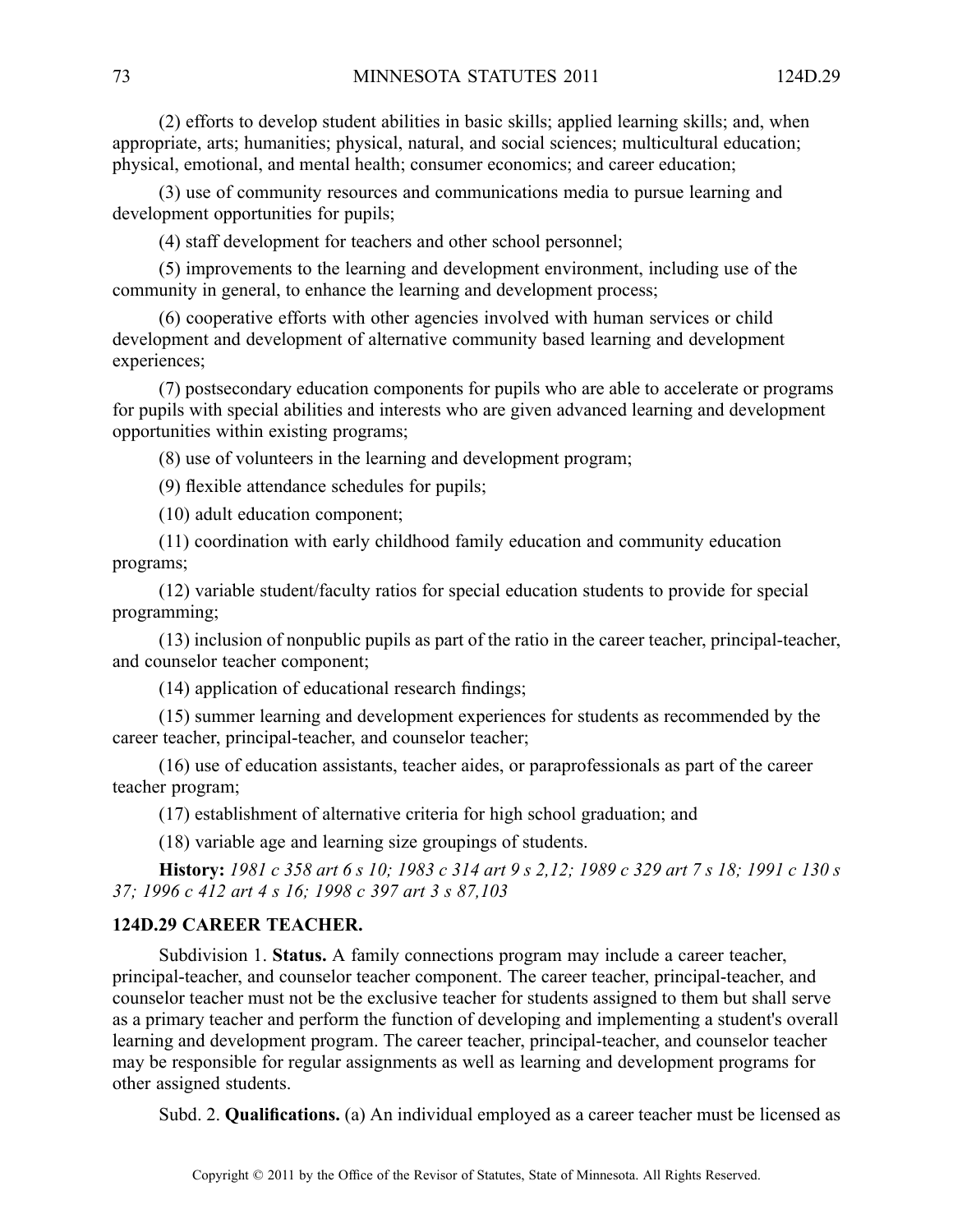<sup>a</sup> teacher and shall be considered <sup>a</sup> teacher as defined in section 179A.03, subdivision 18, for purposes of chapter 179A.

(b) An individual employed as <sup>a</sup> principal teacher must be licensed as <sup>a</sup> principal and shall be considered <sup>a</sup> principal, as defined in section 179A.03, subdivision 12, for purposes of chapter 179A.

(c) An individual employed as <sup>a</sup> counselor teacher must be licensed as <sup>a</sup> counselor and shall be considered <sup>a</sup> teacher, as defined in section 179A.03, subdivision 18, for purposes of chapter 179A.

Subd. 3. **Staff/student ratio.** (a) Except as provided in paragraph (b), one career teacher, principal-teacher, or counselor teacher shall be assigned for every 125 students. For each special education student included in the assignment, the 1:125 ratio must be reduced by one.

(b) One principal-teacher shall be assigned for every 50 students when the principal-teacher is also the principal of the school.

Subd. 4. **Selection; renewal.** (a) The board must establish procedures for teachers, principals, and counselors to apply for the position of career teacher, principal-teacher, or counselor teacher. The authority for selection of career teachers, principal-teachers, and counselor teachers is vested in the board and no individual shall have <sup>a</sup> right to employment as <sup>a</sup> career teacher, principal-teacher, or counselor teacher based on seniority or order of employment in the district.

(b) Employment of the career teacher, principal-teacher, and counselor teacher may be on <sup>a</sup> 12-month basis with vacation time negotiated individually with the board. The annual contract of <sup>a</sup> career teacher, principal-teacher, or counselor teacher may not be renewed, as the board shall see fit. The board must give any teacher whose contract as <sup>a</sup> career teacher, principal-teacher, or counselor teacher it declines to renew for the following year written notice to that effect before April 15. If the board fails to renew the contract of <sup>a</sup> career teacher, principal-teacher, or counselor teacher, that individual must be reinstated to another position in the district if eligible pursuan<sup>t</sup> to section 122A.40 or 122A.41.

Subd. 5. **Duties.** The career teacher, principal-teacher, and counselor teacher is responsible for:

(1) the overall education, learning, and development plan of assigned students. The career teacher, principal-teacher, and counselor teacher must design this plan with the student, parents, and other faculty, and must seek to maximize the learning and development potential and maturation level of each pupil;

(2) measuring the proficiency of the assigned students and assisting other staff in identifying pupil needs and making appropriate educational and subject groupings;

(3) when par<sup>t</sup> of the district's plan, taking responsibility for the paren<sup>t</sup> and early childhood education of assigned students;

(4) designing and being responsible for program components which meet special learning needs of high potential and talented students;

(5) coordinating the ongoing, year-to-year learning and development program for assigned students; and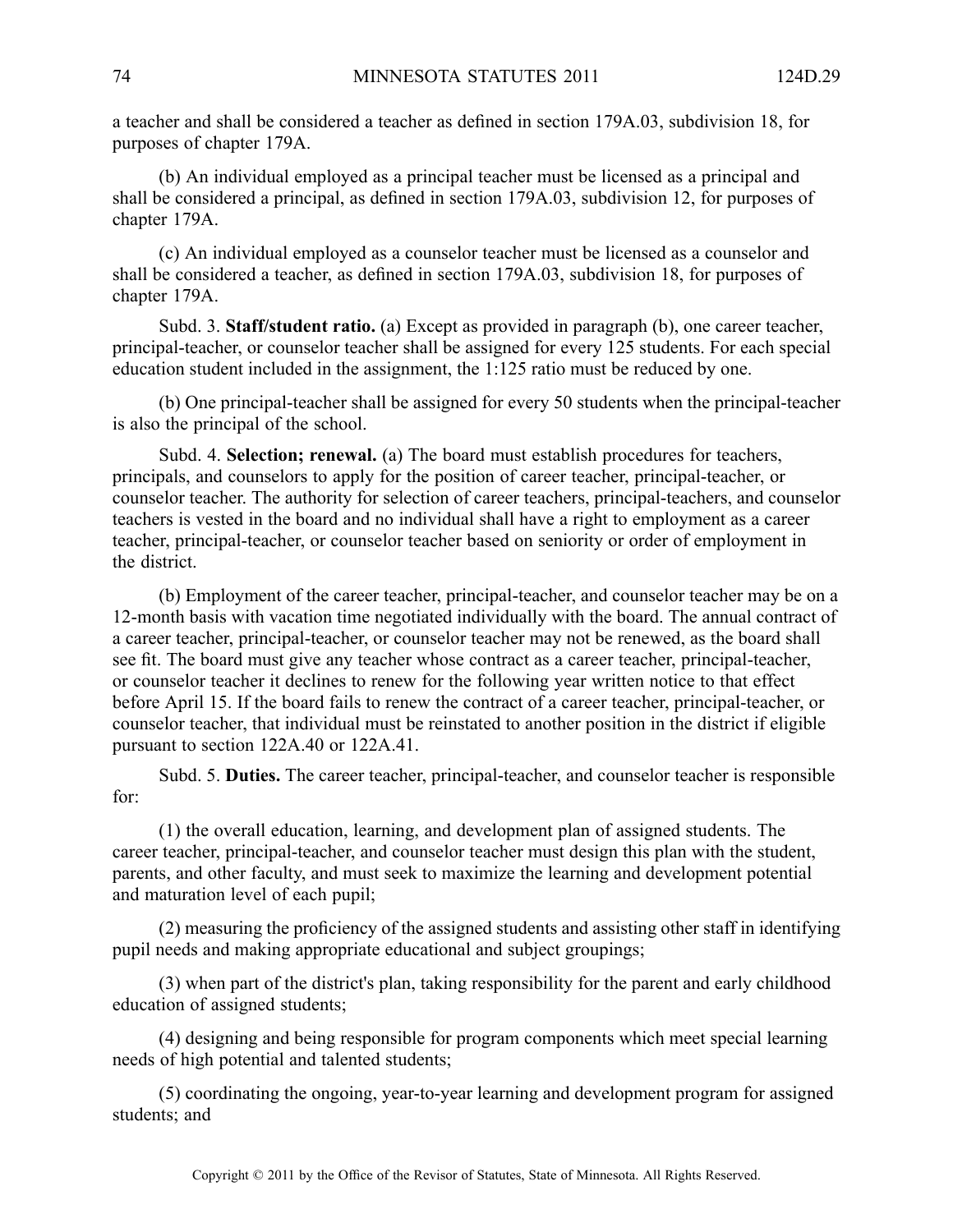(6) developing learning and development portfolios.

History: 1981 c 358 art 6 s 11; 1983 c 314 art 9 s 12; 1984 c 462 s 27; 1986 c 444; 1989 c 329 art 7 s 19; 1989 c 356 s 49; 1991 c 130 s 37; 1996 c 412 art 4 s 17; 1998 c 397 art 3 s *88-91,103; art 11 <sup>s</sup> 3*

### **124D.30 FAMILY CONNECTIONS AID.**

Subdivision 1. **Eligibility.** A district that has <sup>a</sup> family connections program, according to sections 124D.24 to 124D.29, for one or more of its teachers is eligible for aid to extend the teaching contract of <sup>a</sup> family connections teacher.

Subd. 2. **Aid.** A district with an approved plan shall receive \$30 per pupil served at the school site with the family connections program. The district must provide <sup>a</sup> match of \$15 per pupil served at the school site with the family connections program.

Subd. 3. **Commissioner approval.** The commissioner may approve plans and applications for districts throughout the state for family connections aid. The commissioner shall establish application procedures and deadlines.

Subd. 4. **Use of aid.** Family connections aid may be used only to implement <sup>a</sup> family connections program.

History: 1989 c 329 art 7 s 4; 1991 c 130 s 37; 1993 c 224 art 13 s 39; 1996 c 412 art 4 s *9; 1Sp1997 <sup>c</sup> 4 art 6 <sup>s</sup> 12; 1998 <sup>c</sup> 397 art 3 <sup>s</sup> 82,83,103; art 11 <sup>s</sup> 3*

# **124D.31 RESERVED REVENUE FOR CERTAIN TEACHER PROGRAM.**

A district that has <sup>a</sup> family connections program or <sup>a</sup> mentor-teacher program may reserve par<sup>t</sup> of the basic revenue under section 126C.10, subdivision 2, for the district's share, of the portion of the teaching contract that is in addition to the standard teaching contract of the district.

History: 1989 c 329 art 7 s 7; 1993 c 224 art 7 s 15; 1996 c 412 art 4 s 11; 1998 c 397 *art 3 <sup>s</sup> 103; art 11 <sup>s</sup> 3*

**124D.32** [Repealed, 1Sp2001 <sup>c</sup> 6 art 2 <sup>s</sup> 78]

**124D.33** [Repealed, 1Sp2001 <sup>c</sup> 3 art 2 <sup>s</sup> 18]

**124D.331** [Repealed, 1Sp2001 <sup>c</sup> 3 art 2 <sup>s</sup> 18]

### **EMPLOYMENT-RELATED EDUCATION**

### **124D.34 MINNESOTA FOUNDATION FOR STUDENT ORGANIZATIONS.**

Subdivision 1. **Citation.** This section may be cited as the "Minnesota Foundation For Student Organizations Act."

Subd. 2. **Creation of foundation.** There is created the Minnesota Foundation for Student Organizations. The purpose of the foundation is to promote vocational student organizations and applied leadership opportunities in Minnesota public and nonpublic schools through public-private partnerships. The foundation is <sup>a</sup> nonprofit organization. The board of directors of the foundation and activities of the foundation are under the direction of the commissioner of education.

Subd. 3. **Board of directors.** The board of directors of the Minnesota Foundation for Student Organizations consists of: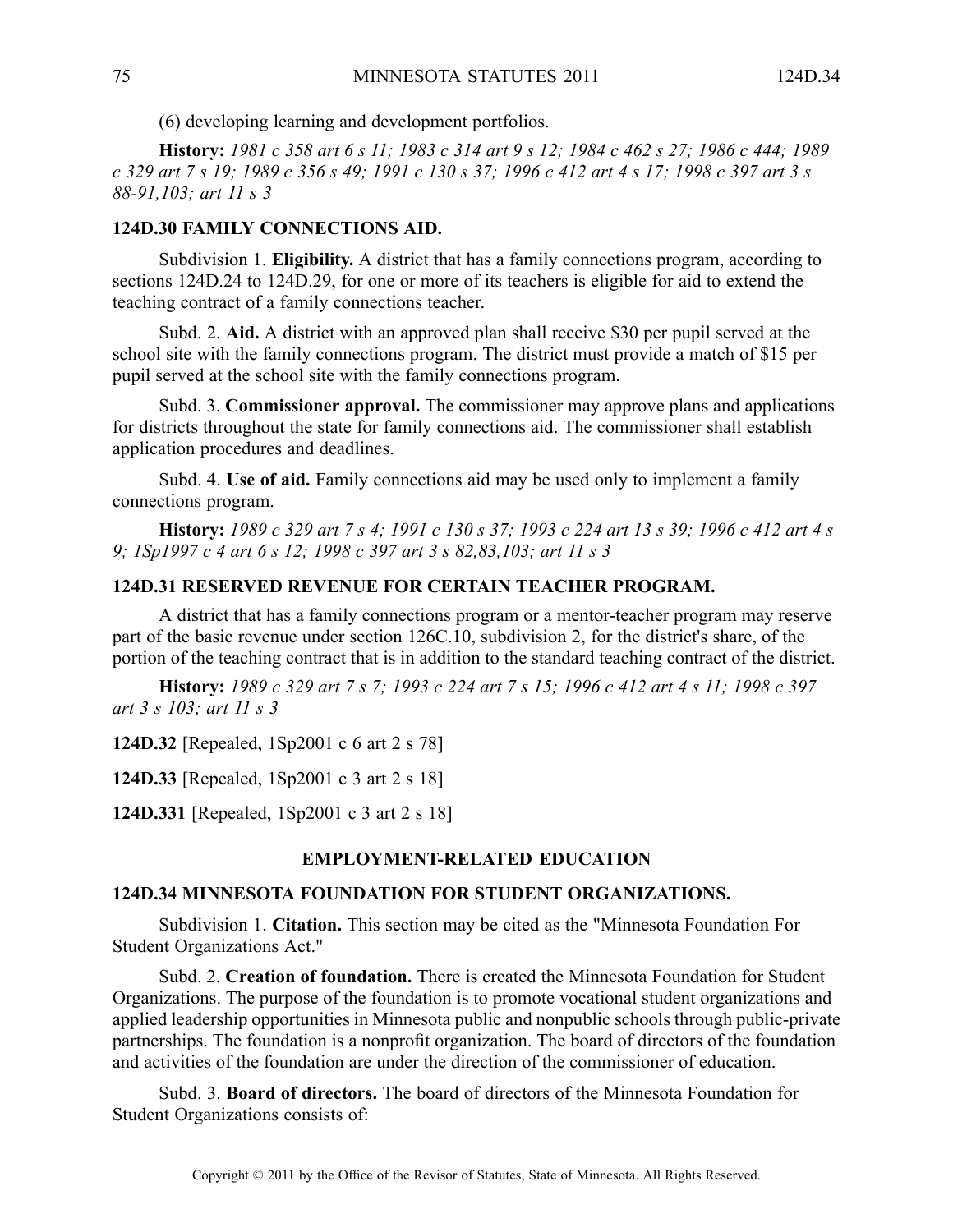(1) seven members appointed by the board of directors of the school-to-work student organizations and chosen so that each represents one of the following career areas: agriculture, family and consumer sciences, service occupations, health occupations, marketing, business, and technical/industrial;

(2) seven members from business, industry, and labor appointed by the governor to staggered terms and chosen so that each represents one of the following career areas: agriculture, family and consumer sciences, service occupations, health occupations, marketing, business, and technical/industrial;

(3) five students or alumni of school-to-work student organizations representing diverse career areas, three from secondary student organizations, and two from postsecondary student organizations. The students or alumni shall be appointed by the criteria and process agreed upon by the executive directors of the student-to-work organizations; and

(4) four members from education appointed by the governor to staggered terms and chosen so that each represents one of the following groups: school district level administrators, secondary school administrators, middle school administrators, and postsecondary administrators.

Executive directors of vocational education student organizations are ex officio, nonvoting members of the board.

Subd. 4. **Foundation programs.** The foundation shall advance applied leadership and intracurricular vocational learning experiences for students. These may include, but are not limited to:

(1) recognition programs and awards for students demonstrating excellence in applied leadership;

(2) summer programs for student leadership, career development, applied academics, and mentorship programs with business and industry;

(3) recognition programs for teachers, administrators, and others who make outstanding contributions to school-to-work programs;

(4) outreach programs to increase the involvement of urban and suburban students;

(5) organized challenges requiring cooperation and competition for secondary and postsecondary students;

(6) assistance and training to community teams to increase career awareness and empowermen<sup>t</sup> of youth as community leaders; and

(7) assessment and activities in order to plan for and implement continuous improvement.

To the extent possible, the foundation shall make these programs available to students in all parts of the state.

Subd. 5. **Powers and duties.** The foundation may:

(1) identify and plan common goals and priorities for the various school-to-work student organizations in Minnesota;

(2) publish brochures or booklets relating to the purposes of the foundation and collect reasonable fees for the publications;

(3) seek and receive public and private money, grants, and in-kind services and goods from nonstate sources for the purposes of the foundation, without complying with section 16A.013, subdivision 1;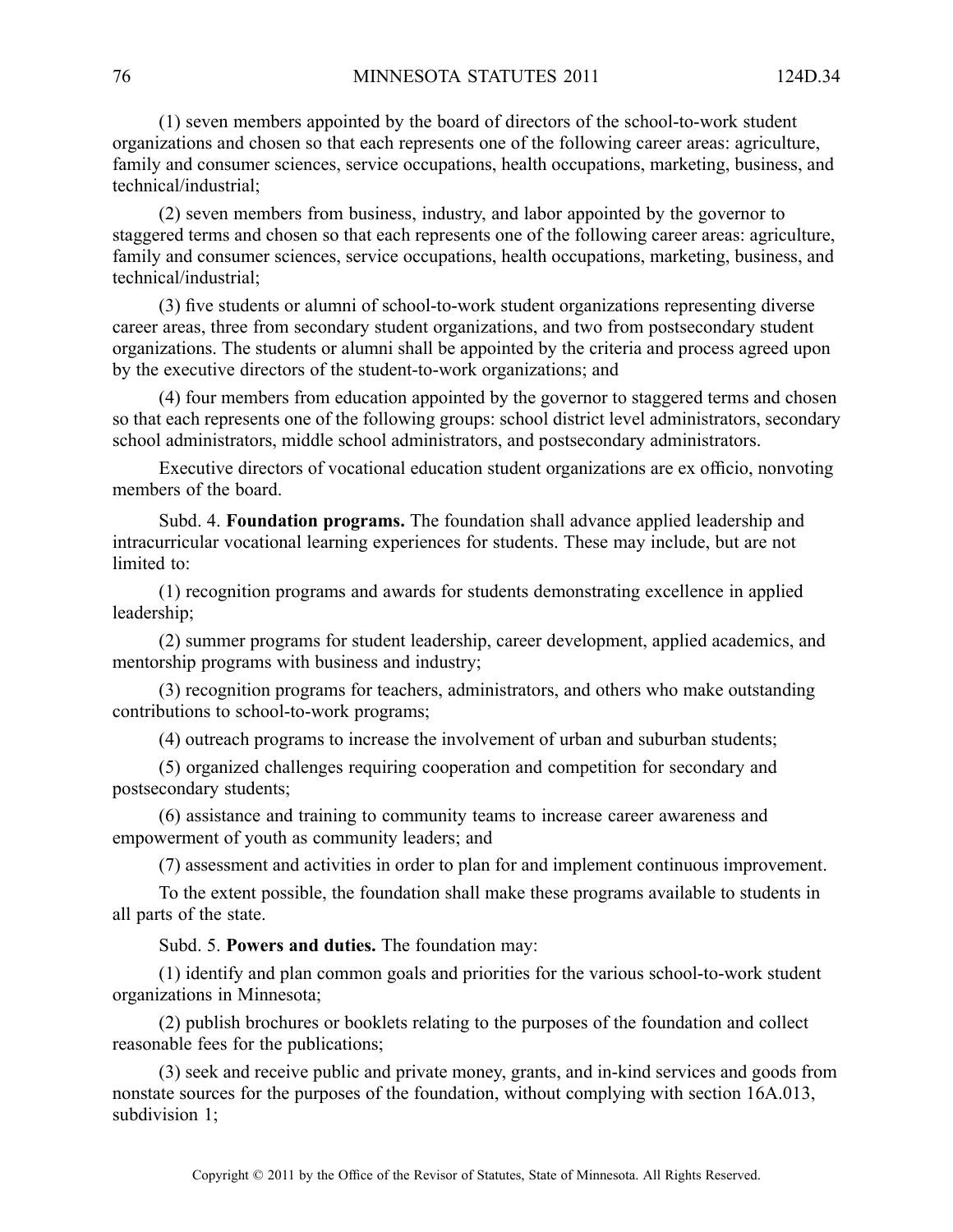(4) contract with consultants on behalf of the school-to-work student organizations;

(5) plan, implement, and expend money for awards and other forms of recognition for school-to-work student programs; and

(6) identifying an appropriate name for the foundation.

Subd. 6. **Contracts.** The foundation board shall review and approve each contract of the board. Each contract of the foundation board shall be subject to the same review and approval procedures as <sup>a</sup> contract of the commissioner of education.

Subd. 7. **Foundation staff.** The commissioner of education shall appoint the executive director of the foundation from three candidates nominated and submitted by the foundation board of directors and, as necessary, other staff who shall perform duties and have responsibilities solely related to the foundation. The employees appointed are not state employees under chapter 43A, but are covered under section 3.736. The employees may participate in the state health and state insurance plans for employees in unclassified service. The employees shall be supervised by the executive director.

The commissioner shall appoint <sup>a</sup> liaison to the foundation board from the division in the department responsible for career and technical education.

Subd. 8. **Public funding.** The state shall identify and secure appropriate funding for the basic staffing of the foundation and individual student school-to-work student organizations at the state level.

Subd. 9. **Private funding.** The foundation must seek private resources to supplement the available public money. Individuals, businesses, and other organizations may contribute to the foundation in any manner specified by the board of directors. All money received shall be administered by the board of directors.

Subd. 10. **Report.** The board of directors of the foundation must submit an annual repor<sup>t</sup> on the progress of its activities to the commissioner of education and to the Board of Trustees of the Minnesota State Colleges and Universities. The annual repor<sup>t</sup> shall contain <sup>a</sup> financial repor<sup>t</sup> for the preceding year. The foundation shall submit <sup>a</sup> biennium repor<sup>t</sup> to the legislature before February 15, in the odd-numbered year.

Subd. 11. **Appropriation.** All the amounts received by the foundation pursuan<sup>t</sup> to this section are annually appropriated to the foundation.

Subd. 12. **Student organizations.** Individual boards of vocational education student organizations shall continue their operations in accordance with section 124D.355 and applicable federal law.

History: 1996 c 412 art 4 s 3; 1Sp1997 c 4 art 3 s 2-9; 1998 c 397 art 3 s 4-8,103; art 11 s 3; 1998 c 398 art 5 s 55; 1999 c 241 art 3 s 4; 2003 c 112 art 2 s 50; 2003 c 130 s 12; *2007 <sup>c</sup> 146 art 11 <sup>s</sup> 8*

### **124D.35 YOUTH ENTREPRENEURSHIP EDUCATION PROGRAM.**

The commissioner shall establish <sup>a</sup> youth entrepreneurship education program to improve the academic and entrepreneurial skills of students and aid in their transition from school to business creation. The program shall strengthen local economies by creating jobs that enable citizens to remain in their communities and to foster cooperation among educators, economic development professionals, business leaders, and representatives of labor. Assistance under this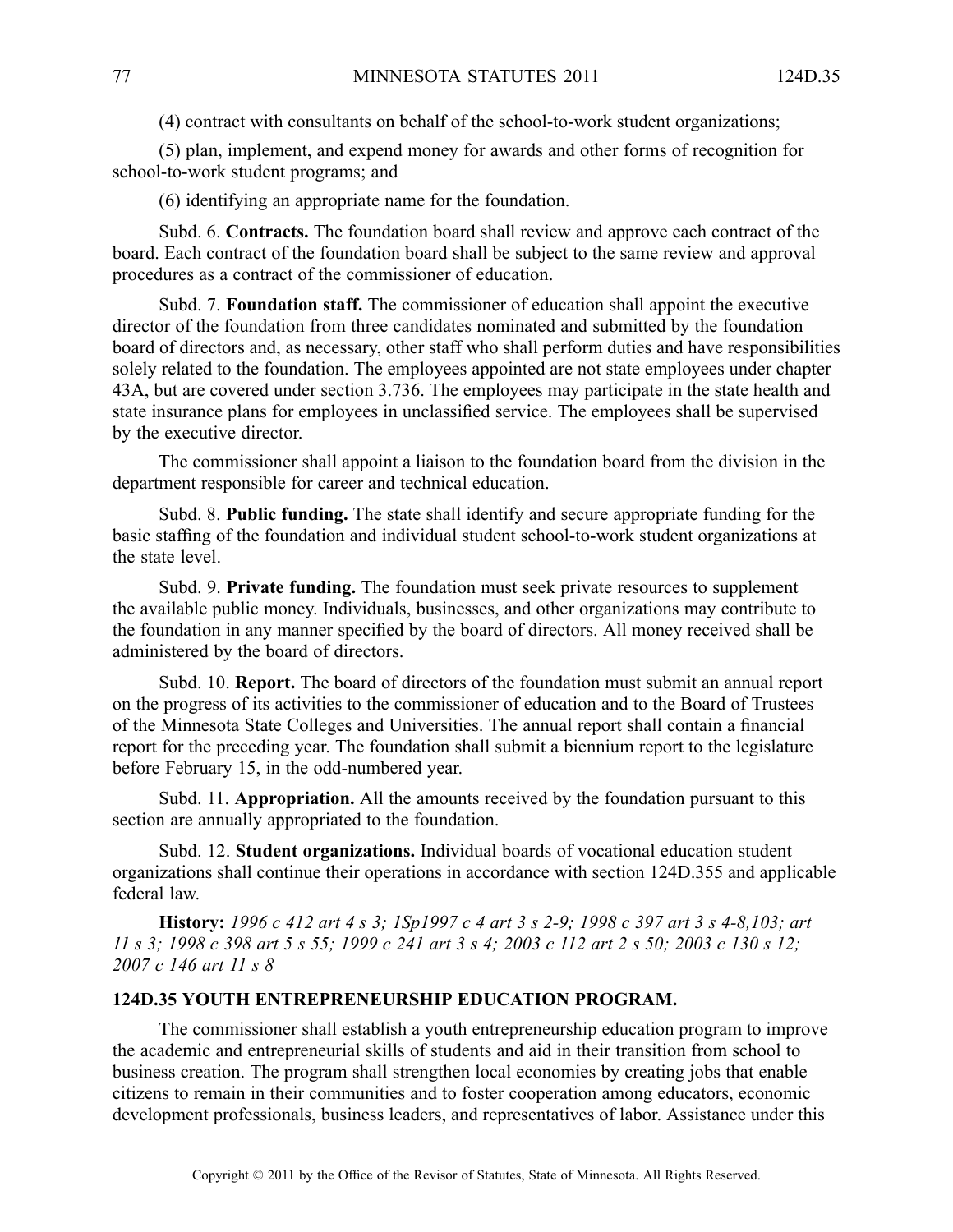section shall be available to new or existing student-operated or school-operated businesses that have an educational purpose, and provide service or products for customers or clients who do not attend or work at the sponsoring school. The commissioner may require an equal local match for assistance under this section up to the maximum gran<sup>t</sup> amount of \$20,000.

**History:** *1993 <sup>c</sup> 369 <sup>s</sup> 47; 1Sp1995 <sup>c</sup> 3 art 4 <sup>s</sup> 1; 1996 <sup>c</sup> 369 <sup>s</sup> 8,12*

# **124D.355 VOCATIONAL EDUCATION STUDENT ORGANIZATIONS.**

Subdivision 1. **Activities of the organization.** Any student enrolled in <sup>a</sup> vocational technical education program approved by the commissioner of education or the Board of Trustees of the Minnesota State Colleges and Universities may belong to <sup>a</sup> vocational student organization that is operated as an integral par<sup>t</sup> of the vocational program. The commissioner of education and the Board of Trustees of the Minnesota State Colleges and Universities may provide necessary technical assistance and leadership at the state level for administration of approved vocational student organizations and fiscal accounts, including administration of state and national conferences.

Subd. 2. **Accounts of the organization.** The commissioner and the Board of Trustees of the Minnesota State Colleges and Universities may retain dues and other money collected on behalf of students participating in approved vocational student organizations and may deposit the money in separate accounts. The money in these accounts shall be available for expenditures for state and national activities related to specific organizations. Administration of money collected under this section is not subject to the provisions of chapters 15, 16A, 16B, and 16C, and may be deposited outside the state treasury. Money shall be administered under the policies of the applicable state board or agency relating to postsecondary and secondary vocational student organizations and is subject to audit by the legislative auditor. Any unexpended money shall not cancel but may be carried forward to the next fiscal year.

History: 1975 c 432 s 71; 1988 c 718 art 3 s 4; 1989 c 329 art 3 s 20; 1990 c 375 s 3; 1993 c 224 art 13 s 45; 1Sp1995 c 3 art 16 s 13; 1996 c 412 art 13 s 25,26; 1998 c 386 art 2 s *40; 1998 <sup>c</sup> 398 art 5 <sup>s</sup> 55; 2003 <sup>c</sup> 130 <sup>s</sup> 12*

### **124D.36 CITATION; SERVEMINNESOTA INNOVATION ACT.**

Sections 124D.37 to 124D.45 shall be cited as the "ServeMinnesota Innovation Act."

History: 1993 c 146 art 5 s 2; 1998 c 397 art 3 s 103; art 11 s 3; 1Sp2011 c 11 art 2 s 32

#### **124D.37 PURPOSE OF SERVEMINNESOTA INNOVATION ACT.**

The purposes of sections 124D.37 to 124D.45 are to:

(1) renew the ethic of civic responsibility in Minnesota;

(2) empower youth to improve their life opportunities through literacy, job placement, and other essential skills;

(3) empower governmen<sup>t</sup> to meet its responsibility to prepare young people to be contributing members of society;

(4) help meet human, educational, environmental, and public safety needs, particularly those needs relating to poverty;

(5) prepare <sup>a</sup> citizenry that is academically competent, ready for work, and socially responsible;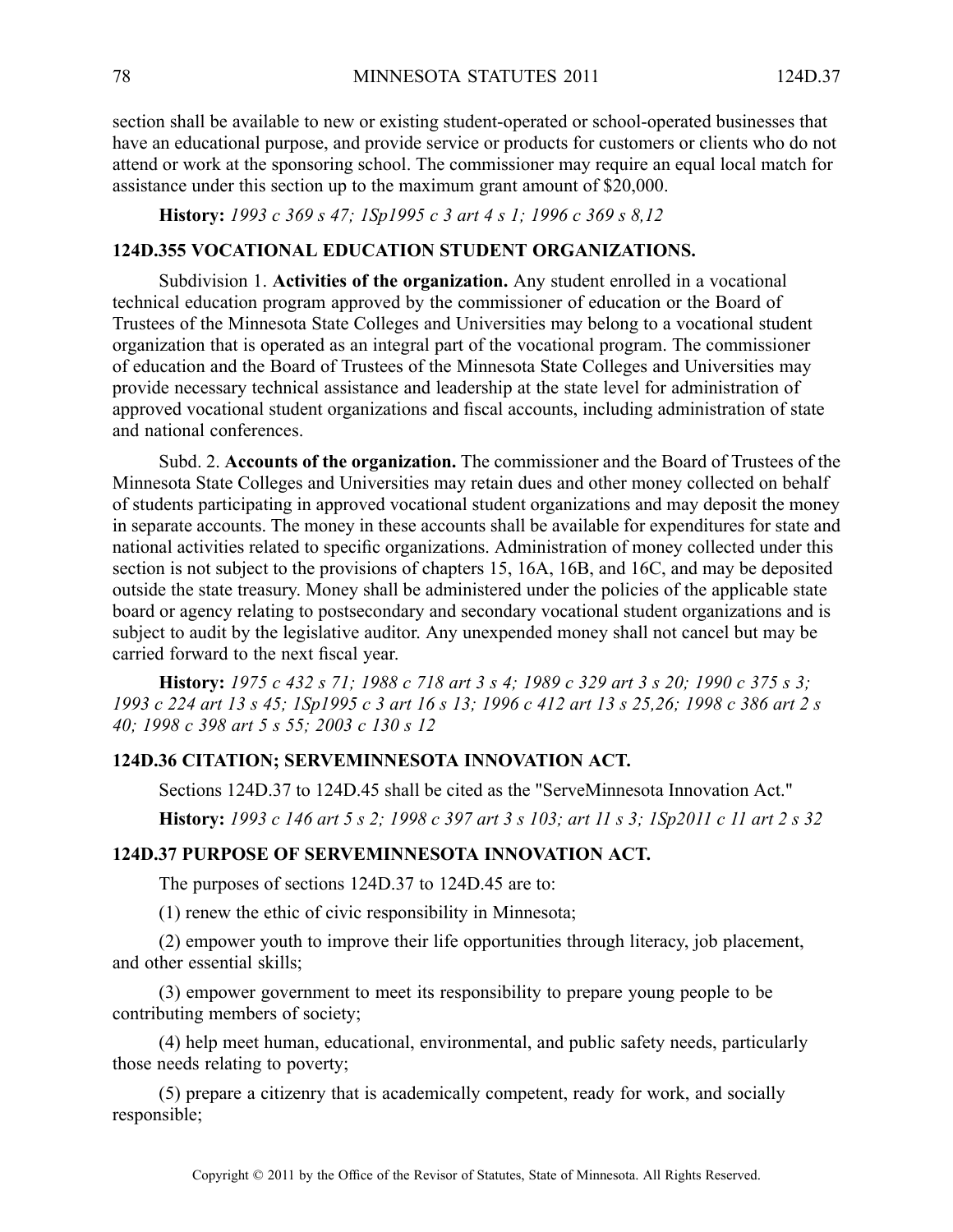(6) demonstrate the connection between youth and community service, community service and education, and education and meaningful opportunities in the business community;

(7) demonstrate the connection between providing opportunities for at-risk youth and reducing crime rates and the social costs of troubled youth;

(8) create linkages for <sup>a</sup> comprehensive youth service and learning program in Minnesota including school age programs, higher education programs, youth work programs, and service corps programs; and

(9) coordinate federal and state activities that advance the purposes in this section.

History: 1993 c 146 art 5 s 3; 1998 c 397 art 3 s 103; art 11 s 3; 1Sp2011 c 11 art 2 s 33

### **124D.38 DEFINITIONS.**

Subdivision 1. **Applicability.** The definitions in this section apply to sections 124D.37 to 124D.45.

Subd. 2. **Eligible organization.** "Eligible organization" means:

(1) <sup>a</sup> local unit of governmen<sup>t</sup> including <sup>a</sup> statutory or home rule charter city, township, county, or group of two or more contiguous counties;

(2) an existing nonprofit organization organized under chapter 317A;

(3) an educational institution;

(4) <sup>a</sup> private industry council;

(5) <sup>a</sup> state agency; or

(6) <sup>a</sup> federal agency.

Subd. 3. **Federal law.** "Federal law" means Public Law 111-13, as amended, or any other federal law or program assisting youth community service, work-based learning, or youth transition from school to work.

Subd. 4. [Repealed, 1Sp2011 <sup>c</sup> 11 art 2 <sup>s</sup> 51]

Subd. 5. [Repealed, 1Sp2011 <sup>c</sup> 11 art 2 <sup>s</sup> 51]

Subd. 6. [Repealed, 1Sp2011 <sup>c</sup> 11 art 2 <sup>s</sup> 51]

Subd. 7. **Program.** "Program" means an activity carried out with assistance provided under sections 124D.37 to 124D.45.

Subd. 8. **Project.** "Project" means an activity that results in <sup>a</sup> specific identifiable service or product that could not be done from the resources of the eligible organization and that does not duplicate the routine services or functions of the eligible organization.

Subd. 9. **Commission.** "Commission" means the Minnesota commission on national and community service established in section 124D.385.

Subd. 10. [Repealed, 2000 <sup>c</sup> 254 <sup>s</sup> 51]

History: 1993 c 146 art 5 s 4; 1994 c 647 art 4 s 2,3; 1Sp1995 c 3 art 4 s 2; 1998 c 397 art *3 <sup>s</sup> 103; art 11 <sup>s</sup> 3; 2000 <sup>c</sup> 254 <sup>s</sup> 20; 1Sp2011 <sup>c</sup> 11 art 2 <sup>s</sup> 34*

## **124D.385 MINNESOTA COMMISSION ON NATIONAL AND COMMUNITY SERVICE.**

Subdivision 1. **Creation.** The Minnesota Commission on National and Community Service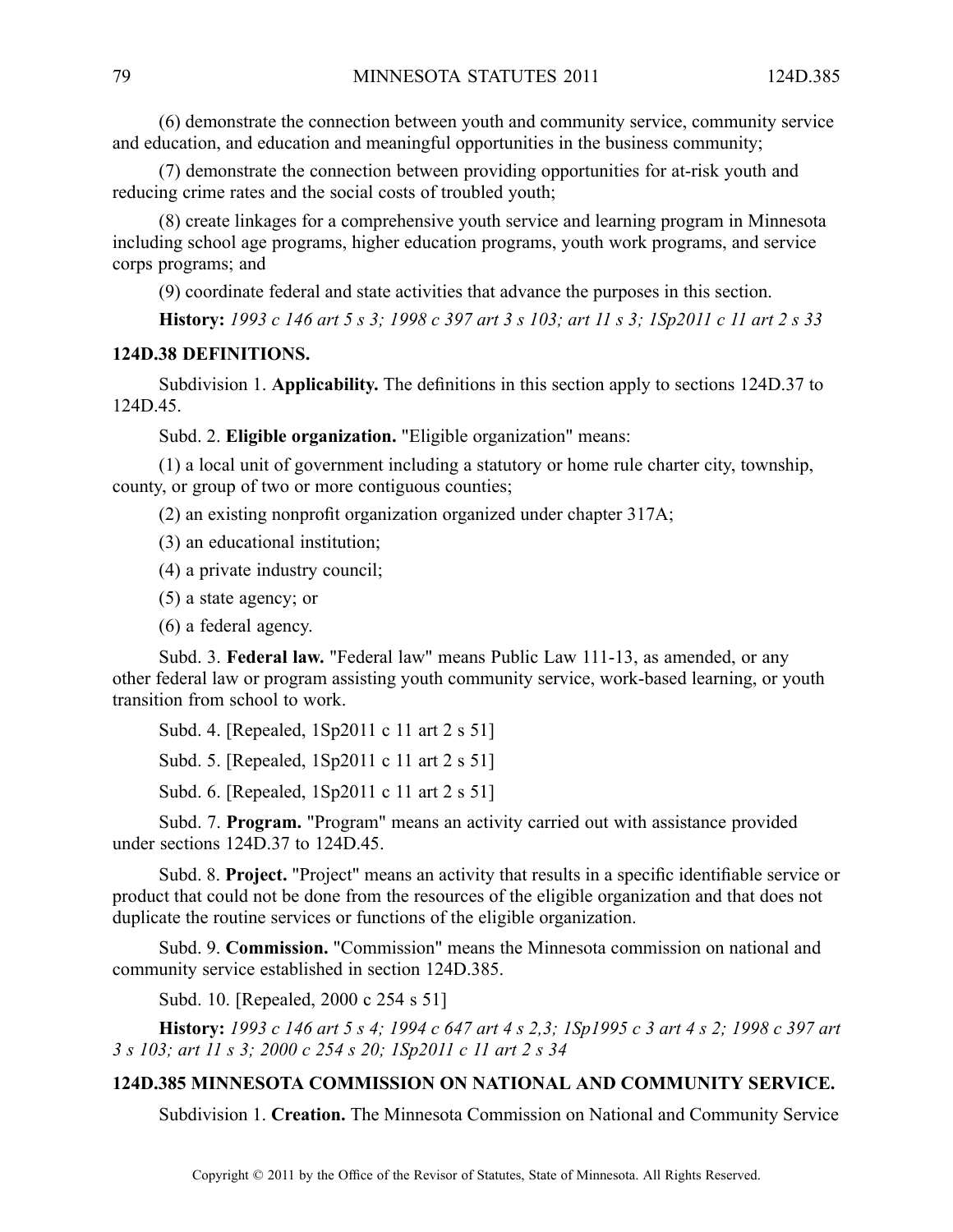is established to assist the governor and the legislature in implementing sections 124D.37 to 124D.45 and federal law. Retroactive to the first Monday in January 1994, the terms of the members of the first commission shall be, as nearly as possible, one year for one-third of the members, two years for one-third of the members, and three years for one-third of the members. The members of the first commission shall determine the length of their terms by lot. Thereafter, the terms of commission members shall be for three years. Commission members may be reappointed upon the completion of their current term. The compensation, filling of vacancies, and removal of members are governed by section 15.0575. The commission may accep<sup>t</sup> gifts and contributions from public and private organizations.

Subd. 2. **Membership.** (a) The commission consists of 25 voting members. Voting members shall include the commissioner of education.

(b) The governor shall appoint nine additional voting members that include <sup>a</sup> representative of organizations experienced in youth education, development and training, organizations promoting adult service and volunteerism, community-based service agencies or organizations, local public or private sector labor unions, local governments, business, <sup>a</sup> national service or service learning program, Indian tribes, and an individual between the ages of 16 and 25 who is <sup>a</sup> participant or supervisor in <sup>a</sup> program. The remaining 15 voting members appointed by the governor shall include individuals with expertise in the managemen<sup>t</sup> and operations of <sup>a</sup> nonprofit organization, including individuals with expertise in public relations, finance, and development.

(c) The governor shall appoint up to five ex officio nonvoting members from appropriate state agencies. A representative of the Corporation for National and Community Service shall also serve as an ex officio nonvoting member.

(d) Voting and ex officio nonvoting members may appoint designees to act on their behalf. The number of voting members who are state employees shall not exceed 25 percent.

(e) The governor shall ensure that, to the extent possible, the membership of the commission is balanced according to geography, race, ethnicity, age, and gender. The speaker of the house and the majority leader of the senate shall each appoint two legislators to be nonvoting members of the commission.

Subd. 3. **Duties.** (a) The commission shall:

(1) develop, with the assistance of the governor, the commissioner of education, and affected state agencies, <sup>a</sup> comprehensive state plan to provide services under sections 124D.37 to 124D.45 and federal law;

(2) actively pursue public and private funding sources for services, including funding available under federal law;

(3) administer the ServeMinnesota gran<sup>t</sup> program under sections 124D.39 to 124D.44, including soliciting and approving gran<sup>t</sup> applications from eligible organizations, and administering individual postservice benefits;

(4) establish an evaluation plan for programs developed and services provided under sections 124D.37 to 124D.45;

(5) repor<sup>t</sup> to the governor, commissioner of education, and legislature; and

(6) administer the federal AmeriCorps Program.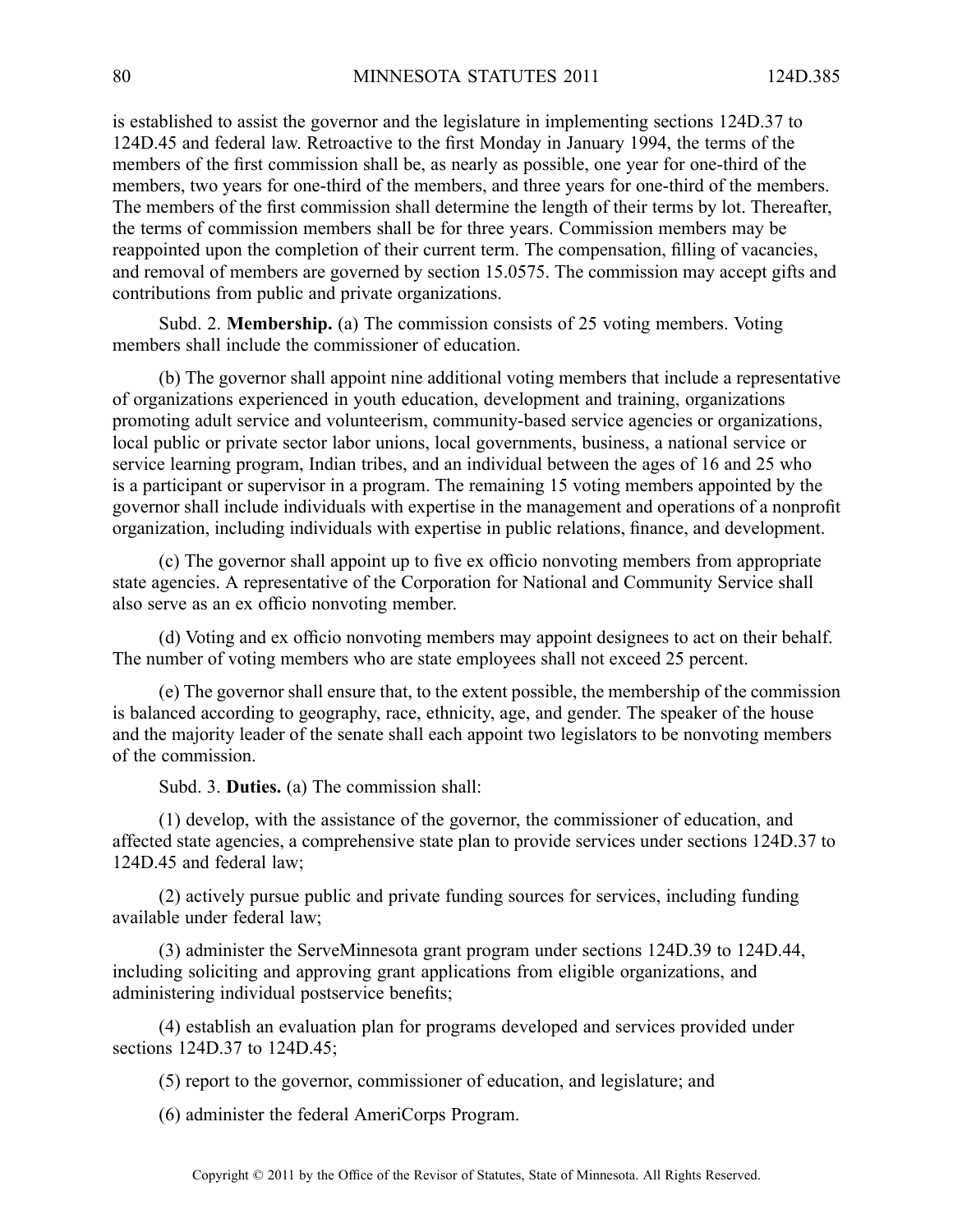(b) Nothing in sections 124D.37 to 124D.45 precludes an organization from independently seeking public or private funding to accomplish purposes similar to those described in paragraph (a).

Subd. 4. **Delegation to nonprofit.** The commission may create <sup>a</sup> private nonprofit corporation that is exempt from taxation under section  $501(c)(3)$  of the federal Internal Revenue Code of 1986. If the commission creates <sup>a</sup> private nonprofit corporation, the commission must serve as the corporation's board of directors. The private nonprofit corporation is not subject to laws governing state agencies or political subdivisions, excep<sup>t</sup> the provisions of chapter 13, the Open Meeting Law under chapter 13D, salary limits under section 15A.0815, subdivision 2, and audits by the legislative auditor under chapter 3 apply. Further provided that the board of directors and the executive director of the nonprofit corporation are each considered an "official" for purposes of section 10A.071. The commission may delegate any or all of its powers and duties under federal law or under sections 124D.37 to 124D.45 to the corporation if the nonprofit corporation is approved under federal law to administer the National and Community Service Trust Act. The commission may revoke <sup>a</sup> delegation of powers and duties at any time, and must revoke the delegation if the corporation is no longer approved under federal law as the administrator in the state of Minnesota for the National and Community Service Trust Act.

History: 1993 c 146 art 5 s 5; 1994 c 483 s 1; 1994 c 647 art 4 s 4; 1995 c 131 s 2,3; 1995 c 212 art 3 s 59; ISp1995 c 3 art 4 s 30,31; art 16 s 13; 1996 c 305 art 1 s 30; ISp1997 c 4 art 3 s 10; 2000 c 254 s 50; 2002 c 220 art 10 s 32; 2002 c 334 s 1,2; 2003 c 130 s 12; 2004 *<sup>c</sup> 286 <sup>s</sup> 1; 1Sp2011 <sup>c</sup> 11 art 2 <sup>s</sup> 35*

# **124D.39 SERVEMINNESOTA INNOVATION PROGRAM.**

The ServeMinnesota Innovation program is established to provide funding for the commission to leverage federal and private funding to fulfill the purposes of section 124D.37. The ServeMinnesota Innovation program must supplement existing programs and services. The program must not displace existing programs and services, existing funding of programs or services, or existing employment and employment opportunities. No eligible organization may terminate, layoff, or reduce the hours of work of an employee to place or hire <sup>a</sup> program participant. No eligible organization may place or hire an individual for <sup>a</sup> project if an employee is on layoff from the same or <sup>a</sup> substantially equivalent position.

History: 1993 c 146 art 5 s 6,20; 1Sp1997 c 4 art 3 s 20; 1998 c 397 art 3 s 9,103; art 11 s *3; 1998 <sup>c</sup> 398 art 3 <sup>s</sup> 18; 1Sp2011 <sup>c</sup> 11 art 2 <sup>s</sup> 36*

### **124D.40 SERVEMINNESOTA INNOVATION GRANTS.**

Subdivision 1. **Application.** An eligible organization interested in receiving <sup>a</sup> gran<sup>t</sup> under sections 124D.39 to 124D.44 may prepare and submit an application to the commission. As part of the gran<sup>t</sup> application process, the commission must establish and publish gran<sup>t</sup> application guidelines that are consistent with this subdivision, section 124D.37, and Public Law 111-13; include criteria for reviewing an applicant's cost-benefit analysis; and require grantees to use research-based measures of program outcomes to generate valid and reliable data that are available to the commission for evaluation and public reporting purposes.

Subd. 2. **Grant authority.** The commission must use any state appropriation and any available federal funds, including any gran<sup>t</sup> received under federal law, to award grants to establish programs for ServeMinnesota Innovation. At least one gran<sup>t</sup> each must be available for <sup>a</sup> metropolitan proposal, <sup>a</sup> rural proposal, and <sup>a</sup> statewide proposal. If <sup>a</sup> portion of the suburban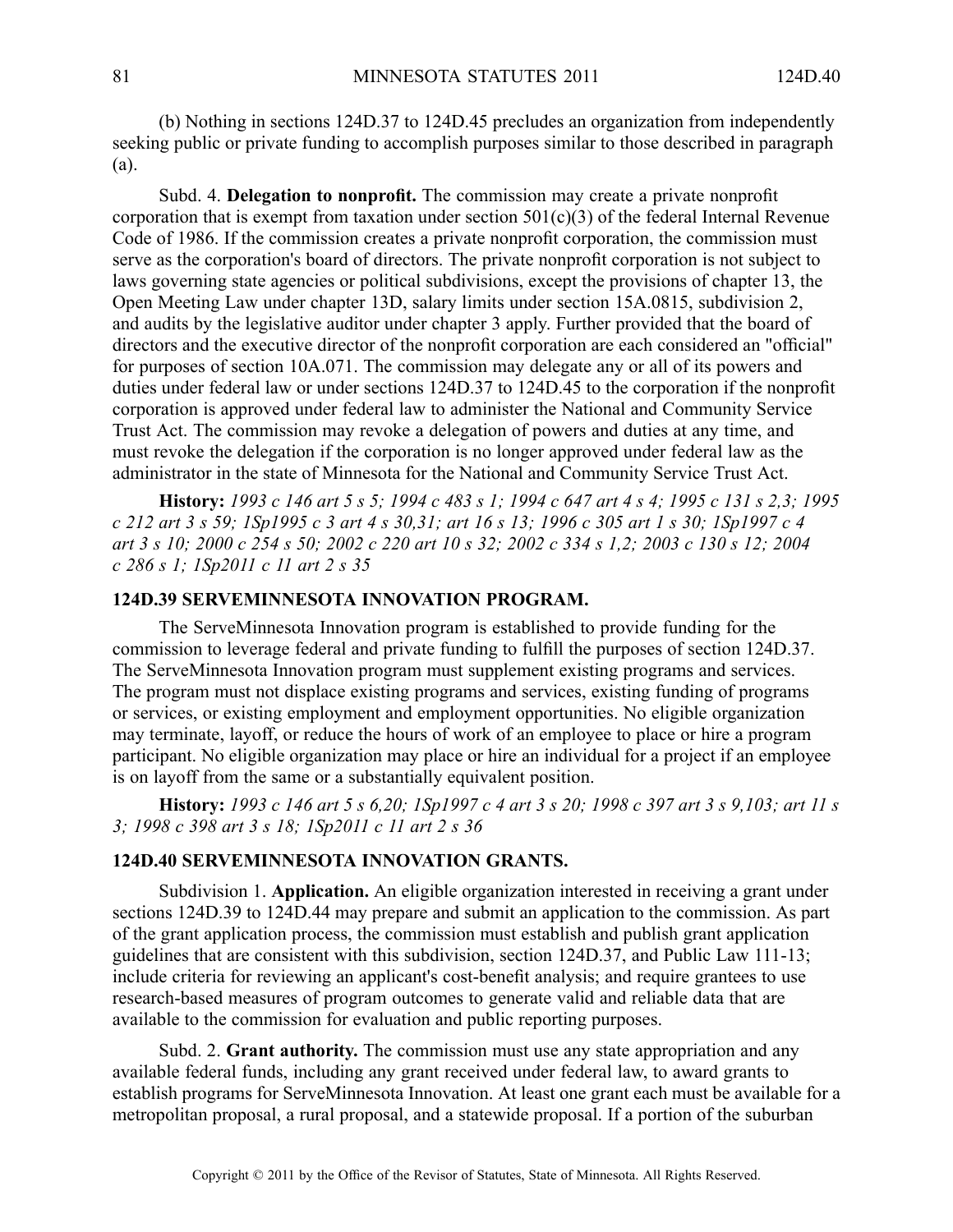metropolitan area is not included in the metropolitan gran<sup>t</sup> proposal, the statewide gran<sup>t</sup> proposal must incorporate at least one suburban metropolitan area. In awarding grants, the commission may select at least one residential proposal and one nonresidential proposal.

**History:** 1993 c 146 art 5 s 7,20; 1994 c 647 art 4 s 5; 1Sp1995 c 3 art 4 s 3; 1Sp1997 c 4 art 3 s 20; 1998 c 397 art 3 s 10,103; art 11 s 3; 1998 c 398 art 3 s 18; 2000 c 254 s 21; *1Sp2005 <sup>c</sup> 5 art 11 <sup>s</sup> 3; 1Sp2011 <sup>c</sup> 11 art 2 <sup>s</sup> 37*

**124D.41** [Repealed, 2004 <sup>c</sup> 286 <sup>s</sup> 4]

#### **124D.42 READING CORPS.**

Subdivision 1. [Repealed, 2004 c 286 s 4]

Subd. 2. [Repealed, 2004 <sup>c</sup> 286 <sup>s</sup> 4]

Subd. 3. [Repealed, 2004 <sup>c</sup> 286 <sup>s</sup> 4]

Subd. 4. [Repealed, 2004 <sup>c</sup> 286 <sup>s</sup> 4]

Subd. 5. [Repealed, 2004 <sup>c</sup> 286 <sup>s</sup> 4]

Subd. 6. **Program training.** The commission must, within available resources:

(1) orient each grantee organization in the nature, philosophy, and purpose of the program;

(2) build an ethic of community service through general community service training; and

(3) provide guidance on integrating programmatic-based measurement into program models.

Subd. 7. [Repealed, 2004 <sup>c</sup> 286 <sup>s</sup> 4]

Subd. 8. **Minnesota reading corps program.** (a) A Minnesota reading corps program is established to provide ServeMinnesota Innovation members with <sup>a</sup> data-based problem-solving model of literacy instruction to use in helping to train local Head Start program providers, other prekindergarten program providers, and staff in schools with students in kindergarten through grade 3 to evaluate and teach early literacy skills, including comprehensive, scientifically based reading instruction under section 122A.06, subdivision 4, to children age 3 to grade 3.

(b) Literacy programs under this subdivision must comply with the provisions governing literacy program goals and data use under section 119A.50, subdivision 3, paragraph (b).

(c) The commission must submit <sup>a</sup> biennial repor<sup>t</sup> to the committees of the legislature with jurisdiction over kindergarten through grade 12 education that records and evaluates program data to determine the efficacy of the programs under this subdivision.

History: 1993 c 146 art 5 s 9,20; 1994 c 647 art 4 s 7; 1995 c 131 s 2; 1995 c 212 art 3 s 59; 1Sp1995 c 3 art 4 s 5-9,30; 1Sp1997 c 4 art 3 s 20; 1998 c 397 art 3 s 12-16,103; art 11 s 3; 1998 c 398 art 3 s 18; 2000 c 254 s 23-25; 2003 c 133 art 3 s 1; 1Sp2003 c 9 art 2 s 30; *2004 <sup>c</sup> 286 <sup>s</sup> 2; 2009 <sup>c</sup> 96 art 2 <sup>s</sup> 45,46; 1Sp2011 <sup>c</sup> 11 art 2 <sup>s</sup> 38*

### **124D.43** [Repealed, 2004 <sup>c</sup> 286 <sup>s</sup> 4]

#### **124D.44 MATCH REQUIREMENTS.**

ServeMinnesota Innovation gran<sup>t</sup> funds must be used for the living allowance, cost of employer taxes under sections 3111 and 3301 of the Internal Revenue Code of 1986, workers' compensation coverage, health benefits, training and evaluation for each program participant, and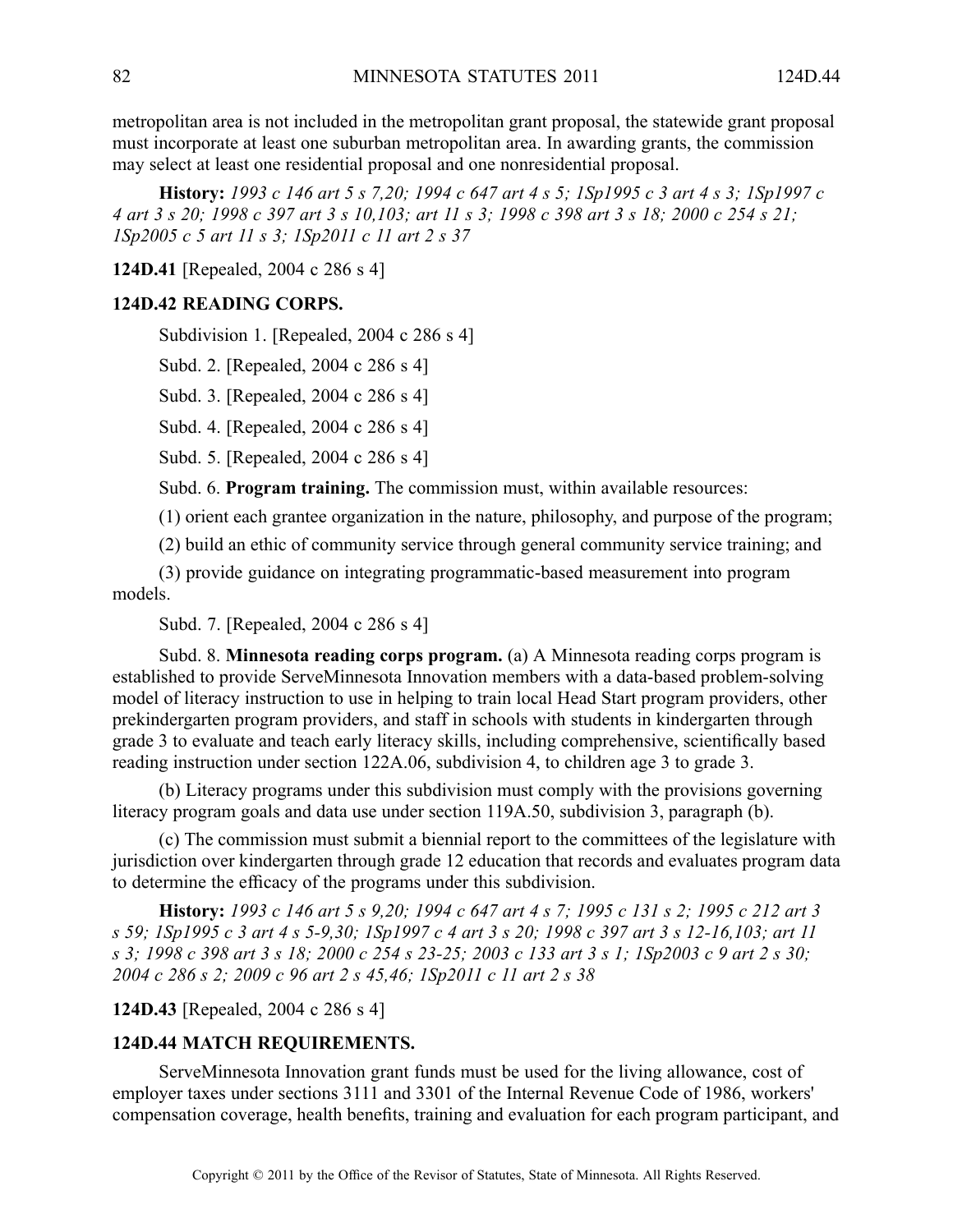administrative expenses, which must not exceed seven percen<sup>t</sup> of total program costs. Applicant resources, from sources and in <sup>a</sup> form determined by the commission, must be used to provide for all other program costs.

History: 1993 c 146 art 5 s 11,20; 1994 c 647 art 4 s 9; 1Sp1995 c 3 art 4 s 11; 1Sp1997 c 4 art 3 s 20; 1998 c 397 art 3 s 103; 1998 c 398 art 3 s 18; 2000 c 489 art 4 s 1; 1Sp2011 *<sup>c</sup> 11 art 2 <sup>s</sup> 39*

## **124D.45 EVALUATION AND REPORTING REQUIREMENTS.**

Subdivision 1. **Grantee organizations.** Each grantee organization shall repor<sup>t</sup> to the commission at the time and on the matters requested by the commission.

Subd. 2. **Interim report.** The commission must repor<sup>t</sup> annually to the legislature with interim recommendations to change the program.

Subd. 3. [Repealed, 2000 <sup>c</sup> 254 <sup>s</sup> 51]

History: 1993 c 146 art 5 s 12,20; 1994 c 647 art 4 s 10; 1Sp1995 c 3 art 4 s 12; 1Sp1997 c 4 art 3 s 20; 1998 c 397 art 3 s 18,19,103; 1998 c 398 art 3 s 18; 2000 c 254 s 27,28; 1Sp2011 *<sup>c</sup> 11 art 2 <sup>s</sup> 40*

# **124D.452 DISTRICT REPORT; CAREER AND TECHNICAL EDUCATION.**

Each district and cooperative center must repor<sup>t</sup> data to the Department of Education for all career and technical education programs as required by the department.

**History:** *1Sp2003 <sup>c</sup> 9 art 3 <sup>s</sup> 2*

**124D.453** [Repealed, 1999 <sup>c</sup> 241 art 3 <sup>s</sup> 5; 2000 <sup>c</sup> 489 art 4 <sup>s</sup> 9]

### **124D.4531 CAREER AND TECHNICAL LEVY.**

Subdivision 1. **Career and technical levy.** (a) A district with <sup>a</sup> career and technical program approved under this section for the fiscal year in which the levy is certified may levy an amount equal to the greater of:

(1) \$80 times the district's average daily membership in grades 9 through 12 for the fiscal year in which the levy is certified; or

(2) 35 percen<sup>t</sup> of approved expenditures in the fiscal year in which the levy is certified for the following:

(i) salaries paid to essential, licensed personnel providing direct instructional services to students in that fiscal year, including extended contracts, for services rendered in the district's approved career and technical education programs;

(ii) contracted services provided by <sup>a</sup> public or private agency other than <sup>a</sup> Minnesota school district or cooperative center under subdivision 7;

(iii) necessary travel between instructional sites by licensed career and technical education personnel;

(iv) necessary travel by licensed career and technical education personnel for vocational student organization activities held within the state for instructional purposes;

(v) curriculum development activities that are par<sup>t</sup> of <sup>a</sup> five-year plan for improvement based on program assessment;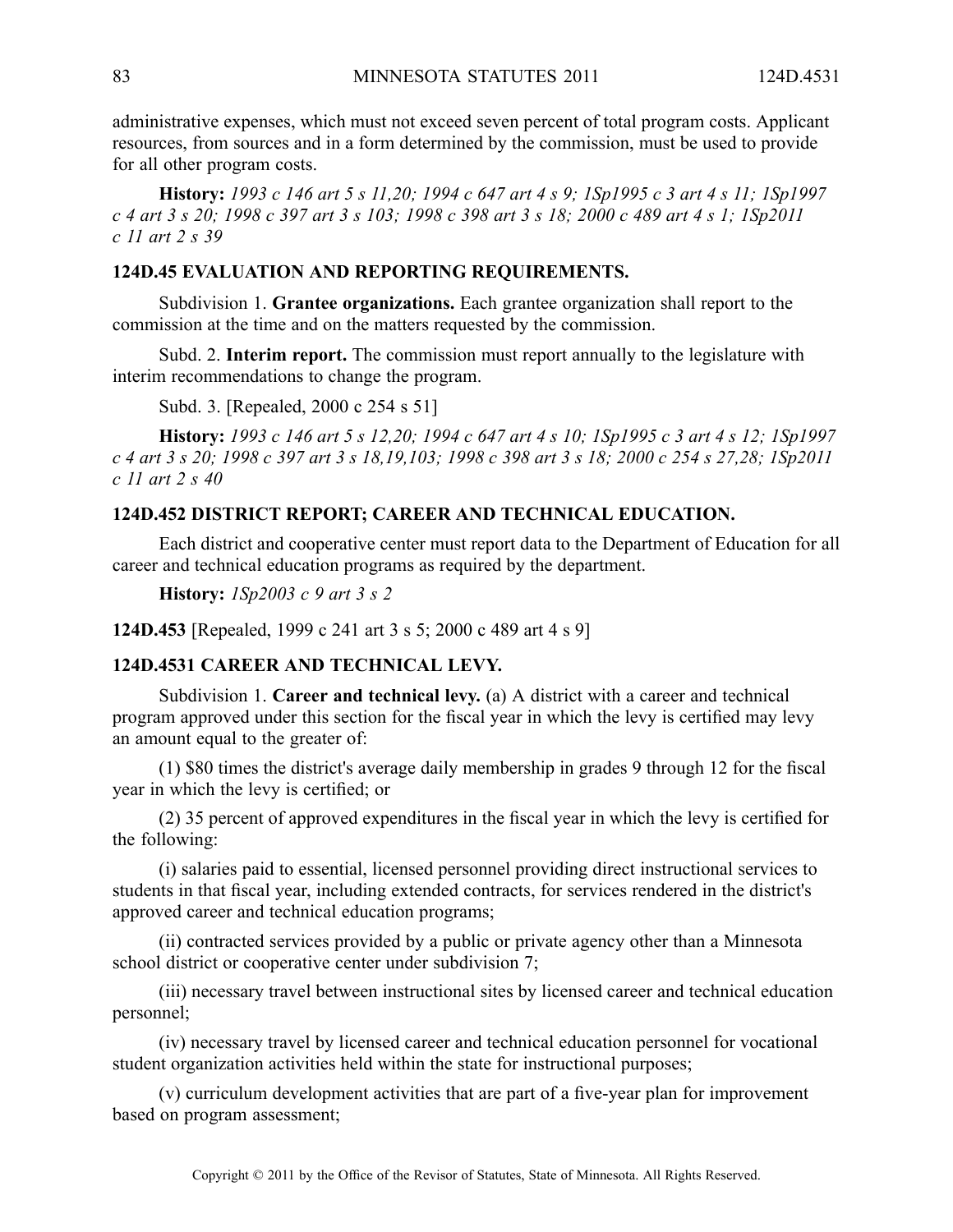(vi) necessary travel by licensed career and technical education personnel for noncollegiate credit-bearing professional development; and

(vii) specialized vocational instructional supplies.

(b) Up to ten percen<sup>t</sup> of <sup>a</sup> district's career and technical levy may be spen<sup>t</sup> on equipment purchases. Districts using the career and technical levy for equipment purchases must repor<sup>t</sup> to the department on the improved learning opportunities for students that result from the investment in equipment.

(c) The district must recognize the full amount of this levy as revenue for the fiscal year in which it is certified.

(d) The amount of the levy certified under this subdivision may not exceed \$17,850,000 for taxes payable in 2012, \$15,520,000 for taxes payable in 2013, and \$15,545,000 for taxes payable in 2014.

(e) If the estimated levy exceeds the amount in paragraph (d), the commissioner must reduce the percentage in paragraph (a), clause (2), until the estimated levy no longer exceeds the limit in paragraph (d).

Subd. 2. **Allocation from cooperative centers and intermediate districts.** For purposes of this section, <sup>a</sup> cooperative center or an intermediate district must allocate its approved expenditures for career and technical education programs among participating districts.

Subd. 3. **Levy guarantee.** Notwithstanding subdivision 1, the career and technical education levy for <sup>a</sup> district is not less than the lesser of:

(1) the district's career and technical education levy authority for the previous fiscal year; or

(2) 100 percen<sup>t</sup> of the approved expenditures for career and technical programs included in subdivision 1, paragraph (b), for the fiscal year in which the levy is certified.

Subd. 4. **District reports.** Each district or cooperative center must repor<sup>t</sup> data to the department for all career and technical education programs as required by the department to implement the career and technical levy formula.

Subd. 5. **Allocation from districts participating in agreements for secondary education or interdistrict cooperation.** For purposes of this section, <sup>a</sup> district with <sup>a</sup> career and technical program approved under this section that participates in an agreemen<sup>t</sup> under section 123A.30 or 123A.32 must allocate its levy authority under this section among participating districts.

**History:** 1Sp2005 c 5 art 2 s 66; 2009 c 88 art 2 s 1; 1Sp2011 c 11 art 2 s 41

# **124D.454 ACCESS TO MINNESOTA'S TRANSITION SYSTEM FOR CHILDREN WITH A DISABILITY.**

Subdivision 1. **Purpose.** The purpose of this section is to provide <sup>a</sup> method to fund career and technical education programs for children with <sup>a</sup> disability that are components of the student's transition plan. As used in this section, the term "children with <sup>a</sup> disability" shall have the meaning ascribed to it in section 125A.02.

Subd. 2. **Definitions.** For the purposes of this section, the definitions in this subdivision apply.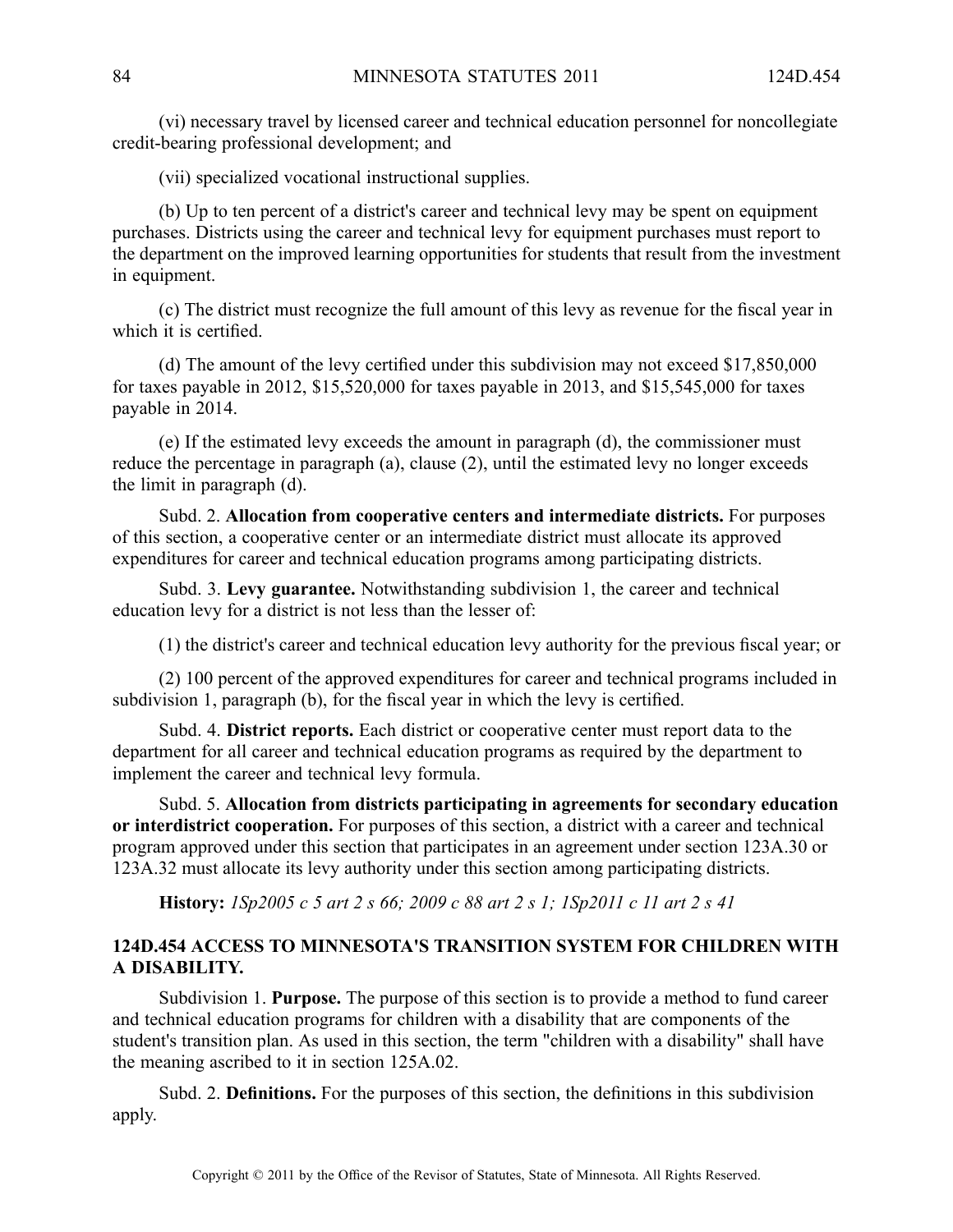(a) "Basic revenue" has the meaning given it in section 126C.10, subdivision 2. For the purposes of computing basic revenue pursuan<sup>t</sup> to this section, each child with <sup>a</sup> disability shall be counted as prescribed in section 126C.05, subdivision 1.

(b) "Essential personnel" means <sup>a</sup> licensed teacher, licensed suppor<sup>t</sup> services staff person, paraprofessional providing direct services to students, or licensed personnel under subdivision 12. This definition is not intended to change or modify the definition of essential employee in chapter 179A.

Subd. 3. **Initial aid.** The transition-disabled program initial aid equals the sum of the following amounts computed using current year data:

(1) 68 percen<sup>t</sup> of the salary of each essential licensed person or approved paraprofessional who provides direct instructional services to students employed during that fiscal year for services rendered in that district's transition program for children with <sup>a</sup> disability;

(2) 47 percen<sup>t</sup> of the costs of necessary equipment for transition programs for children with <sup>a</sup> disability;

(3) 47 percen<sup>t</sup> of the costs of necessary travel between instructional sites by transition program teachers of children with <sup>a</sup> disability but not including travel to and from local, regional, district, state, or national career and technical student organization meetings;

(4) 47 percen<sup>t</sup> of the costs of necessary supplies for transition programs for children with <sup>a</sup> disability but not to exceed an average of \$47 in any one school year for each child with <sup>a</sup> disability receiving these services;

(5) for transition programs for children with disabilities provided by <sup>a</sup> contract approved by the commissioner with public, private, or voluntary agencies other than <sup>a</sup> Minnesota school district or cooperative center, in place of programs provided by the district, 52 percen<sup>t</sup> of the difference between the amount of the contract and the basic revenue of the district for that pupil for the fraction of the school day the pupil receives services under the contract;

(6) for transition programs for children with disabilities provided by <sup>a</sup> contract approved by the commissioner with public, private, or voluntary agencies other than <sup>a</sup> Minnesota school district or cooperative center, that are supplementary to <sup>a</sup> full educational program provided by the school district, 52 percen<sup>t</sup> of the amount of the contract; and

(7) for <sup>a</sup> contract approved by the commissioner with another Minnesota school district or cooperative center for vocational evaluation services for children with <sup>a</sup> disability for children that are not ye<sup>t</sup> enrolled in grade 12, 52 percen<sup>t</sup> of the amount of the contract.

Subd. 4. [Repealed, 2007 <sup>c</sup> 146 art 3 <sup>s</sup> 25]

Subd. 5. [Repealed, 2007 c 146 art 3 s 25]

Subd. 6. [Repealed, 2007 c 146 art 3 s 25]

Subd. 7. [Repealed, 2007 c 146 art 3 s 25]

Subd. 8. **Use of aid.** The aid provided under this section shall be paid only for services rendered or for the costs which are incurred according to this section for transition programs for children with <sup>a</sup> disability which are approved by the commissioner of education and operated in accordance with rules promulgated by the commissioner. These rules shall be subject to the restrictions provided in subdivision 12. The procedure for application for approval of these programs shall be as provided in section 125A.75, subdivisions 4 and 6, and the application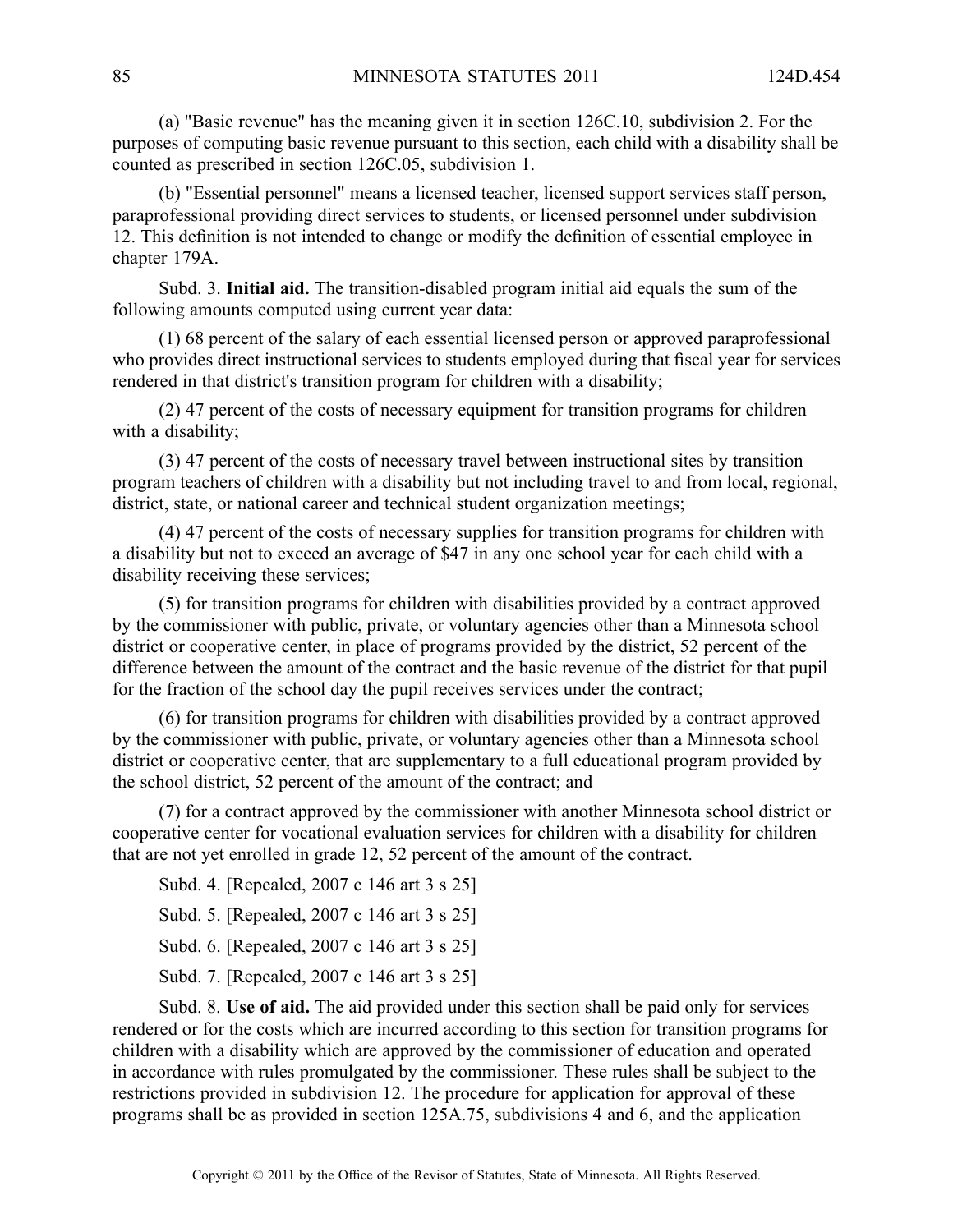review process shall be conducted by the Division of Federal Programs in the department.

Subd. 9. **Payment of aid.** All aid pursuan<sup>t</sup> to this section shall be paid to the district or cooperative center providing the services. All aid received by <sup>a</sup> district or center from any source for transition programs for children with <sup>a</sup> disability shall be utilized solely for that purpose.

Subd. 10. **Exclusion.** A district shall not receive aid pursuan<sup>t</sup> to section 125A.76 for salaries, supplies, travel or equipment for which the district receives aid pursuan<sup>t</sup> to this section.

Subd. 11. **Revenue allocation from cooperative centers and intermediate districts.** For purposes of this section, <sup>a</sup> cooperative center or an intermediate district must allocate its approved expenditures for transition programs for children with <sup>a</sup> disability among participating school districts. Aid for transition programs for children with <sup>a</sup> disability for services provided by <sup>a</sup> cooperative or intermediate district shall be paid to the participating districts.

Subd. 12. **Compliance with rules.** Aid must be paid under this section only for services rendered or for costs incurred in career and technical education programs approved by the commissioner and operated in accordance with rules promulgated by the commissioner. This aid shall be paid only for services rendered and for costs incurred by essential, licensed personnel who meet the requirements for licensure pursuan<sup>t</sup> to the rules of the Minnesota Board of Teaching. Licensed personnel means persons holding <sup>a</sup> valid career and technical license issued by the commissioner. If an average of five or fewer secondary full-time equivalent students are enrolled per teacher in an approved postsecondary program at Intermediate District No. 287, 916, or 917, licensed personnel means persons holding <sup>a</sup> valid vocational license issued by the commissioner or the Board of Trustees of the Minnesota State Colleges and Universities. Notwithstanding section 127A.42, the commissioner may modify or withdraw the program or aid approval and withhold aid under this section without proceeding under section 127A.42 at any time. To do so, the commissioner must determine that the program does not comply with rules of the Department of Education or that any facts concerning the program or its budget differ from the facts in the district's approved application.

History: 1978 c 764 s 72; 1979 c 334 art 5 s 28; 1981 c 358 art 5 s 43-45; 1982 c 548 art 5 s 16-18; 1Sp1985 c 12 art 3 s 18; 1987 c 398 art 3 s 23-25; 1Sp1987 c 4 art 1 s 1; 1989 c 329 art 3 s 12-14; 1991 c 265 art 3 s 15,38; 1993 c 224 art 3 s 26-28; 1993 c 374 s 9; 1Sp1995 c 3 art 13 s 5; art 15 s 18-24; art 16 s 13; 1996 c 412 art 3 s 28,29; 1997 c 7 art 1 s 62; 1Sp1997 c 4 art 2 s 27,28; art 3 s 13-16; 1998 c 397 art 2 s 116,164; art 11 s 3; 1998 c 398 art 5 s 55; 1999 c 241 art 2 s 10; art 3 s 4; 2000 c 254 s 29; 2000 c 489 art 4 s 3-5; art 10 s 5,6; ISp2001 c 6 art 8 s 3; ISp2003 c 9 art 3 s 3-8; 2004 c 294 art 1 s 6; ISp2005 c 5 art 3 s 6; 2007 c 146 art 3 s 2,3

## **124D.46 EDUCATION AND EMPLOYMENT TRANSITIONS SYSTEM.**

Subdivision 1. **Goals.** To better prepare all learners to make transitions between education and employment, <sup>a</sup> comprehensive education and employment transitions system is established that is driven by multisector partnerships and takes <sup>a</sup> lifelong approach to workforce development. The goals of the statewide education and employment transitions system are:

(1) to improve the skills learners need to achieve greater levels of self-sufficiency through education, training, and work;

(2) to improve work-related counseling and information about career opportunities and vocational education programs available to learners to facilitate workforce development;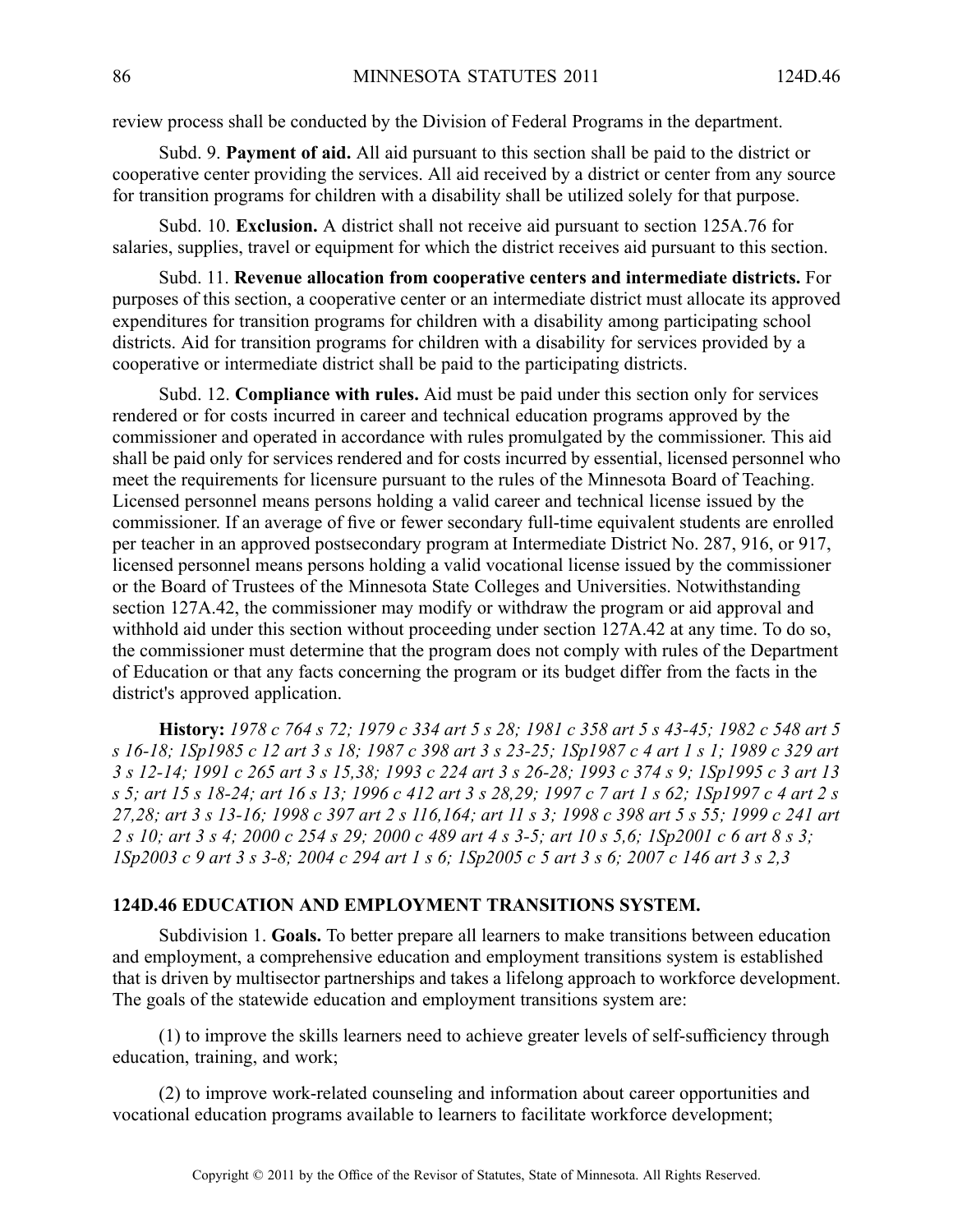(3) to integrate opportunities for work-based learning, service-learning, and other applied learning methods into the elementary, secondary, and postsecondary curriculum and state and local graduation standards;

(4) to increase participation in employment opportunities and demonstrate the relationship between education and employment at the elementary, secondary, and postsecondary education levels;

(5) to promote the efficient use of public and private resources by coordinating elementary, secondary, and postsecondary education with related governmen<sup>t</sup> programs;

(6) to expand educational options available to all learners through collaborative efforts between school districts, postsecondary institutions, employers, organized labor, workers, learners, parents, community-based organizations, and other interested parties;

(7) to increase opportunities for women, minorities, individuals with <sup>a</sup> disability, and at-risk learners to fully participate in work-based learning;

(8) to establish performance standards for learners that integrate state and local graduation standards and generally recognized industry and occupational skill standards; and

(9) to provide suppor<sup>t</sup> systems including <sup>a</sup> unified labor market information system; <sup>a</sup> centralized quality assurance system with information on learner achievement, employer satisfaction, and measurable system outcomes; <sup>a</sup> statewide marketing system to promote the importance of lifework development; <sup>a</sup> comprehensive professional development system for public and private sector partners; and <sup>a</sup> comprehensive system for providing technical suppor<sup>t</sup> to local partnerships for education and employment transitions.

Subd. 2. **Funding.** Work-based learning programs incorporating postsecondary instruction implemented under this section and sections 124D.47 to 124D.49 shall provide for student funding according to section 124D.09.

Subd. 3. **Governor's Workforce Development Council.** The Governor's Workforce Development Council is responsible for developing, implementing, and evaluating the statewide education and employment transitions system and achieving the goals of the system.

Subd. 4. **Partnership grants.** The council must award grants to implement local education and employment transition partnerships established under section 124D.49. Grants under this section may be used for the local education and employment transitions system, youth apprenticeship and other work-based learning programs, youth employer programs, youth entrepreneurship programs, and other programs and purposes the council determines fulfill the purposes of the education and employment transitions system. The council must evaluate gran<sup>t</sup> proposals on the basis of the elements required in the local plan described in section 124D.49, subdivision 3. The council must develop and publicize the gran<sup>t</sup> application process and review and comment on the proposals submitted. Priority in awarding grants must be given to local partnerships that include multiple communities and <sup>a</sup> viable base of educational, work-based learning, and employment opportunities.

Subd. 5. [Expired] Subd. 6. [Expired]

History: 1993 c 335 s 1; 1Sp1995 c 3 art 4 s 23; 1998 c 397 art 3 s 99,100,103; art 11 s 3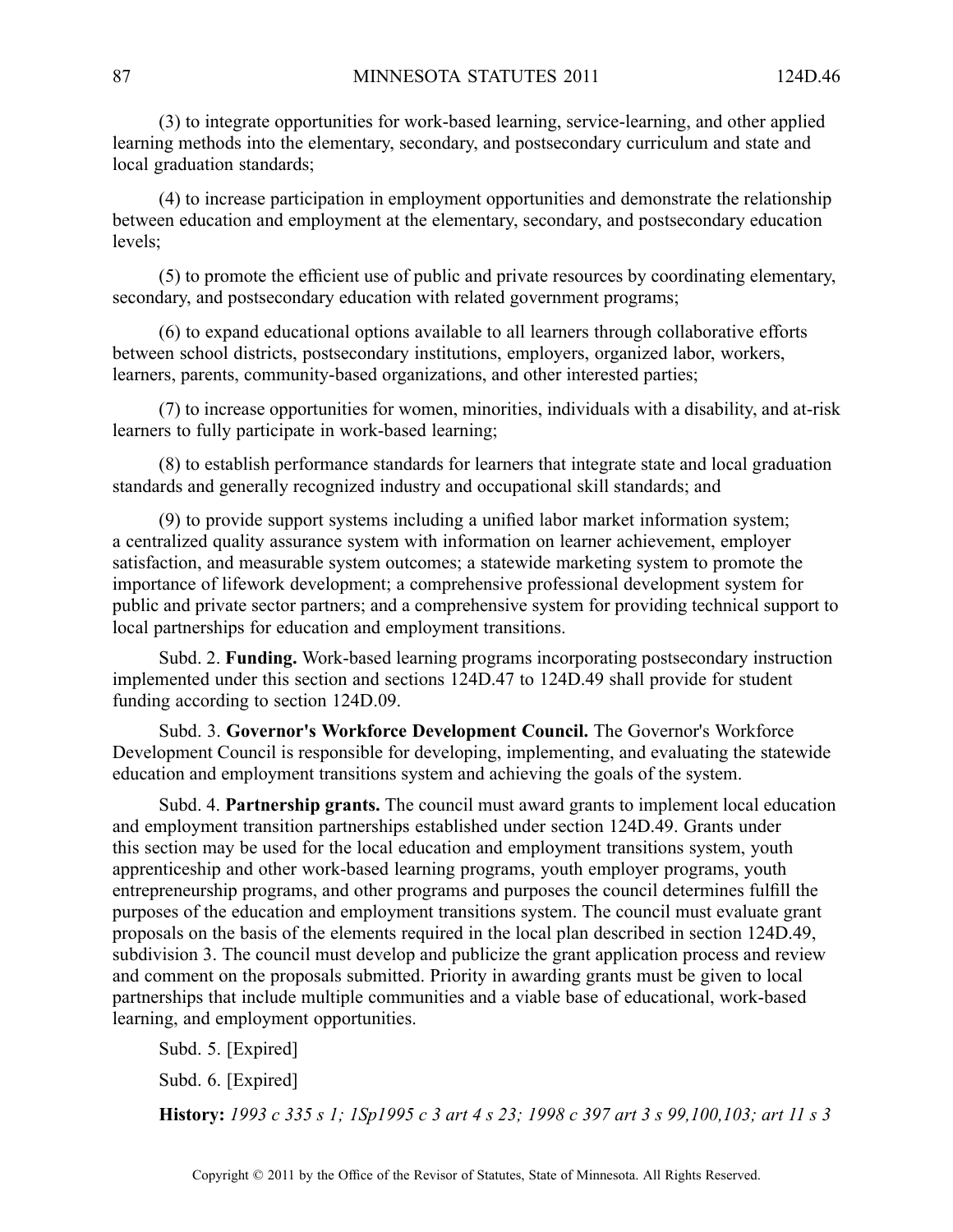# **124D.47 COMPREHENSIVE YOUTH APPRENTICESHIP PROGRAM.**

Subdivision 1. **Academic instruction and work-related learning.** Comprehensive youth apprenticeship programs and other work-based learning programs under the education and employment transitions system must integrate academic instruction and work-related learning in the classroom and at the workplace. Schools, in collaboration with learners' employers, must use competency-based measures to evaluate learners' progress in the program. Learners who successfully complete the program must receive academic and occupational credentials from the participating school.

Subd. 2. **Youth apprenticeship programs.** (a) A comprehensive youth apprenticeship program must require representatives of secondary and postsecondary school systems, affected local businesses, industries, occupations and labor, as well as the local community, to be actively and collaboratively involved in advising and managing the program and ensuring, in consultation with local private industry councils, that the youth apprenticeship program meets local labor market demands, provides student apprentices with the high skill training necessary for career advancement, meets applicable state graduation requirements and labor standards, pays apprentices for their work and provides suppor<sup>t</sup> services to program participants.

(b) Local employers, collaborating with labor organizations where appropriate, must assist the program by analyzing workplace needs, creating work-related curriculum, employing and adequately paying youth apprentices engaged in work-related learning in the workplace, training youth apprentices to become skilled in an occupation, providing student apprentices with <sup>a</sup> workplace mentor, periodically informing the school of an apprentice's progress, and making <sup>a</sup> reasonable effort to employ youth apprentices who successfully complete the program.

(c) A student participating in <sup>a</sup> comprehensive youth apprenticeship program must sign <sup>a</sup> youth apprenticeship agreemen<sup>t</sup> with participating entities that obligates youth apprentices, their parents or guardians, employers, and schools to meet program requirements; indicates how academic instruction, work-based learning, and worksite learning and experience will be integrated; ensures that successful youth apprentices will receive <sup>a</sup> recognized credential of academic and occupational proficiency; and establishes the wage rate and other benefits for which youth apprentices are eligible while employed during the program.

(d) Secondary school principals, counselors, or business mentors familiar with the education to employment transitions system must inform entering secondary school students about available occupational and career opportunities and the option of entering <sup>a</sup> youth apprenticeship or other work-based learning program to obtain postsecondary academic and occupational credentials.

History: 1993 c 224 art 14 s 17; 1993 c 335 s 3; 1993 c 374 s 25; 1Sp1995 c 3 art *4 <sup>s</sup> 24,25; 1998 <sup>c</sup> 397 art 3 <sup>s</sup> 103*

## **124D.48 GENERAL APPLICATION OF WORKPLACE HEALTH AND SAFETY LAWS; DISPLACEMENT OF WORKERS PROHIBITED.**

(a) All state and federal laws relating to workplace health and safety apply to youth apprenticeships.

(b) The employment of <sup>a</sup> youth apprentice may not displace or cause any reduction in the number of nonovertime hours worked, wages, or benefits of <sup>a</sup> currently employed worker.

**History:** *1993 <sup>c</sup> 335 <sup>s</sup> 6; 1998 <sup>c</sup> 397 art 3 <sup>s</sup> 103*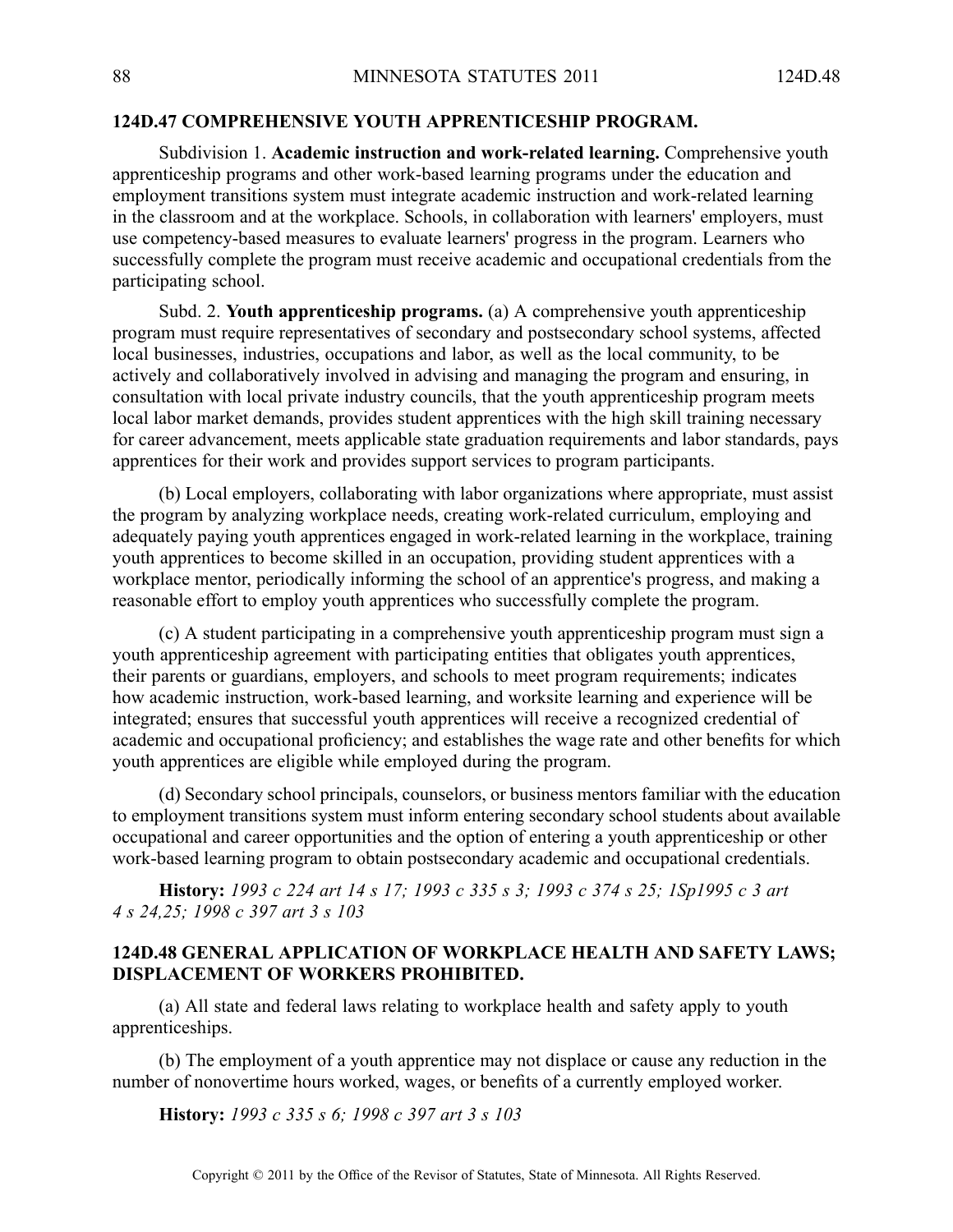## **124D.49 EDUCATION AND EMPLOYMENT TRANSITIONS PARTNERSHIPS.**

Subdivision 1. **Local partnerships; establishment.** Local education and employment transitions partnerships may be established to implement local education and employment transitions systems. Local partnerships must represen<sup>t</sup> multiple sectors in the community, including, at <sup>a</sup> minimum, representatives of employers, primary and secondary education, labor and professional organizations, workers, learners, parents, community-based organizations, and to the extent possible, postsecondary education.

Subd. 2. **Board.** Alocal education and employment transitions partnership must establish <sup>a</sup> governing board for planning and implementing work-based and other applied learning programs. The board must consist of at least one representative from each member of the education and employment transitions partnership. A majority of the board must consist of representatives of local or regional employers.

Subd. 3. **Local education and employment transitions systems.** A local education and employment transitions partnership must assess the needs of employers, employees, and learners, and develop <sup>a</sup> plan for implementing and achieving the objectives of <sup>a</sup> local or regional education and employment transitions system. The plan must provide for <sup>a</sup> comprehensive local system for assisting learners and workers in making the transition from school to work or for retraining in <sup>a</sup> new vocational area. The objectives of <sup>a</sup> local education and employment transitions system include:

(1) increasing the effectiveness of the educational programs and curriculum of elementary, secondary, and postsecondary schools and the work site in preparing students in the skills and knowledge needed to be successful in the workplace;

(2) implementing learner outcomes for students in grades kindergarten through 12 designed to introduce the world of work and to explore career opportunities, including nontraditional career opportunities;

(3) eliminating barriers to providing effective integrated applied learning, service-learning, or work-based curriculum;

(4) increasing opportunities to apply academic knowledge and skills, including skills needed in the workplace, in local settings which include the school, school-based enterprises, postsecondary institutions, the workplace, and the community;

(5) increasing applied instruction in the attitudes and skills essential for success in the workplace, including cooperative working, leadership, problem-solving, and respec<sup>t</sup> for diversity;

(6) providing staff training for vocational guidance counselors, teachers, and other appropriate staff in the importance of preparing learners for the transition to work, and in methods of providing instruction that incorporate applied learning, work-based learning, and service-learning experiences;

(7) identifying and enlisting local and regional employers who can effectively provide work-based or service-learning opportunities, including, but not limited to, apprenticeships, internships, and mentorships;

(8) recruiting community and workplace mentors including peers, parents, employers and employed individuals from the community, and employers of high school students;

(9) identifying current and emerging educational, training, and employment needs of the area or region, especially within industries with potential for job growth;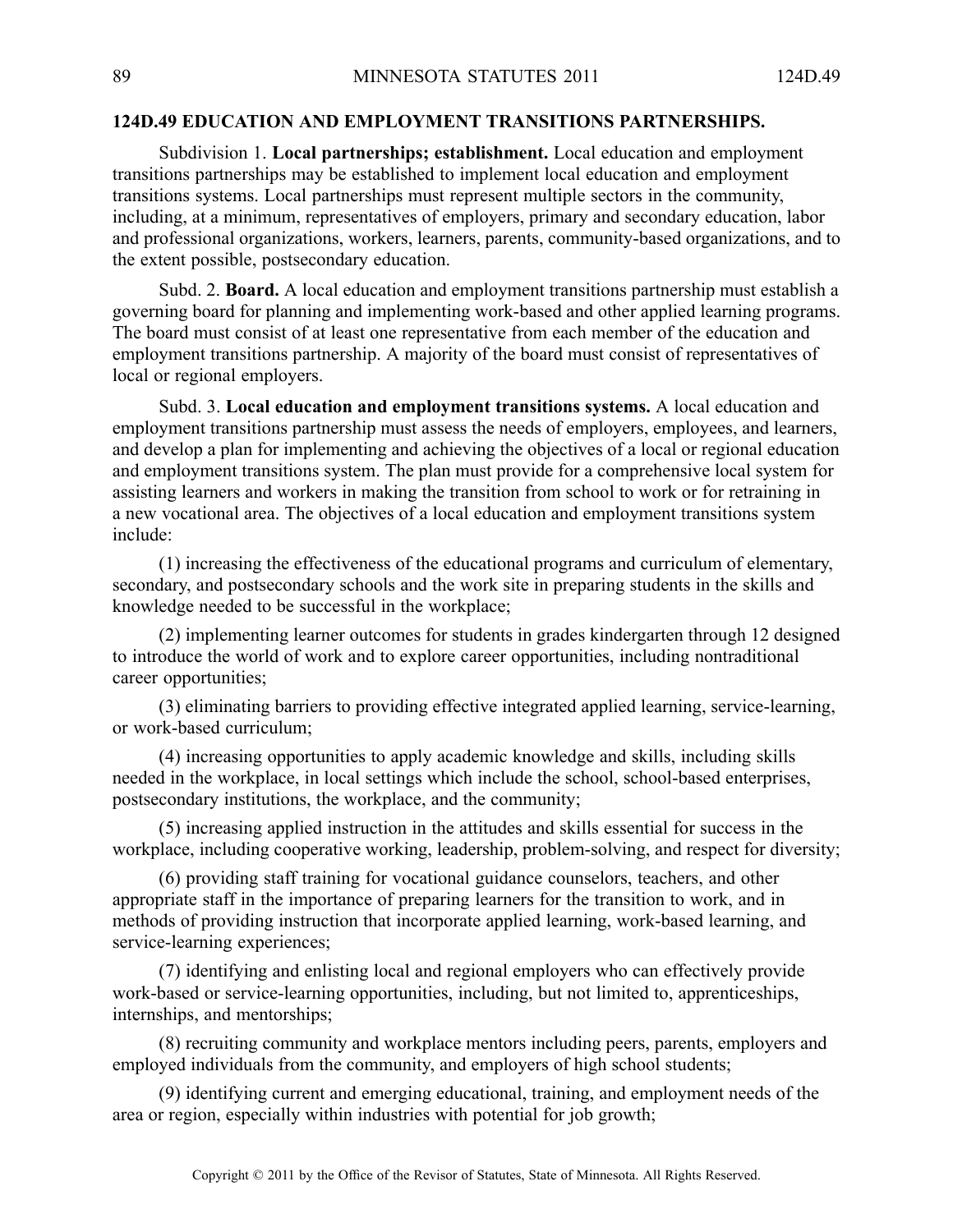(10) improving the coordination and effectiveness of local vocational and job training programs, including vocational education, adult basic education, tech prep, apprenticeship, service-learning, youth entrepreneur, youth training and employment programs administered by the commissioner of employment and economic development, and local job training programs under the Workforce Investment Act of 1998, Public Law 105-220;

(11) identifying and applying for federal, state, local, and private sources of funding for vocational or applied learning programs;

(12) providing students with current information and counseling about career opportunities, potential employment, educational opportunities in postsecondary institutions, workplaces, and the community, and the skills and knowledge necessary to succeed;

(13) providing educational technology, including interactive television networks and other distance learning methods, to ensure access to <sup>a</sup> broad variety of work-based learning opportunities;

(14) including students with disabilities in <sup>a</sup> district's vocational or applied learning program and ways to serve at-risk learners through collaboration with area learning centers under sections 123A.05 to 123A.09, or other alternative programs; and

(15) providing <sup>a</sup> warranty to employers, postsecondary education programs, and other postsecondary training programs, that learners successfully completing <sup>a</sup> high school work-based or applied learning program will be able to apply the knowledge and work skills included in the program outcomes or graduation requirements. The warranty shall require education and training programs to continue to work with those learners that need additional skill development until they can demonstrate achievement of the program outcomes or graduation requirements.

Subd. 4. **Annual reports.** Alocal education and employment transitions partnership must annually publish <sup>a</sup> repor<sup>t</sup> and submit information to the council as required. The repor<sup>t</sup> must include information required by the council for the statewide system performance assessment. The repor<sup>t</sup> must be available to the public in the communities served by the local education and employment transitions partnership. The repor<sup>t</sup> must be published no later than September 1 of the year following the year in which the data was collected.

History: 1Sp1995 c 3 art 4 s 26,30; 1998 c 397 art 3 s 101,103; art 11 s 3; 2004 c 206 *<sup>s</sup> 52; 2009 <sup>c</sup> 78 art 2 <sup>s</sup> 31*

# **124D.50 SERVICE-LEARNING AND WORK-BASED LEARNING CURRICULUM AND PROGRAMS.**

Subdivision 1. **Service-learning and work-based learning programs study.** The Governor's Workforce Development Council must assist the commissioner in studying how to combine community service activities and service-learning with work-based learning programs.

Subd. 2. **Service-learning programs developed.** The commissioner, in consultation with the commission, shall develop <sup>a</sup> service-learning program curriculum that includes <sup>a</sup> policy framework and strategies for youth community service and an infrastructure for mentoring youth. The commissioner shall include in the curriculum at least the following:

(1) youth community service strategies that enable young people to make significant contributions to the welfare of their community through such organizations as schools, colleges, governmen<sup>t</sup> agencies, and community-based organizations or through individual efforts;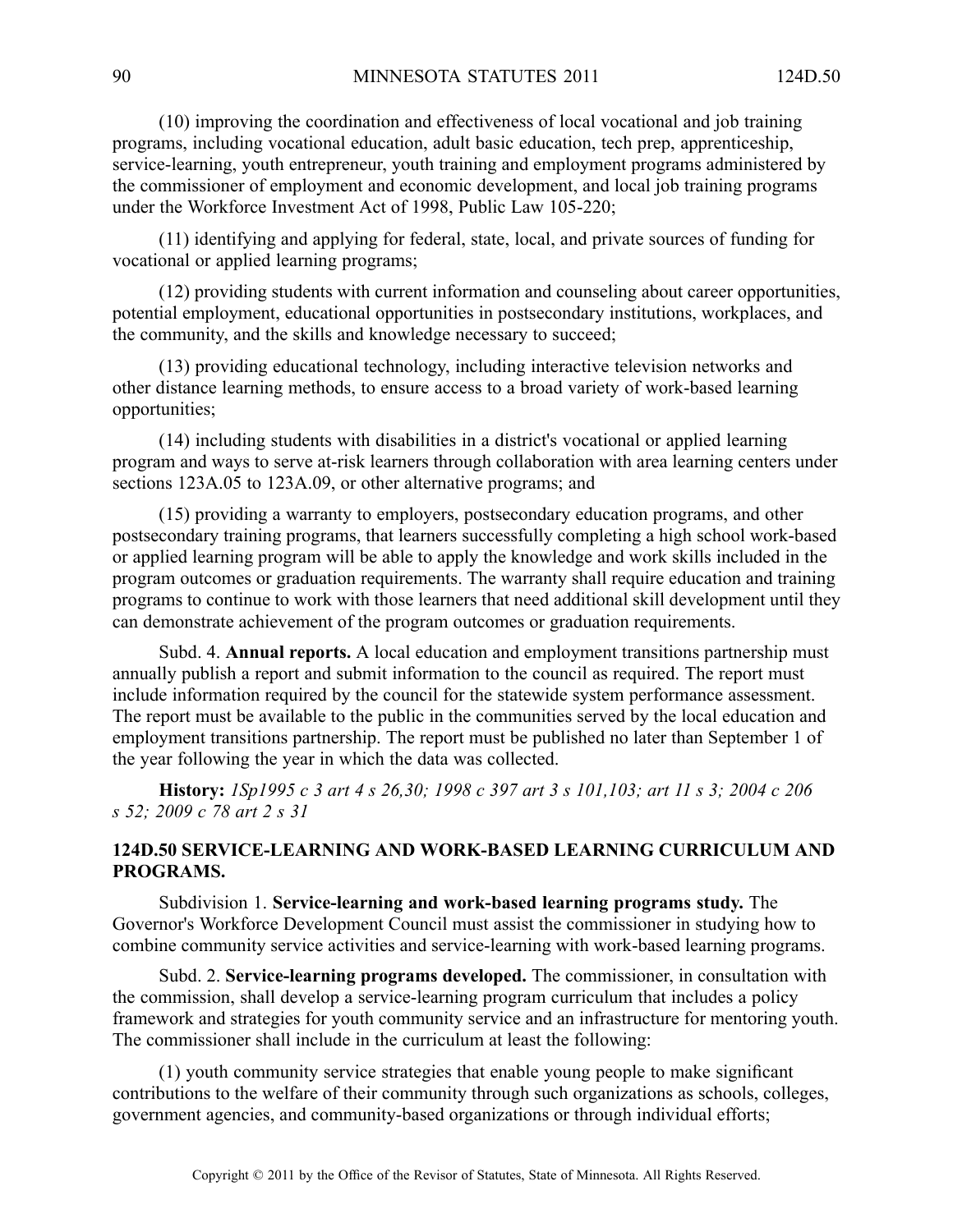(2) mentoring strategies that enable young people to be matched with caring, responsible individuals who can encourage and guide the young people in their personal growth and development;

(3) guidelines, criteria, and procedures for community service programs that incorporate the results of the study in subdivision 1; and

(4) criteria for community service activities and service-learning.

Subd. 3. **Structuring programs according to grade or education level.** The service-learning curriculum must accommodate students' grade level or the last completed grade level of the participants not currently enrolled in school. Schools must provide at least the following:

(1) for students in grades 7 to 9, an opportunity to learn about service-learning activities and possible occupations;

(2) for students in grade 10, an opportunity to apply for service-learning under section 124D.19 subdivision 10, and youth apprenticeship programs; and

(3) for students in grades 11 and 12 and young people not currently enrolled in school, an opportunity to become involved in community service activities, participate in youth apprenticeship programs, and, depending upon the individual's demonstrated abilities, complete high school or pursue postsecondary coursework.

Subd. 4. **Programs following youth community service.** (a) The Minnesota Commission on National and Community Service in cooperation with the Governor's Workforce Development Council, the commissioner and the Minnesota Office of Higher Education, shall provide for those participants who successfully complete youth community service under sections 124D.39 to 124D.44, the following:

(1) for those who have <sup>a</sup> high school diploma or its equivalent, an opportunity to participate in <sup>a</sup> youth apprenticeship program at <sup>a</sup> community or technical college; and

(2) for those who are postsecondary students, an opportunity to participate in an educational program that supplements postsecondary courses leading to <sup>a</sup> degree or <sup>a</sup> statewide credential of academic and occupational proficiency.

(b) Participants who successfully complete <sup>a</sup> youth community service program under sections 124D.39 to 124D.45 are eligible to receive an education voucher as provided under section 124D.42, subdivision 4. The voucher recipient may apply the voucher toward the cost of the recipient's tuition and other education-related expenses at <sup>a</sup> postsecondary school under paragraph (a).

(c) The Governor's Workforce Development Council, in cooperation with the Board of Trustees of the Minnesota State Colleges and Universities, must establish <sup>a</sup> mechanism to transfer credit earned in <sup>a</sup> youth apprenticeship program between the technical colleges and other postsecondary institutions offering applied associate degrees.

History: 1993 c 146 art 5 s 14; 1994 c 647 art 4 s 13-15; 1995 c 212 art 3 s 59; 1Sp1995 c 3 art 4 s 13, 14, 30; art 16 s 13; 1998 c 397 art 3 s 51, 52, 103; art 11 s 3; 2005 c 107 art 2 s 60

# **124D.505 MINNESOTA CAREER INFORMATION SYSTEM.**

(a) The Department of Education, through the Minnesota career information system (MCIS), may provide career information to, including, but not limited to, school districts and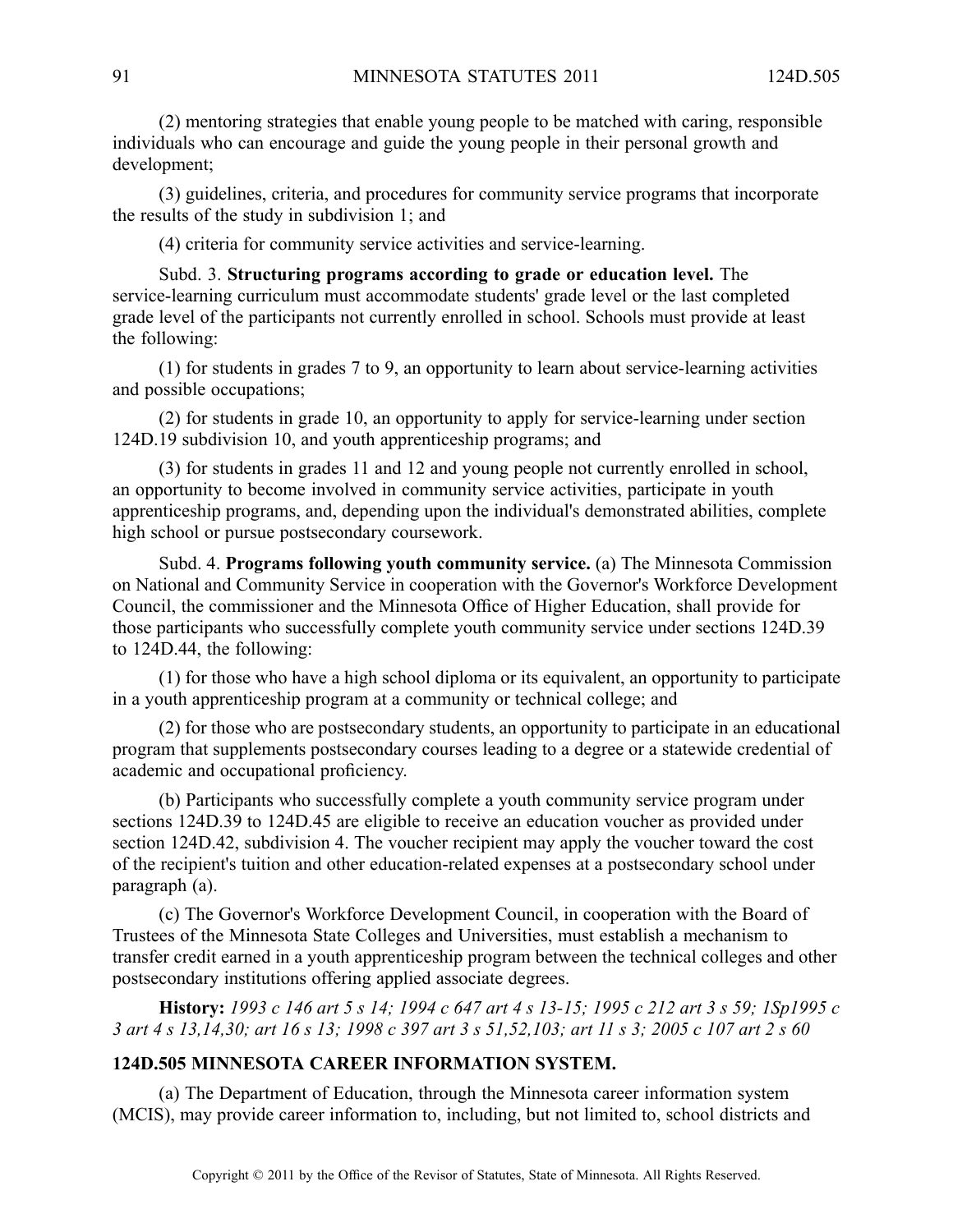other educational organizations, employment and training services, human service agencies, libraries, and families. The department shall collect fees necessary to recover all expenditures related to the operation of the Minnesota career information system.

(b) Grants and other legislative funds may be accepted and used for the improvement or operation of the Minnesota career information system. All receipts shall be deposited in <sup>a</sup> special account in the special revenue fund that shall be carried over at the end of each fiscal year. The money in the account, along with any interest earned, is appropriated to the commissioner of education for the Minnesota career information system and must be for the sole use and benefit of the system. The department shall recognize that the Minnesota career information system operates under <sup>a</sup> self-supporting directive, and accordingly, must provide sufficient administrative latitude within the confines of law to enable the system to operate effectively.

**History:** *1Sp1997 <sup>c</sup> 4 art 3 <sup>s</sup> 1; 1998 <sup>c</sup> 397 art 4 <sup>s</sup> 51; 2003 <sup>c</sup> 130 <sup>s</sup> 12*

#### **ADULT EDUCATION**

### **124D.51 EVENING SCHOOLS; ADULT AND CONTINUING EDUCATION.**

The board may establish and maintain public evening schools and adult and continuing education programs. The evening schools and adult and continuing education programs maintained by the board must be available to all persons over 16 years of age who, from any cause, are unable to attend the full-time elementary or secondary schools of such district.

History: Ex1959 c 71 art 4 s 17; 1961 c 225 s 1; 1967 c 173 s 2; 1969 c 21 s 1; 1969 c 104 s 1; 1973 c 491 s 1; 1975 c 359 s 23; 1978 c 616 s 5; 1979 c 334 art 6 s 9; 1980 c 609 art 6 s 16; 1981 c 194 s 1; 1981 c 358 art 7 s 22; 1982 c 548 art 6 s 4; 1986 c 444; 1987 c 309 s 24; 1987 c 398 art 7 s 20; 1988 c 626 s 1; 1988 c 668 s 2; 1988 c 718 art 7 s 21; 1991 c 265 art 6 s 22; art 9 s 36; 1992 c 499 art 12 s 8; 1993 c 224 art 12 s 16; art 13 s 17; 1994 c 647 art 6 s 11-13; 1Sp1995 c 3 art 9 s 20; art 16 s 13; 1996 c 412 art 3 s 10; art 6 s 1; 1Sp1997 c 4 art 6 s 7; art 7 s 4; 1998 c 397 art 1 s 54; art 3 s 53, 103; art 5 s 88-90; art 6 s 62-68; art 8 s *1,2; art 11 <sup>s</sup> 3; 1998 <sup>c</sup> 398 art 6 <sup>s</sup> 17*

#### **124D.518 ADULT BASIC EDUCATION AID DEFINITIONS.**

Subdivision 1. **Applicability.** The definitions in this section apply to sections 124D.52 to 124D.531.

Subd. 2. **Adult basic education consortium.** "Adult basic education consortium" means <sup>a</sup> voluntary association of school districts, public agencies, or nonprofit organizations that work together to provide coordinated adult basic education services in <sup>a</sup> designated geographic area, and that act as <sup>a</sup> fiscal entity providing adult basic education services.

Subd. 3. **Contact hours.** (a) "Contact hours" means the number of hours during which <sup>a</sup> student was engaged in learning activities provided by an approved adult education program. Contact hours excludes homework but includes interactive distance learning. The commissioner may only reallocate contact hours among programs to adjust for changes in program membership between the first prior program year and the current program year based on the actual contact hours reported for the first prior program year.

(b) For revenue beginning in fiscal year 2002, contact hours for <sup>a</sup> provider of adult basic education services funded in fiscal year 2000, but not eligible for basic population aid in fiscal year 2001, is computed by multiplying the provider's contact hours by 1.03.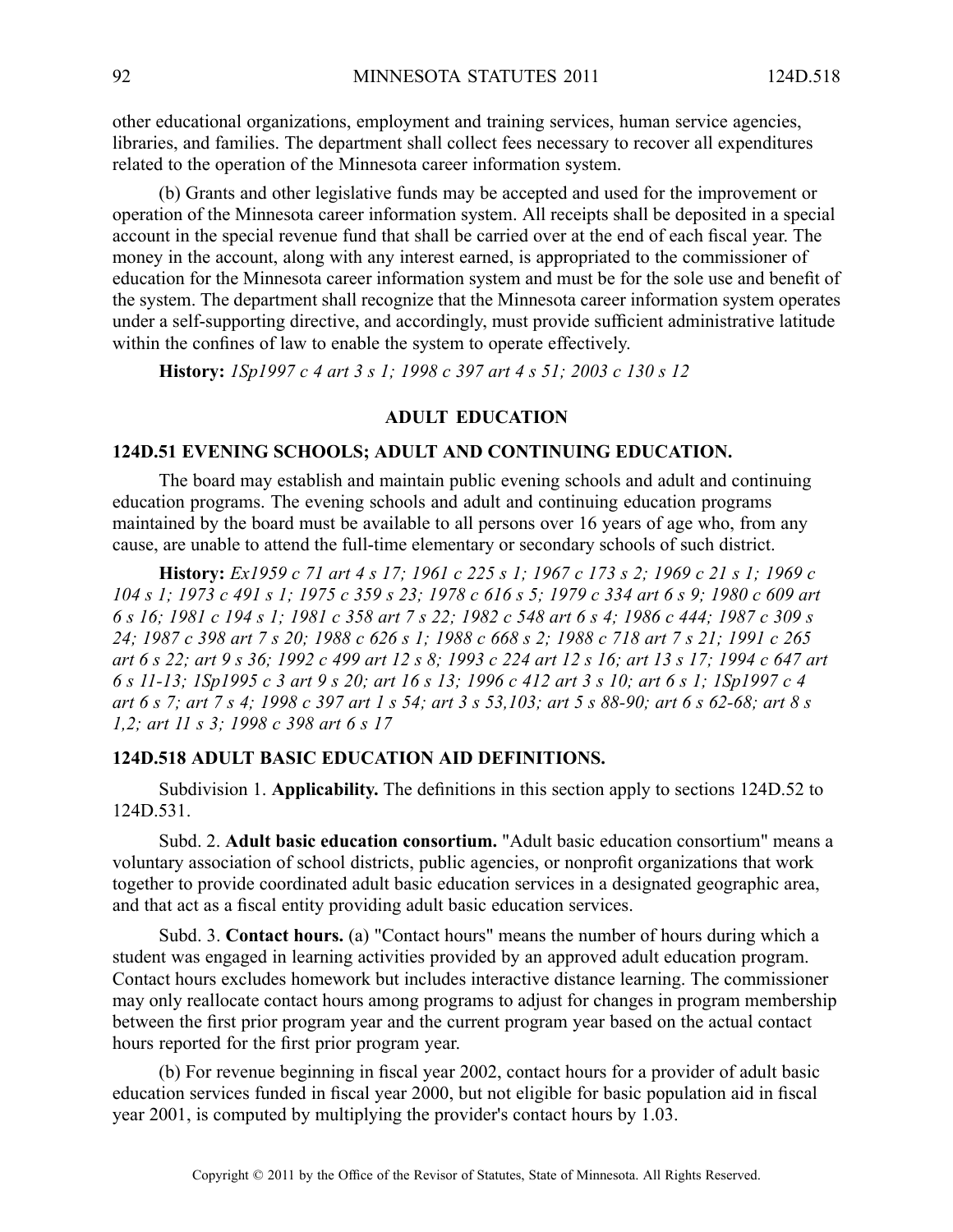(c) For aid in fiscal year 2001, contact hours in fiscal year 2000 equals the number of full-time equivalent learners times the contact hours. A level one full-time equivalent learner is equal to 240 contact hours and <sup>a</sup> level two full-time learner is equal to 408 contact hours.

Subd. 4. **First prior program year.** "First prior program year" means the specific time period defined by the commissioner that aligns to <sup>a</sup> program academic year.

Subd. 5. **Unreimbursed expenses.** "Unreimbursed expenses" means allowable adult basic education expenses of <sup>a</sup> program, in the current program year, that are not covered by payments from federal or private for-profit sources.

History: 2000 c 489 art 1 s 10; 1Sp2001 c 3 art 3 s 1; 2006 c 282 art 2 s 10

# **124D.52 ADULT BASIC EDUCATION.**

Subdivision 1. **Program requirements.** (a) An adult basic education program is <sup>a</sup> day or evening program offered by <sup>a</sup> district that is for people over 16 years of age who do not attend an elementary or secondary school. The program offers academic instruction necessary to earn <sup>a</sup> high school diploma or equivalency certificate.

(b) Notwithstanding any law to the contrary, <sup>a</sup> school board or the governing body of <sup>a</sup> consortium offering an adult basic education program may adopt <sup>a</sup> sliding fee schedule based on <sup>a</sup> family's income, but must waive the fee for participants who are under the age of 21 or unable to pay. The fees charged must be designed to enable individuals of all socioeconomic levels to participate in the program. A program may charge a security deposit to assure return of materials, supplies, and equipment.

(c) Each approved adult basic education program must develop <sup>a</sup> memorandum of understanding with the local workforce development centers located in the approved program's service delivery area. The memorandum of understanding must describe how the adult basic education program and the workforce development centers will cooperate and coordinate services to provide unduplicated, efficient, and effective services to clients.

(d) Adult basic education aid must be spen<sup>t</sup> for adult basic education purposes as specified in sections 124D.518 to 124D.531.

(e) A state-approved adult basic education program must count and submit student contact hours for <sup>a</sup> program that offers high school credit toward an adult high school diploma according to student eligibility requirements and competency demonstration requirements established by the commissioner.

Subd. 2. **Program approval.** (a) To receive aid under this section, <sup>a</sup> district, <sup>a</sup> consortium of districts, the Department of Corrections, or <sup>a</sup> private nonprofit organization must submit an application by June 1 describing the program, on <sup>a</sup> form provided by the department. The program must be approved by the commissioner according to the following criteria:

(1) how the needs of different levels of learning will be met;

- (2) for continuing programs, an evaluation of results;
- (3) anticipated number and education level of participants;
- (4) coordination with other resources and services;
- (5) participation in <sup>a</sup> consortium, if any, and money available from other participants;

(6) managemen<sup>t</sup> and program design;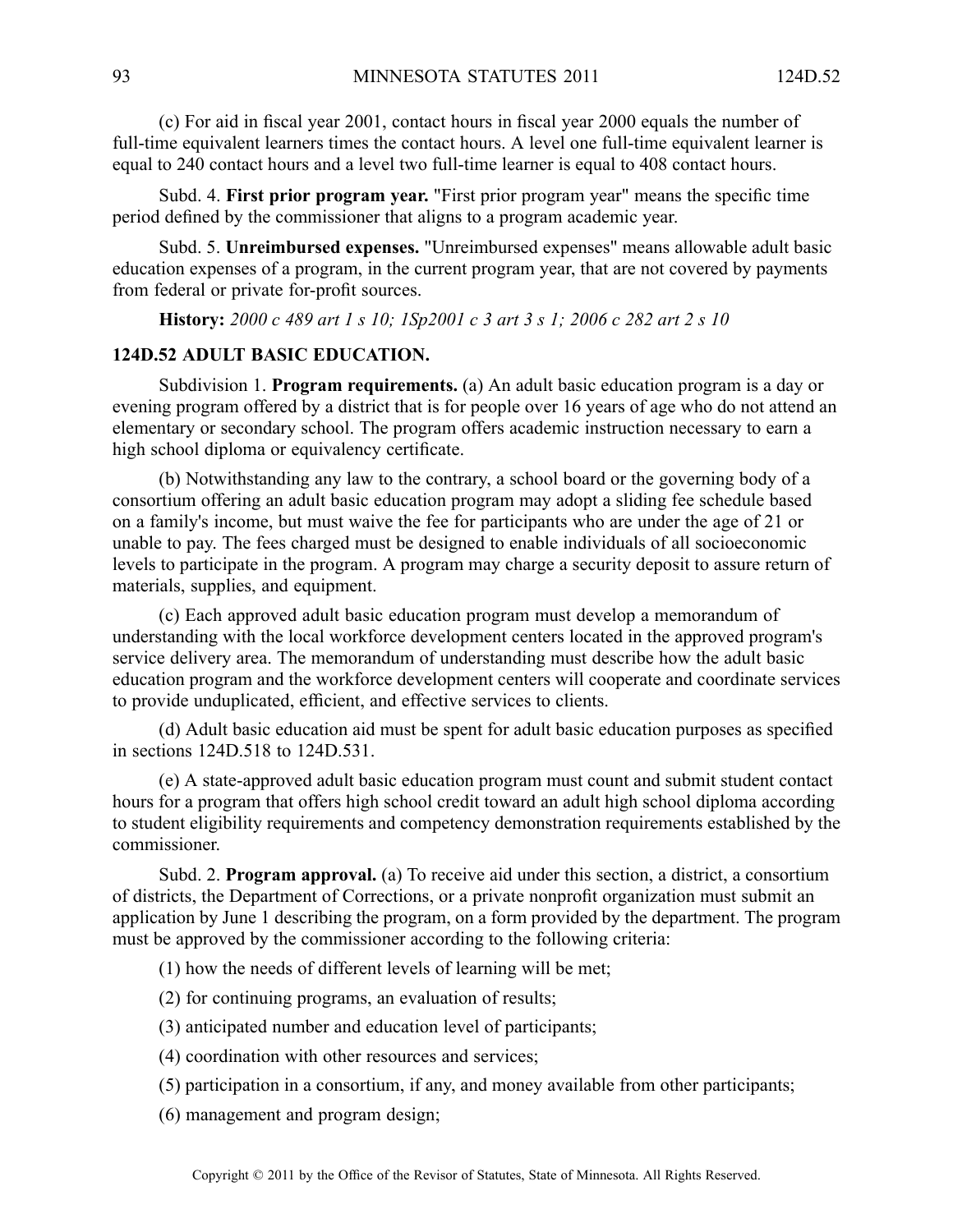(7) volunteer training and use of volunteers;

(8) staff development services;

(9) program sites and schedules;

(10) program expenditures that qualify for aid;

(11) program ability to provide data related to learner outcomes as required by law; and

(12) <sup>a</sup> copy of the memorandum of understanding described in subdivision 1 submitted to the commissioner.

(b) Adult basic education programs may be approved under this subdivision for up to five years. Five-year program approval must be granted to an applicant who has demonstrated the capacity to:

(1) offer comprehensive learning opportunities and suppor<sup>t</sup> service choices appropriate for and accessible to adults at all basic skill need levels;

(2) provide <sup>a</sup> participatory and experiential learning approach based on the strengths, interests, and needs of each adult, that enables adults with basic skill needs to:

(i) identify, plan for, and evaluate their own progress toward achieving their defined educational and occupational goals;

(ii) master the basic academic reading, writing, and computational skills, as well as the problem-solving, decision making, interpersonal effectiveness, and other life and learning skills they need to function effectively in <sup>a</sup> changing society;

(iii) locate and be able to use the health, governmental, and social services and resources they need to improve their own and their families' lives; and

(iv) continue their education, if they desire, to at least the level of secondary school completion, with the ability to secure and benefit from continuing education that will enable them to become more employable, productive, and responsible citizens;

(3) plan, coordinate, and develop cooperative agreements with community resources to address the needs that the adults have for suppor<sup>t</sup> services, such as transportation, flexible course scheduling, convenient class locations, and child care;

(4) collaborate with business, industry, labor unions, and employment-training agencies, as well as with family and occupational education providers, to arrange for resources and services through which adults can attain economic self-sufficiency;

(5) provide sensitive and well trained adult education personnel who participate in local, regional, and statewide adult basic education staff development events to master effective adult learning and teaching techniques;

(6) participate in regional adult basic education peer program reviews and evaluations;

(7) submit accurate and timely performance and fiscal reports;

(8) submit accurate and timely reports related to program outcomes and learner follow-up information; and

(9) spend adult basic education aid on adult basic education purposes only, which are specified in sections 124D.518 to 124D.531.

(c) The commissioner shall require each district to provide notification by February 1, 2001, of its intent to apply for funds under this section as <sup>a</sup> single district or as par<sup>t</sup> of an identified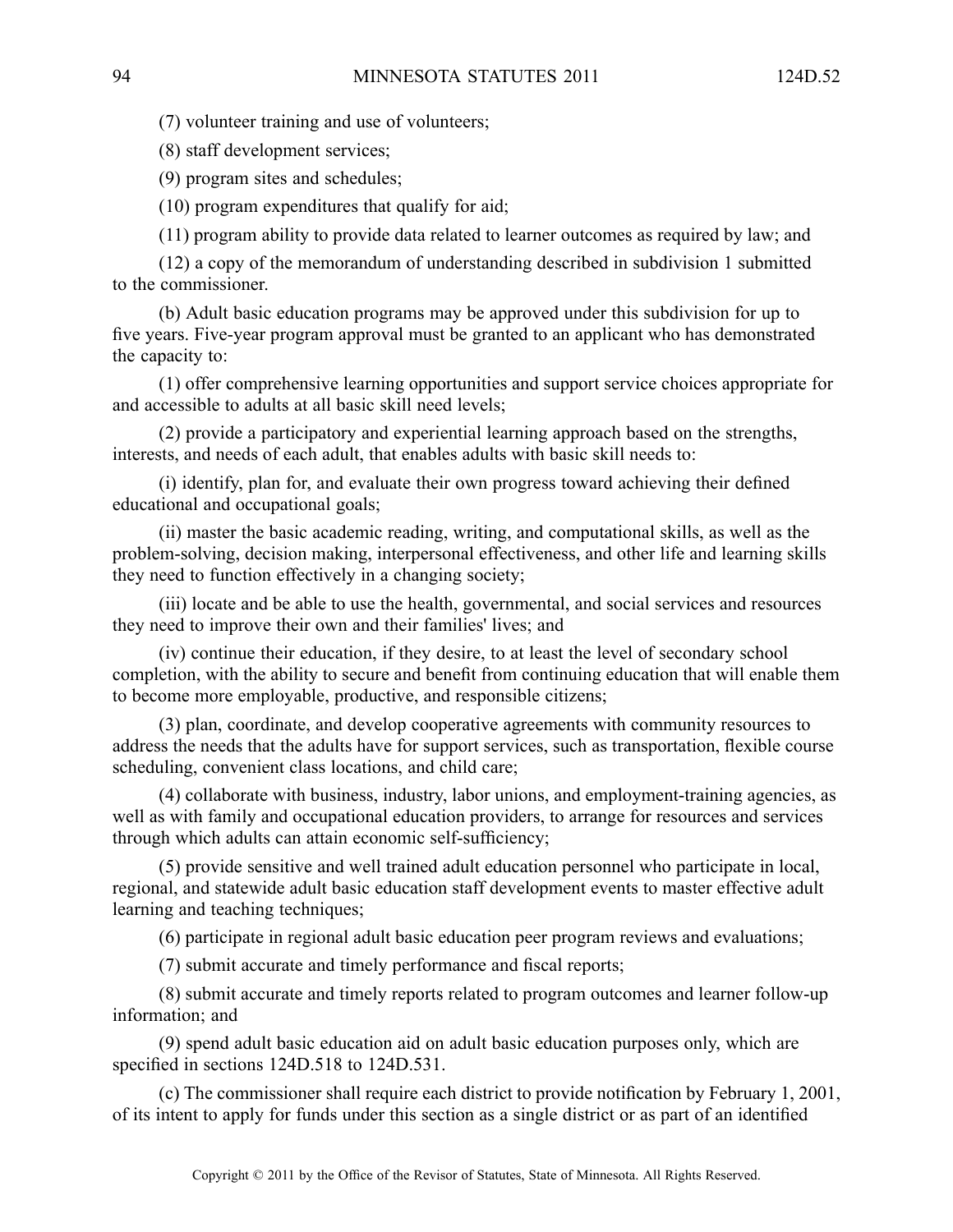consortium of districts. Adistrict receiving funds under this section must notify the commissioner by February 1 of its intent to change its application status for applications due the following June 1.

Subd. 3. **Accounts; revenue; aid.** (a) Each district, group of districts, or private nonprofit organization providing adult basic education programs must establish and maintain <sup>a</sup> reserve account within the community service fund for the receipt and disbursement of all funds related to these programs. All revenue received pursuan<sup>t</sup> to this section must be utilized solely for the purposes of adult basic education programs. State aid must not equal more than 100 percen<sup>t</sup> of the unreimbursed expenses of providing these programs, excluding in-kind costs.

(b) For purposes of paragraph (a), an adult basic education program may include as valid expenditures for the previous fiscal year program spending that occurs from July 1 to September 30 of the following year. Aprogram may carry over <sup>a</sup> maximum of 20 percen<sup>t</sup> of its adult basic education aid revenue into the next fiscal year. Program spending may only be counted for one fiscal year.

(c) Notwithstanding section 123A.26 or any other law to the contrary, an adult basic education consortium providing an approved adult basic education program may be its own fiscal agen<sup>t</sup> and is eligible to receive state-aid payments directly from the commissioner.

Subd. 4. **English as <sup>a</sup> second language programs.** Persons may teach English as <sup>a</sup> second language classes conducted at <sup>a</sup> worksite, if they meet the requirements of section 122A.19, subdivision 1, clause (a), regardless of whether they are licensed teachers. Persons teaching English as <sup>a</sup> second language for an approved adult basic education program must possess <sup>a</sup> bachelor's or master's degree in English as <sup>a</sup> second language, applied linguistics, or bilingual education, or <sup>a</sup> related degree as approved by the commissioner.

Subd. 5. **Basic service level.** A district, or <sup>a</sup> consortium of districts, with <sup>a</sup> program approved by the commissioner under subdivision 2 must establish, in consultation with the commissioner, <sup>a</sup> basic level of service for every adult basic education site in the district or consortium. The basic service level must describe minimum levels of academic instruction and suppor<sup>t</sup> services to be provided at each site. The program must set <sup>a</sup> basic service level that promotes effective learning and student achievement with measurable results. Each district or consortium of districts must submit its basic service level to the commissioner for approval.

Subd. 6. **Cooperative English as <sup>a</sup> second language and adult basic education programs.** (a) A school district, or adult basic education consortium that receives revenue under section 124D.531, may deliver English as <sup>a</sup> second language, citizenship, or other adult education programming in collaboration with community-based and nonprofit organizations located within its district or region, and with correctional institutions. The organization or correctional institution must have the demonstrated capacity to offer education programs for adults. Community-based or nonprofit organizations must meet the criteria in paragraph (b), or have prior experience. A community-based or nonprofit organization or <sup>a</sup> correctional institution may be reimbursed for unreimbursed expenses as defined in section 124D.518, subdivision 5, for the administration of English as <sup>a</sup> second language or adult basic education programs, not to exceed eight percen<sup>t</sup> of the total funds provided by <sup>a</sup> school district or adult basic education consortium. The administrative reimbursement for <sup>a</sup> school district or adult basic education consortium that delivers services cooperatively with <sup>a</sup> community-based or nonprofit organization or correctional institution is limited to five percen<sup>t</sup> of the program aid, not to exceed the unreimbursed expenses of administering programs delivered by community-based or nonprofit organizations or correctional institutions.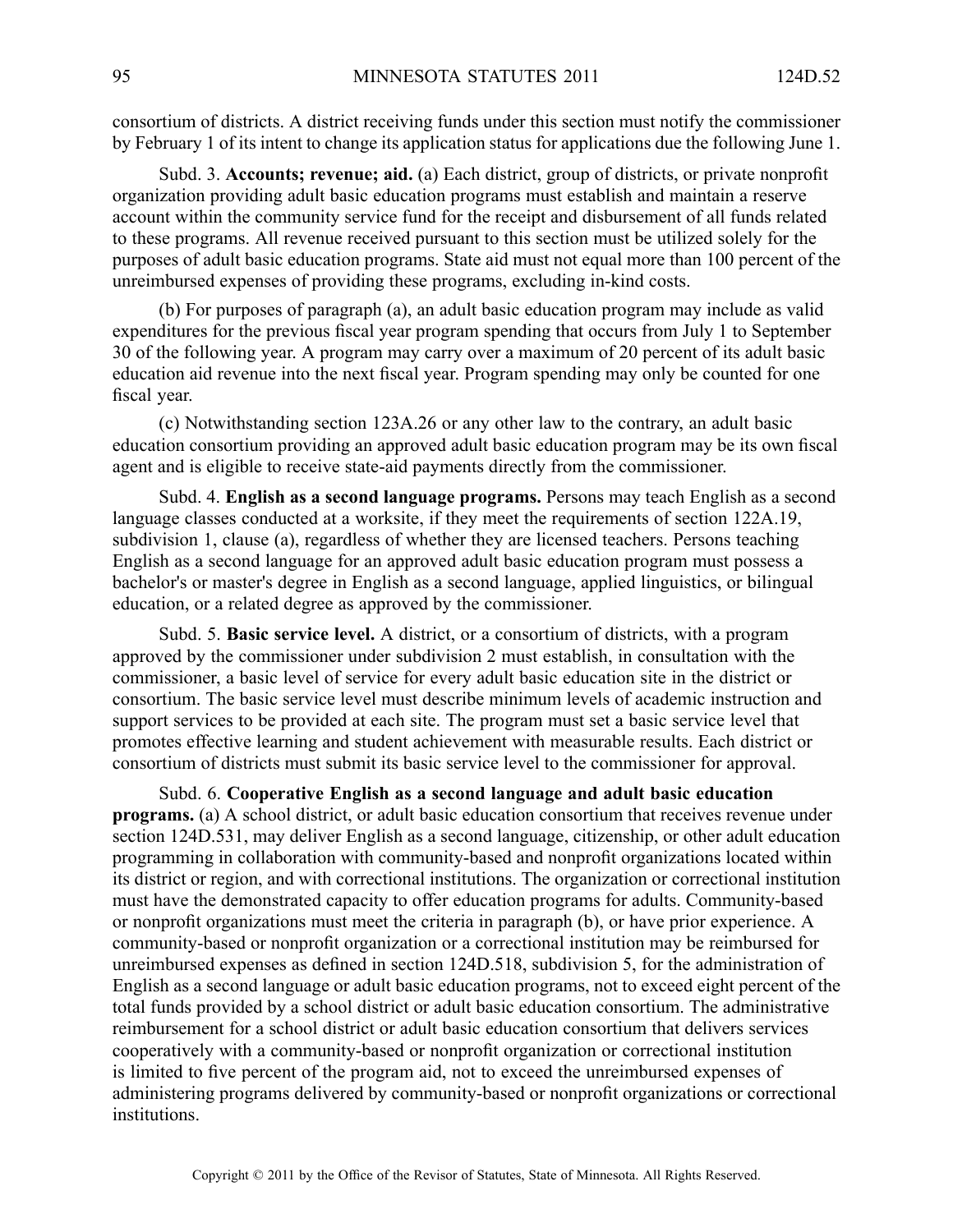(b) A community-based organization or nonprofit organization that delivers education services under this section must demonstrate that it has met the following criteria:

(1) be legally established as <sup>a</sup> nonprofit organization;

(2) have an established system for fiscal accounting and reporting that is consistent with the Department of Education's adult basic education completion repor<sup>t</sup> and reporting requirements under section 124D.531;

(3) require all instructional staff to complete <sup>a</sup> training course in teaching adult learners; and

(4) develop <sup>a</sup> learning plan for each student that identifies defined educational and occupational goals with measures to evaluate progress.

Subd. 7. **Performance tracking system.** (a) By July 1, 2000, each approved adult basic education program must develop and implement <sup>a</sup> performance tracking system to provide information necessary to comply with federal law and serve as one means of assessing the effectiveness of adult basic education programs. The tracking system must be designed to collect data on the following core outcomes for learners who have completed participation in the adult basic education program:

(1) demonstrated improvements in literacy skill levels in reading, writing, speaking the English language, numeracy, problem solving, English language acquisition, and other literacy skills;

(2) placement in, retention in, or completion of postsecondary education, training, unsubsidized employment, or career advancement; and

(3) receipt of <sup>a</sup> secondary school diploma or its recognized equivalent.

(b) A district, group of districts, state agency, or private nonprofit organization providing an adult basic education program may meet this requirement by developing <sup>a</sup> tracking system based on either or both of the following methodologies:

(1) conducting <sup>a</sup> reliable follow-up survey; or

(2) submitting student information, including Social Security numbers for data matching.

Data related to obtaining employment must be collected in the first quarter following program completion or can be collected while the student is enrolled, if known. Data related to employment retention must be collected in the third quarter following program exit. Data related to any other specified outcome may be collected at any time during <sup>a</sup> program year.

(c) When <sup>a</sup> student in <sup>a</sup> program is requested to provide the student's Social Security number, the student must be notified in <sup>a</sup> written form easily understandable to the student that:

(1) providing the Social Security number is optional and no adverse action may be taken against the student if the student chooses not to provide the Social Security number;

(2) the reques<sup>t</sup> is made under section 124D.52, subdivision 7;

(3) if the student provides the Social Security number, it will be used to assess the effectiveness of the program by tracking the student's subsequent career; and

(4) the Social Security number will be shared with the Department of Education; Minnesota State Colleges and Universities; and the Department of Employment and Economic Development in order to accomplish the purposes of this section and will not be used for any other purpose or reported to any other governmental entities.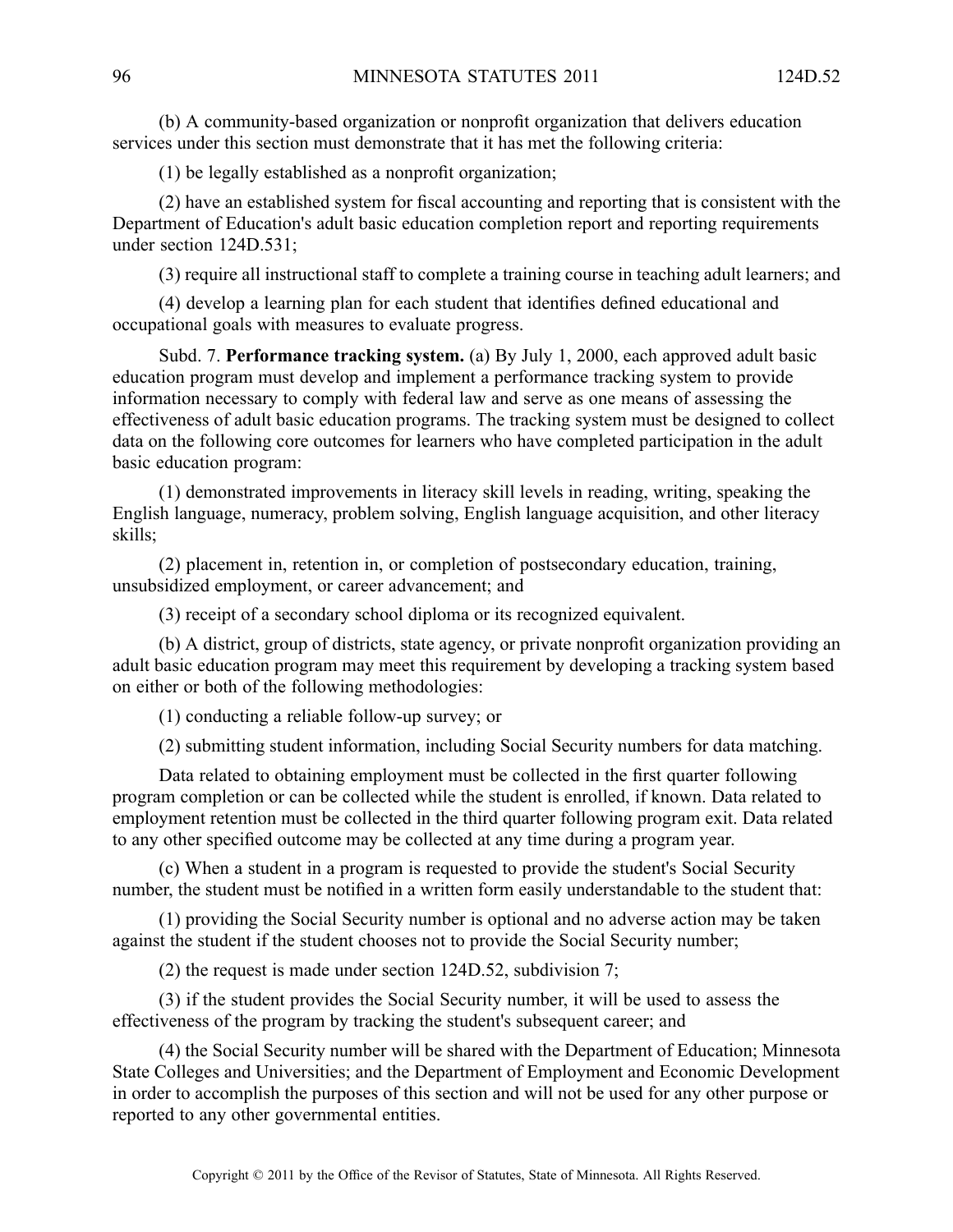(d) Annually <sup>a</sup> district, group of districts, state agency, or private nonprofit organization providing programs under this section must forward the tracking data collected to the Department of Education. For the purposes of longitudinal studies on the employment status of former students under this section, the Department of Education must forward the Social Security numbers to the Department of Employment and Economic Development to electronically match the Social Security numbers of former students with wage detail reports filed under section 268.044. The results of data matches must, for purposes of this section and consistent with the requirements of the United States Code, title 29, section 2871, of the Workforce Investment Act of 1998, be compiled in <sup>a</sup> longitudinal form by the Department of Employment and Economic Development and released to the Department of Education in the form of summary data that does not identify the individual students. The Department of Education may release this summary data. State funding for adult basic education programs must not be based on the number or percentage of students who decline to provide their Social Security numbers or on whether the program is evaluated by means of <sup>a</sup> follow-up survey instead of data matching.

History: Ex1959 c 71 art 5 s 26; 1969 c 864 s 1; 1971 c 827 s 1; 1975 c 432 s 42; 1976 c 271 s 50; 1977 c 447 art 4 s 2,3; 1981 c 358 art 4 s 1-4; 1982 c 548 art 6 s 14,15; 1983 c 314 art 4 s 1; 1Sp1985 c 12 art 4 s 3; 1987 c 398 art 4 s 8-10; 1988 c 718 art 7 s 31; 1989 c 329 art 4 s 7-9; 1Sp1989 c 1 art 2 s 11; 1990 c 562 art 10 s 2; 1991 c 265 art 4 s 8,9; 1993 c 224 art 4 s 19; art 12 s 19; 1994 c 647 art 4 s 16-18; 1997 c 162 art 2 s 16; 1Sp1997 c 4 art 6 s 11; 1998 c 397 art 3 s 69,70,103; 1999 c 205 art 4 s 3,4; 2000 c 489 art 1 s 11-15; 1Sp2001 c 3 art 3 s 2; 2003 c 130 s 12; 1Sp2003 c 9 art 9 s 1,2; 2004 c 206 s 52; 1Sp2005 c 5 art 9 s 1; 2006 c 282 art 2 s 11

# **124D.521 CONSORTIUM REQUIREMENTS.**

(a) Each consortium, as defined under section 124D.518, subdivision 1, must meet at least twice per year to develop and amend as necessary an annual consortium agreemen<sup>t</sup> signed by all members and filed with the Department of Education that at <sup>a</sup> minimum includes:

(1) <sup>a</sup> description of the members and fiscal agen<sup>t</sup> of the consortium;

(2) <sup>a</sup> description of the contributions of each member of the consortium and the process for distributing state aid among the members; and

(3) the state adult basic education assurances from the annual adult basic education program application.

As <sup>a</sup> condition of membership in <sup>a</sup> consortium, each member must make <sup>a</sup> documented contribution toward the cost of adult basic education programming, either as <sup>a</sup> direct financial contribution, or an in-kind contribution.

(b) Each consortium's designated fiscal agen<sup>t</sup> must:

(1) collect data from consortium members;

(2) submit required performance reports and fiscal reports to the state;

(3) receive state adult basic education aid under section 124D.531 for adult basic education programming delivered by the consortium; and

(4) distribute state adult basic education aid to members of the consortium according to the consortium agreement.

**History:** *2000 <sup>c</sup> 489 art 1 <sup>s</sup> 16; 2003 <sup>c</sup> 130 <sup>s</sup> 12*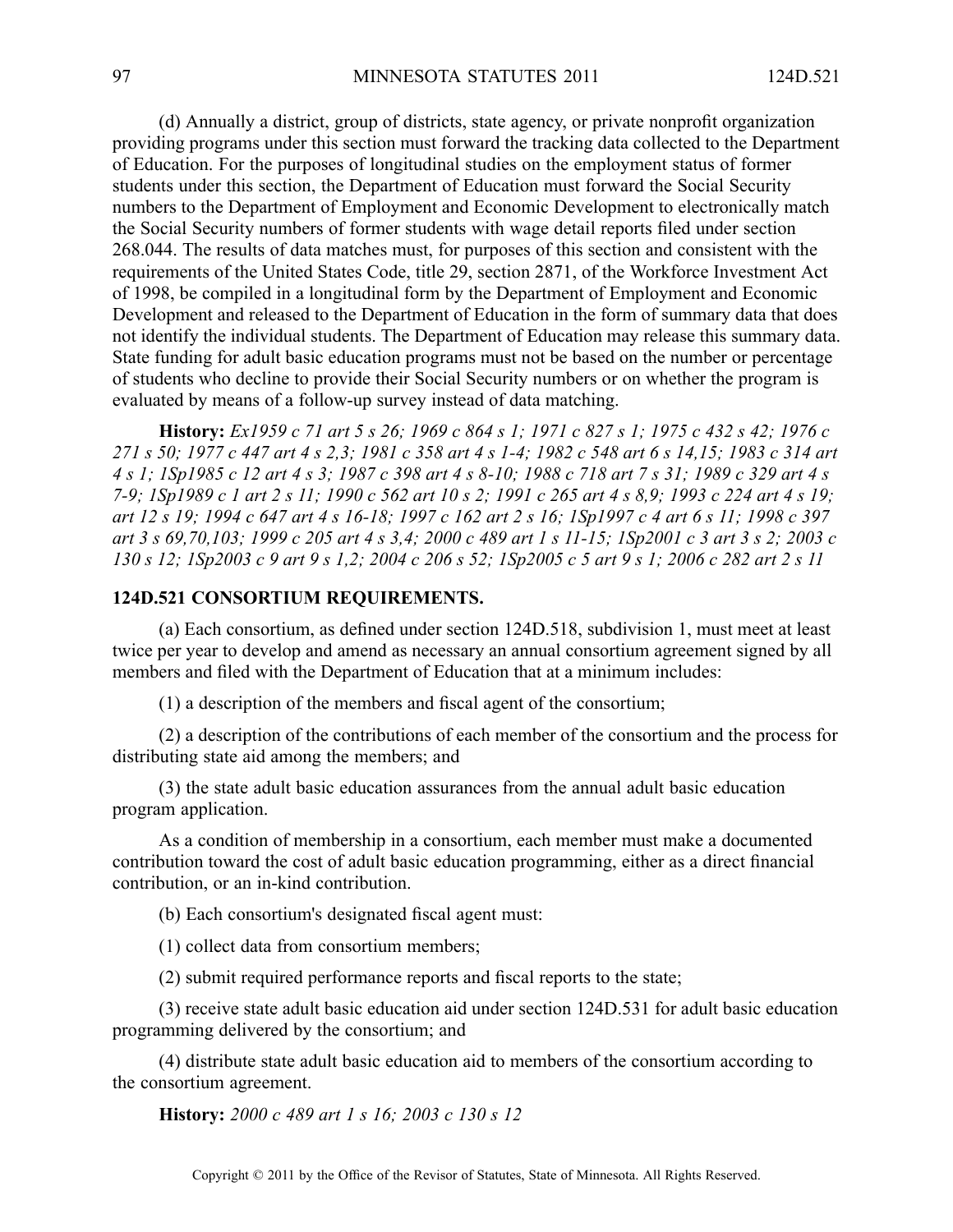## **124D.522 ADULT BASIC EDUCATION SUPPLEMENTAL SERVICE GRANTS.**

(a) The commissioner, in consultation with the policy review task force under section 124D.521, may make grants to nonprofit organizations to provide services that are not offered by <sup>a</sup> district adult basic education program or that are supplemental to either the statewide adult basic education program, or <sup>a</sup> district's adult basic education program. The commissioner may make grants for: staff development for adult basic education teachers and administrators; training for volunteer tutors; training, services, and materials for serving disabled students through adult basic education programs; statewide promotion of adult basic education services and programs; development and dissemination of instructional and administrative technology for adult basic education programs; programs which primarily serve communities of color; adult basic education distance learning projects, including television instruction programs; and other supplemental services to suppor<sup>t</sup> the mission of adult basic education and innovative delivery of adult basic education services.

(b) The commissioner must establish eligibility criteria and gran<sup>t</sup> application procedures. Grants under this section must suppor<sup>t</sup> services throughout the state, focus on educational results for adult learners, and promote outcome-based achievement through adult basic education programs. Beginning in fiscal year 2002, the commissioner may make grants under this section from the state total adult basic education aid set aside for supplemental service grants under section 124D.531. Up to one-fourth of the appropriation for supplemental service grants must be used for grants for adult basic education programs to encourage and suppor<sup>t</sup> innovations in adult basic education instruction and service delivery. A gran<sup>t</sup> to <sup>a</sup> single organization cannot exceed 20 percen<sup>t</sup> of the total supplemental services aid. Nothing in this section prevents an approved adult basic education program from using state or federal aid to purchase supplemental services.

**History:** 2000 c 489 art 1 s 17; 1Sp2001 c 3 art 3 s 3; 2009 c 96 art 6 s 8

**124D.53** [Repealed, 2000 <sup>c</sup> 489 art 1 <sup>s</sup> 46]

# **124D.531 ADULT BASIC EDUCATION AID.**

Subdivision 1. **State total adult basic education aid.** (a) The state total adult basic education aid for fiscal year 2011 equals \$44,419,000, plus any amount that is not paid during the previous fiscal year as <sup>a</sup> result of adjustments under subdivision 4, paragraph (a), or section 124D.52, subdivision 3. The state total adult basic education aid for later fiscal years equals:

(1) the state total adult basic education aid for the preceding fiscal year plus any amount that is not paid for during the previous fiscal year, as <sup>a</sup> result of adjustments under subdivision 4, paragraph (a), or section 124D.52, subdivision 3; times

(2) the lesser of:

(i) 1.02; or

(ii) the average growth in state total contact hours over the prior ten program years.

Beginning in fiscal year 2002, two percen<sup>t</sup> of the state total adult basic education aid must be set aside for adult basic education supplemental service grants under section 124D.522.

(b) The state total adult basic education aid, excluding basic population aid, equals the difference between the amount computed in paragraph (a), and the state total basic population aid under subdivision 2.

Subd. 2. **Basic population aid.** A district is eligible for basic population aid if the district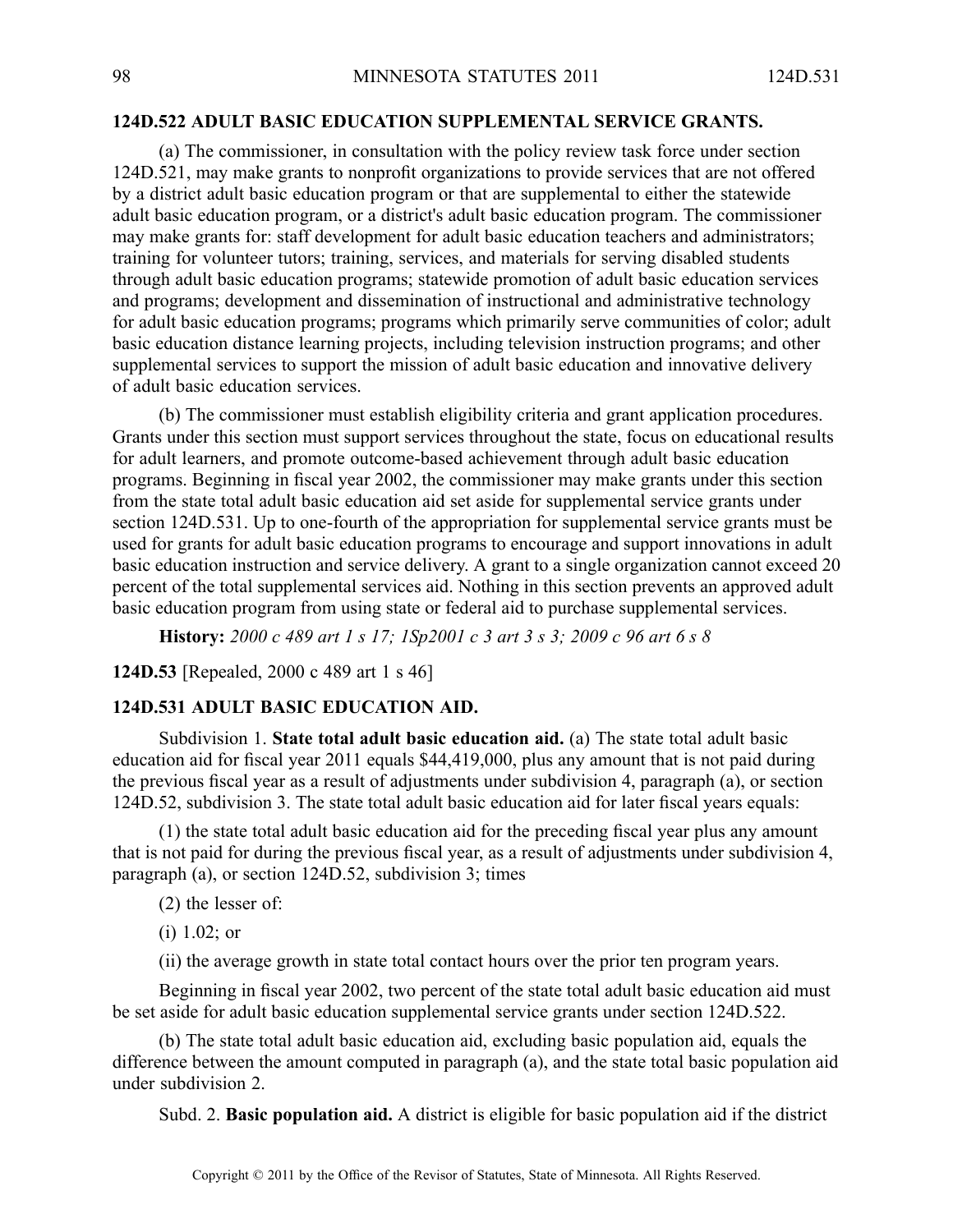has <sup>a</sup> basic service level approved by the commissioner under section 124D.52, subdivision 5, or is <sup>a</sup> member of <sup>a</sup> consortium with an approved basic service level. Basic population aid is equal to the greater of \$3,844 or \$1.73 times the population of the district. District population is determined according to section 275.14.

Subd. 3. **Program revenue.** Adult basic education programs established under section 124D.52 and approved by the commissioner are eligible for revenue under this subdivision. For fiscal year 2001 and later, adult basic education revenue for each approved program equals the sum of:

(1) the basic population aid under subdivision 2 for districts participating in the program during the current program year; plus

(2) 84 percen<sup>t</sup> times the amount computed in subdivision 1, paragraph (b), times the ratio of the contact hours for students participating in the program during the first prior program year to the state total contact hours during the first prior program year; plus

(3) eight percen<sup>t</sup> times the amount computed in subdivision 1, paragraph (b), times the ratio of the enrollment of students with limited English proficiency during the second prior school year in districts participating in the program during the current program year to the state total enrollment of students with limited English proficiency during the second prior school year in districts participating in adult basic education programs during the current program year; plus

(4) eight percen<sup>t</sup> times the amount computed in subdivision 1, paragraph (b), times the ratio of the latest federal census count of the number of adults aged 20 or older with no diploma residing in the districts participating in the program during the current program year to the latest federal census count of the state total number of adults aged 20 or older with no diploma residing in the districts participating in adult basic education programs during the current program year.

Subd. 4. **Adult basic education program aid limit.** (a) Notwithstanding subdivisions 2 and 3, the total adult basic education aid for <sup>a</sup> program per prior year contact hour must not exceed \$22 per prior year contact hour computed under subdivision 3, clause (2).

(b) The aid for <sup>a</sup> program under subdivision 3, clause (2), adjusted for changes in program membership, must not exceed the aid for that program under subdivision 3, clause (2), for the first preceding fiscal year by more than the greater of 11 percen<sup>t</sup> or \$10,000.

(c) Adult basic education aid is payable to <sup>a</sup> program for unreimbursed costs occurring in the program year as defined in section 124D.52, subdivision 3.

(d) Any adult basic education aid that is not paid to <sup>a</sup> program because of the program aid limitation under paragraph (a) must be added to the state total adult basic education aid for the next fiscal year under subdivision 1. Any adult basic education aid that is not paid to <sup>a</sup> program because of the program aid limitations under paragraph (b) must be reallocated among programs by adjusting the rate per contact hour under subdivision 3, clause (2).

Subd. 5. [Repealed, 2007 <sup>c</sup> 146 art 9 <sup>s</sup> 19]

Subd. 6. **Payment of aid to fiscal agent.** (a) Except as provided in paragraph (b), adult basic education aid must be paid directly to the fiscal agen<sup>t</sup> of each approved program. An approved program must have only one fiscal agent.

(b) A district that is par<sup>t</sup> of <sup>a</sup> consortium may reques<sup>t</sup> direct paymen<sup>t</sup> of basic population aid under subdivision 2. The district must make <sup>a</sup> written reques<sup>t</sup> to the commissioner by June 15 for aid payments the following fiscal year. The reques<sup>t</sup> must include certification that: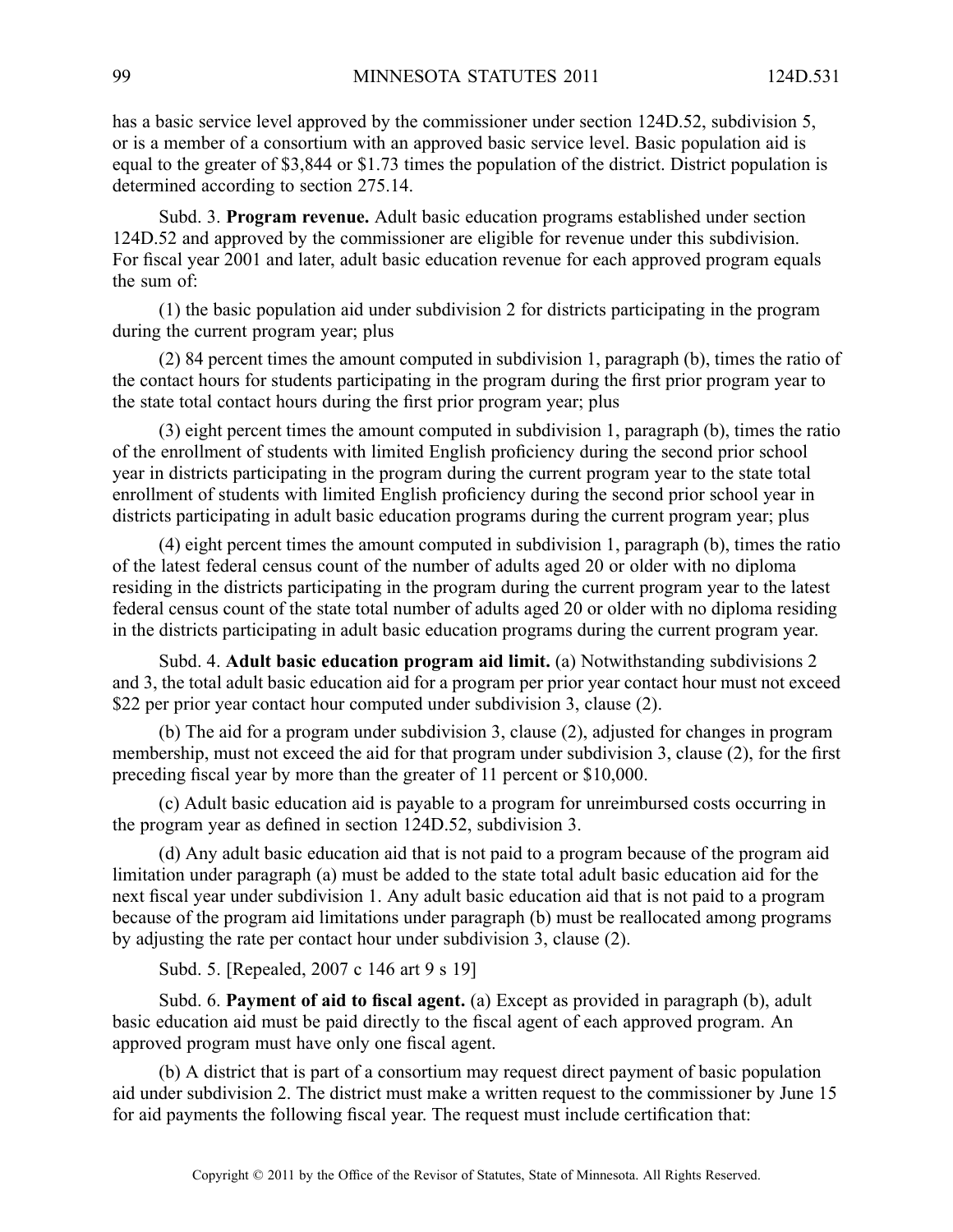(1) the district will deposit direct aid payments in <sup>a</sup> separate adult basic education account; and

(2) the district will use direct aid payments only for adult basic education instruction.

Subd. 7. **Program audits.** Programs that receive aid under this section must maintain records that suppor<sup>t</sup> the aid payments. The commissioner may audit these records upon request. The commissioner must establish procedures for conducting fiscal audits of adult basic education programs. The commissioner must establish procedures to reconcile any discrepancies between aid payments based on information reported to the commissioner and aid estimates based on <sup>a</sup> program audit.

Subd. 8. **Administrative cap.** Aconsortium or district shall not spend more than five percen<sup>t</sup> of the consortium or district's total adult basic education aid on administrative costs.

Subd. 9. **Fiscal reports.** Programs that receive aid under this section must submit an annual repor<sup>t</sup> to the commissioner that includes revenue and expense reports for each district and program, including instructional services offered in partnership with businesses and nonprofit organizations.

**History:** 2000 c 489 art 1 s 19; 1Sp2001 c 3 art 3 s 4-6; 1Sp2003 c 9 art 9 s 3-6; 1Sp2005 c 5 art 9 s 2,3; 2006 c 282 art 2 s 12; 2007 c 146 art 9 s 15,16; 2008 c 363 art 2 s 14; 1Sp2011 *<sup>c</sup> 11 art 9 <sup>s</sup> 1,2*

**124D.54** [Repealed, 1Sp2003 <sup>c</sup> 9 art 9 <sup>s</sup> 10]

**124D.548** [Repealed, 1998 <sup>c</sup> 398 art 6 <sup>s</sup> 38]

# **124D.549 GENERAL EDUCATION DEVELOPMENT (GED) TESTS RULES; COMMISSIONER.**

The commissioner may amend rules to reflect changes in the national minimum standard score for passing the general education development (GED) tests.

History: Ex1959 c 71 art 2 s 16; 1969 c 1129 art 8 s 16; 1977 c 305 s 41; 1978 c 764 s 8; 1983 c 150 s 1; 1992 c 499 art 8 s 1; 1993 c 224 art 9 s 16,17; 1Sp1995 c 3 art 16 s 13; *1998 <sup>c</sup> 398 art 6 <sup>s</sup> 4-12*

# **124D.55 GENERAL EDUCATION DEVELOPMENT (GED) TEST FEES.**

The commissioner shall pay 60 percen<sup>t</sup> of the fee that is charged to an eligible individual for the full battery of <sup>a</sup> general education development (GED) test, but not more than \$40 for an eligible individual.

History: 1991 c 265 art 4 s 11; 1992 c 499 art 4 s 7; 1Sp1995 c 3 art 16 s 13; 1998 c 397 *art 3 <sup>s</sup> 73,103; 2008 <sup>c</sup> 363 art 2 <sup>s</sup> 15*

# **124D.56 COMMUNITY EDUCATION PROGRAM REVENUE; ADULTS WITH DISABILITIES.**

Subdivision 1. **Revenue amount.** A district that is eligible according to section 124D.20, subdivision 2, may receive revenue for <sup>a</sup> program for adults with disabilities. Revenue for the program for adults with disabilities for <sup>a</sup> district or <sup>a</sup> group of districts equals the lesser of:

(1) the actual expenditures for approved programs and budgets; or

(2) \$60,000.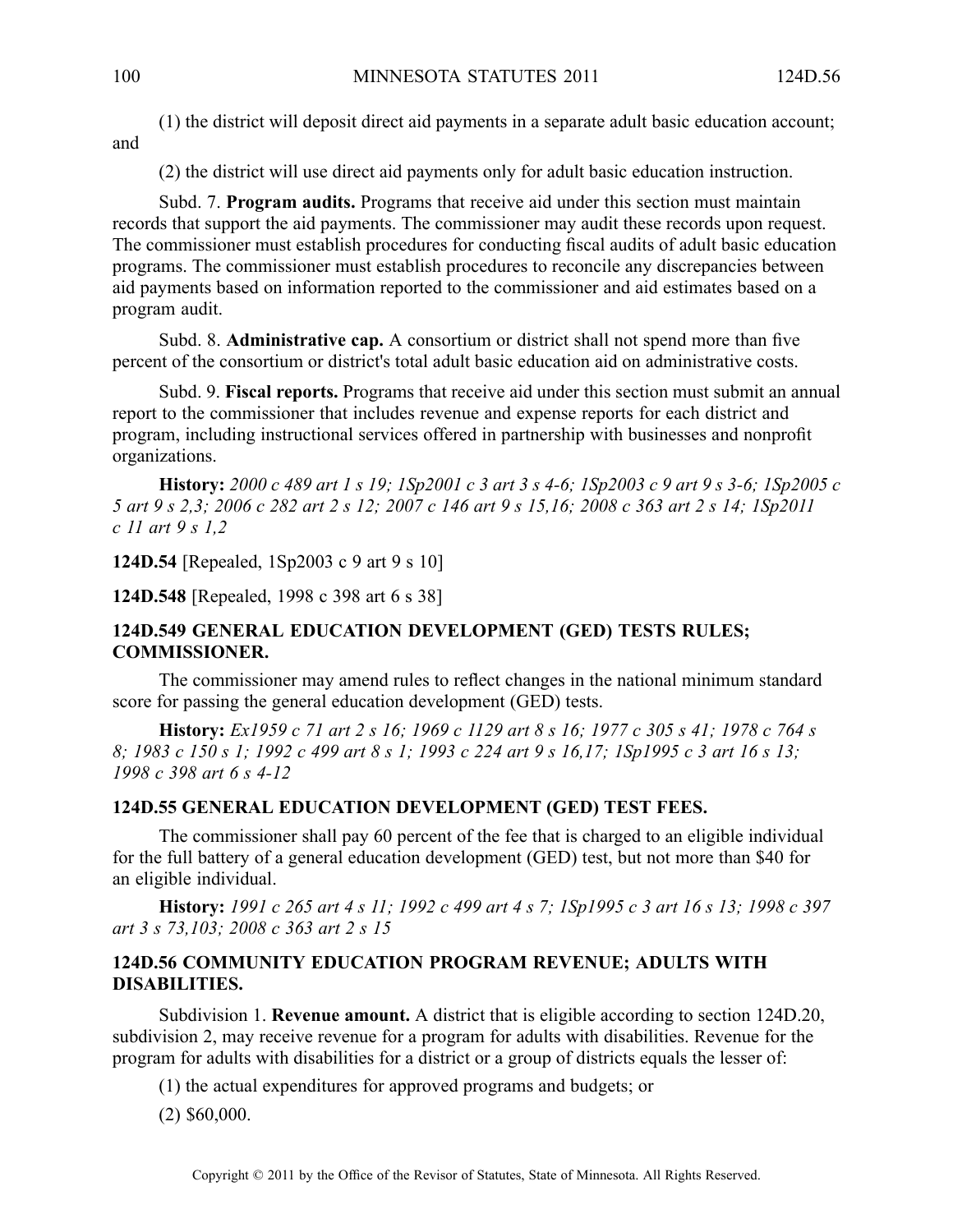Subd. 2. **Aid.** Program aid for adults with disabilities equals the lesser of:

(1) one-half of the actual expenditures for approved programs and budgets; or

(2) \$30,000.

Subd. 3. Levy. A district may levy for a program for adults with disabilities an amount up to the amount designated in subdivision 2. In the case of <sup>a</sup> program offered by <sup>a</sup> group of districts, the levy amount must be apportioned among the districts according to the agreemen<sup>t</sup> submitted to the department.

Subd. 4. **Outside revenue.** A district may receive money from public or private sources to supplement revenue for the program for adults with disabilities. Aid may not be reduced as <sup>a</sup> result of receiving money from these sources.

Subd. 5. **Use of revenue.** Revenue for the program for adults with disabilities may be used only to provide programs for adults with disabilities.

History: 1989 c 329 art 4 s 14; 1990 c 562 art 3 s 13; 1Sp1995 c 3 art 16 s 13; 1998 c 397 *art 3 <sup>s</sup> 79,103; art 11 <sup>s</sup> 3*

# **124D.57 HEARING IMPAIRED EDUCATIONAL SUPPORT SERVICES.**

Subdivision 1. **Responsibility of commissioner.** The commissioner shall coordinate and may pay for suppor<sup>t</sup> services for hearing impaired persons to assure access to educational opportunities. Services may be provided to adult students who are hearing impaired and (1) have been denied access to educational opportunities because of the lack of suppor<sup>t</sup> services or (2) are presently enrolled or (3) are contemplating enrollment in an educational program and would benefit from suppor<sup>t</sup> services. The commissioner shall also be responsible for conducting in-service training for public and private agencies regarding the needs of hearing impaired persons in the adult education system.

Subd. 2. **Support services.** The commissioner may pay school districts or public or private community agencies for the following suppor<sup>t</sup> services:

(1) interpreter services to provide translation for an individual or <sup>a</sup> group of students; or

(2) notetaker services to convert spoken language to written language when the student must maintain visual contact with other persons such as an interpreter or instructor.

Subd. 3. **Programs included.** Support services may be provided for:

(1) local school district adult education programs;

(2) adult technical college programs; and

(3) avocational education programs sponsored by public or private community agencies.

History: 1981 c 358 art 3 s 9; 1987 c 258 s 12; 1989 c 246 s 2; 1993 c 224 art 13 s 5; *1998 <sup>c</sup> 397 art 3 <sup>s</sup> 2,103; 1998 <sup>c</sup> 398 art 5 <sup>s</sup> 55*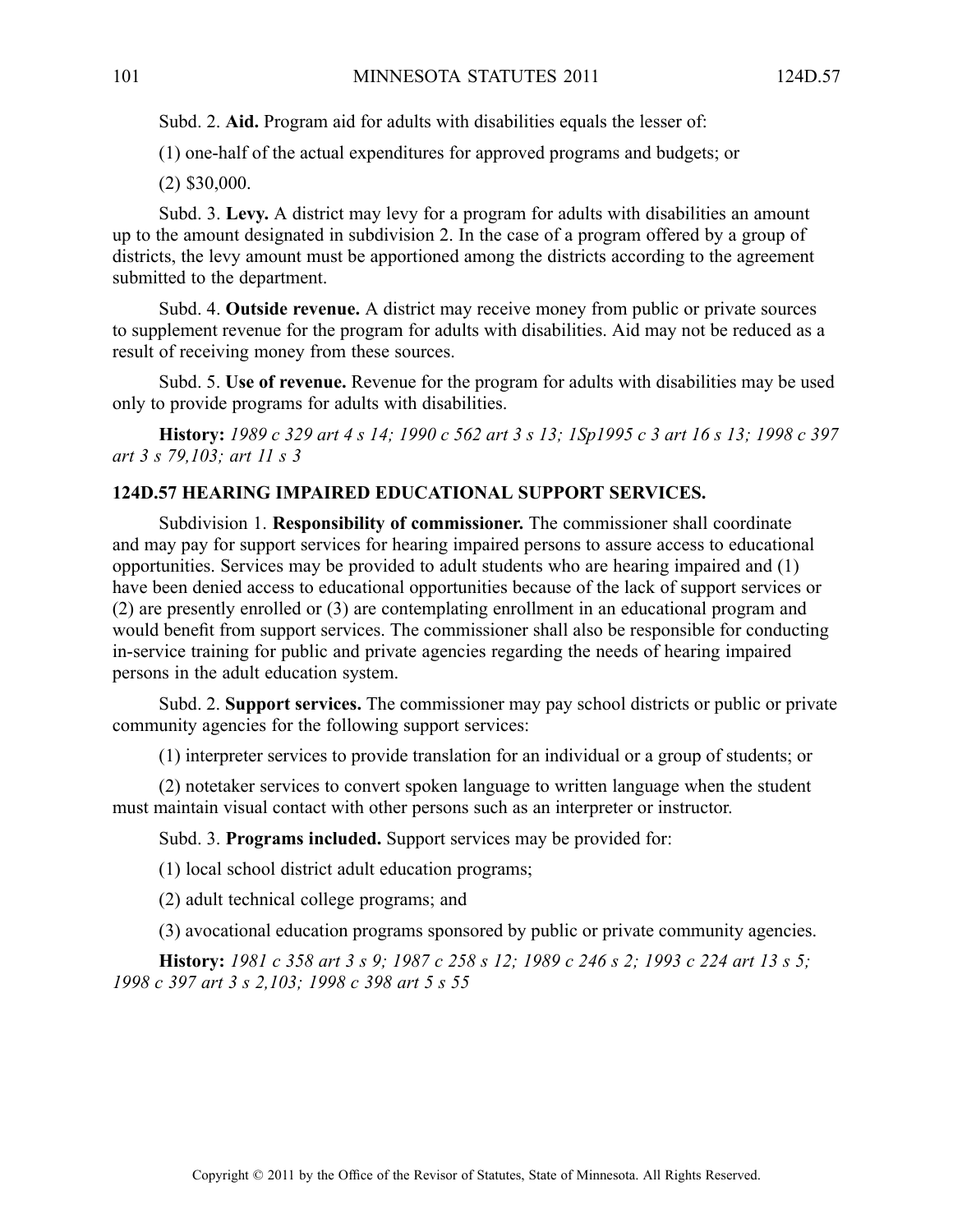## **LIMITED ENGLISH PROFICIENCY (LEP)**

# **124D.58 CITATION; EDUCATION FOR LIMITED ENGLISH PROFICIENT STUDENTS ACT.**

Sections 124D.58 to 124D.64 may be cited as the Education for Limited English Proficient Students Act.

**History:** *1980 <sup>c</sup> 609 art 3 <sup>s</sup> 14; 1998 <sup>c</sup> 397 art 2 <sup>s</sup> 164; art 11 <sup>s</sup> 3*

### **124D.59 DEFINITIONS.**

Subdivision 1. **Generally.** For purposes of sections 124D.58 to 124D.65, the terms defined in this section shall have the meanings given them.

Subd. 2. **Pupil of limited English proficiency.** (a) "Pupil of limited English proficiency" means <sup>a</sup> pupil in kindergarten through grade 12 who meets the following requirements:

(1) the pupil, as declared by <sup>a</sup> paren<sup>t</sup> or guardian first learned <sup>a</sup> language other than English, comes from <sup>a</sup> home where the language usually spoken is other than English, or usually speaks <sup>a</sup> language other than English; and

(2) the pupil is determined by developmentally appropriate measures, which might include observations, teacher judgment, paren<sup>t</sup> recommendations, or developmentally appropriate assessment instruments, to lack the necessary English skills to participate fully in classes taught in English.

(b) Notwithstanding paragraph (a), <sup>a</sup> pupil in grades 4 through 12 who was enrolled in <sup>a</sup> Minnesota public school on the dates during the previous school year when <sup>a</sup> commissioner provided assessment that measures the pupil's emerging academic English was administered, shall not be counted as <sup>a</sup> pupil of limited English proficiency in calculating limited English proficiency pupil units under section 126C.05, subdivision 17, and shall not generate state limited English proficiency aid under section 124D.65, subdivision 5, unless the pupil scored below the state cutoff score or is otherwise counted as <sup>a</sup> nonproficient participant on an assessment measuring emerging academic English provided by the commissioner during the previous school year.

(c) Notwithstanding paragraphs (a) and (b), <sup>a</sup> pupil in kindergarten through grade 12 shall not be counted as <sup>a</sup> pupil of limited English proficiency in calculating limited English proficiency pupil units under section 126C.05, subdivision 17, and shall not generate state limited English proficiency aid under section 124D.65, subdivision 5, if:

(1) the pupil is not enrolled during the current fiscal year in an educational program for pupils of limited English proficiency in accordance with sections 124D.58 to 124D.64; or

(2) the pupil has generated five or more years of average daily membership in Minnesota public schools since July 1, 1996.

Subd. 3. **Essential instructional personnel.** "Essential instructional personnel" means the following:

(1) <sup>a</sup> teacher licensed by the state Board of Teaching to teach bilingual education or English as <sup>a</sup> second language;

(2) any teacher as defined in section 122A.15 who holds <sup>a</sup> valid license from the state Board of Teaching, if the district assures the department that the teacher will obtain the preservice and in-service training the department considers necessary to enable the teacher to provide appropriate service to pupils of limited English proficiency.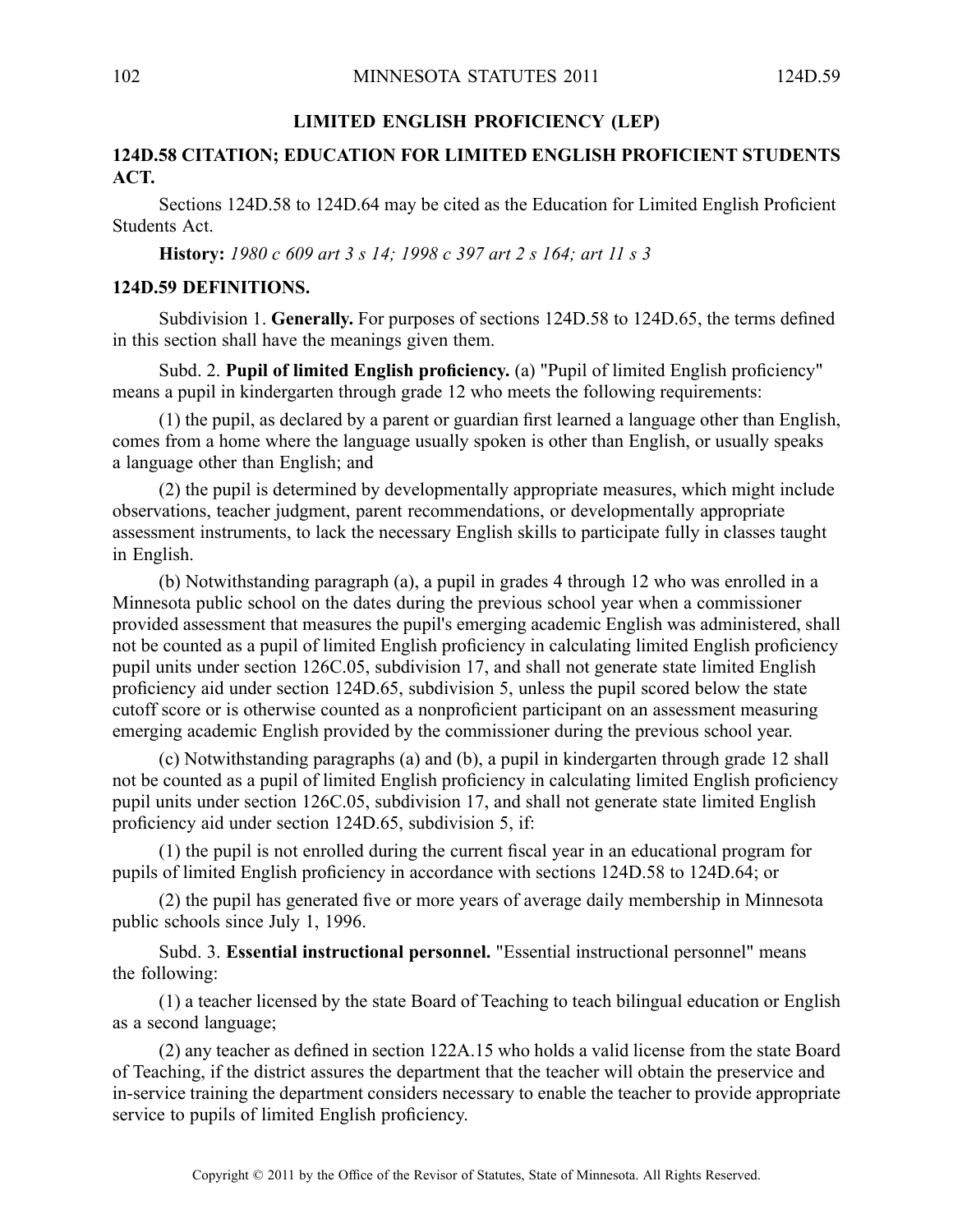Subd. 4. **English as <sup>a</sup> second language program.** "English as <sup>a</sup> second language program" means <sup>a</sup> program for the instruction of pupils of limited English proficiency in the following English language skills: reading, writing, listening and speaking.

Subd. 5. **Bilingual education program.** "Bilingual education program" means an educational program in which instruction is given in both English and the primary language of the pupil of limited English proficiency to the extent necessary to allow the pupil to progress effectively through the educational system and to attain the basic skills of reading, writing, listening, and speaking in the English language so that the pupil will be able to perform ordinary classwork successfully in English.

Subd. 6. **Primary language.** "Primary language" means <sup>a</sup> language other than English which is the language normally used by the child or the language which is spoken in the child's home environment.

Subd. 7. **Parent.** "Parent" includes <sup>a</sup> child's legal guardian.

Subd. 8. **Educational program for pupils of limited English proficiency.** "Educational program for pupils of limited English proficiency" means an English as <sup>a</sup> second language program, bilingual education program, or both an English as <sup>a</sup> second language and <sup>a</sup> bilingual education program.

History: 1980 c 609 art 3 s 15; 1981 c 358 art 3 s 18; 1982 c 548 art 3 s 22; 1986 c 444; 1Sp1995 c 3 art 16 s 13; 1998 c 397 art 2 s 130, 131, 164; art 11 s 3; 1Sp2001 c 6 art 2 s 48; *1Sp2003 <sup>c</sup> 9 art 1 <sup>s</sup> 13; 2008 <sup>c</sup> 277 art 1 <sup>s</sup> 10; 1Sp2011 <sup>c</sup> 11 art 1 <sup>s</sup> 13*

# **124D.60 RIGHTS OF PARENTS.**

Subdivision 1. **Notice.** Within ten days after the enrollment of any pupil in an instructional program for limited English proficient students, the district in which the pupil resides must notify the paren<sup>t</sup> by mail. This notice must:

(1) be in writing in English and in the primary language of the pupil's parents;

(2) inform the parents that their child has been enrolled in an instructional program for limited English proficient students;

(3) contain <sup>a</sup> simple, nontechnical description of the purposes, method and content of the program;

(4) inform the parents that they have the right to visit the educational program for limited English proficient students in which their child is enrolled;

(5) inform the parents of the time and manner in which to reques<sup>t</sup> and receive <sup>a</sup> conference for the purpose of explaining the nature and purpose of the program; and

(6) inform the parents of their rights to withdraw their child from an educational program for limited English proficient students and the time and manner in which to do so.

The department shall, at the reques<sup>t</sup> of the district, prepare the notice in the primary language of the parent.

Subd. 2. **Withdrawal from program.** Any paren<sup>t</sup> whose child is enrolled in an educational program for limited English proficient students shall have the right, either at the time of the original notification of enrollment or at the close of any semester thereafter, to withdraw the child from the program by providing written notice of this intent to the principal of the school in which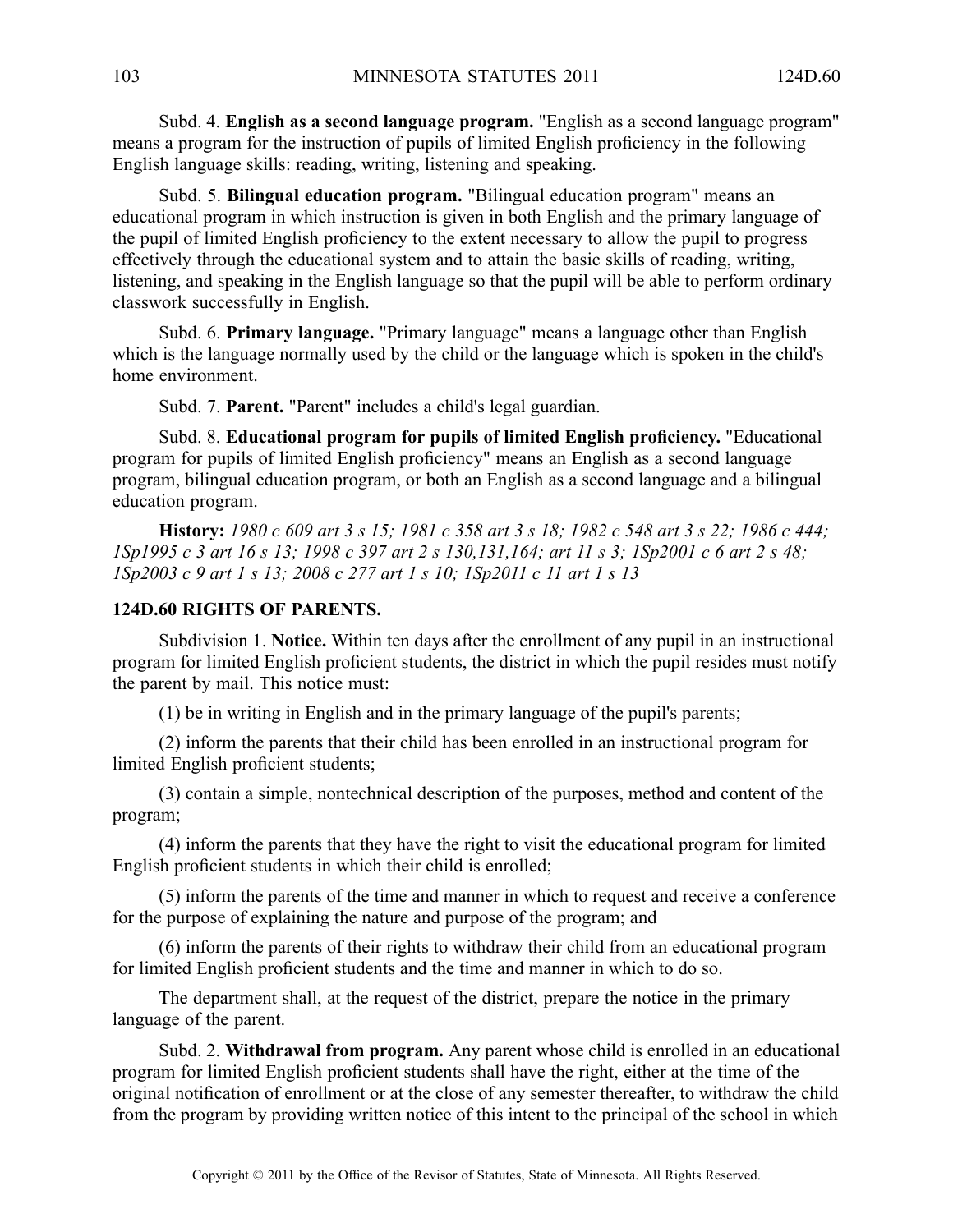the child is enrolled or to the superintendent of the district in which the child resides. Nothing in this section shall preclude <sup>a</sup> paren<sup>t</sup> from reenrolling <sup>a</sup> child of limited English proficiency in an educational program for limited English proficient students.

Subd. 3. **Parental involvement.** A district which receives moneys pursuant to section 124D.65 must encourage involvement of parents of pupils enrolled in the educational program for limited English proficient students in this program. The district shall solicit the views of parents about the program and its effects upon their children.

History: 1980 c 609 art 3 s 17; 1982 c 548 art 3 s 23; 1986 c 444; 1Sp1995 c 3 art 16 *<sup>s</sup> 13; 1998 <sup>c</sup> 397 art 2 <sup>s</sup> 132,164; art 11 <sup>s</sup> 3*

## **124D.61 GENERAL REQUIREMENTS FOR PROGRAMS.**

A district that enrolls one or more children of limited English proficiency must implement an educational program that includes at <sup>a</sup> minimum the following requirements:

(1) identification and reclassification criteria for children of limited English proficiency and program entrance and exit criteria for children with limited English proficiency must be documented by the district, applied uniformly to children of limited English proficiency, and made available to parents and other stakeholders upon request;

(2) <sup>a</sup> written plan of services that describes programming by English proficiency level made available to parents upon request. The plan must articulate the amount and scope of service offered to children of limited English proficiency through an educational program for children of limited English proficiency;

(3) professional development opportunities for ESL, bilingual education, mainstream, and all staff working with children of limited English proficiency which are: (i) coordinated with the district's professional development activities; (ii) related to the needs of children of limited English proficiency; and (iii) ongoing;

(4) to the extent possible, avoid isolating children of limited English proficiency for <sup>a</sup> substantial par<sup>t</sup> of the school day; and

(5) in predominantly nonverbal subjects, such as art, music, and physical education, permit pupils of limited English proficiency to participate fully and on an equal basis with their contemporaries in public school classes provided for these subjects. To the extent possible, the district must assure to pupils enrolled in <sup>a</sup> program for limited English proficient students an equal and meaningful opportunity to participate fully with other pupils in all extracurricular activities.

History: 1980 c 609 art 3 s 18; 1982 c 548 art 3 s 24; 1998 c 397 art 2 s 133,164; 2000 *<sup>c</sup> 254 <sup>s</sup> 31; 2006 <sup>c</sup> 263 art 2 <sup>s</sup> 17*

**124D.62** [Repealed, 2007 <sup>c</sup> 146 art 2 <sup>s</sup> 48]

#### **124D.63 TECHNICAL ASSISTANCE.**

The commissioner shall provide technical assistance to districts receiving aid pursuan<sup>t</sup> to section 124D.65 and to postsecondary institutions for preservice and in-service training for bilingual education teachers and English as <sup>a</sup> second language teachers employed in educational programs for limited English proficient students, teaching methods, curriculum development,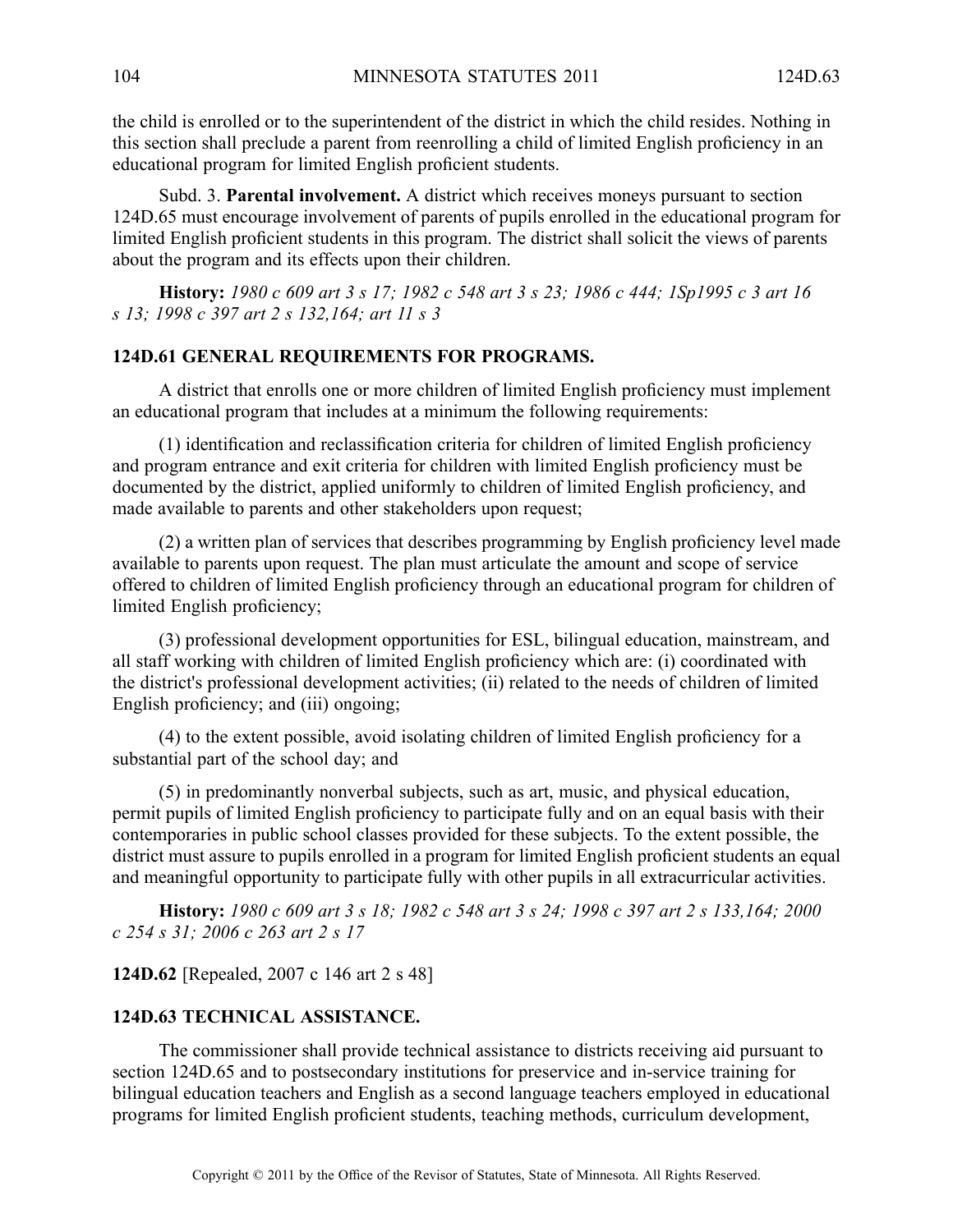testing and testing mechanisms, and the development of instructional materials for these educational programs.

History: 1980 c 609 art 3 s 20; 1982 c 548 art 3 s 25; 1993 c 224 art 13 s 47; 1998 c 397 *art 2 <sup>s</sup> 135,164; art 11 <sup>s</sup> 3*

#### **124D.64 DISCRIMINATION PROHIBITED.**

Nothing in the provisions of sections 124D.58 to 124D.63 shall be construed to violate the provisions of section 123B.30 or chapter 363A. Programs and activities pursuan<sup>t</sup> to sections 124D.58 to 124D.63 shall be deemed to be positive action programs to combat discrimination.

History: 1980 c 609 art 3 s 22; 1993 c 224 art 14 s 16; 1994 c 465 art 2 s 1; 1998 c *397 art 2 <sup>s</sup> 164; art 11 <sup>s</sup> 3*

#### **124D.645 MULTIRACIAL DIVERSITY.**

(a) Notwithstanding other law or rule to the contrary and in order to effectively meet students' educational needs and foster parents' meaningful participation in their children's education, <sup>a</sup> school district may apply to the commissioner for <sup>a</sup> waiver from the requirement to maintain racial balance within <sup>a</sup> district school if the racial imbalance in that school results from:

(1) the enrollment of protected multiracial students and the proportion of enrolled multiracial students reflects the proportion of multiracial students who reside in the school attendance area or who are enrolled in the grade levels served by the district; or

(2) the enrollment of limited English proficiency students in <sup>a</sup> transition program that includes an intensive English component.

The commissioner must gran<sup>t</sup> the waiver if the district in which the school is located offers the multiracial students or the limited English proficiency students, as appropriate, the option of enrolling in another school with the requisite racial balance, and the students' parents choose not to pursue that option.

(b) This section is effective for the 2006-2007 through 2010-2011 school years or until amended rules are adopted under Minnesota Rules, chapter 3535, pertaining to racial diversity, whichever comes first.

**History:** *2007 <sup>c</sup> 146 art 2 <sup>s</sup> 26*

#### **124D.65 LIMITED ENGLISH PROFICIENCY (LEP) PROGRAMS AID.**

Subdivision 1. [Repealed, 1999 <sup>c</sup> 241 art 1 <sup>s</sup> 69]

Subd. 2. [Repealed, 1999 <sup>c</sup> 241 art 1 <sup>s</sup> 69]

Subd. 3. [Repealed, 1999 <sup>c</sup> 241 art 1 <sup>s</sup> 69; art 2 <sup>s</sup> 62]

Subd. 4. [Repealed, 1Sp2003 <sup>c</sup> 9 art 1 <sup>s</sup> 54]

Subd. 5. **School district LEP revenue.** (a) A district's limited English proficiency programs revenue equals the product of (1) \$700 in fiscal year 2004 and later times (2) the greater of 20 or the adjusted marginal cost average daily membership of eligible pupils of limited English proficiency enrolled in the district during the current fiscal year.

(b) A pupil ceases to generate state limited English proficiency aid in the school year following the school year in which the pupil attains the state cutoff score on <sup>a</sup> commissioner-provided assessment that measures the pupil's emerging academic English.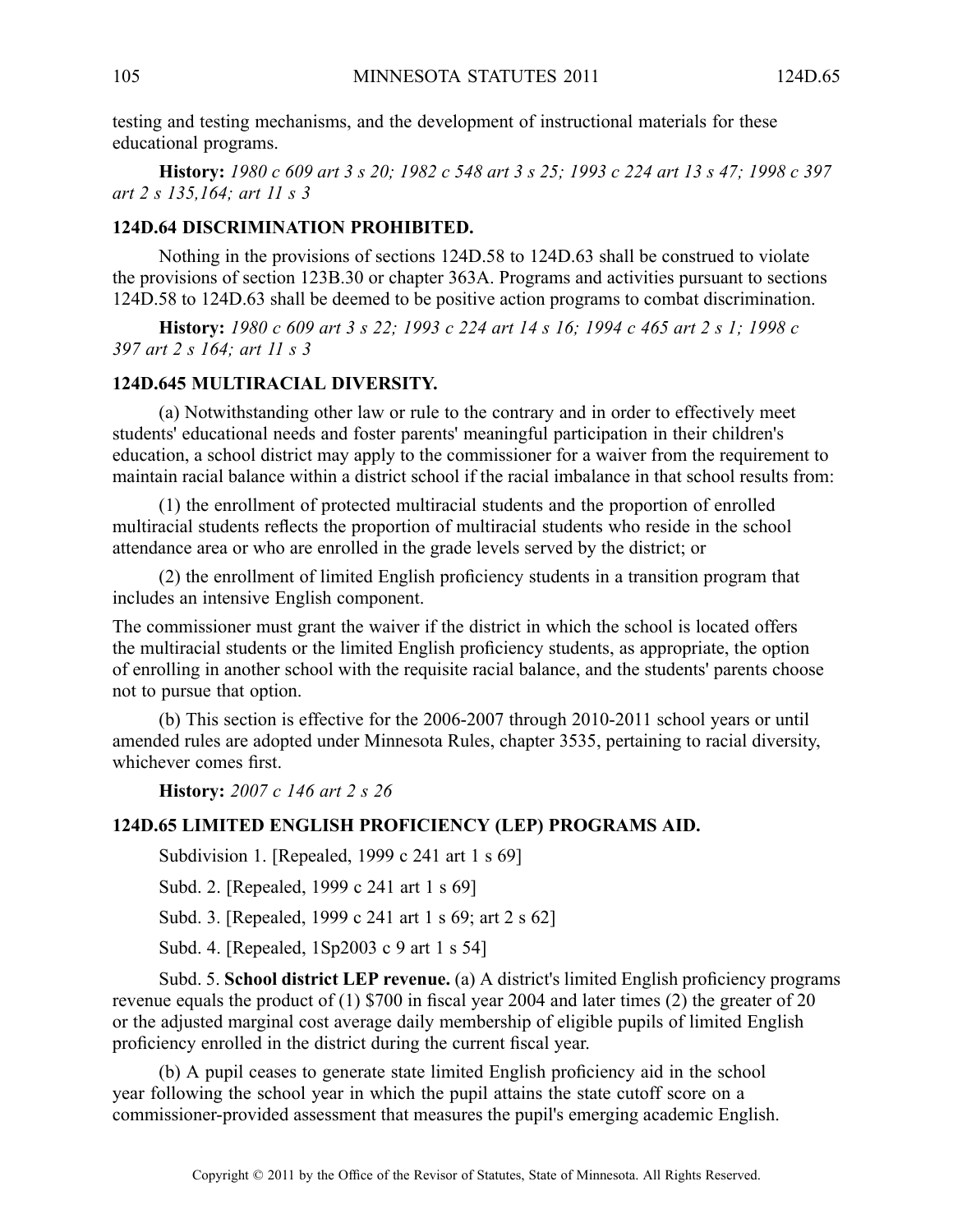Subd. 6. **Participation of nonpublic school pupils.** In counting the number of pupils of limited English proficiency for purposes of this section, districts may include pupils of limited English proficiency who attend nonpublic schools in the district. A district which counts those pupils and receives aid pursuan<sup>t</sup> to this section must offer those pupils the same programs on the same terms that it offers to pupils of limited English proficiency who attend the public school. A program provided for <sup>a</sup> nonpublic school pupil pursuan<sup>t</sup> to this subdivision must be provided at <sup>a</sup> public school or <sup>a</sup> neutral site as defined in section 123B.41, subdivision 13. Nonpublic school pupils served by <sup>a</sup> district's educational program for pupils of limited English proficiency must be counted for average daily membership pursuan<sup>t</sup> to sections 126C.01, subdivisions 6 to 8, and 126C.19, subdivisions 1 to 4.

Subd. 7. **Application dates.** To obtain aid for limited English proficiency programs, <sup>a</sup> district must submit information required by the department to implement this section.

Subd. 8. **Notification; revenue.** The department must promptly inform each applicant district of the amount of revenue it will receive pursuan<sup>t</sup> to this section.

Subd. 9. **Records; audit.** A district which applies for aid pursuan<sup>t</sup> to this section must maintain records which suppor<sup>t</sup> the information contained in all of its applications. The commissioner may audit these records upon request. A district which receives aid pursuant to this section must keep additional records in the manner prescribed by the commissioner to ensure that an educational program for pupils of limited English proficiency is implemented and operated in accordance with sections 124D.58 to 124D.64.

Subd. 10. **Money from other sources.** Adistrict providing <sup>a</sup> program for pupils of limited English proficiency must be eligible to receive moneys for these programs from other governmen<sup>t</sup> agencies and from private sources when these moneys are available.

Subd. 11. **Allocations from cooperative units.** For the purposes of this section, pupils of limited English proficiency enrolled in <sup>a</sup> cooperative or intermediate school district unit shall be counted by the school district of residence, and the cooperative unit shall allocate its approved expenditures for limited English proficiency programs among participating school districts. Limited English proficiency aid for services provided by <sup>a</sup> cooperative or intermediate school district shall be paid to the participating school districts.

History: 1981 c 358 art 3 s 10; 1982 c 548 art 3 s 8-11; 1983 c 314 art 1 s 22; art 3 s 8; 1Sp1985 c 12 art 3 s 10; 1987 c 398 art 3 s 17; art 7 s 26; 1989 c 329 art 3 s 4,5; 1991 c 265 art 3 s 5; 1993 c 224 art 3 s 11,12; 1Sp1995 c 3 art 15 s 1-3; art 16 s 13; 1996 c 412 art 3 s 11-14; ISp1997 c 4 art 2 s 8-11; 1998 c 397 art 2 s 93-96, 164; art 11 s 3; 1998 c 398 art 1 s 21; 1999 c 241 art 1 s 3,4; art 2 s 11; 2000 c 464 art 3 s 1; 2000 c 489 art 2 s 5; 1Sp2001 c 6 art 3 s 4; *1Sp2003 <sup>c</sup> 9 art 1 <sup>s</sup> 14; 2007 <sup>c</sup> 146 art 11 <sup>s</sup> 9*

# **ASSURANCE OF MASTERY**

### **124D.66 ASSURANCE OF MASTERY PROGRAMS.**

Subdivision 1. **Eligible districts.** A district with a local process to review curriculum and instruction may provide an assurance of mastery program to eligible pupils.

Subd. 2. **Eligible pupils.** A pupil is eligible to receive services through an assurance of mastery program if the pupil has not demonstrated progress toward mastering the required graduation standards, after receiving instruction that was designed to enable the pupil to make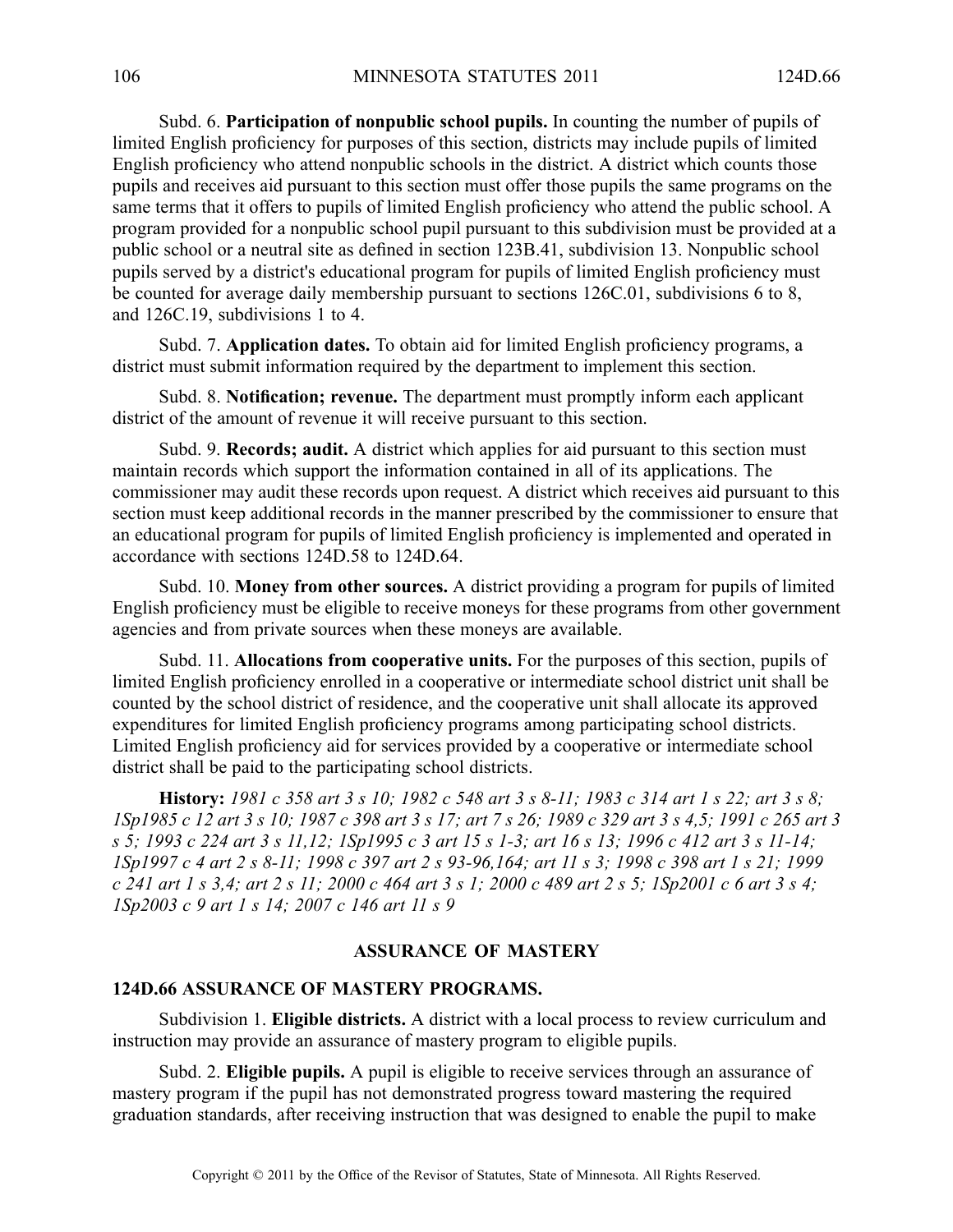progress toward mastering the required graduation standards in <sup>a</sup> regular classroom setting. A pupil also is eligible to receive services through an assurance of mastery program if the pupil, based on the professional judgment of <sup>a</sup> classroom teacher or <sup>a</sup> team of licensed professionals, demonstrates <sup>a</sup> need for alternative instructional strategies or interventions. To determine pupil eligibility, <sup>a</sup> district must use <sup>a</sup> process adopted by the school board to review curriculum and instruction, for the subjects and at the grade level at which the district uses the revenue.

Subd. 3. **Eligible services.** (a) Assurance of mastery programs may provide direct scientific, research-based instructional services and intervention to an eligible pupil, or <sup>a</sup> group of eligible pupils, under the following conditions in paragraphs (b) to (d).

(b) Instruction may be provided at one or more grade levels from kindergarten to grade 8 and for students in grades 9 through 12 who were enrolled in grade 8 before the 2005-2006 school year and have failed the basic skills tests, or were enrolled in grade 8 in the 2005-2006 school year and later and who have failed the Minnesota Comprehensive Assessments (MCA-IIs) in reading, mathematics, or writing as required for high school graduation under section 120B.02. If an assessment of pupils' needs within <sup>a</sup> district demonstrates that the eligible pupils in grades kindergarten to grade 8 are being appropriately served, <sup>a</sup> district may serve eligible pupils in grades 9 to 12.

(c) Instruction must be provided under the supervision of the eligible pupil's regular classroom teacher. Instruction may be provided by the eligible pupil's classroom teacher, by another teacher, by a team of teachers, or by an education assistant or aide. A special education teacher may provide instruction, but instruction that is provided under this section is not eligible for aid under section 125A.76.

(d) The instruction that is provided must differ from the initial instruction the pupil received in the regular classroom setting. The instruction may differ by presenting different curriculum than was initially presented in the regular classroom or by presenting the same curriculum:

(1) at <sup>a</sup> different rate or in <sup>a</sup> different sequence than it was initially presented;

(2) using different teaching methods or techniques than were used initially; or

(3) using different instructional materials than were used initially.

History: 1Sp1997 c 4 art 2 s 12; 1998 c 397 art 2 s 164; art 11 s 3; 1998 c 398 art 2 s *25,164; 1Sp2005 <sup>c</sup> 5 art 2 <sup>s</sup> 67; 2007 <sup>c</sup> 146 art 2 <sup>s</sup> 27*

**124D.67** [Repealed, 1999 <sup>c</sup> 241 art 1 <sup>s</sup> 69]

### **GRADUATION INCENTIVES**

#### **124D.68 GRADUATION INCENTIVES PROGRAM.**

Subdivision 1. **Purpose.** The legislature finds that it is critical to provide options for children to succeed in school. Therefore, the purpose of this section is to provide incentives for and encourage all Minnesota students who have experienced or are experiencing difficulty in the traditional education system to enroll in alternative programs.

Subd. 2. **Eligible pupils.** A pupil under the age of 21 or who meets the requirements of section 120A.20, subdivision 1, paragraph (c), is eligible to participate in the graduation incentives program, if the pupil: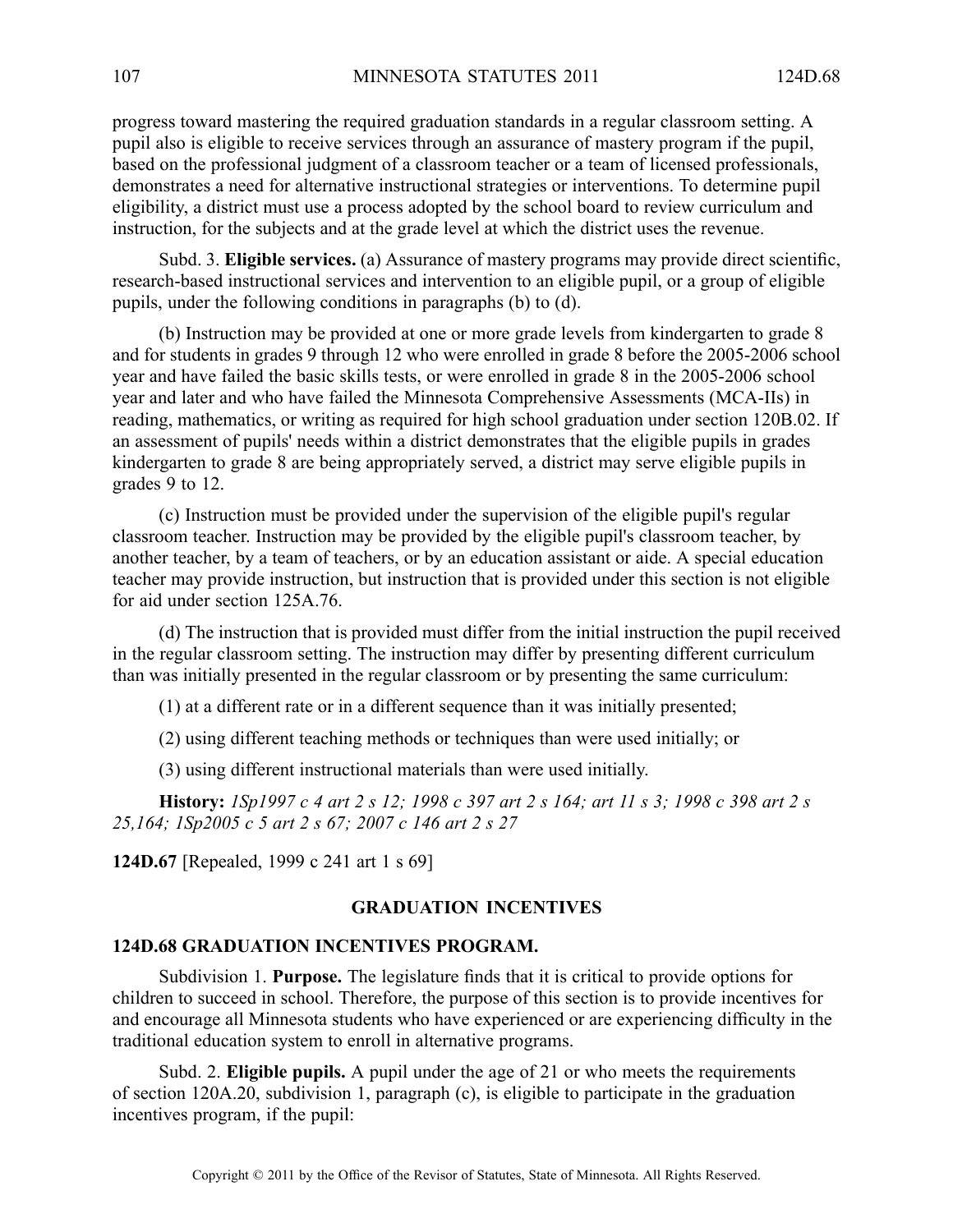(1) performs substantially below the performance level for pupils of the same age in <sup>a</sup> locally determined achievement test;

(2) is behind in satisfactorily completing coursework or obtaining credits for graduation;

(3) is pregnan<sup>t</sup> or is <sup>a</sup> parent;

(4) has been assessed as chemically dependent;

(5) has been excluded or expelled according to sections 121A.40 to 121A.56;

(6) has been referred by <sup>a</sup> school district for enrollment in an eligible program or <sup>a</sup> program pursuan<sup>t</sup> to section 124D.69;

(7) is <sup>a</sup> victim of physical or sexual abuse;

(8) has experienced mental health problems;

(9) has experienced homelessness sometime within six months before requesting <sup>a</sup> transfer to an eligible program;

(10) speaks English as <sup>a</sup> second language or has limited English proficiency; or

(11) has withdrawn from school or has been chronically truant; or

(12) is being treated in <sup>a</sup> hospital in the seven-county metropolitan area for cancer or other life threatening illness or is the sibling of an eligible pupil who is being currently treated, and resides with the pupil's family at least 60 miles beyond the outside boundary of the seven-county metropolitan area.

Subd. 3. **Eligible programs.** (a) A pupil who is eligible according to subdivision 2 may enroll in <sup>a</sup> state-approved alternative program under sections 123A.05 to 123A.08.

(b) A pupil who is eligible according to subdivision 2 and who is <sup>a</sup> high school junior or senior may enroll in postsecondary courses under section 124D.09.

(c) A pupil who is eligible under subdivision 2, may enroll in any public elementary or secondary education program.

(d) A pupil who is eligible under subdivision 2, may enroll in any nonpublic, nonsectarian school that has contracted with the serving school district to provide educational services. However, notwithstanding other provisions of this section, only <sup>a</sup> pupil who is eligible under subdivision 2, clause (12), may enroll in <sup>a</sup> contract alternative school that is specifically structured to provide educational services to such <sup>a</sup> pupil.

(e) A pupil who is between the ages of 16 and 21 may enroll in any adult basic education programs approved under section 124D.52 and operated under the community education program contained in section 124D.19.

Subd. 4. **Additional eligible program.** Apupil who is at least 16 years of age, who is eligible under subdivision 2, and who has been enrolled only in <sup>a</sup> public school, if the pupil has been enrolled in any school, during the year immediately before transferring under this subdivision, may transfer to any nonpublic school that has contracted with the serving school district to provide nonsectarian educational services. The school must enroll every eligible pupil who seeks to transfer to the school under this program subject to available space.

Subd. 5. **Pupil enrollment.** (a) Any eligible pupil may apply to enroll in an eligible program. Approval of the resident district is not required for: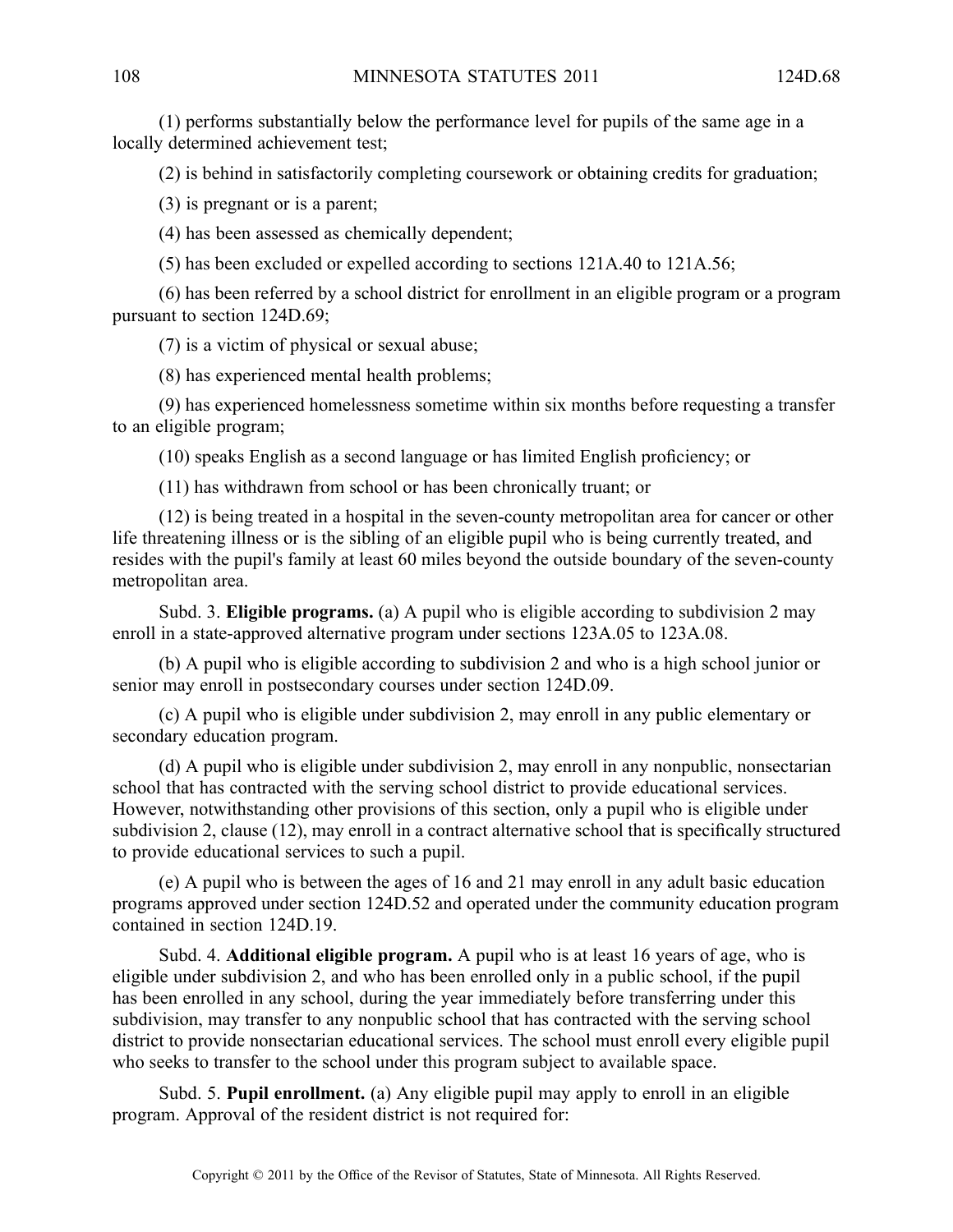(1) an eligible pupil to enroll in any eligible program in <sup>a</sup> nonresident district under subdivision 3 or 4 or <sup>a</sup> state-approved alternative program established under section 123A.05; or

(2) an eligible pupil under subdivision 2, to enroll in an adult basic education program approved under section 124D.52.

(b) Notwithstanding paragraph (a), <sup>a</sup> nonresident district must first approve the enrollment application of any eligible pupil who was expelled under section 121A.45 for <sup>a</sup> reason stated in section 124D.03, subdivision 1, paragraph (b).

Subd. 6. **Dissemination of information.** A district must disseminate information, developed by the department, about the graduation incentives program to residents in the district who are under the age of 21.

Subd. 7. **Desegregation plans.** Notwithstanding any provision to the contrary, students may not enroll in <sup>a</sup> nonresident district under this section if their enrollment in another district would result in <sup>a</sup> violation of <sup>a</sup> district's desegregation plan, as mandated and approved by the commissioner of education.

Subd. 8. **Aid adjustments.** General education aid and transportation aid attributable to <sup>a</sup> pupil covered by programs under this section must be paid according to sections 127A.47, subdivision 7, and 123B.92, subdivision 3, respectively.

Subd. 9. **Enrollment verification.** (a) For <sup>a</sup> pupil attending an eligible program full time under subdivision 3, paragraph (d), the department must pay 90 percen<sup>t</sup> of the district's average general education revenue less basic skills revenue to the eligible program and ten percen<sup>t</sup> of the district's average general education revenue less basic skills revenue to the contracting district within 30 days after the eligible program verifies enrollment using the form provided by the department. For <sup>a</sup> pupil attending an eligible program par<sup>t</sup> time, revenue, excluding compensatory revenue, shall be reduced proportionately, according to the amount of time the pupil attends the program, and the payments to the eligible program and the contracting district shall be reduced accordingly. A pupil for whom payment is made according to this section may not be counted by any district for any purpose other than computation of general education revenue. If paymen<sup>t</sup> is made for <sup>a</sup> pupil under this subdivision, <sup>a</sup> district shall not reimburse <sup>a</sup> program under section 124D.69 for the same pupil. The basic skills revenue generated by pupils attending the eligible program according to section 126C.10, subdivision 4, shall be paid to the eligible program.

(b) The department must pay up to 100 percen<sup>t</sup> of the revenue to the eligible program if there is an agreemen<sup>t</sup> to that effect between the school district and the eligible program.

(c) Notwithstanding paragraphs (a) and (b), for an eligible program that provides chemical treatment services to students, the department must pay 100 percen<sup>t</sup> of the revenue to the eligible program.

Subd. 10. **Severability.** If for any reason any portion of this section is found by <sup>a</sup> court to be unconstitutional, the remaining portions of the section shall remain in effect.

**History:** 1987 c 398 art 8 s 15; 1988 c 718 art 6 s 12,13; art 7 s 37-40; 1989 c 222 s 30,31; 1989 c 329 art 7 s 8,9; art 9 s 14; 1990 c 562 art 4 s 4-6; 1991 c 265 art 4 s 20-25; 1992 c 363 art 2 s 3; 1992 c 499 art 9 s 12; 1993 c 224 art 4 s 34-37; art 7 s 23; art 9 s 54; 1994 c 488 s 8; 1994 c 647 art 4 s 28-30; 1Sp1995 c 3 art 1 s 51; art 8 s 8; art 16 s 13; 1996 c 412 art 4 s 18-22; 1997 c 7 art 1 s 70; 1Sp1997 c 4 art 2 s 34; art 5 s 18,19; art 6 s 15; 1998 c 397 art 2 s 122-126,164; art 11 s 3: 1998 c 398 art 5 s 55: 1999 c 107 s 66: 1999 c 241 art 1 s 5: 2000 c 489 art 3 s 3: 2000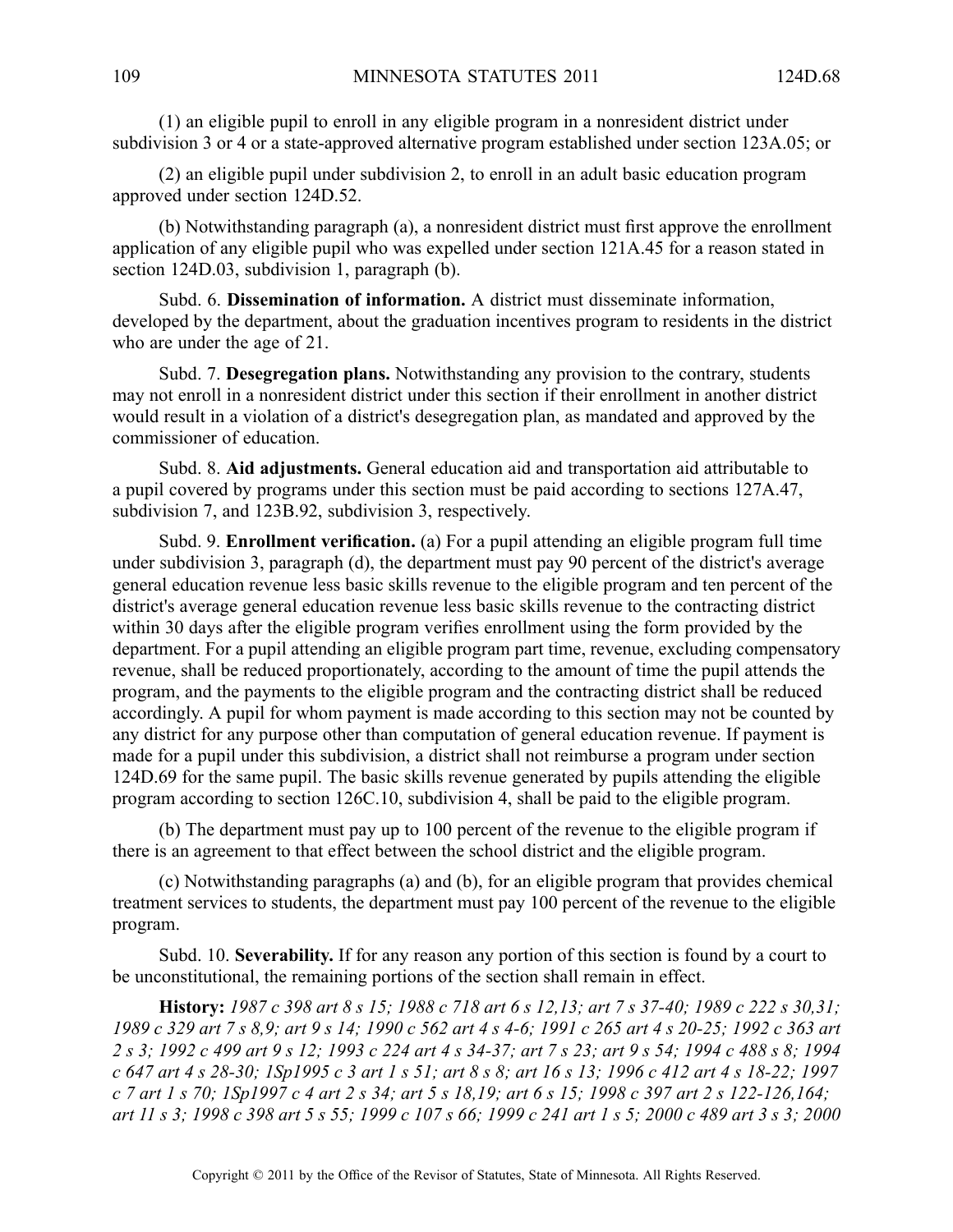c 343 s 4; 2003 c 130 s 12; 2004 c 206 s 52; 2004 c 294 art 5 s 9; 2005 c 10 art 1 s 25; 1Sp2005 c *5 art 1 <sup>s</sup> 11; 2006 <sup>c</sup> 263 art 1 <sup>s</sup> 6,7; 2009 <sup>c</sup> 96 art 2 <sup>s</sup> 47-50*

#### **124D.69 AID FOR ALTERNATIVE PROGRAMS PROVIDED UNDER CONTRACT.**

Subdivision 1. **Aid.** If <sup>a</sup> pupil enrolls in an alternative program, eligible under section 124D.68, subdivision 3, paragraph (d), or subdivision 4, operated by <sup>a</sup> private organization that has contracted with <sup>a</sup> school district to provide educational services for eligible pupils under section 124D.68, subdivision 2, the district contracting with the private organization must reimburse the provider an amount equal to the sum of (1) at least 95 percen<sup>t</sup> of the district's average general education less basic skills revenue per pupil unit times the number of pupil units for pupils attending the program, and (2) the amount of basic skills revenue generated by pupils attending the program according to section 126C.10, subdivision 4. For <sup>a</sup> pupil attending the program par<sup>t</sup> time, the revenue paid to the program, excluding compensatory revenue, must be reduced proportionately, according to the amount of time the pupil attends the program, and revenue paid to the district shall be reduced accordingly. Pupils for whom <sup>a</sup> district provides reimbursement may not be counted by the district for any purpose other than computation of general education revenue. If paymen<sup>t</sup> is made to <sup>a</sup> district or program for <sup>a</sup> pupil under this section, the department must not make <sup>a</sup> paymen<sup>t</sup> for the same pupil under section 124D.68, subdivision 9. Notwithstanding sections 125A.15, 125A.51, and 125A.515, general education revenue for <sup>a</sup> student who receives educational services under this section shall be paid according to this section.

Subd. 2. **Reserve account.** During the term of the contract to provide educational services under subdivision 1, all state aid under subdivision 1 accrues to the account assigned to the alternative program site and is reserved for that site.

Subd. 3. **Uncommon schools serving students with chemical dependencies; allocation of funds.** In addition to the amounts provided in section 124D.68, subdivision 9, <sup>a</sup> school district may allocate funds from its undesignated general fund to <sup>a</sup> private contracted alternative program, including <sup>a</sup> private contracted alternative program that is tuition free and provides <sup>a</sup> comprehensive secondary academic program for students who have been assessed chemically dependent and who have completed <sup>a</sup> licensed treatment program for chemical dependency.

History: 1987 c 398 art 8 s 16; 1988 c 486 s 70; 1988 c 718 art 7 s 41; 1989 c 329 art 7 s 10; 1990 c 562 art 4 s 7; 1991 c 265 art 7 s 21; 1992 c 499 art 9 s 13; 1994 c 647 art 4 s 31; ISp1995 c 3 art 16 s 13; 1996 c 412 art 4 s 23; 1Sp1997 c 4 art 2 s 36; 1998 c 397 art 2 s 127, 164; art 11 s 3; 1999 c 241 art 1 s 6; 1Sp2001 c 6 art 1 s 13; 2002 c 374 art 4 s 1; 1Sp2005 c 5 art 1 s 12

**124D.70** [Repealed, 1999 <sup>c</sup> 241 art 2 <sup>s</sup> 62]

## **AMERICAN INDIAN EDUCATION**

#### **124D.71 CITATION; AMERICAN INDIAN EDUCATION ACT.**

Sections 124D.71 to 124D.82 may be cited as the American Indian Education Act of 1988. History: 1977 c 312 s 1; 1988 c 718 art 3 s 5; 1998 c 397 art 2 s 164; art 11 s 3

### **124D.72 POLICY.**

The legislature finds that <sup>a</sup> more adequate education is needed for American Indian people in the state of Minnesota. The legislature recognizes the unique educational and culturally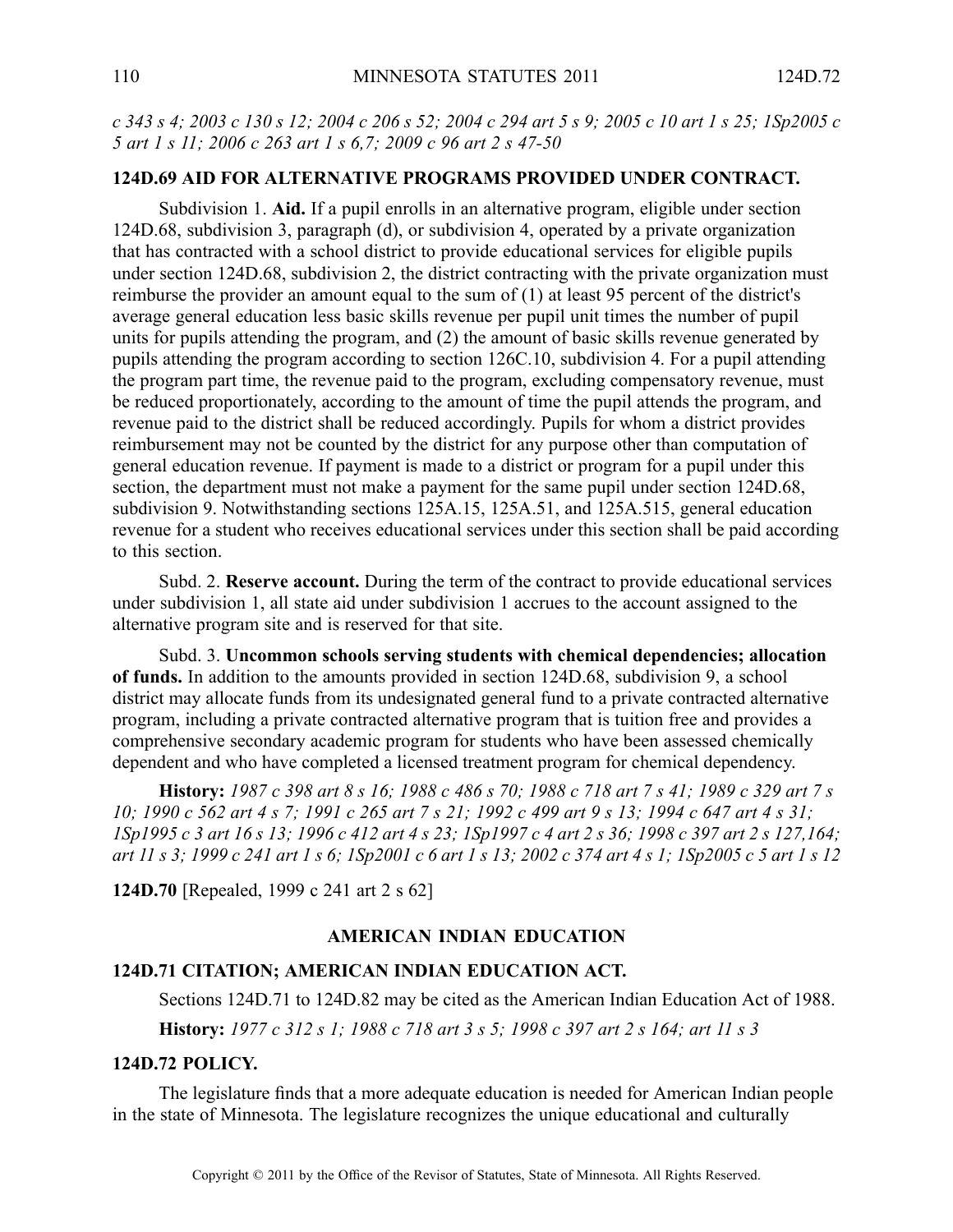related academic needs of American Indian people. The legislature also is concerned about the lack of American Indian teachers in the state. Therefore, pursuan<sup>t</sup> to the policy of the state to ensure equal educational opportunity to every individual, it is the purpose of sections 124D.71 to 124D.82 to provide for American Indian education programs specially designed to meet these unique educational or culturally related academic needs or both.

History: 1977 c 312 s 2; 1978 c 706 s 43; 1988 c 718 art 3 s 6; 1998 c 397 art 2 s 164; *art 11 <sup>s</sup> 3*

## **124D.73 DEFINITIONS.**

Subdivision 1. **Scope.** For the purposes of sections 124D.71 to 124D.82, the terms defined in this section have the meanings given them.

Subd. 2. **American Indian child.** "American Indian child" means any child, living on or off <sup>a</sup> reservation, who is enrolled or eligible for enrollment in <sup>a</sup> federally recognized tribe.

Subd. 3. **Advisory task force.** "Advisory task force" means the state advisory task force on American Indian education programs.

Subd. 4. **Participating school; American Indian school.** "Participating school" and "American Indian school" mean <sup>a</sup> school that:

(1) is not operated by <sup>a</sup> school district; and

(2) is eligible for <sup>a</sup> gran<sup>t</sup> under Title IV of the Indian Education Act for the education of American Indian children.

History: 1977 c 312 s 3; 1979 c 219 s 1; 1988 c 718 art 3 s 7; 1998 c 397 art 2 s 164; *art 11 <sup>s</sup> 3*

#### **124D.74 AMERICAN INDIAN EDUCATION PROGRAMS.**

Subdivision 1. **Program described.** American Indian education programs are programs in public elementary and secondary schools, nonsectarian nonpublic, community, tribal, charter, or alternative schools enrolling American Indian children designed to:

(1) suppor<sup>t</sup> postsecondary preparation for pupils;

(2) suppor<sup>t</sup> the academic achievement of American Indian students with identified focus to improve reading and mathematic skills;

(3) make the curriculum more relevant to the needs, interests, and cultural heritage of American Indian pupils;

(4) provide positive reinforcement of the self-image of American Indian pupils;

(5) develop intercultural awareness among pupils, parents, and staff; and

(6) supplement, not supplant, state and federal educational and cocurricular programs.

Program components may include: development of suppor<sup>t</sup> components for students in the areas of academic achievement, retention, and attendance; development of suppor<sup>t</sup> components for staff, including in-service training and technical assistance in methods of teaching American Indian pupils; research projects, including experimentation with and evaluation of methods of relating to American Indian pupils; provision of personal and vocational counseling to American Indian pupils; modification of curriculum, instructional methods, and administrative procedures to meet the needs of American Indian pupils; and supplemental instruction in American Indian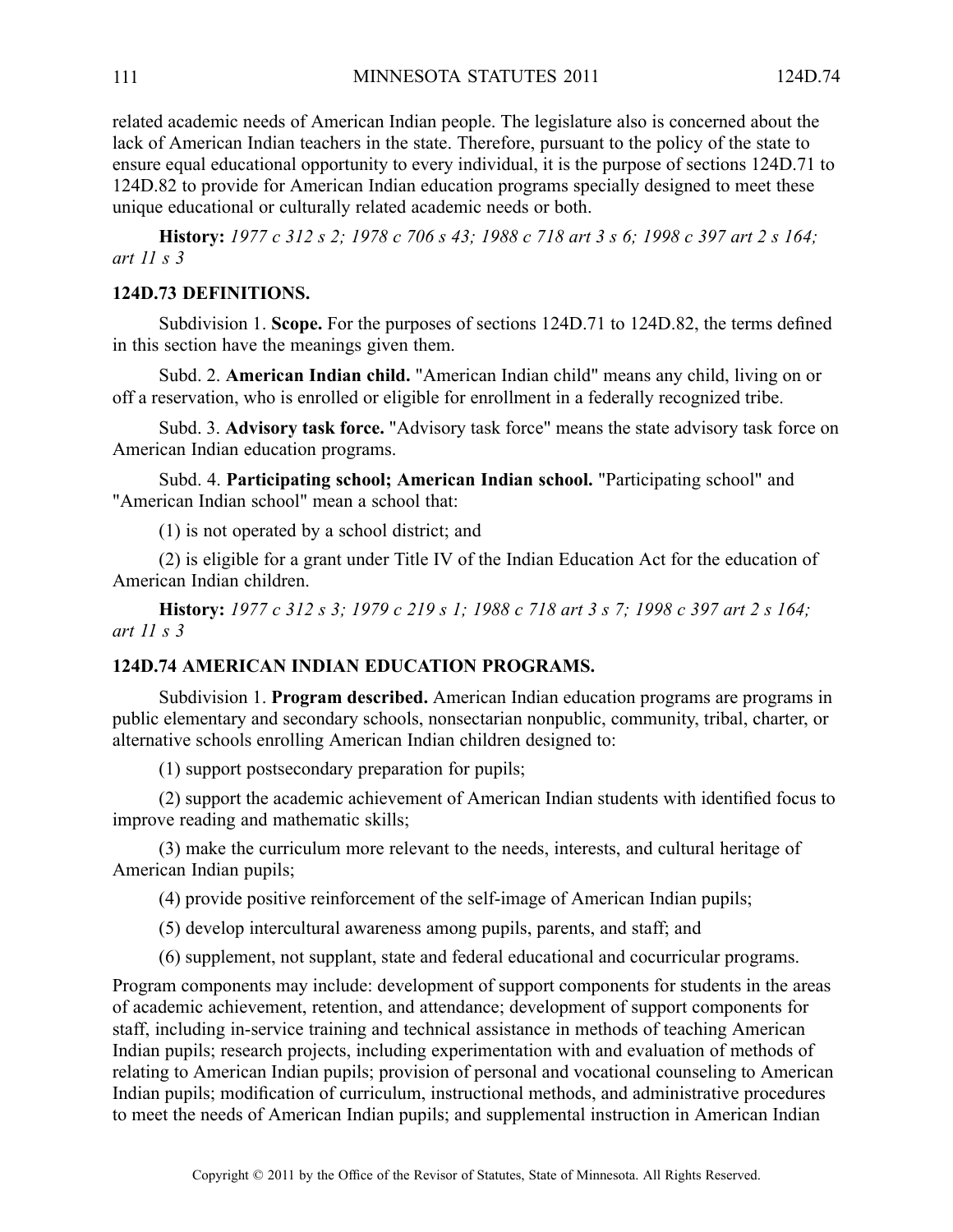language, literature, history, and culture. Districts offering programs may make contracts for the provision of program components by establishing cooperative liaisons with tribal programs and American Indian social service agencies. These programs may also be provided as components of early childhood and family education programs.

Subd. 2. **Voluntary enrollment.** Enrollment in American Indian education programs must be voluntary. School districts and participating schools must make affirmative efforts to encourage participation. They shall encourage parents to visit classes or come to school for <sup>a</sup> conference explaining the nature of the program and provide visits by school staff to parents' homes to explain the nature of the program.

Subd. 3. **Enrollment of other children; shared time enrollment.** To the extent it is economically feasible, <sup>a</sup> district or participating school may make provision for the voluntary enrollment of non-American Indian children in the instructional components of an American Indian education program in order that they may acquire an understanding of the cultural heritage of the American Indian children for whom that particular program is designed. However, in determining eligibility to participate in <sup>a</sup> program, priority must be given to American Indian children. American Indian children and other children enrolled in an existing nonpublic school system may be enrolled on <sup>a</sup> shared time basis in American Indian education programs.

Subd. 4. **Location of programs.** American Indian education programs must be located in facilities in which regular classes in <sup>a</sup> variety of subjects are offered on <sup>a</sup> daily basis. Programs may operate on an extended day or extended year basis.

Subd. 5. **Assignment of students.** Aschool district or participating school must not, in providing these programs, assign students to schools in <sup>a</sup> way which will have the effect of promoting segregation of students by race, sex, color, or national origin.

Subd. 6. **Nonverbal courses and extracurricular activities.** In predominantly nonverbal subjects, such as art, music, and physical education, American Indian children shall participate fully and on an equal basis with their contemporaries in school classes provided for these subjects. Every school district or participating school shall ensure to children enrolled in American Indian education programs an equal and meaningful opportunity to participate fully with other children in all extracurricular activities. This subdivision shall not be construed to prohibit instruction in nonverbal subjects or extracurricular activities which relate to the cultural heritage of the American Indian children, or which are otherwise necessary to accomplish the objectives described in sections 124D.71 to 124D.82.

History: 1977 c 312 s 4; 1998 c 397 art 2 s 138-142,164; art 11 s 3; 1Sp2001 c 6 art *2 <sup>s</sup> 34-38; 1Sp2005 <sup>c</sup> 5 art 2 <sup>s</sup> 68*

# **124D.75 LICENSES FOR AMERICAN INDIAN LANGUAGE AND CULTURE EDUCATION TEACHERS; EXEMPTIONS.**

Subdivision 1. **American Indian language and culture education licenses.** The Board of Teaching must gran<sup>t</sup> initial and continuing teaching licenses in American Indian language and culture education that bear the same duration as other initial and continuing licenses. The board must gran<sup>t</sup> licenses to persons who presen<sup>t</sup> satisfactory evidence that they:

(1) possess competence in an American Indian language or possess unique qualifications relative to or knowledge and understanding of American Indian history and culture; or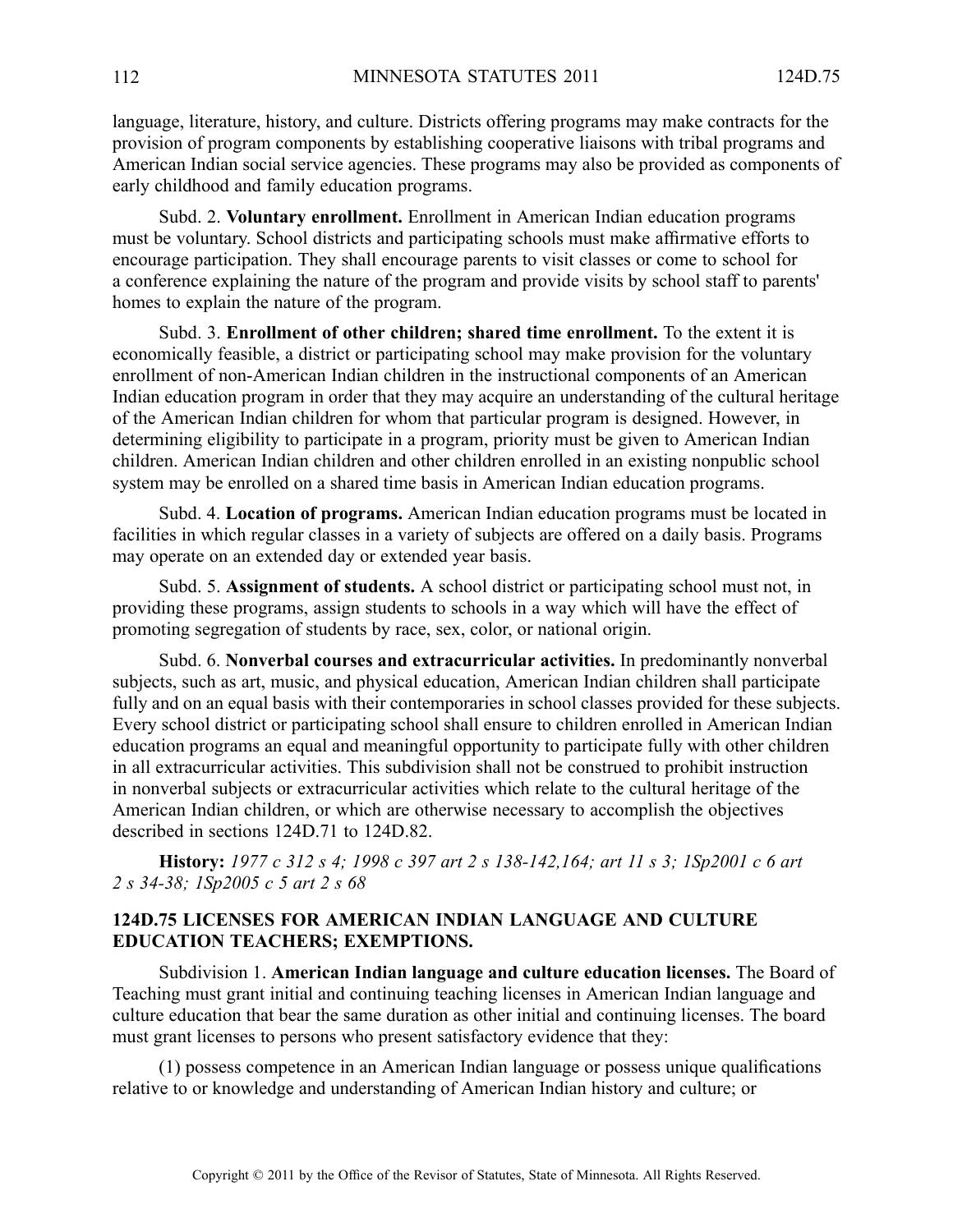(2) possess <sup>a</sup> bachelor's degree or other academic degree approved by the board or meet such requirements as to course of study and training as the board may prescribe, or possess such relevant experience as the board may prescribe.

This evidence may be presented by affidavits, resolutions, or by such other methods as the board may prescribe. Individuals may presen<sup>t</sup> applications for licensure on their own behalf or these applications may be submitted by the superintendent or other authorized official of <sup>a</sup> school district, participating school, or an American Indian school.

Subd. 2. **Persons holding general teaching licenses.** Aperson holding <sup>a</sup> general teaching license who presents the board with satisfactory evidence of competence in an American Indian language, or knowledge and understanding of American Indian history and culture may be licensed under this section.

Subd. 3. **Resolution or letter.** All persons applying for <sup>a</sup> license under this section must submit to the board <sup>a</sup> resolution or letter of suppor<sup>t</sup> signed by an American Indian tribal governmen<sup>t</sup> or its designee. All persons holding <sup>a</sup> license under this section on July 1, 1995, must have on file or file with the board <sup>a</sup> resolution or letter of suppor<sup>t</sup> signed by <sup>a</sup> tribal governmen<sup>t</sup> or its designee by January 1, 1996, or the next renewal date of the license thereafter.

Subd. 4. **Employment of teachers.** Teachers employed in an American Indian language and culture education program pursuan<sup>t</sup> to sections 124D.71 to 124D.82 shall not be employed to replace any presently employed teacher who otherwise would not be replaced.

Subd. 5. **Teacher preparation programs.** For the purpose of licensing American Indian language and culture education teachers, the board may approve programs at colleges or universities designed for their training subject to the approval of the commissioner of education.

Subd. 6. **Persons eligible for employment; exemptions.** Any person licensed under this section shall be eligible for employment by <sup>a</sup> school board or <sup>a</sup> participating school as <sup>a</sup> teacher in an American Indian education program in which the American Indian language or culture in which the person is licensed is taught. A school district or participating school may prescribe only those additional qualifications for teachers licensed under this section as are approved by the Board of Teaching. Any school board or participating school upon reques<sup>t</sup> may be exempted from the licensure requirements of this section in the hiring of one or more American Indian language and culture education teachers for any school year in which compliance would, in the opinion of the commissioner, create <sup>a</sup> hardship in the securing of the teachers.

Subd. 7. **Persons serving under exemptions; licensure; tenure.** An American Indian language and culture education teacher serving under an exemption as provided in subdivision 6 shall be granted <sup>a</sup> license as soon as that teacher achieves the qualifications for the license. Not more than one year of service by an American Indian language and culture education teacher under an exemption shall be credited to the teacher for the purposes of section 122A.40 and not more than two years shall be credited for the purposes of section 122A.41; and the one or two years shall be deemed to precede immediately and be consecutive with the year in which <sup>a</sup> teacher becomes licensed.

Subd. 8. **Compensation.** A teacher holding <sup>a</sup> license or exemption under this section shall be compensated according to <sup>a</sup> schedule which is at least equivalent to that applicable to teachers holding general licenses.

Subd. 9. **Affirmative efforts in hiring.** In hiring for all positions in these programs, school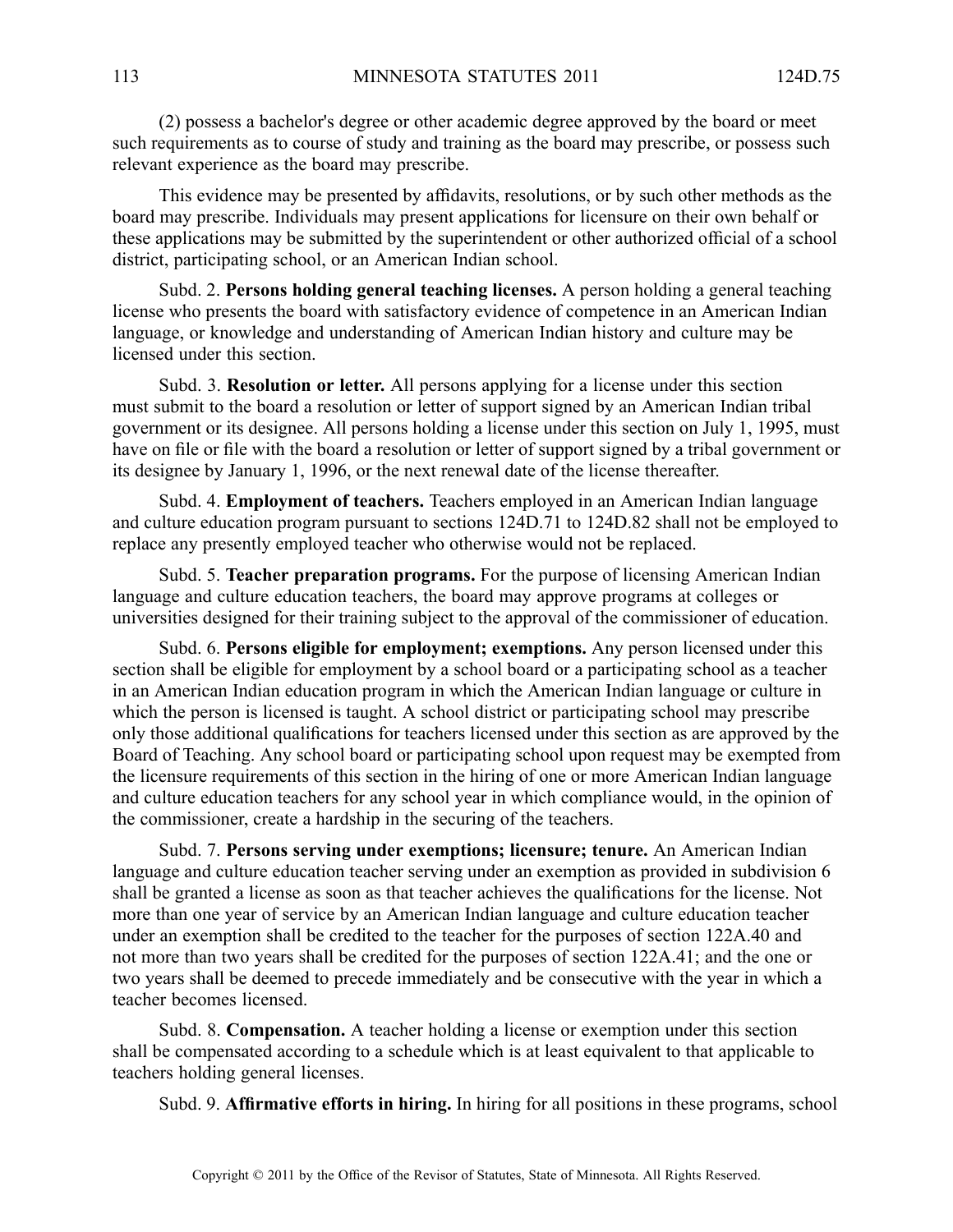districts and participating schools shall give preference to and make affirmative efforts to seek, recruit, and employ persons who share the culture of the American Indian children who are enrolled in the program. The district or participating school shall provide procedures for the involvement of the paren<sup>t</sup> advisory committees in designing the procedures for the recruitment, screening and selection of applicants. This subdivision shall not be construed to limit the school board's authority to hire and discharge personnel.

History: 1977 c 312 s 5; 1986 c 444; 1988 c 718 art 3 s 8; 1Sp1995 c 3 art 3 s 9; art 16 s 13; 1998 c 397 art 2 s 143-146, 164; art 11 s 3; 1998 c 398 art 5 s 55; 1Sp2001 c 6 art 2 s *39; 2003 <sup>c</sup> 130 <sup>s</sup> 12*

# **124D.76 TEACHERS AIDES; COMMUNITY COORDINATORS.**

In addition to employing American Indian language and culture education teachers, each district or participating school providing programs pursuan<sup>t</sup> to sections 124D.71 to 124D.82 may employ teachers' aides. Teachers' aides must not be employed for the purpose of supplanting American Indian language and culture education teachers.

Any district or participating school which conducts American Indian education programs pursuan<sup>t</sup> to sections 124D.71 to 124D.82 must employ one or more full-time or part-time community coordinators if there are 100 or more students enrolled in the program. Community coordinators shall promote communication understanding, and cooperation between the schools and the community and shall visit the homes of children who are to be enrolled in an American Indian education program in order to convey information about the program.

History: 1977 c 312 s 6; 1998 c 397 art 2 s 147, 164; art 11 s 3; 1Sp2001 c 6 art 2 s 40

### **124D.77 RECRUITING AND RETAINING INDIAN TEACHERS.**

This section applies to <sup>a</sup> board of <sup>a</sup> district in which there are at least ten American Indian children enrolled. The board must actively recruit teacher applicants who are American Indian from the time it is reasonably expected that <sup>a</sup> position will become available until the position is filled or September 1, whichever is earlier. Notwithstanding section 122A.40, subdivision 7, 10, or 11, 122A.41, subdivisions 4 and 14, any other law to the contrary, or any provision of <sup>a</sup> contract entered into after May 7, 1988, to the contrary, when placing <sup>a</sup> teacher on unrequested leave of absence, the board may retain <sup>a</sup> probationary teacher or <sup>a</sup> teacher with less seniority in order to retain an American Indian teacher.

**History:** *1988 <sup>c</sup> 718 art 3 <sup>s</sup> 9; 1998 <sup>c</sup> 397 art 2 <sup>s</sup> 148,164; art 11 <sup>s</sup> 3*

#### **124D.78 PARENT AND COMMUNITY PARTICIPATION.**

Subdivision 1. **Parent committee.** School boards and American Indian schools must provide for the maximum involvement of parents of children enrolled in education programs, programs for elementary and secondary grades, special education programs, and suppor<sup>t</sup> services. Accordingly, the board of <sup>a</sup> school district in which there are ten or more American Indian children enrolled and each American Indian school must establish <sup>a</sup> paren<sup>t</sup> committee. If <sup>a</sup> committee whose membership consists of <sup>a</sup> majority of parents of American Indian children has been or is established according to federal, tribal, or other state law, that committee may serve as the committee required by this section and is subject to, at least, the requirements of this subdivision and subdivision 2.

The paren<sup>t</sup> committee must develop its recommendations in consultation with the curriculum advisory committee required by section 120B.11, subdivision 3. This committee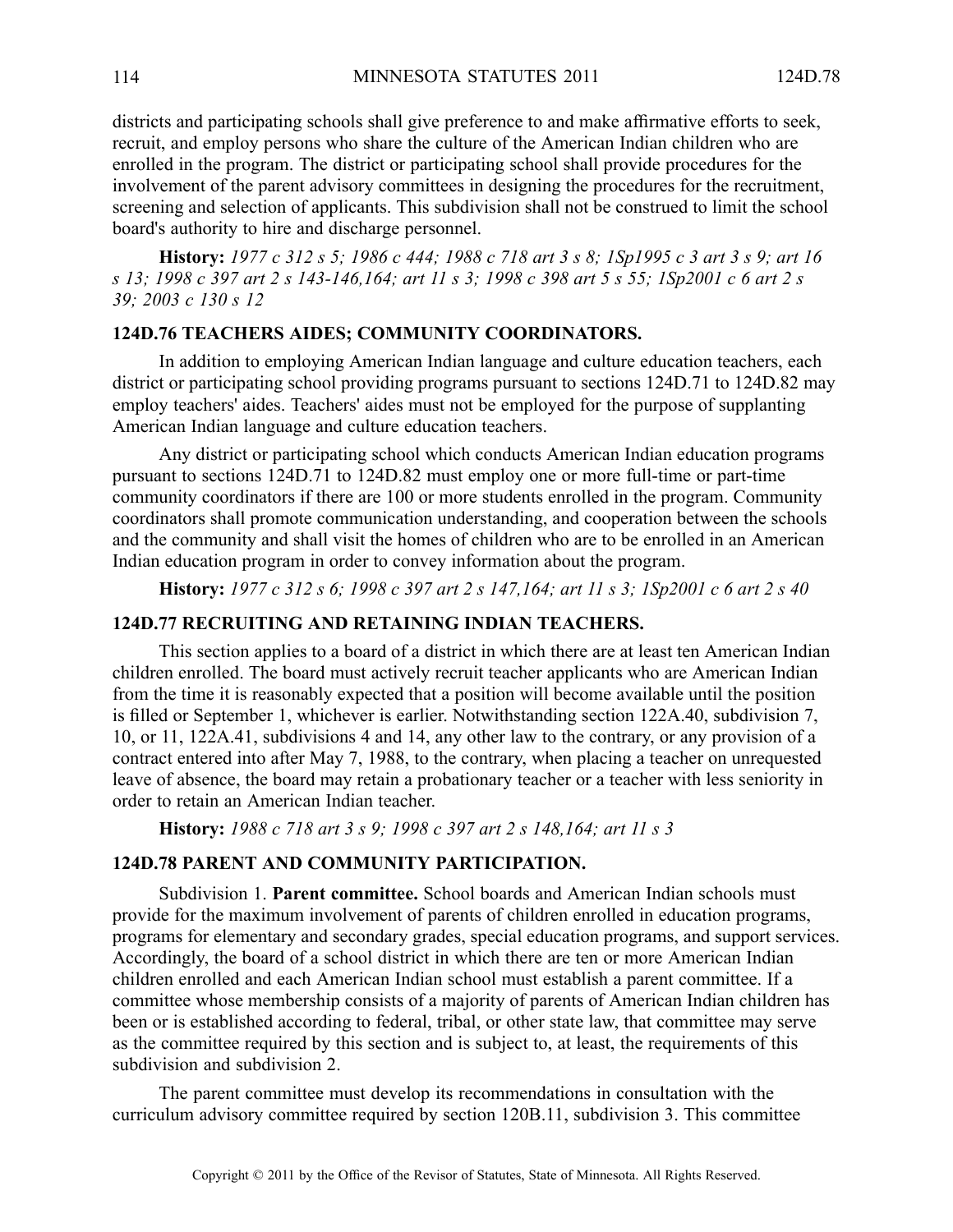must afford parents the necessary information and the opportunity effectively to express their views concerning all aspects of American Indian education and the educational needs of the American Indian children enrolled in the school or program. The committee must also address the need for adult education programs for American Indian people in the community. The board or American Indian school must ensure that programs are planned, operated, and evaluated with the involvement of and in consultation with parents of children served by the programs.

Subd. 2. **Resolution of concurrence.** Prior to December 1, the board or American Indian school must submit to the department <sup>a</sup> copy of <sup>a</sup> resolution adopted by the paren<sup>t</sup> committee. The copy must be signed by the chair of the committee and must state whether the committee concurs with the educational programs for American Indian children offered by the school board or American Indian school. If the committee does not concur with the educational programs, the reasons for nonconcurrence and recommendations shall be submitted with the resolution. By resolution, the board must respond, in cases of nonconcurrence, to each recommendation made by the committee and state its reasons for not implementing the recommendations.

Subd. 3. **Membership.** The committee must be composed of parents of children eligible to be enrolled in American Indian education programs; secondary students eligible to be served; American Indian language and culture education teachers and aides; American Indian teachers; counselors; adult American Indian people enrolled in educational programs; and representatives from community groups. A majority of each committee must be parents of children enrolled or eligible to be enrolled in the programs. The number of parents of American Indian and non-American Indian children shall reflect approximately the proportion of children of those groups enrolled in the programs.

Subd. 4. **Alternate committee.** If the organizational membership or the board of directors of an American Indian school consists of parents of children attending the school, that membership or board may serve also as the paren<sup>t</sup> committee.

History: 1977 c 312 s 7; 1988 c 718 art 3 s 10-13; 1991 c 265 art 3 s 18; 1994 c 647 art 3 s 19; 1Sp1995 c 3 art 16 s 13; 1997 c 7 art 1 s 71; 1998 c 397 art 2 s 149-151, 164; art 11 s *3; 1Sp2001 <sup>c</sup> 6 art 2 <sup>s</sup> 41*

# **124D.79 COMMUNITY AND COMMISSIONER PARTICIPATION IN AMERICAN INDIAN EDUCATION.**

Subdivision 1. **Community involvement.** The commissioner must provide for the maximum involvement of the state committees on American Indian education, parents of American Indian children, secondary students eligible to be served, American Indian language and culture education teachers, American Indian teachers, teachers' aides, representatives of community groups, and persons knowledgeable in the field of American Indian education, in the formulation of policy and procedures relating to the administration of sections 124D.71 to 124D.82.

Subd. 2. **Technical assistance.** The commissioner shall provide technical assistance to districts, schools and postsecondary institutions for preservice and in-service training for American Indian education teachers and teacher's aides, teaching methods, curriculum development, testing and testing mechanisms, and the development of materials for American Indian education programs.

Subd. 3. **Application for funds.** The commissioner shall apply for money which may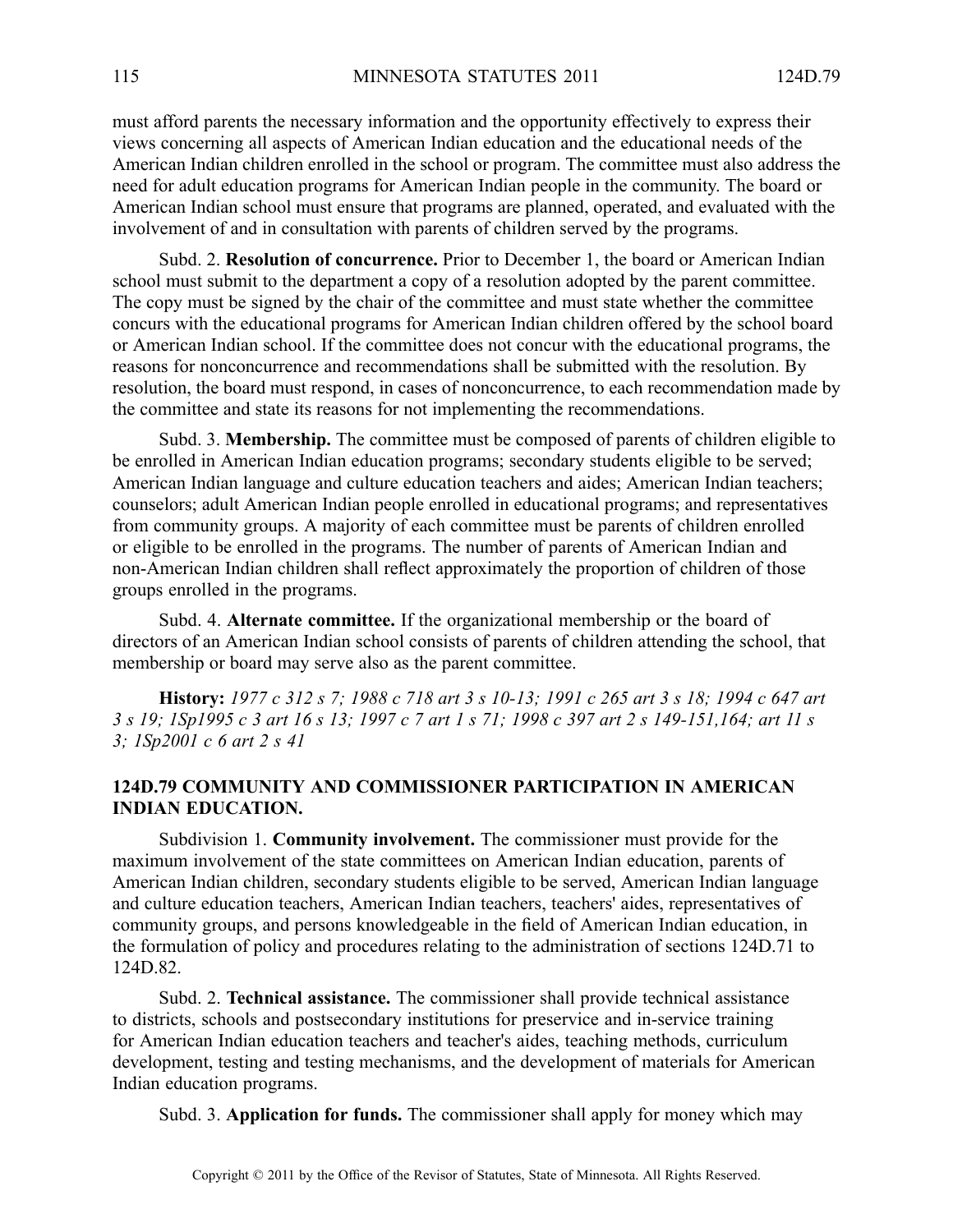be available under federal programs for American Indian education, including funds for administration, demonstration projects, training, technical assistance, planning and evaluation.

History: 1977 c 312 s 8; 1979 c 334 art 3 s 14; 1980 c 609 art 3 s 8,9; 1988 c 718 art 3 s 14; 1993 c 224 art 13 s 48,49; 1998 c 397 art 2 s 152,153,164; art 11 s 3; 1998 c 398 art 5 s 55

**124D.80** MS 2002 [Expired]

# **124D.81 CONTINUATION OF INDIAN EDUCATION GRANTS.**

Subdivision 1. **Grants; procedures.** Each fiscal year the commissioner of education must make grants to no fewer than six American Indian education programs. At least three programs must be in urban areas and at least three must be on or near reservations. The board of <sup>a</sup> local district, <sup>a</sup> participating school or <sup>a</sup> group of boards may develop <sup>a</sup> proposal for grants in suppor<sup>t</sup> of American Indian education programs. Proposals may provide for contracts for the provision of program components by nonsectarian nonpublic, community, tribal, charter, or alternative schools. The commissioner shall prescribe the form and manner of application for grants, and no gran<sup>t</sup> shall be made for <sup>a</sup> proposal not complying with the requirements of sections 124D.71 to 124D.82.

Subd. 2. **Plans.** Each district or participating school submitting <sup>a</sup> proposal under subdivision 1 must develop and submit with the proposal <sup>a</sup> plan which shall:

(a) Identify the measures to be used to meet the requirements of sections 124D.71 to 124D.82;

(b) Identify the activities, methods and programs to meet the identified educational needs of the children to be enrolled in the program;

(c) Describe how district goals and objectives as well as the objectives of sections 124D.71 to 124D.82 are to be achieved;

(d) Demonstrate that required and elective courses as structured do not have <sup>a</sup> discriminatory effect within the meaning of section 124D.74, subdivision 5;

(e) Describe how each school program will be organized, staffed, coordinated, and monitored; and

(f) Project expenditures for programs under sections 124D.71 to 124D.82.

Subd. 3. **Additional requirements.** Each district receiving <sup>a</sup> gran<sup>t</sup> under this section must each year conduct <sup>a</sup> count of American Indian children in the schools of the district; test for achievement; identify the extent of other educational needs of the children to be enrolled in the American Indian education program; and classify the American Indian children by grade, level of educational attainment, age and achievement. Participating schools must maintain records concerning the needs and achievements of American Indian children served.

Subd. 4. **Nondiscrimination; testing.** In accordance with recognized professional standards, all testing and evaluation materials and procedures utilized for the identification, testing, assessment and classification of American Indian children must be selected and administered so as not to be racially or culturally discriminatory and must be valid for the purpose of identifying, testing, assessing, and classifying American Indian children.

Subd. 5. **Records.** Participating schools and districts must keep records and afford access to them as the commissioner finds necessary to ensure that American Indian education programs are implemented in conformity with sections 124D.71 to 124D.82. Each school district or participating school must keep accurate, detailed, and separate revenue and expenditure accounts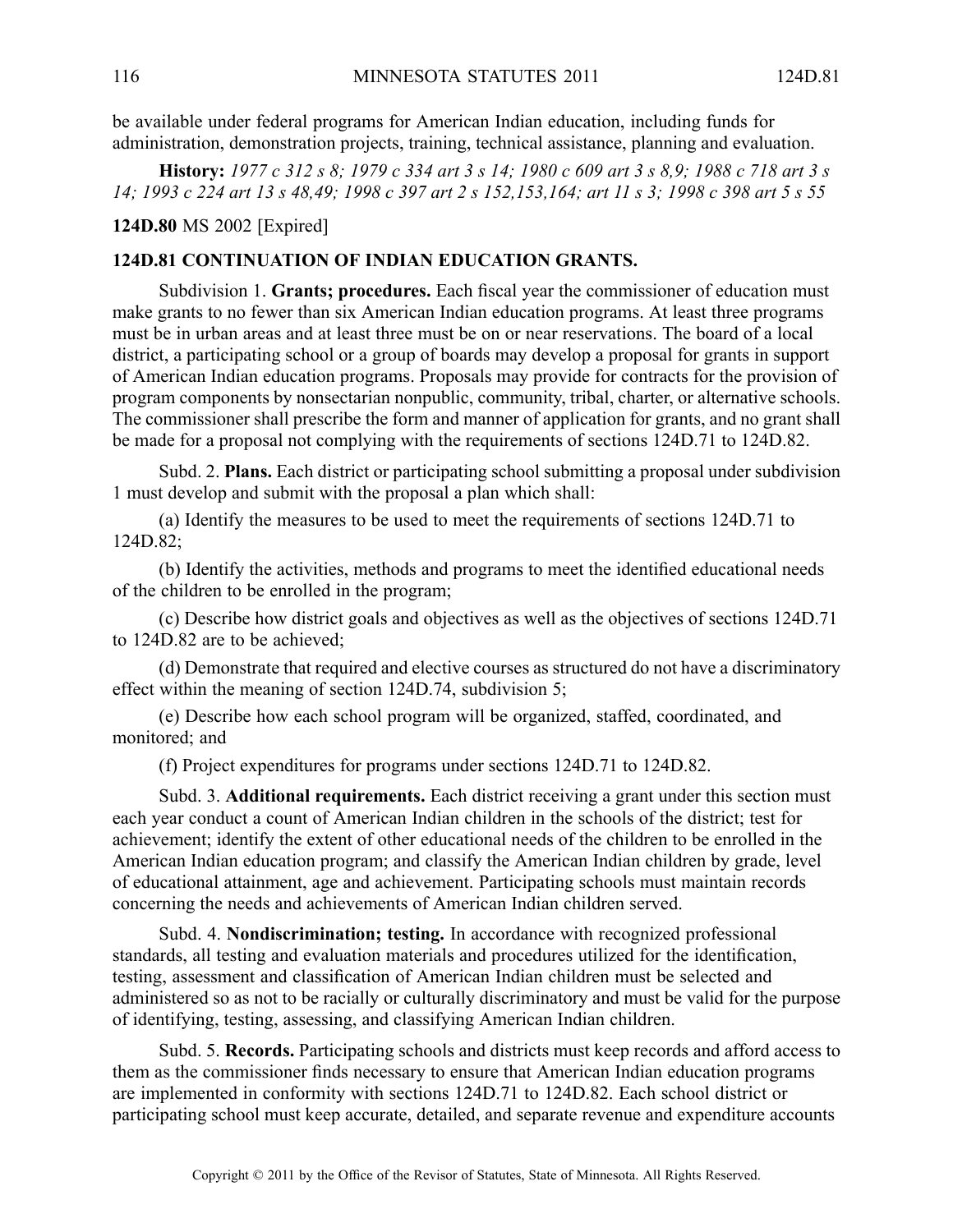for pilot American Indian education programs funded under this section.

Subd. 6. **Money from other sources.** Adistrict or participating school providing American Indian education programs shall be eligible to receive moneys for these programs from other governmen<sup>t</sup> agencies and from private sources when the moneys are available.

Subd. 7. **Exceptions.** Nothing in sections 124D.71 to 124D.82 shall be construed as prohibiting <sup>a</sup> district or school from implementing an American Indian education program which is not in compliance with sections 124D.71 to 124D.82 if the proposal and plan for that program is not funded pursuan<sup>t</sup> to this section.

History: 1977 c 312 s 10; 1979 c 334 art 3 s 16; 1980 c 609 art 3 s 10-12; 1981 c 358 art 3 s 19: 1983 c 314 art 3 s 12: 1987 c 398 art 3 s 26: 1993 c 224 art 13 s 50; art 14 s 13: 1998 c 397 art 2 s 156-161, 164; art 11 s 3; 1998 c 398 art 5 s 55; 2000 c 254 s 32; 1Sp2001 c 6 art 2 s *42-46; 2003 <sup>c</sup> 130 <sup>s</sup> 12; 1Sp2005 <sup>c</sup> 5 art 2 <sup>s</sup> 69*

### **124D.82 DISCRIMINATION PROHIBITED.**

Nothing in the provisions of sections 124D.71 to 124D.82 shall be construed to violate the provisions of section 123B.30 or chapter 363A. Programs and activities pursuan<sup>t</sup> to sections 124D.71 to 124D.82 shall be deemed to be positive action programs to combat discrimination.

**History:** *1977 <sup>c</sup> 312 <sup>s</sup> 11; 1998 <sup>c</sup> 397 art 2 <sup>s</sup> 164; art 11 <sup>s</sup> 3*

# **124D.83 STATE REVENUE FOR AMERICAN INDIAN TRIBAL CONTRACT OR GRANT SCHOOLS.**

Subdivision 1. **Authorization.** (a) Each year each American Indian-controlled tribal contract or gran<sup>t</sup> school authorized by the United States Code, title 25, section 450f, that is located on <sup>a</sup> reservation within the state is eligible to receive tribal contract or gran<sup>t</sup> school aid subject to the requirements in paragraphs (b) to (d).

(b) The school must plan, conduct, and administer an education program that complies with the requirements of either this chapter and chapters 120A, 120B, 121A, 122A, 123A, 123B, 125A, 125B, 126C, 127A, 129, and 268A or Code of Federal Regulations, title 25, sections 31.0 to 45.80.

(c) The school must comply with all other state statutes governing independent school districts or their equivalent in the Code of Federal Regulations, title 25.

(d) The state tribal contract or gran<sup>t</sup> school aid must be used to supplement, and not to replace, the money for American Indian education programs provided by the federal government.

Subd. 2. **Revenue amount.** An American Indian-controlled tribal contract or gran<sup>t</sup> school that is located on <sup>a</sup> reservation within the state and that complies with the requirements in subdivision 1 is eligible to receive tribal contract or gran<sup>t</sup> school aid. The amount of aid is derived by:

(1) multiplying the formula allowance under section 126C.10, subdivision 2, less \$170, times the difference between (i) the resident pupil units as defined in section 126C.05, subdivision 6, in average daily membership, excluding section 126C.05, subdivision 13, and (ii) the number of pupils for the current school year, weighted according to section 126C.05, subdivision 1, receiving benefits under section 123B.42 or 123B.44 or for which the school is receiving reimbursement under section 124D.69;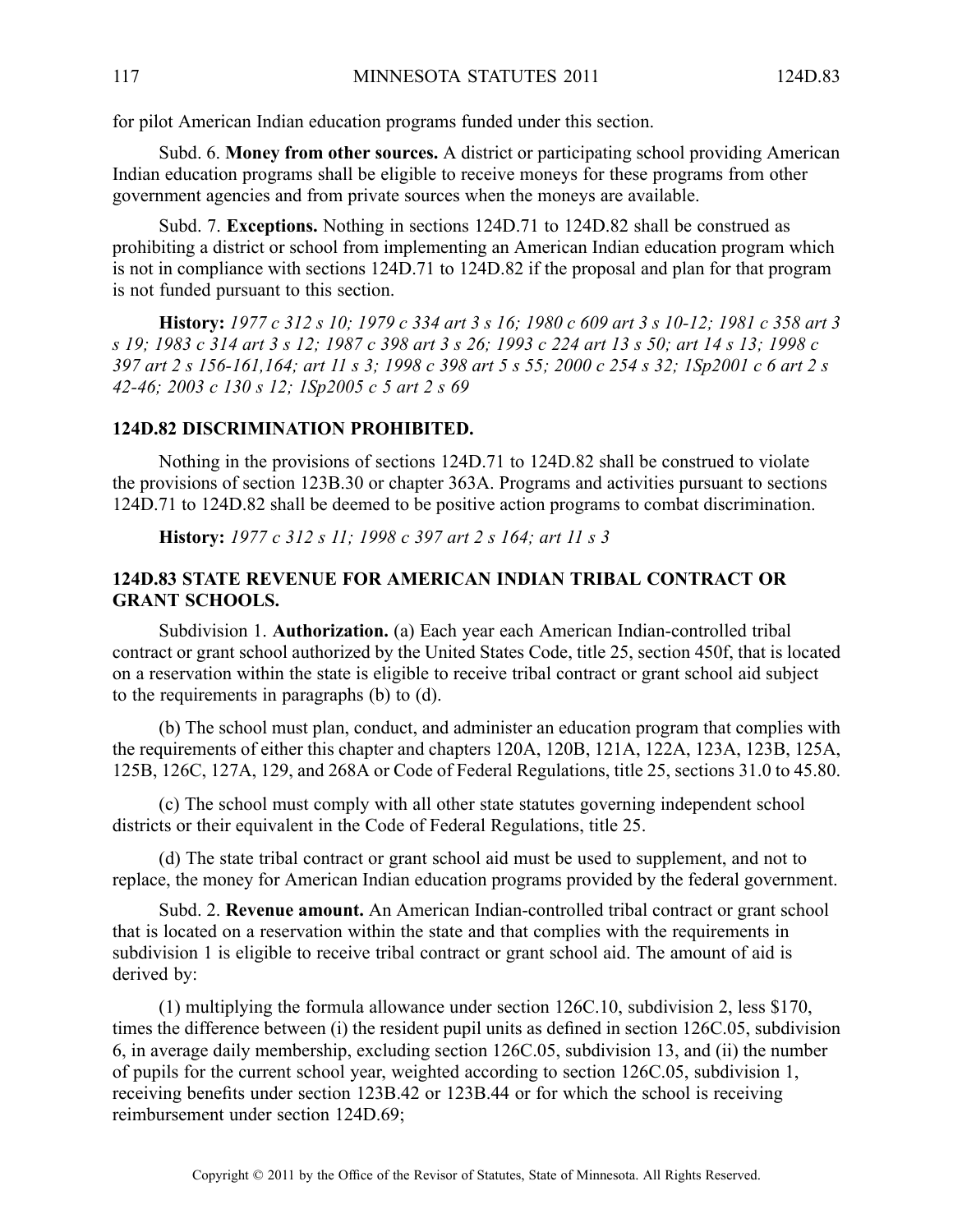(2) adding to the result in clause (1) an amount equal to the product of the formula allowance under section 126C.10, subdivision 2, less \$300 times the tribal contract compensation revenue pupil units;

(3) subtracting from the result in clause (2) the amount of money allotted to the school by the federal governmen<sup>t</sup> through Indian School Equalization Program of the Bureau of Indian Affairs, according to Code of Federal Regulations, title 25, par<sup>t</sup> 39, subparts A to E, for the basic program as defined by section 39.11, paragraph (b), for the base rate as applied to kindergarten through twelfth grade, excluding small school adjustments and additional weighting, but not money allotted through subparts F to L for contingency funds, school board training, student training, interim maintenance and minor repair, interim administration cost, prekindergarten, and operation and maintenance, and the amount of money that is received according to section 124D.69;

(4) dividing the result in clause (3) by the sum of the resident pupil units in average daily membership, excluding section 126C.05, subdivision 13, plus the tribal contract compensation revenue pupil units; and

(5) multiplying the sum of the resident pupil units, including section 126C.05, subdivision 13, in average daily membership plus the tribal contract compensation revenue pupil units by the lesser of \$1,500 or the result in clause (4).

Subd. 3. **Waiver.** Notwithstanding subdivision 1, paragraphs (b) and (c), <sup>a</sup> tribal contract or gran<sup>t</sup> school:

(1) is not subject to the Minnesota Election Law;

(2) has no authority under this section to levy for property taxes, issue and sell bonds, or incur debt; and

(3) may reques<sup>t</sup> through its managing tribal organization <sup>a</sup> recommendation of the commissioner of education, for consideration of the legislature, that <sup>a</sup> tribal contract or gran<sup>t</sup> school not be subject to specified statutes related to independent school districts.

Subd. 4. **Early childhood family education revenue.** A school receiving aid under this section may apply annually to the commissioner to receive an early childhood family education gran<sup>t</sup> to provide early childhood family education programs for parents and children who are enrolled or eligible for enrollment in <sup>a</sup> federally recognized tribe. The gran<sup>t</sup> must be used for programs and services that comply with section 124D.13, excep<sup>t</sup> that the school is not required to provide <sup>a</sup> community education program or establish <sup>a</sup> community education advisory council. The program must be designed to improve the skills of parents and promote American Indian history, language, and culture. The school must make affirmative efforts to encourage participation by fathers. Admission may not be limited to those enrolled in or eligible for enrollment in <sup>a</sup> federally recognized tribe.

Subd. 5. **Tribal contract pupil units.** Pupil units for pupils enrolled in tribal contract schools shall be used only for the purpose of computing tribal contract aid according to this section.

History: 1989 c 329 art 3 s 15; 1990 c 426 art 1 s 16; 1990 c 562 art 3 s 4,5; 1991 c 265 art 3 s 16; 1994 c 647 art 9 s 11; 1996 c 412 art 3 s 30,31; 1Sp1997 c 4 art 2 s 29,30; 1998 c 397 art 2 s 117-120, 164; art 11 s 3; 1998 c 398 art 5 s 55; 2000 c 254 s 33; 2003 c 130 s 12; *2009 <sup>c</sup> 96 art 2 <sup>s</sup> 51*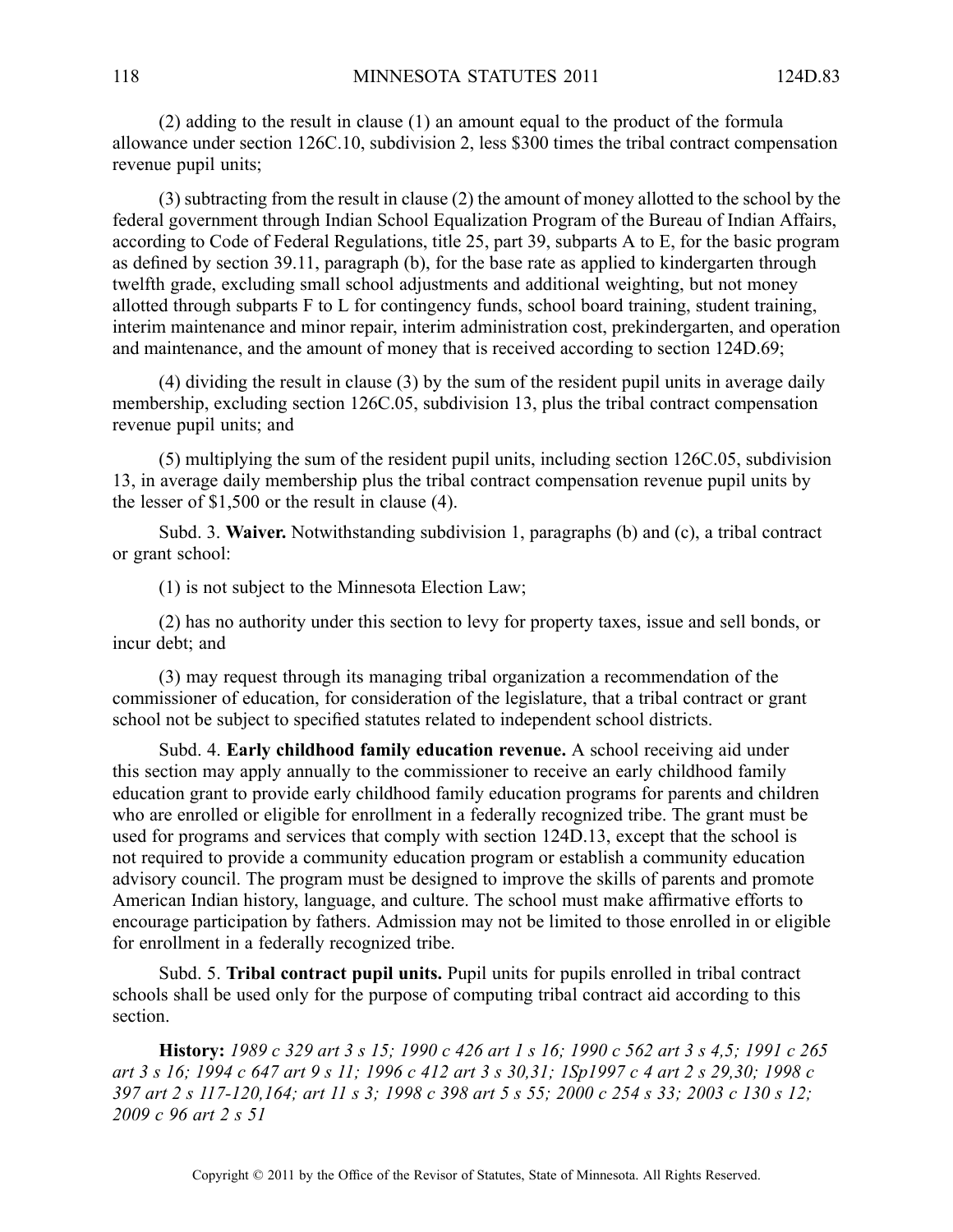**124D.84** Subdivision 1. [Renumbered 136A.126]

Subd. 2. [Repealed, 1Sp2003 <sup>c</sup> 9 art 2 <sup>s</sup> 56]

**124D.85** [Repealed, 1Sp2001 <sup>c</sup> 6 art 2 <sup>s</sup> 78]

# **124D.855 SCHOOL SEGREGATION PROHIBITED.**

The state, consistent with section 123B.30 and chapter 363A, does not condone separating school children of different socioeconomic, demographic, ethnic, or racial backgrounds into distinct public schools. Instead, the state's interest lies in offering children <sup>a</sup> diverse and nondiscriminatory educational experience.

**History:** *1Sp2011 <sup>c</sup> 11 art 2 <sup>s</sup> 42*

## **SCHOOL DESEGREGATION AND INTEGRATION**

#### **124D.86 INTEGRATION REVENUE.**

Subdivision 1. **Use of revenue.** Districts must use integration revenue under this section for programs established under <sup>a</sup> desegregation plan filed with the Department of Education according to Minnesota Rules, parts 3535.0100 to 3535.0180, or under court order. The revenue must be used for students to have increased and sustained interracial contacts and improved educational opportunities and outcomes designed to close the academic achievement gap between white students and protected students as defined in Minnesota Rules, par<sup>t</sup> 3535.0110, subpart 4, through classroom experiences, staff initiatives, and other educationally related programs, consistent with subdivision 1b.

Subd. 1a. **Budget approval process.** Each year before <sup>a</sup> district receives any revenue under subdivision 3, the district by March 15 must submit to the Department of Education, for its review and approval by May 15 <sup>a</sup> budget detailing the costs of the desegregation/integration plan filed under Minnesota Rules, parts 3535.0100 to 3535.0180. Notwithstanding chapter 14, the department may develop criteria for budget approval, consistent with subdivision 1b. The department shall consult with the Desegregation Advisory Board in developing these criteria. The criteria developed by the department must address, at <sup>a</sup> minimum, the following:

(1) budget items cannot be approved unless they are par<sup>t</sup> of any overall desegregation plan approved by the district for isolated sites or by the Multidistrict Collaboration Council and participating individual members;

(2) the budget must indicate how revenue expenditures will be used specifically to suppor<sup>t</sup> increased and sustained interracial contacts and improved educational opportunities and outcomes designed to close the academic achievement gap between white students and protected students as defined in Minnesota Rules, par<sup>t</sup> 3535.0110, subpart 4, consistent with subdivision 1b;

(3) components of the budget to be considered by the department, including staffing, curriculum, transportation, facilities, materials, and equipment and reasonable planning costs, as determined by the department; and

(4) if plans are proposed to enhance existing programs, the total budget being appropriated to the program must be included, indicating what par<sup>t</sup> is to be funded using integration revenue and what par<sup>t</sup> is to be funded using other revenues.

Subd. 1b. **Plan components.** Each year <sup>a</sup> district's board must approve the plans submitted by each district under Minnesota Rules, parts 3535.0160 and 3535.0170, before integration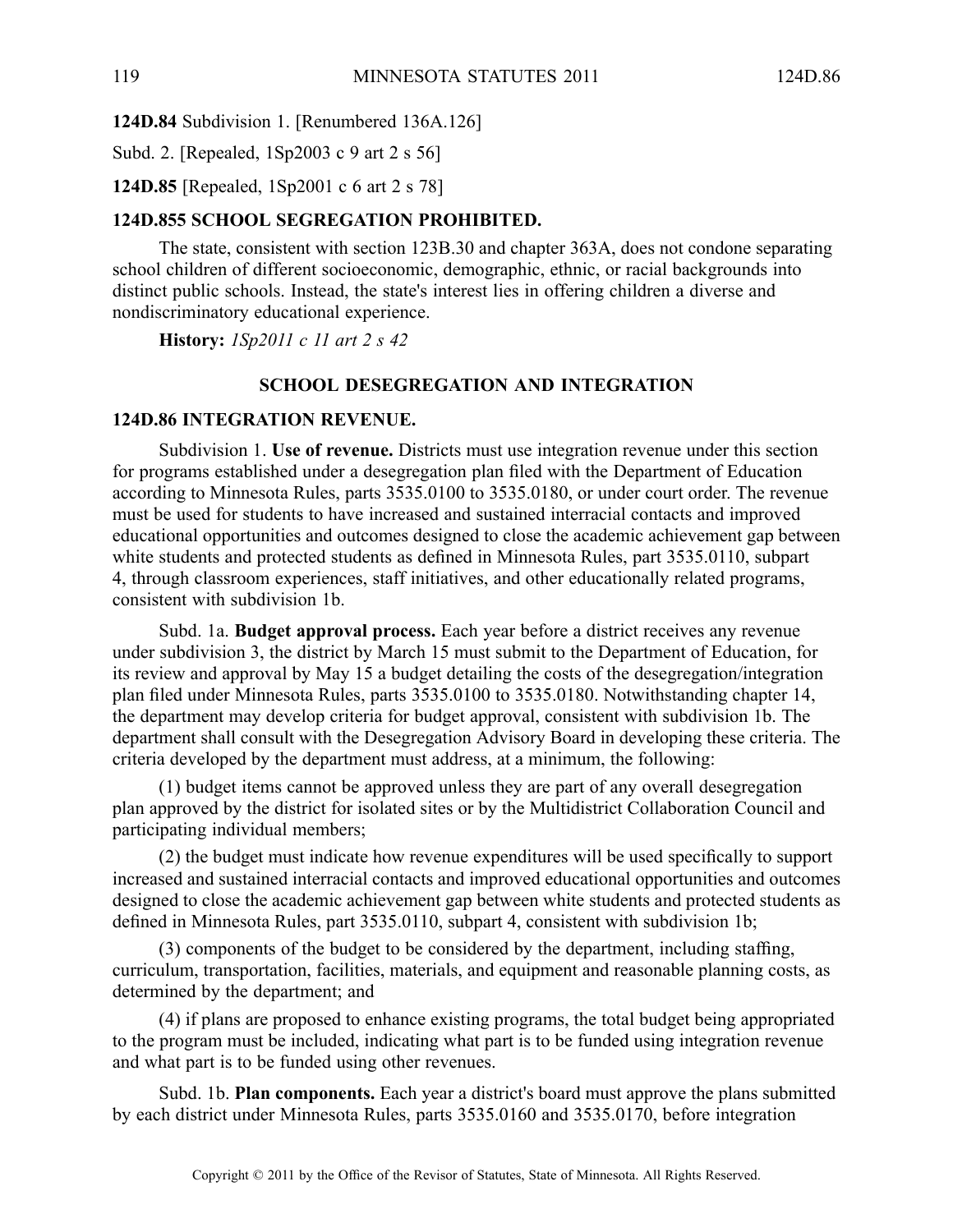revenue is awarded. If <sup>a</sup> district is applying for revenue for <sup>a</sup> plan that is par<sup>t</sup> of <sup>a</sup> multidistrict council, the individual district shall not receive revenue unless it ratifies the plan adopted by its multidistrict council or approves <sup>a</sup> modified plan with <sup>a</sup> written explanation of any modifications. Each plan shall:

(1) identify the integration issues at the sites or districts covered by Minnesota Rules, parts 3535.0100 to 3535.0180;

(2) describe the community outreach that preceded the integration plan, such that the commissioner can determine whether the membership of the planning councils complied with the requirements of Minnesota Rules, parts 3535.0100 to 3535.0180;

(3) identify specific goals of the integration plan that is premised on valid and reliable measures, effective and efficient use of resources, and continuous adaptation of best practices;

(4) provide for implementing innovative and practical strategies and programs such as magne<sup>t</sup> schools, transportation, research-based programs to improve the performance of protected students with lower measured achievement on state or local assessments, staff development for teachers in cultural competency, formative assessments, and increased numbers of teachers of color that enable the district to achieve annual progress in realizing the goals in its plan; and

(5) establish valid and reliable longitudinal measures for the district to use in demonstrating to the commissioner the amount of progress it has achieved in realizing the goals in its plan.

By June 30 of the subsequent fiscal year, each district shall repor<sup>t</sup> to the commissioner in writing about the extent to which the integration goals identified in the plan were met.

Subd. 2. **Separate account.** Integration revenue shall be maintained in <sup>a</sup> separate account to identify expenditures for salaries and programs related to this revenue.

Subd. 3. **Integration revenue.** Integration revenue equals the following amounts:

(1) for Independent School District No. 709, Duluth, \$206 times the adjusted pupil units for the school year;

(2) for Independent School District No. 625, St. Paul, \$445 times the adjusted pupil units for the school year;

(3) for Special School District No. 1, Minneapolis, the sum of \$445 times the adjusted pupil units for the school year and an additional \$35 times the adjusted pupil units for the school year that is provided entirely through <sup>a</sup> local levy;

(4) for <sup>a</sup> district not listed in clause (1), (2), or (3), that must implement <sup>a</sup> plan under Minnesota Rules, parts 3535.0100 to 3535.0180, where the district's enrollment of protected students, as defined under Minnesota Rules, par<sup>t</sup> 3535.0110, exceeds 15 percent, the lesser of (i) the actual cost of implementing the plan during the fiscal year minus the aid received under subdivision 6, or (ii) \$129 times the adjusted pupil units for the school year;

(5) for a district not listed in clause  $(1)$ ,  $(2)$ ,  $(3)$ , or  $(4)$ , that is required to implement a plan according to the requirements of Minnesota Rules, parts 3535.0100 to 3535.0180, the lesser of

(i) the actual cost of implementing the plan during the fiscal year minus the aid received under subdivision 6, or

(ii) \$92 times the adjusted pupil units for the school year.

Any money received by districts in clauses (1) to (3) which exceeds the amount received in fiscal year 2000 shall be subject to the budget requirements in subdivision 1a; and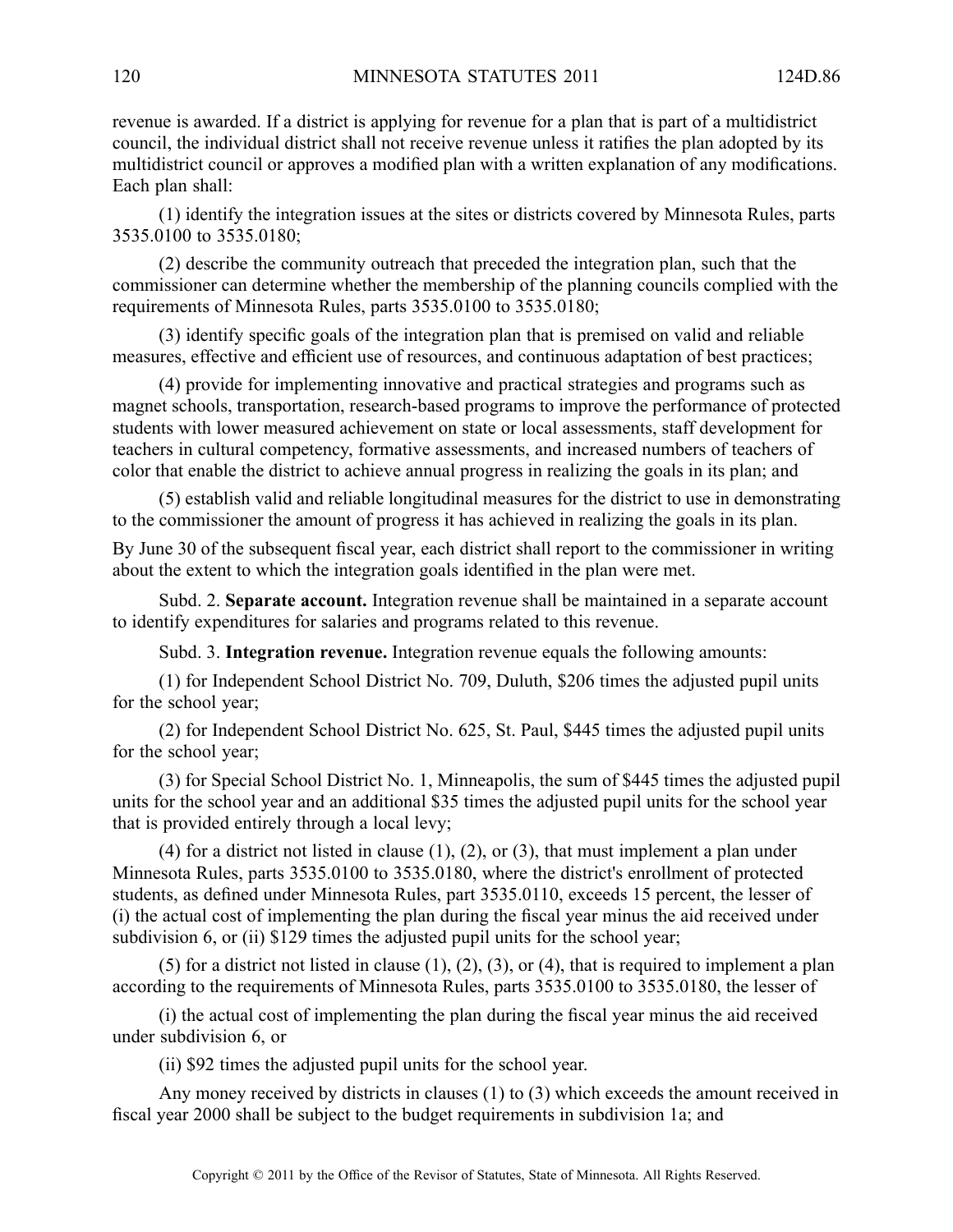(6) for <sup>a</sup> member district of <sup>a</sup> multidistrict integration collaborative that files <sup>a</sup> plan with the commissioner, but is not contiguous to <sup>a</sup> racially isolated district, integration revenue equals the amount defined in clause (5).

Subd. 4. **Integration levy.** A district may levy an amount equal to 37 percen<sup>t</sup> for fiscal year 2003, 23 percen<sup>t</sup> for fiscal year 2004, and 30 percen<sup>t</sup> for fiscal year 2005 and thereafter of the district's integration revenue as defined in subdivision 3.

Subd. 5. **Integration aid.** A district's integration aid equals the difference between the district's integration revenue and its integration levy.

Subd. 6. **Alternative attendance programs.** (a) The integration aid under subdivision 5 must be adjusted for each pupil residing in <sup>a</sup> district eligible for integration revenue under subdivision 3, clause (1), (2), or (3), and attending <sup>a</sup> nonresident district under sections 123A.05 to 123A.08, 124D.03, and 124D.08, that is not eligible for integration revenue under subdivision 3, clause (1), (2), or (3), and has implemented <sup>a</sup> plan under Minnesota Rules, parts 3535.0100 to 3535.0180, if the enrollment of the pupil in the nonresident district contributes to desegregation or integration purposes. The adjustments must be made according to this subdivision.

(b) Aid paid to <sup>a</sup> district serving nonresidents must be increased by an amount equal to the revenue per pupil unit of the resident district under subdivision 3, clause (1), (2), or (3), minus the revenue attributable to the pupil in the nonresident district under subdivision 3, clause (4), (5), or (6), for the time the pupil is enrolled in the nonresident district.

History: 1Sp1997 c 4 art 2 s 18; 1998 c 389 art 2 s 4,5; 1998 c 397 art 2 s 164; art 11 s 3; 1999 c 241 art 1 s 7; art 9 s 26,27; 2000 c 489 art 2 s 6-10; 1Sp2001 c 6 art 2 s 47; 2002 c 220 art 3 s 2,3; 2002 c 377 art 5 s 1; 1Sp2003 c 9 art 2 s 31-35; 2007 c 146 art 1 s 25; 2009 c *96 art 2 <sup>s</sup> 52-54*

# **124D.87 INTERDISTRICT DESEGREGATION OR INTEGRATION TRANSPORTATION AID.**

(a) A district that provides transportation of pupils to and from an interdistrict program for desegregation or integration purposes is eligible for state aid to reimburse the additional costs of transportation during the preceding fiscal year.

(b) A district in the metropolitan area may apply to the commissioner for state aid to reimburse the costs of transporting pupils who are enrolled under section 124D.03 during the preceding fiscal year if the enrollment of the student in the nonresident district contributes to desegregation or integration purposes. The commissioner shall develop the form and manner of applications for state aid, the criteria to be used to determine when transportation is for desegregation or integration purposes, and the accounting procedure to be used to determine excess costs. In determining aid amounts, the commissioner shall consider other revenue received by the district for transportation for desegregation or integration purposes.

History: 1Sp1995 c 3 art 2 s 50; art 16 s 13; 1996 c 412 art 2 s 13; 1998 c 397 art 2 s *88,164; art 11 <sup>s</sup> 3; 1999 <sup>c</sup> 241 art 2 <sup>s</sup> 12; 2000 <sup>c</sup> 489 art 2 <sup>s</sup> 11*

**124D.871** [Repealed, 1Sp2011 <sup>c</sup> 11 art 2 <sup>s</sup> 51]

**124D.88** [Repealed, 1Sp2011 <sup>c</sup> 11 art 2 <sup>s</sup> 51]

**124D.89** [Repealed, 1Sp2003 <sup>c</sup> 9 art 2 <sup>s</sup> 56]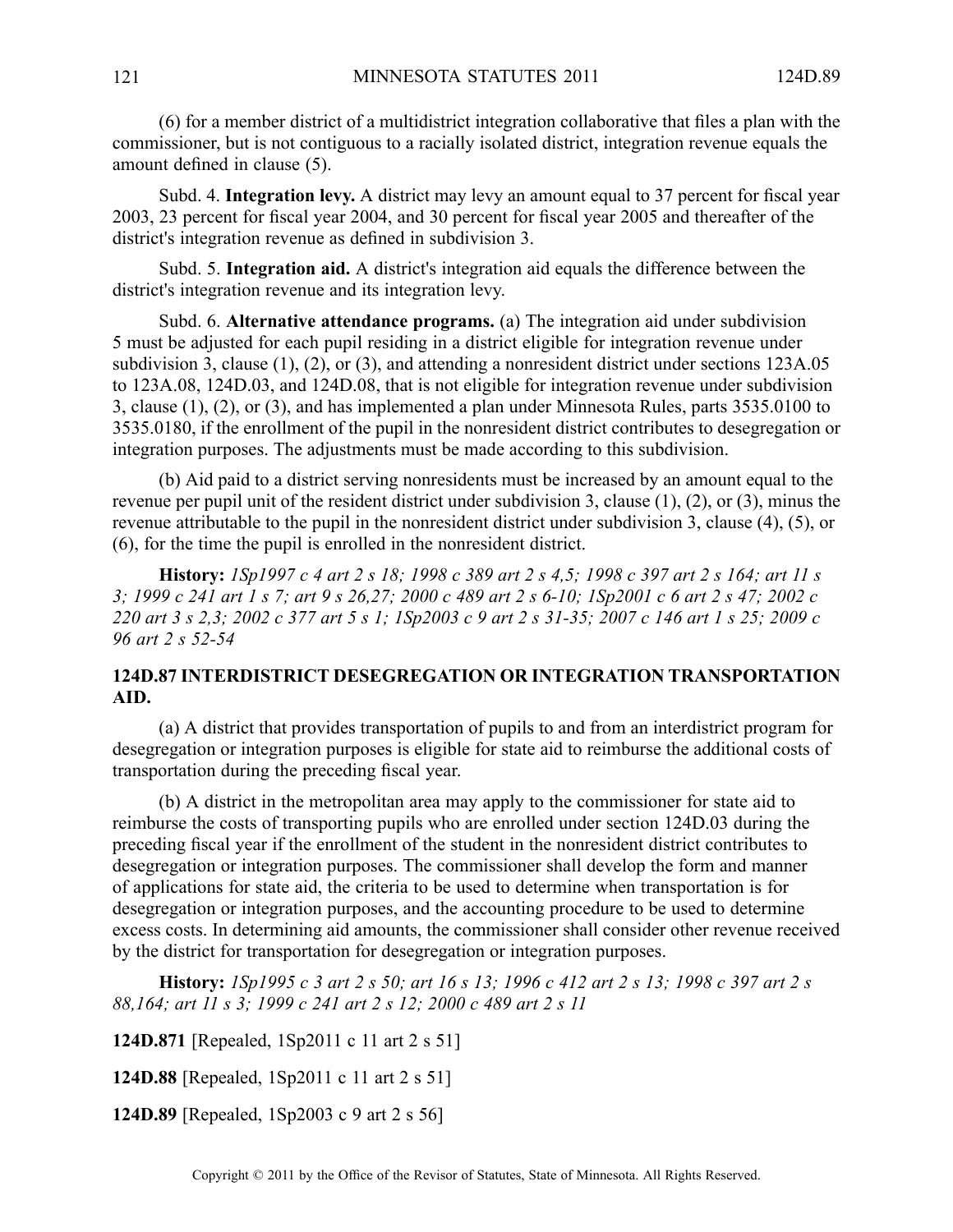## **124D.892 OFFICE OF DESEGREGATION/INTEGRATION.**

Subdivision 1. **Establishment.** (a) An Office of Desegregation/Integration is established in the Department of Education to coordinate and suppor<sup>t</sup> activities related to student enrollment, student and staff recruitment and retention, transportation, and interdistrict cooperation among school districts.

(b) At the reques<sup>t</sup> of <sup>a</sup> school district involved in cooperative desegregation/integration efforts, the office shall perform any of the following activities:

(1) assist districts with interdistrict student transfers, including student recruitment, counseling, placement, and transportation;

(2) coordinate and disseminate information about schools and programs;

(3) assist districts with new magne<sup>t</sup> schools and programs;

(4) assist districts in providing staff development and in-service training; and

(5) coordinate and administer staff exchanges.

(c) The office shall collect data on the efficacy of districts' desegregation/integration efforts and make recommendations based on the data. The office shall periodically consult with the Metropolitan Council to coordinate metropolitan school desegregation/integration efforts with the housing, social, economic, and infrastructure needs of the metropolitan area. The office shall develop <sup>a</sup> process for resolving students' disputes and grievances about student transfers under <sup>a</sup> desegregation/integration plan.

Subd. 2. **Coordination.** The commissioner may reques<sup>t</sup> information or assistance from, or contract with, any state or local agency or officer, local unit of government, or recognized exper<sup>t</sup> to assist the commissioner in performing the activities described in subdivision 1.

Subd. 3. MS 2002 [Expired, 1Sp2001 <sup>c</sup> 6 art 2 <sup>s</sup> 51]

History: 1994 c 647 art 8 s 2; 1Sp1995 c 3 art 16 s 13; 1997 c 7 art 3 s 3; 1998 c 397 art 4 s 51; 1998 c 398 art 6 s 13; 2000 c 489 art 3 s 7; 2001 c 7 s 32; 1Sp2001 c 6 art 2 s 50,51; *2003 <sup>c</sup> 130 <sup>s</sup> 12*

**124D.894** [Repealed, 2001 <sup>c</sup> 161 <sup>s</sup> 58]

### **124D.895 PARENTAL INVOLVEMENT PROGRAMS.**

Subdivision 1. **Program goals.** The department, in consultation with the state curriculum advisory committee, must develop guidelines and model plans for parental involvement programs that will:

(1) engage the interests and talents of parents or guardians in recognizing and meeting the emotional, intellectual, and physical needs of their school-age children;

(2) promote healthy self-concepts among parents or guardians and other family members;

(3) offer parents or guardians <sup>a</sup> chance to share and learn about educational skills, techniques, and ideas;

(4) provide creative learning experiences for parents or guardians and their school-age children, including involvement from parents or guardians of color;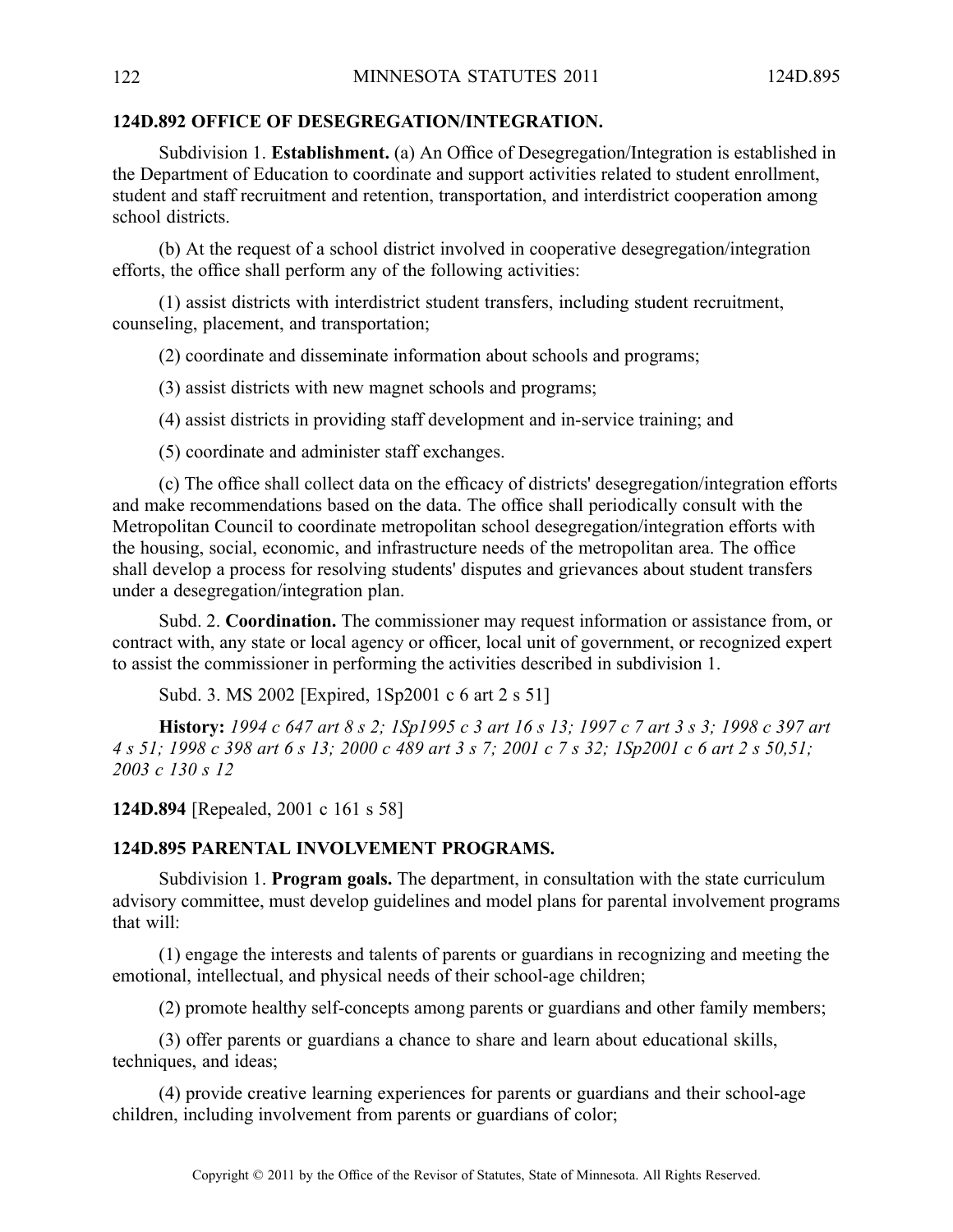(5) encourage parents to actively participate in their district's curriculum advisory committee under section 120B.11 in order to assist the school board in improving children's education programs; and

(6) encourage parents to help in promoting school desegregation/integration.

Subd. 2. **Plan contents.** Model plans for <sup>a</sup> parental involvement program must include at least the following:

(1) program goals;

(2) means for achieving program goals;

(3) methods for informing parents or guardians, in <sup>a</sup> timely way, about the program;

(4) strategies for ensuring the full participation of parents or guardians, including those parents or guardians who lack literacy skills or whose native language is not English, including involvement from parents or guardians of color;

(5) procedures for coordinating the program with kindergarten through grade 12 curriculum, with parental involvement programs currently available in the community, with the process under sections 120B.10 to 120B.11, and with other education facilities located in the community;

(6) strategies for training teachers and other school staff to work effectively with parents and guardians;

(7) procedures for parents or guardians and educators to evaluate and repor<sup>t</sup> progress toward program goals; and

(8) <sup>a</sup> mechanism for convening <sup>a</sup> local community advisory committee composed primarily of parents or guardians to advise <sup>a</sup> district on implementing <sup>a</sup> parental involvement program.

Subd. 3. **Plan activities.** Activities contained in the model plans must include:

(1) educational opportunities for families that enhance children's learning development;

(2) educational programs for parents or guardians on families' educational responsibilities and resources;

(3) the hiring, training, and use of parental involvement liaison workers to coordinate family involvement activities and to foster communication among families, educators, and students;

(4) curriculum materials and assistance in implementing home and community-based learning activities that reinforce and extend classroom instruction and student motivation;

(5) technical assistance, including training to design and carry out family involvement programs;

(6) paren<sup>t</sup> resource centers;

(7) paren<sup>t</sup> training programs and reasonable and necessary expenditures associated with parents' attendance at training sessions;

(8) reports to parents on children's progress;

(9) use of parents as classroom volunteers, or as volunteers in before and after school programs for school-age children, tutors, and aides;

(10) soliciting parents' suggestions in planning, developing, and implementing school programs;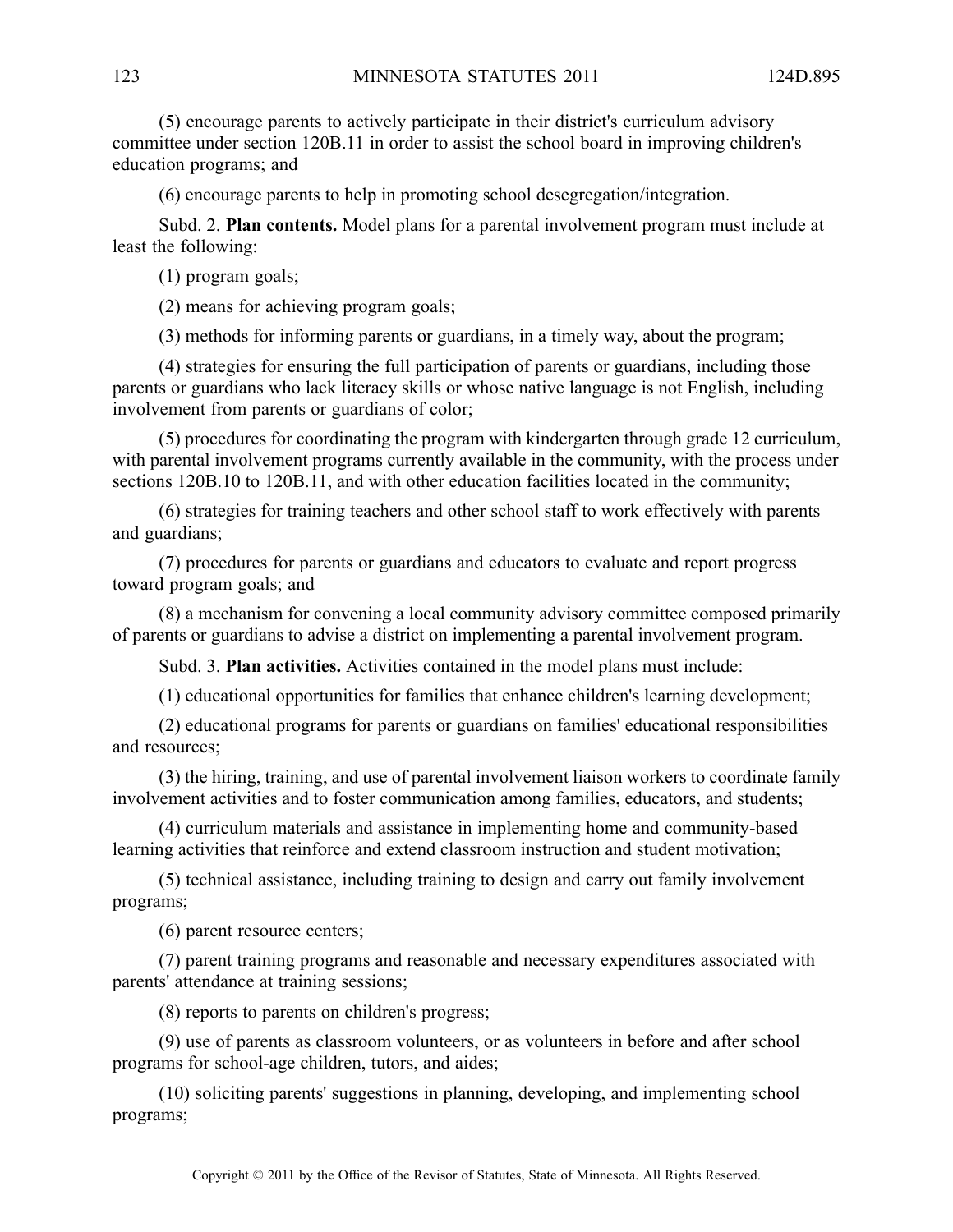(11) educational programs and opportunities for parents or guardians that are multicultural, gender fair, and disability sensitive;

(12) involvement in <sup>a</sup> district's curriculum advisory committee or <sup>a</sup> school building team under section 120B.11; and

(13) opportunities for paren<sup>t</sup> involvement in developing, implementing, or evaluating school and district desegregation/integration plans.

History: 1990 c 562 art 8 s 34; 1991 c 130 s 37; 1992 c 499 art 8 s 7; 1994 c 647 art 4 s *32,33; 1Sp1995 <sup>c</sup> 3 art 16 <sup>s</sup> 13; 1998 <sup>c</sup> 397 art 6 <sup>s</sup> 119,124; 2000 <sup>c</sup> 254 <sup>s</sup> 34*

# **124D.8955 PARENT AND FAMILY INVOLVEMENT POLICY.**

(a) In order to promote and suppor<sup>t</sup> student achievement, <sup>a</sup> local school board is encouraged to formally adopt and implement <sup>a</sup> paren<sup>t</sup> and family involvement policy that promotes and supports:

(1) communication between home and school that is regular, two-way, and meaningful;

(2) parenting skills;

(3) parents and caregivers who play an integral role in assisting student learning and learn about fostering students' academic success and learning at home and school;

(4) welcoming parents in the school and seeking their suppor<sup>t</sup> and assistance;

(5) partnerships with parents in the decisions that affect children and families in the schools; and

(6) providing community resources to strengthen schools, families, and student learning.

(b) A school board that implements <sup>a</sup> paren<sup>t</sup> and family involvement policy under paragraph (a) must convene an advisory committee composed of an equal number of resident parents who are not district employees and school staff to make recommendations to the board on developing and evaluating the board's paren<sup>t</sup> and family involvement policy. If possible, the advisory committee must represen<sup>t</sup> the diversity of the district. The advisory committee must consider the district's demographic diversity and barriers to paren<sup>t</sup> involvement when developing its recommendations. The advisory committee must presen<sup>t</sup> its recommendations to the board for board consideration.

(c) The board must consider best practices when implementing this policy.

(d) The board periodically must review this policy to determine whether it is aligned with the most current research findings on paren<sup>t</sup> involvement policies and practices and how effective the policy is in supporting increased student achievement.

(e) Nothing in this section obligates <sup>a</sup> school district to exceed any paren<sup>t</sup> or family involvement requirement under federal law.

**History:** *2007 <sup>c</sup> 146 art 2 <sup>s</sup> 29*

#### **124D.896 DESEGREGATION/INTEGRATION AND INCLUSIVE EDUCATION RULES.**

(a) By January 10, 1999, the commissioner shall propose rules relating to desegregation/integration and inclusive education.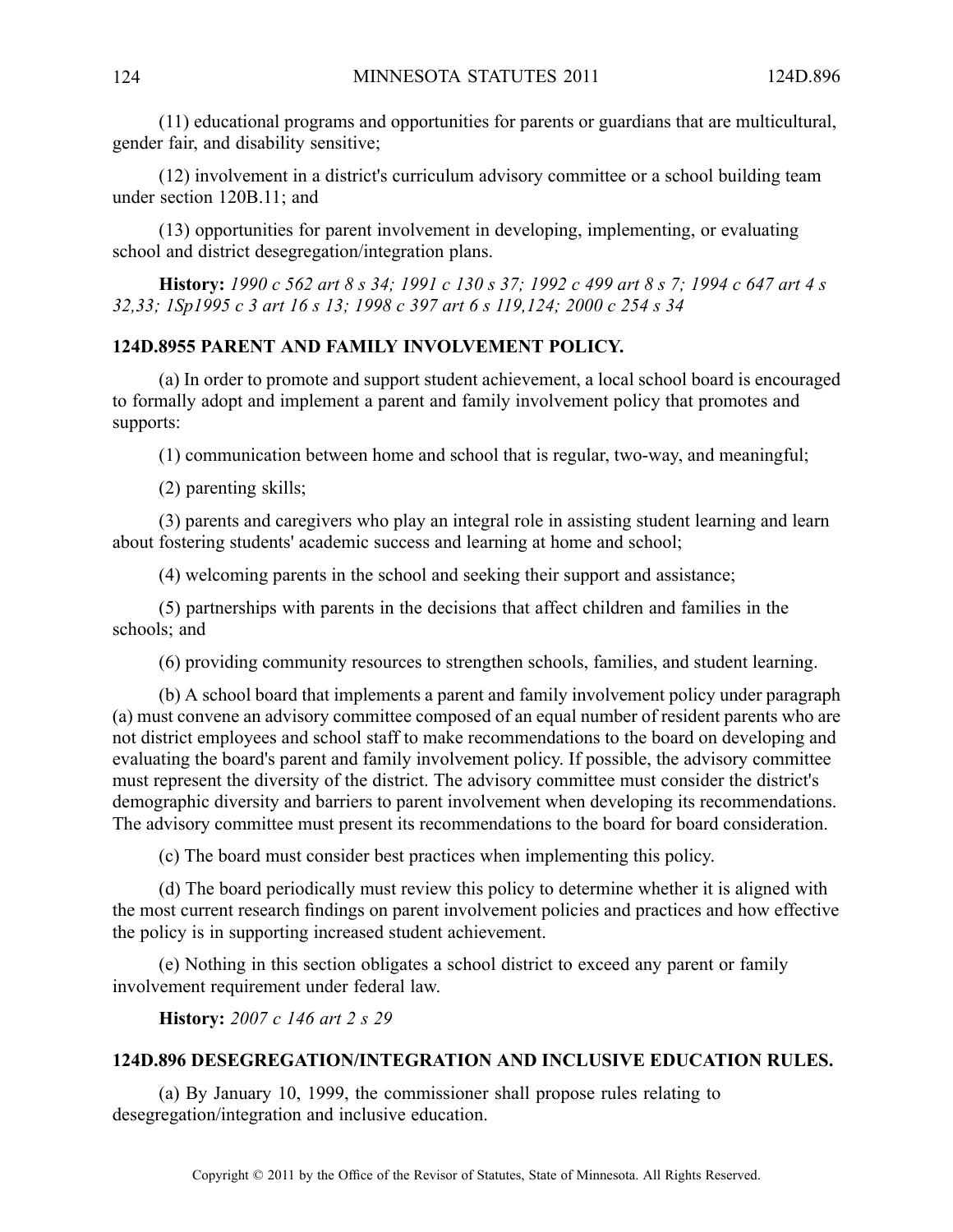(b) In adopting <sup>a</sup> rule related to school desegregation/integration, the commissioner shall address the need for equal educational opportunities for all students and racial balance as defined by the commissioner.

History: Ex1959 c 71 art 2 s 11; 1965 c 718 s 1; 1969 c 9 s 23,24; 1969 c 288 s 1; 1973 c 492 s 14; 1975 c 162 s 6,7; 1976 c 271 s 21; 1977 c 347 s 19; 1977 c 447 art 7 s 4; 1982 c 424 s 130; 1982 c 548 art 4 s 4.23; 1983 c 258 s 22; 1984 c 640 s 32; 1985 c 248 s 70; 1987 c 178 s 5; 1987 c 398 art 7 s 5; 1989 c 329 art 7 s 2; art 8 s 1; art 9 s 4; 1990 c 375 s 3; 1991 c 265 art 9 s 13; 1993 c 224 art 12 s 2-6; art 14 s 4; 1994 c 647 art 7 s 1; art 8 s 1; 1Sp1995 c 3 art 7 s 1; art 16 s 13; 1996 c 412 art 7 s 1; 1997 c 1 s 1; 1997 c 162 art 2 s 11; 1998 c 397 art 4 s 1.51; art *11 <sup>s</sup> 3; 1998 <sup>c</sup> 398 art 5 <sup>s</sup> 6,7; art 6 <sup>s</sup> 38; 2000 <sup>c</sup> 254 <sup>s</sup> 35,50*

#### **ADDITIONAL PROGRAMS**

#### **124D.90 SCHOOL ENRICHMENT PARTNERSHIP PROGRAM.**

Subdivision 1. **Establishment.** The school enrichment partnership program is established. The purpose of the program is to encourage districts to expand the involvement of the private sector in the delivery of academic programs. The program will provide matching state funds for those provided by the private sector.

Subd. 2. **Revenue eligibility.** A district or group of districts is eligible to receive state aid under this program. Districts may enter into joint agreements to provide programs or make expenditures under this section. The limitations under this subdivision apply to these programs or expenditures as if they were operated by <sup>a</sup> single district. A district may receive \$1 of state aid for each \$2 raised from the private sector. The private match must be in the form of cash. Specific types of noncash suppor<sup>t</sup> may be considered for the private match. State aid is limited to the lesser of \$75,000 or \$10 per pupil unit per district.

Subd. 3. **Revenue management.** The use of the state and private funds provided under this section is under the general control of the board. The board may establish, without using state funds or public employees, <sup>a</sup> separate foundation to directly manage the funds. The private funds must be used to acquire instructional or noninstructional academic materials of <sup>a</sup> capital nature including, but not limited to, textbooks, globes, maps, and other academic material. The funds shall not be used for salaries or other employee benefits.

Subd. 4. **Procedures; report.** The Minnesota Academic Excellence Foundation, under the direction of the commissioner must establish application forms, guidelines, procedures, and timelines for the distribution of state aid. The commissioner may require reporting necessary to evaluate the program. Measures of success will include numbers of partnerships and funds raised; numbers of school foundations formed; and demonstrated linkages of partnerships to improved instructional delivery resulting in increased student learning.

Subd. 5. **Results-oriented charter schools.** Notwithstanding section 124D.11, subdivision 6, paragraph (b), <sup>a</sup> results-oriented charter school is eligible to participate in the program under this section as if it were <sup>a</sup> district.

**History:** 1Sp1995 c 3 art 4 s 16; art 16 s 13; 1998 c 397 art 3 s 68,103; art 11 s 3

**124D.91** [Repealed, 2004 <sup>c</sup> 294 art 5 <sup>s</sup> 22]

**124D.92** [Repealed, 2004 <sup>c</sup> 294 art 5 <sup>s</sup> 22]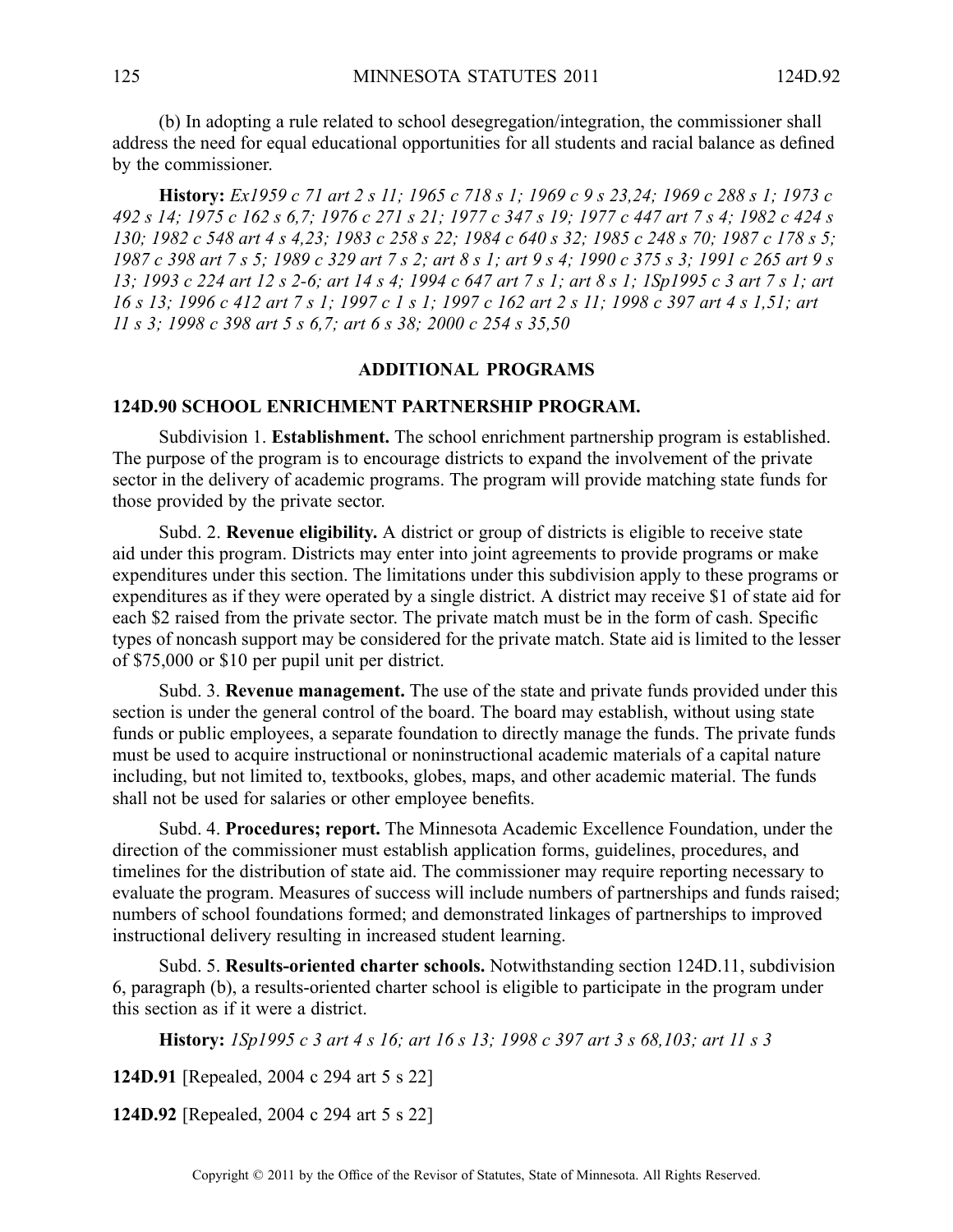**124D.93** [Repealed, 1Sp2003 <sup>c</sup> 9 art 8 <sup>s</sup> 8]

## **124D.94 MINNESOTA ACADEMIC EXCELLENCE FOUNDATION.**

Subdivision 1. **Citation.** This section may be cited as the "Minnesota Academic Excellence Act<sup>"</sup>

Subd. 2. **Creation of foundation.** There is created the Minnesota Academic Excellence Foundation. The purpose of the foundation shall be to promote academic excellence in Minnesota public and nonpublic schools and communities through public-private partnerships. The foundation shall be <sup>a</sup> nonprofit organization. The board of directors of the foundation and foundation activities are under the direction of the commissioner of education.

Subd. 3. **Board of directors.** The board of directors of the foundation shall consist of the commissioner of education and 20 members to be appointed by the governor. Of the 20 members appointed by the governor, eight shall represen<sup>t</sup> <sup>a</sup> variety of education groups and 12 shall represen<sup>t</sup> <sup>a</sup> variety of business groups. The members of the board of directors shall select one member to serve as chair. The commissioner of education shall serve as secretary for the board of directors and provide administrative suppor<sup>t</sup> to the foundation. An executive committee of the foundation board composed of the board officers and chairs of board committees, may only advise and make recommendations to the foundation board.

Subd. 4. **Foundation programs.** The foundation may develop programs that advance the concep<sup>t</sup> of educational excellence. These may include, but are not limited to:

(a) recognition programs and awards for students demonstrating academic excellence;

(b) summer institute programs for students with special talents;

(c) recognition programs for teachers, administrators, and others who contribute to academic excellence;

(d) summer mentorship programs with business and industry for students with special career interests and high academic achievements;

(e) governor's awards ceremonies and special campaigns to promote awareness and expectation for academic achievement;

(f) an academic league to provide organized challenges requiring cooperation and competition for public and nonpublic pupils in elementary and secondary schools;

(g) systemic transformation initiatives and assistance and training to community teams to increase school performance in the state's education institutions through strategic quality planning for continuous improvement, empowermen<sup>t</sup> of multiple stakeholders, validation of results via customer-supplier relationships, and <sup>a</sup> total system approach based on best practices in key process areas; and

(h) activities to measure customer satisfaction for delivery of services to education institutions in order to plan for and implement continuous improvement.

To the extent possible, the foundation shall make these programs available to students in all parts of the state.

Subd. 5. **Powers and duties.** The foundation may:

(1) establish and collect membership fees;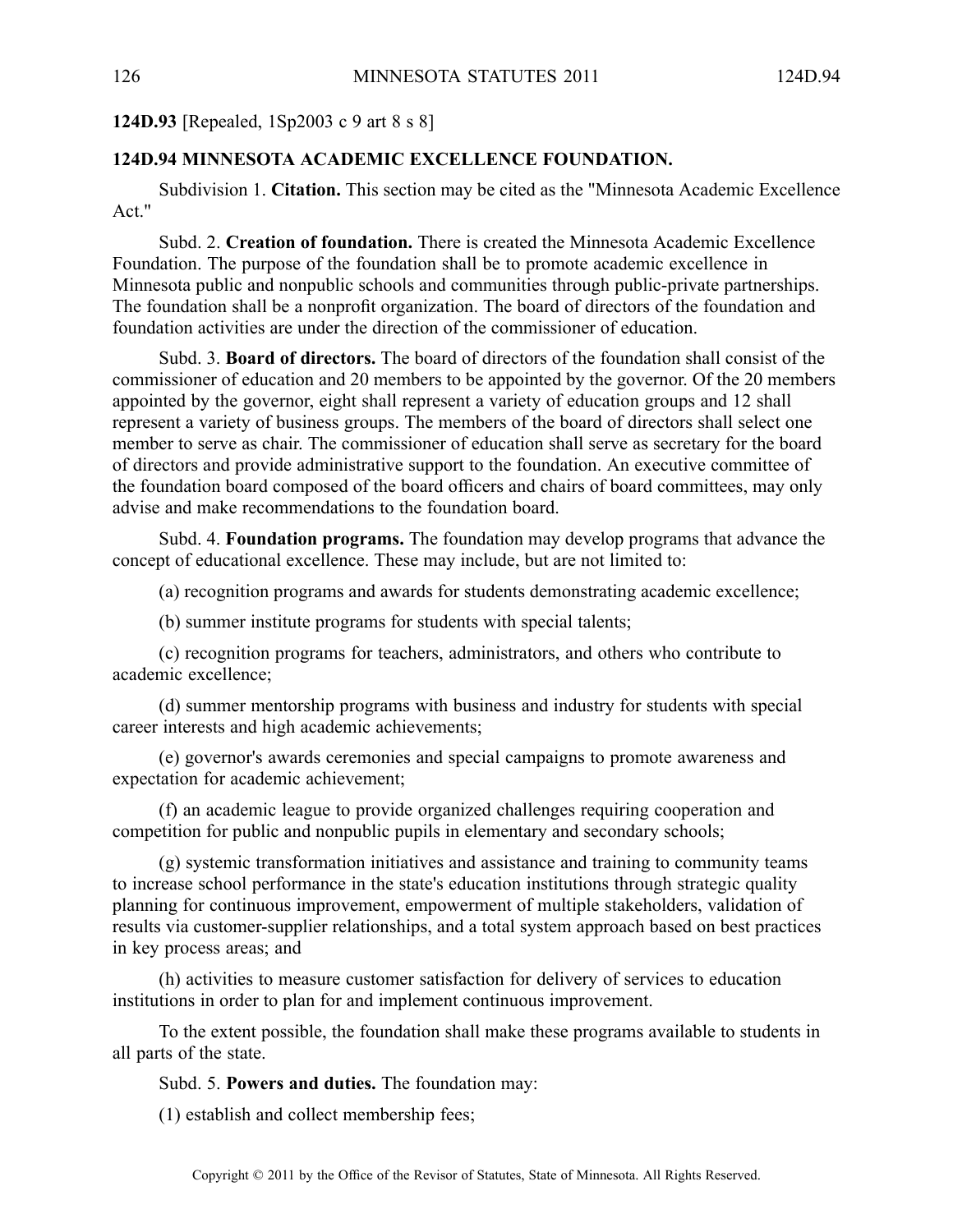(2) publish brochures or booklets relating to the purposes of the foundation and collect reasonable fees for the publications;

(3) receive money, grants, and in-kind goods or services from nonstate sources for the purposes of the foundation, without complying with section 16A.013, subdivision 1;

(4) contract with consultants;

(5) expend money for awards and other forms of recognition and appreciation; and

(6) determine procedures and expenditures for awards and recognitions to teachers, students, donors, and other people who are not employees of the executive branch.

Subd. 6. **Contracts.** The foundation board shall review and approve each contract of the board. Each contract of the foundation board shall be subject to the same review and approval procedures as <sup>a</sup> contract of the Department of Education.

Subd. 7. **Foundation staff.** (a) The foundation board with review by the commissioner shall appoint the executive director and other staff who shall perform duties and have responsibilities solely related to the foundation.

(b) As par<sup>t</sup> of the annual plan of work, the foundation, with review by the commissioner, may appoint up to three employees. The employees appointed under this paragraph are not state employees under chapter 43A, but are covered under section 3.736. At the foundation board's discretion, the employees may participate in the state health and state insurance plans for employees in unclassified service. The employees shall be supervised by the executive director.

Subd. 8. **Private funding.** The foundation shall seek private resources to supplement the available public money. Individuals, businesses, and other organizations may contribute to the foundation in any manner specified by the board of directors. All money received shall be administered by the board of directors.

Subd. 9. **Report.** The board of directors of the foundation shall submit an annual repor<sup>t</sup> to the commissioner of education on the progress of its activities. The annual repor<sup>t</sup> shall contain <sup>a</sup> financial repor<sup>t</sup> for the preceding year, including all receipts and expenditures of the foundation.

Subd. 10. **Appropriation.** There is annually appropriated to the Academic Excellence Foundation all amounts received by the foundation pursuan<sup>t</sup> to this section.

**History:** 1983 c 314 art 8 s 4: 1986 c 444: 1987 c 398 art 7 s 6-10: 1989 c 329 art 11 s 1: 1990 c 562 art 8 s 4,5; 1991 c 130 s 4,5; 1991 c 265 art 11 s 6; 1993 c 224 art 7 s 3,4; 1994 c 647 art 11 s 1; 1Sp1995 c 3 art 16 s 13; 1998 c 397 art 3 s 103; 1998 c 398 art 5 s 55; 1999 c 241 art *6 <sup>s</sup> 4-6; 2003 <sup>c</sup> 112 art 2 <sup>s</sup> 50; 2003 <sup>c</sup> 130 <sup>s</sup> 12*

**124D.95** Subdivision 1. [Repealed, 2003 <sup>c</sup> 133 art 2 <sup>s</sup> 21]

Subd. 2. [Repealed, 2003 <sup>c</sup> 133 art 2 <sup>s</sup> 21]

Subd. 3. [Repealed, 2003 <sup>c</sup> 133 art 2 <sup>s</sup> 21]

Subd. 4. [Repealed, 2003 <sup>c</sup> 133 art 2 <sup>s</sup> 21]

Subd. 5. [Repealed, 2003 <sup>c</sup> 133 art 2 <sup>s</sup> 21]

Subd. 6. [Repealed, 2001 <sup>c</sup> 161 <sup>s</sup> 58; 2003 <sup>c</sup> 1133 art 2 <sup>s</sup> 21]

Subd. 7. [Repealed, 2003 <sup>c</sup> 133 art 2 <sup>s</sup> 21]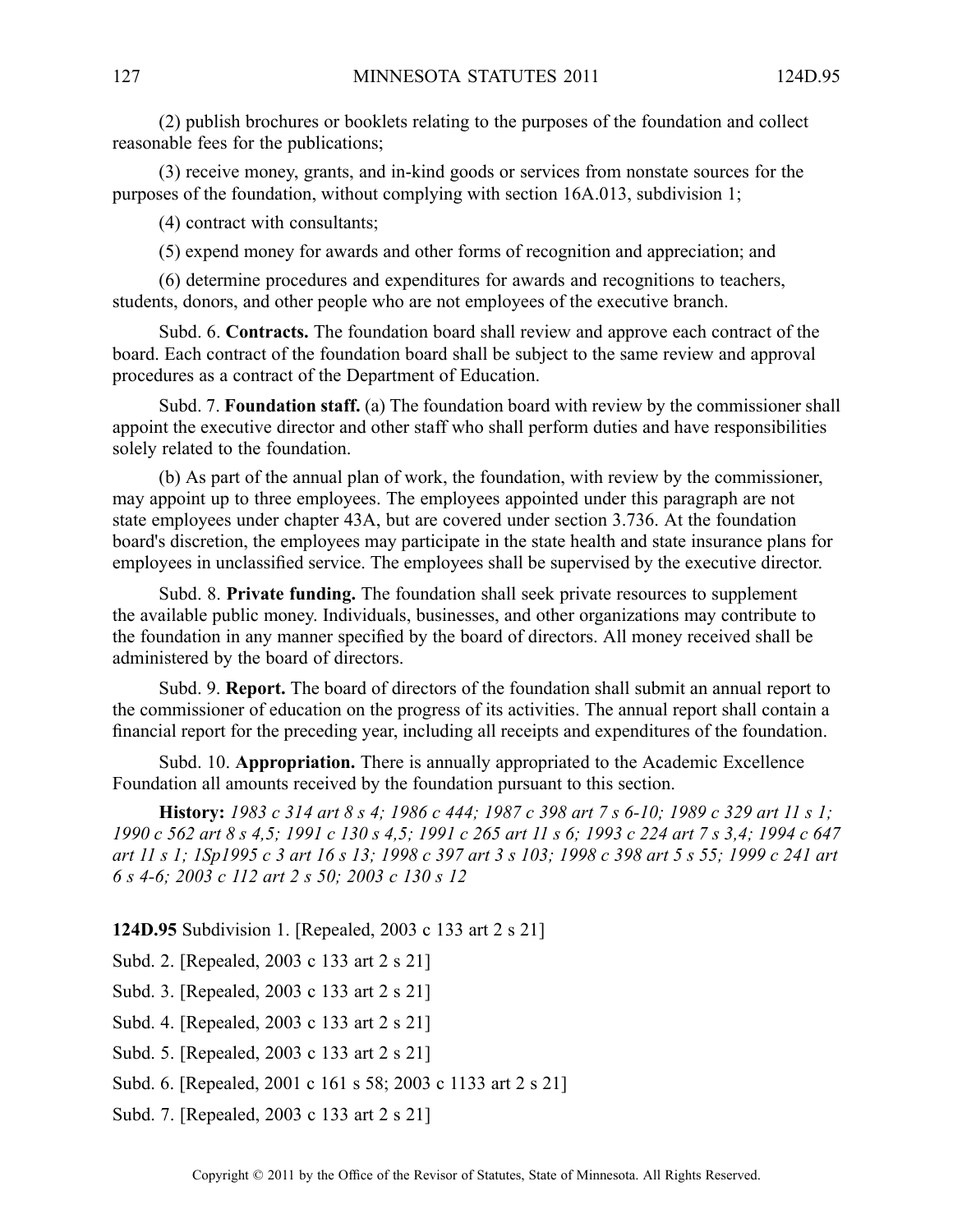Subd. 8. [Repealed, 2003 <sup>c</sup> 133 art 2 <sup>s</sup> 21]

# **124D.955 HEALTHY KIDS AWARDS PROGRAM.**

Subdivision 1. **Establishment.** The healthy kids awards program is established to reward kindergarten through grade 12 schools that implement policies and practices that create opportunities for students to be physically active and make healthy food choices throughout the day. The program seeks to integrate physical activity into nonphysical education classes, recess, and extracurricular activities throughout the day in addition to the physical education received in physical education classes. The program also seeks to integrate nutrition education and healthy food and beverage choices throughout the school environment, including classrooms, cafeteria, vending, school stores, and fund-raising. The program requirements align with the Institute of Medicine's guidelines for school food and beverages.

Subd. 2. **Participation by school districts.** School districts may submit letters of intent to participate in the healthy kids awards program to the commissioner of education by September 15 of each school year. Schools that repor<sup>t</sup> to the commissioner of education and meet the program criteria developed by the commissioner will have <sup>a</sup> "Healthy Kids Award" indicator placed on the school repor<sup>t</sup> card.

**History:** *2010 <sup>c</sup> 396 <sup>s</sup> 8*

# **124D.96 WELFARE AND CORRECTIONAL INSTITUTIONS' POLICIES FOR EDUCATIONAL PROGRAMS.**

Before July 1 of each year, each welfare and correctional institution which offers an elementary, secondary or vocational educational program shall develop <sup>a</sup> written policy for its educational program for the next school year. The institutional policy shall specify the educational goals for the institution; instructional plans for implementing these goals; estimated number and grade level of students; number of licensed educational staff; areas of licensure; student to staff ratios; number of supervisory personnel; proposed educational budget; procedures for evaluation of the program; and any other information deemed necessary by the commissioner of education for the evaluation of the educational institutions. The institutions shall submit the policy to the commissioner of education who will review the policy to determine whether the program and personnel employed in the program are adequate to meet the institution's obligation to provide instruction and services in compliance with the Department of Education rules and standards. If necessary, the commissioner shall make recommendations to the institution for changes in its educational program.

History: 1982 c 470 s 2; 1Sp1995 c 3 art 16 s 13; 1998 c 398 art 5 s 55; 2003 c 130 s 12

**124D.97** [Repealed, 2004 <sup>c</sup> 256 art 1 <sup>s</sup> 8]

#### **124D.98 LITERACY INCENTIVE AID.**

Subdivision 1. **Literacy incentive aid.** In fiscal year 2013 and later, <sup>a</sup> district's literacy incentive aid equals the sum of the proficiency aid under subdivision 2, and the growth aid under subdivision 3.

Subd. 2. **Proficiency aid.** In fiscal year 2013 and later, the proficiency aid for each school is equal to the product of the school's proficiency allowance times the number of pupils at the school on October 1 of the previous fiscal year. A school's proficiency allowance is equal to the percentage of students in each building that meet or exceed proficiency on the third grade reading